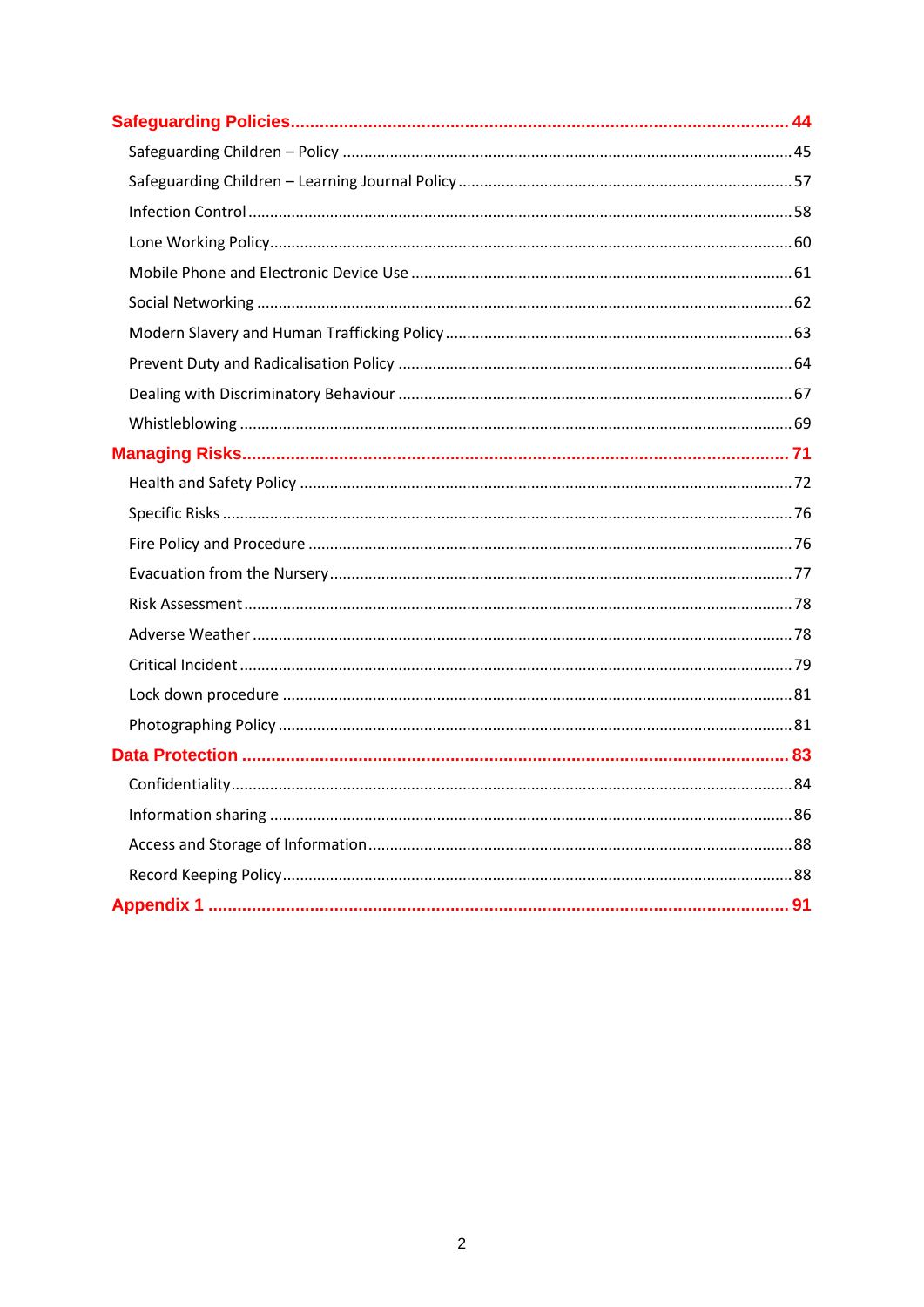<span id="page-2-0"></span>**How we do business**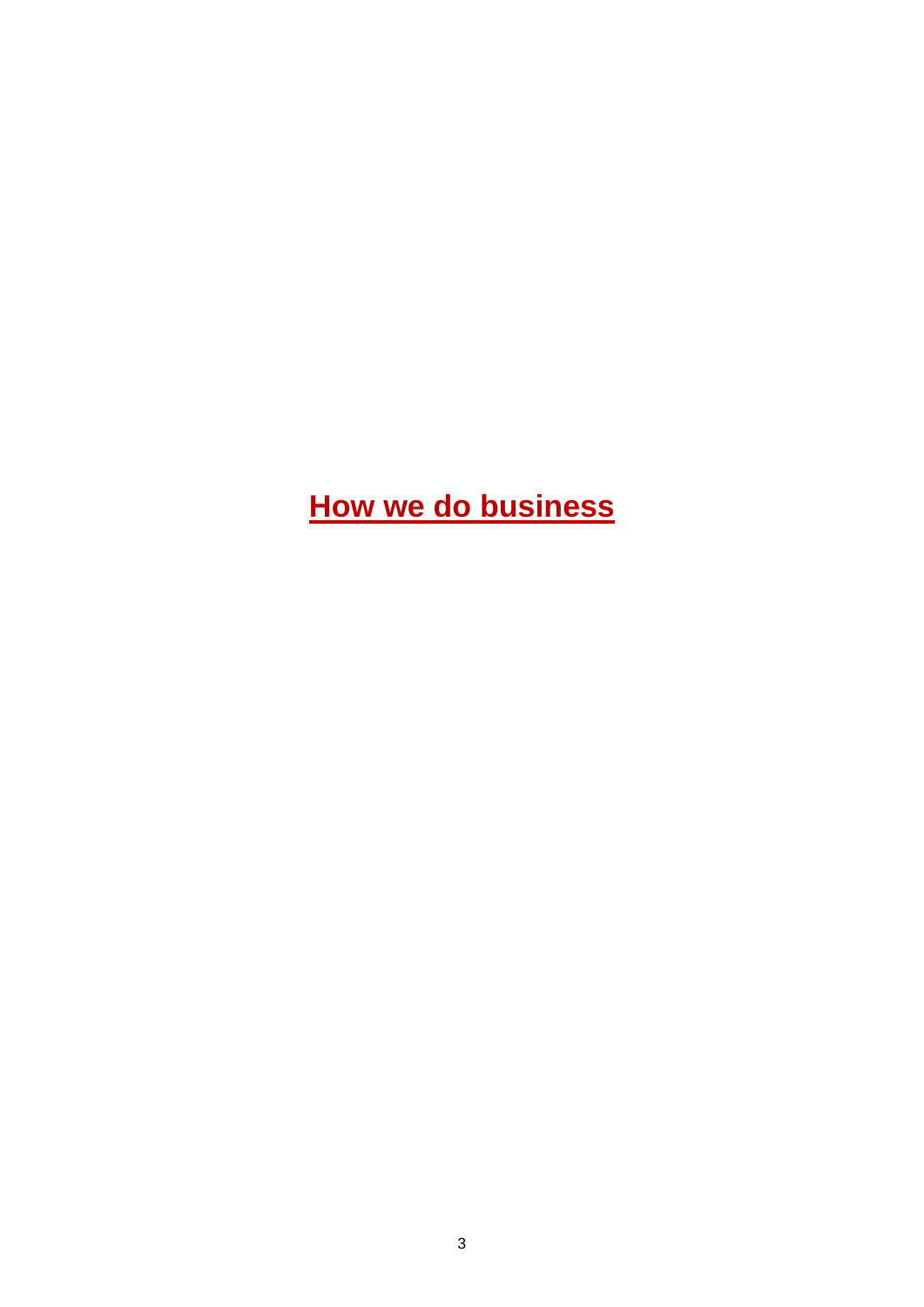# <span id="page-3-0"></span>**Admissions Policy**

At Elswick House Nursery school we care for up to 34 children between the ages of 3 months and 5 years each day the numbers and ages of children admitted to the Nursery comply with the legal space requirements set out in the Early Years Foundation Stage (EYFS). When considering admissions, we are mindful of staff : child ratios and the facilities available at the Nursery. We operate an inclusion and equality policy and ensure that all children have access to Nursery places and services irrespective of their gender, race, disability, religion or belief or sexual orientation of parents. Prior to a child attending Nursery, parents must complete and sign a contract and registration form. These forms provide the Nursery with personal details relating to the child. For example, name, date of birth, address, emergency contact details, parental responsibilities, dietary requirements, collection arrangements, fees and sessions, contact details for parents, doctor's contact details, health visitor contact details, allergies, parental consent and vaccinations etc.

# **Providers eligible to provide government funded places for early education**

At Elswick House Nursery School we currently provide Government Funded places available for children subject to availability. These places will be allocated on a 'first come, first served' basis and can be booked a term in advance. All funded sessions are now in line with the flexible arrangement as specified by the Government. When you register your child for their funded place, we will discuss your needs and, as far as possible with availability and staffing arrangements, we will accommodate your wishes.

# <span id="page-3-1"></span>**Nursery registration**

During the registration process we collect details about both parents, including who has parental responsibility, as this will avoid any future difficult situations. We request these details on the registration form If a child is registered by one parent of a separated family, we request disclosure of all relevant details relating to the child, and other parent, such as court orders or injunctions. This will make sure we can support the child and family fully in accordance with the policy set out below.

We will: -

- Ensure the child's welfare is always paramount while they are in the Nursery.
- Comply with any details of a court order where applicable to the child's attendance at the Nursery where we have seen a copy/have a copy attached to the child's file
- Provide information on the child's progress, e.g., learning journeys, progress checks within the Nursery, to both parents where both hold parental responsibility.
- Invite both parents to Nursery events, including parental consultations and social events where both hold parental responsibility.
- Ensure any incident, or accident, within the Nursery, relating to the child, is reported to the person collecting the child.
- Ensure that all matters known by the staff pertaining to the family and the parent's separation remain confidential.
- Ensure that no member of staff takes sides regarding the separation and treats both parents equally and with due respect.
- Not restrict access to any parent with parental responsibility unless a formal court order is in place. We respectfully ask that parents do not put us in this position.

# **We ask parents to: -**

- Provide us with all information relating to parental responsibilities, court orders and injunctions.
- Update information that changes any of the above as soon as practicably possible.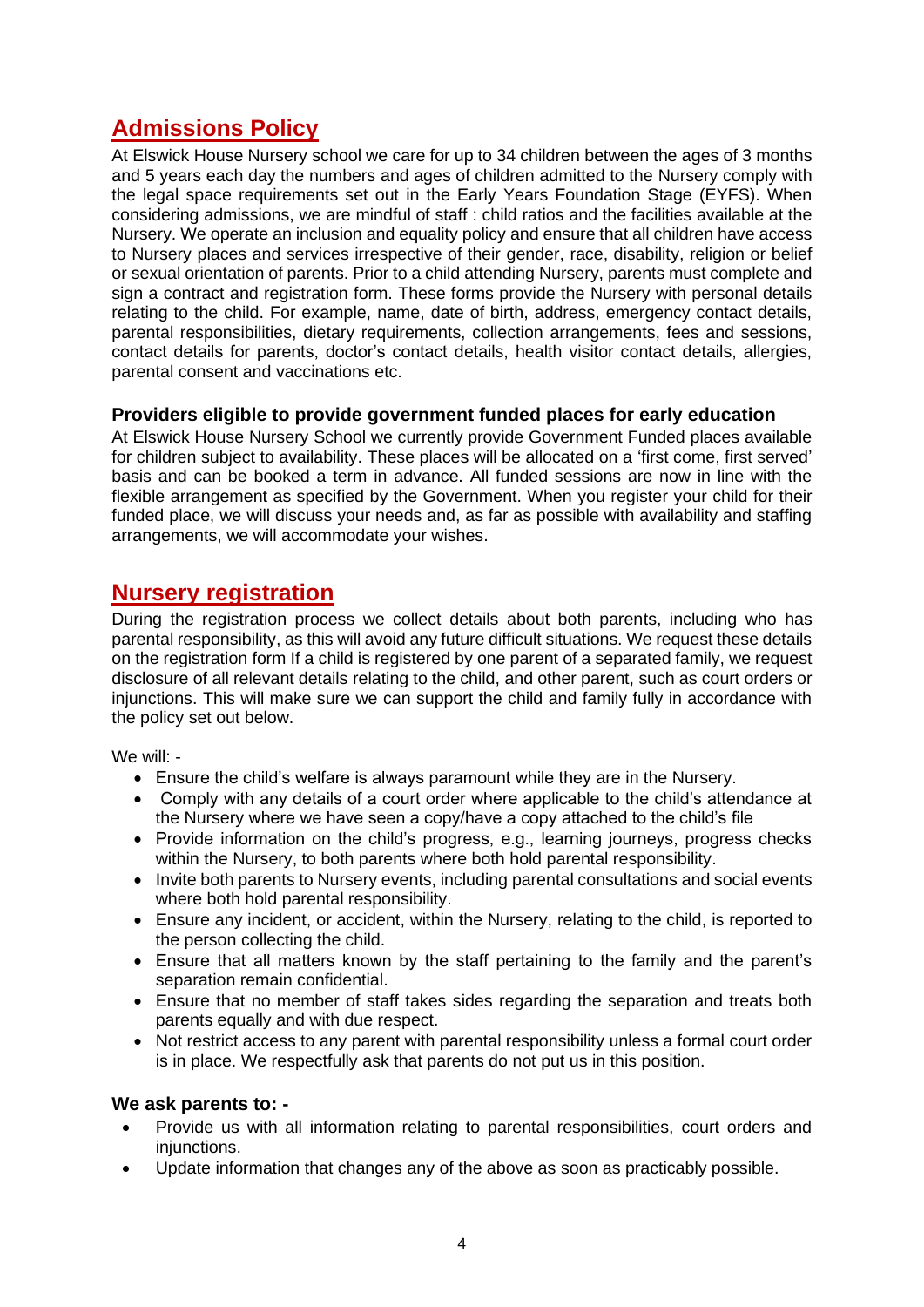- Work with us to ensure continuity of care and support for your child.
- Not involve Nursery staff in any family disputes, unless this directly impacts on the care we provide for the child.
- Talk to the Manager/Key Carer, away from the child, when this relates to family separation in order to avoid the child becoming upset. This can be arranged as a more formal meeting, or as an informal chat.
- Not ask the Nursery to take sides in any dispute. We will only take the side of your child and this will require us to be always neutral. If a parent does not have parental responsibility, or has a court order in place to prevent this, we must have a copy of this documentation for the child's records.

# <span id="page-4-0"></span>**Arrivals and Departures**

At Elswick House Nursery School we give a warm welcome to every child and family on their arrival. Parents are requested to pass the care of their child to a specific member of staff, who will ensure his/her safety; this is usually a familiar member of staff. The staff member receiving the child immediately records his/her arrival in the daily attendance register. The staff member also records any specific information provided by the parents, including the child's interests, experiences and observations from home.

If the parent requests the child is given medicine during the day, the staff member must ensure that the medication procedure is followed.

The child's Key Carer or other nominated staff member must plan the departure of the child. This should include opportunities to discuss the child's day with the parent, e.g., meals, sleep time, activities, interests, progress and friendships. The parent should be told about any accidents, or incidents, and the appropriate records must be signed by the parent before departure. Where applicable, all medicines should be recovered from the medicine cupboard/fridge after the parent has arrived and handed to him/her personally. The medication policy is to be followed regarding parental signature.

The Nursery will not release a child to anyone other than the known parent/nominated person unless an agreement has been made at the time of arrival. If the child is to be collected by someone, who is not the parent, or nominated person, at the end of the session, there is an agreed procedure that must be followed to identify the designated person. A password is required for the designated adult, who must be over 16 years of age. In the case of any emergency such as a parent being delayed and arranging for a designated adult to collect a child, the parent should inform the designated person of the agreed procedure and contact the Nursery about the arrangements as soon as possible. If in any doubt the Nursery will check the person's identity by ringing the child's parent or their emergency contact number (please refer to the Late Collection Policy). On departure, the staff member releasing the child must mark the child register immediately marked to show that the child has left the premises.

# **Entry door etiquette**

- There is a single door leading off the premises the front door. Staff and parents enter, using the digital security pad. Alternatively, parents can ring the bell. Parents should not allow children to insert the code into the digital keypad themselves.
- Notices inside by the door remind parents that older brothers and sisters of children at Elswick House must not attempt to open the door from the inside by themselves when they leave. Parents are also requested to make sure that the door is securely shut behind them whenever they enter or leave the premises.
- All members of staff must remain vigilant regarding the opening and shutting of the front door. A buzzer on the door alerts everyone to the fact that the front door has been opened for someone to enter or leave the premises.
- The door must not be left open when an unidentified visitor calls.
- A prompt on the back of the door reminds members of staff about the correct procedure for visitors.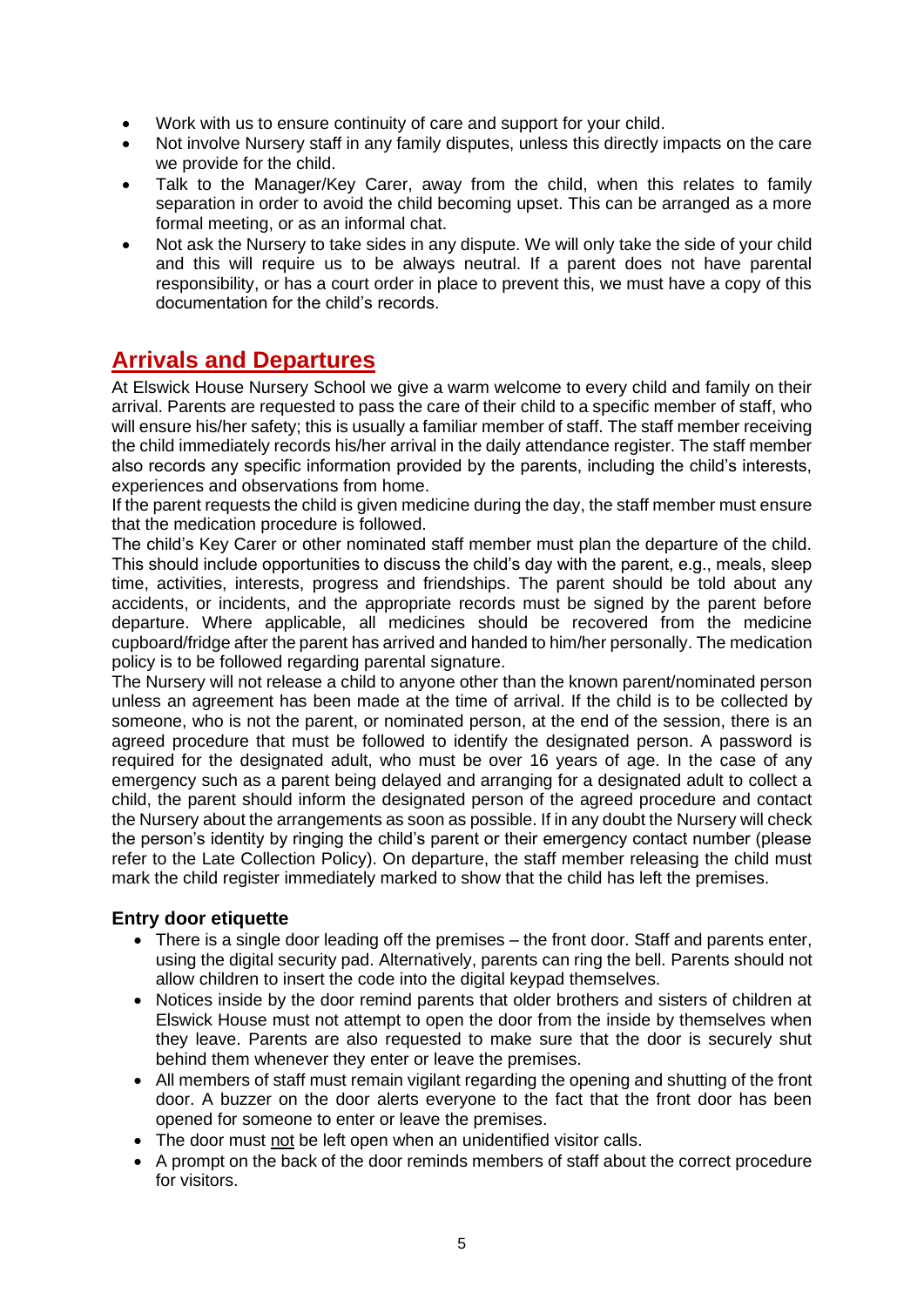- The prompt reads as follows:
	- *Can I help you. Ask them their business.*
	- *Ask them for some ID, or password (if they have been nominated by parents to collect a child from Nursery and are not known to us.)*
	- *Ask them to turn off their mobile phone before they enter.*
	- *Ask them to sign in.*
	- *If they have a bag (which may contain medication) ask them to leave it in the kitchen.*
	- *Do not leave them alone.*
	- *Ask them to sign out on leaving.*
- Should the member of staff decide to bring the Nursery Manager, or the Proprietor, to the door, rather than admitting the visitor, the door must be shut on the visitor (*the reason for this can be explained to the visitor, who will, most likely, fully understand*), while the Nursery Manager or the Proprietor is located.
- Visitors will be noted at the bottom of the Arrivals and Departures Register.

# **Adults arriving under the influence of alcohol or drugs**

Please refer to the alcohol and substance misuse policy.

# **Arrivals and departures of visitors**

For arrivals and departures of visitors the Nursery requires appropriate records to be completed on entry and exit e.g., in the visitors' book. Please refer to supervision of visitor's policy for further information.

# <span id="page-5-0"></span>**Caring for Babies and Toddlers**

At Elswick House Nursery School we care for children under the age of two and ensure their health, safety and well-being through the following: -

- Children under the age of two have a separate base room and are cared for in small intimate groups. We ensure that younger children have opportunities to have contact with older children whilst at Nursery.
- At least half of the staff team caring for children under the age of two will have undertaken specific training for working with babies.
- Care is taken to ensure that babies and toddlers do not have access to activities containing small pieces, which may be swallowed or otherwise injure the child.
- The environment and equipment are checked daily before the children access the area. This includes checking the stability of cots and areas around, low/highchairs and ensuring restraints on these, pushchairs and prams are intact and working.
- All doors are fitted with door finger-guards to ensure the safety of children.
- Babies and toddlers have their nappies changed according to their individual needs and requirements, wherever possible by a familiar carer.
- Information will be shared between parents and the Key Carer about nappy changing and toilet training in a way that suits the child.
- Potties are washed and disinfected after every use. Changing mats are wiped with antibacterial cleanser before and after every nappy change.
- Each baby must have his/her own bedding, which is washed at least weekly and when necessary.
- Cot mattresses meet safety standards.
- Children under two years are not to be given pillows, cot bumpers or any soft furnishings in order to prevent risk of suffocation.
- We follow all cot death prevention/safety guidelines and advise parents of this information. Babies are always laid to sleep on their back, with their feet touching the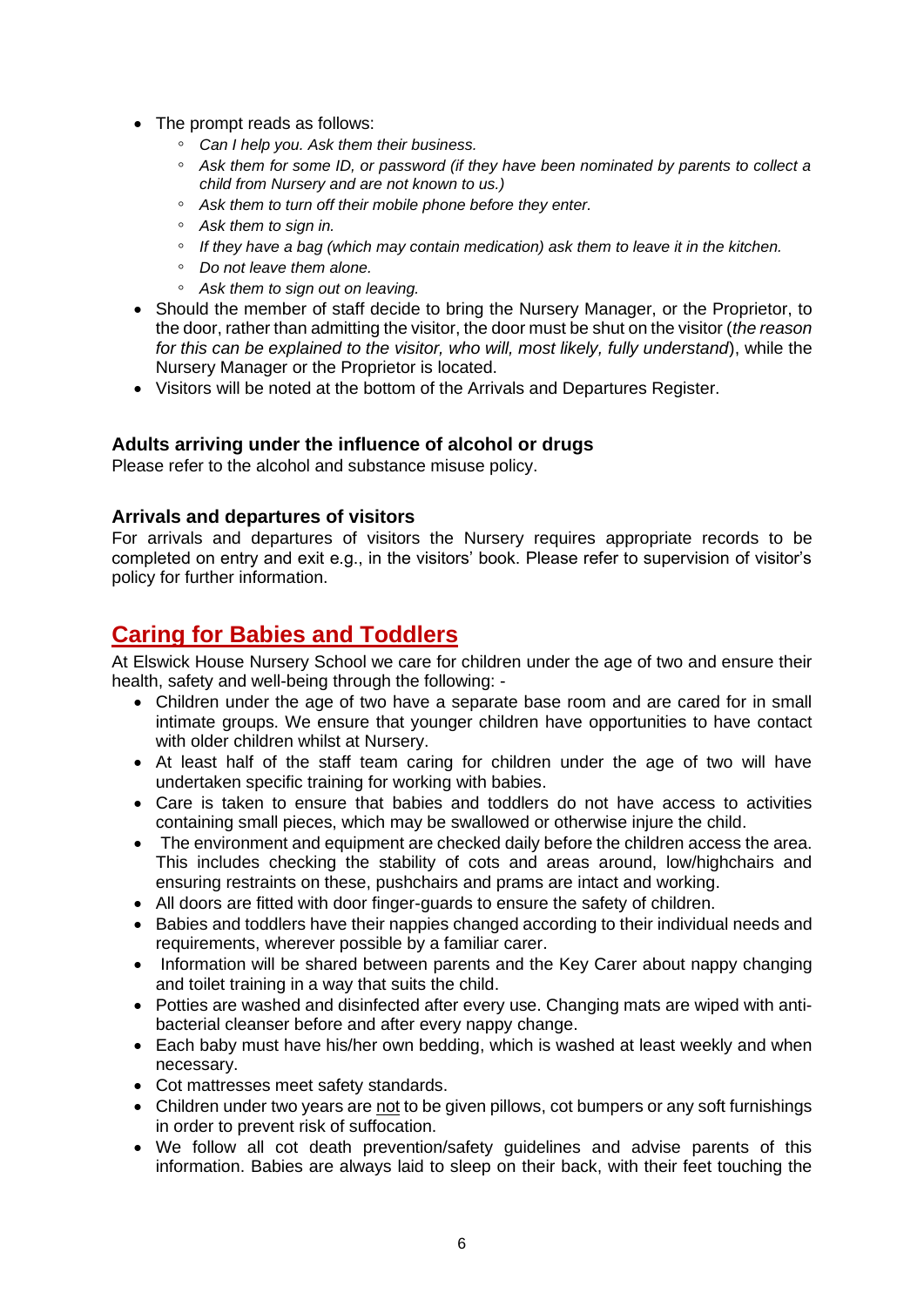foot of the cot [http://www.nhs.uk/conditions/pregnancy-and-baby/pages/reducing-risk](http://www.nhs.uk/conditions/pregnancy-and-baby/pages/reducing-risk-cot-death.aspx)[cot-death.aspx](http://www.nhs.uk/conditions/pregnancy-and-baby/pages/reducing-risk-cot-death.aspx)

- Children's individual sleeping bags may be used in consultation with parents. These are washed at least weekly and when necessary.
- Cots are checked before use to ensure no items are within reach i.e., hanging over or beside the cot (e.g., fly nets, cables, cord blinds).
- All low/highchairs used for feeding are fitted with restraints and these are always used. Children are never left unattended in highchairs. Restraints are removed and washed weekly or as needed.
- No child is ever left unattended during nappy changing time. Bottles of formula milk are only to be made up as and when the child needs them. These should be cooled to body temperature, which means they should feel warm or cool, but not hot, and should be tested to ensure they are an appropriate temperature for the child to drink safely.
- Following the Department of Health guidelines, we only use recently boiled water to make formula bottles (left for no longer than 30 minutes to cool).
- Bottles and teats are rinsed and placed into the child's bag to be taken home for parents to clean and sterilise.
- Contents of bottles are disposed of after two hours.
- A designated area is available for mothers who wish to breastfeed their babies or express milk.
- Labelled mothers' breast milk is stored in the fridge.
- If dummies are used, they will be cleaned and sterilised. This also applies to dummies which have been dropped (see separate dummy policy).
- All dummies are stored in separate labelled containers to ensure no cross-contamination occurs.
- Children transfer to the older age group when assessed as appropriate for their age/stage following our agreed transition and settling procedures.
- Babies are never left propped up with bottles as it is both dangerous and inappropriate. Babies under 6 months, sleeping outside, have cat/fly nets over their prams and prams must lie flat, so children are supported.
- Sleeping children are always supervised and checked regularly, this may increase to five minutes for younger babies and or new babies. Checks are documented with the time and staff initials on the sleep check form.

# <span id="page-6-0"></span>**Baby Room Policy & Procedures**

At Elswick House we try to follow the routine of each child, rather than getting the child to follow a Nursery routine. Children should be happy and stimulated – a crying baby is an unhappy baby and needs attention and cuddling.

# **Hygiene**

The highest standards of hygiene must be maintained at all times, with the toys and equipment being washed and disinfected weekly. The highchair and tables are cleaned and disinfected after every meal.

# **Safety**

Babies are not left unattended at any time, except when sleeping. At these times there are checks every 15 minutes for breathing. Shoulder straps are always used in the highchair and prams.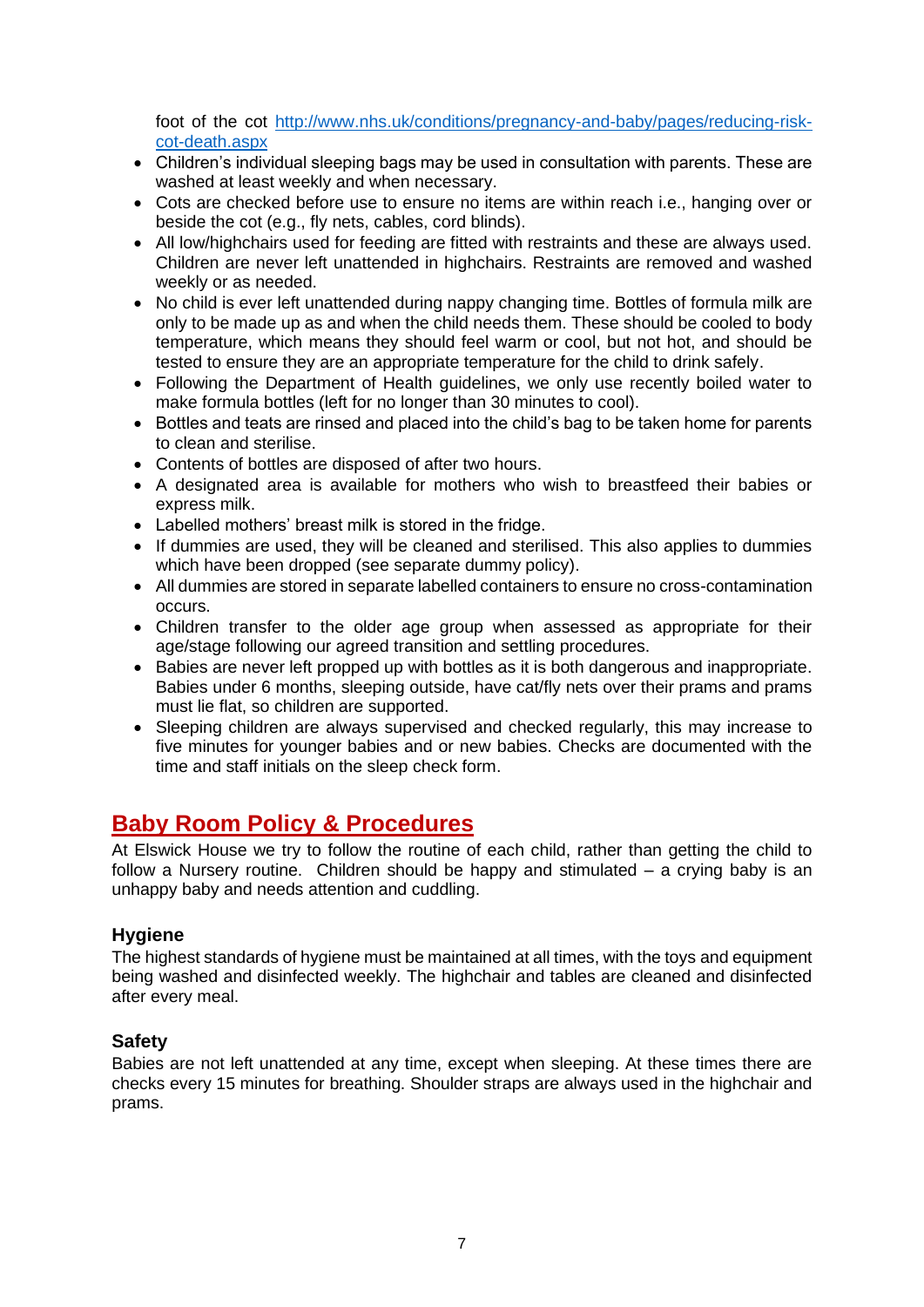### **Mealtimes**

These are social occasions. The children should be sitting down when eating or drinking. Wandering around the room at mealtimes is discouraged. If possible, members of staff sit with the children and talk to them and encourage them to eat, helping if necessary.

Children's hands and faces are cleaned before and after meals. Food is always served on a plate or bowl, one course at a time in appropriate quantities. Good habits are encouraged. Dropping food on the floor and taking other children's food is discouraged. When the children are about eighteen months old and able to feed themselves, the babies may choose to have Nursery meals.

# **Nappy changing**

At Elswick House Nursery School we aim to support children's care and welfare daily in line with their individual needs. All children need contact with familiar, consistent carers to ensure they can grow confidently and feel self-assured. Wherever possible, each child's Key Carer will change nappies according to the child's individual needs and requirements. Our procedures meet best practice identified by the Health Protection Agency (2011) in 'Best practice advice for nurseries and childcare settings'. We will enable a two-way exchange between parents and Key Carers so that information is shared about nappy changing and toilet training in a way that suits the parents and meets the child's needs. Parents will be engaged in the process of potty training and supported to continue potty training with their child at home.

We will use appropriate designated facilities for nappy changing which meet the following criteria: -

- Facilities are separate to food preparation and serving areas and children's play areas
- Changing mats have a sealed plastic covering and are frequently checked for cracks or tears. If cracks or tears are found, the mat is discarded.
- Clean nappies are stored in a clean dry place; soiled nappies are placed in a 'nappy sack' or plastic bag before being placed in the appropriate waste collection area.
- When applying creams for rashes, a gloved hand is used.

### **Staff changing nappies will: -**

- Wash their hands before and after each nappy change. Gloves and aprons are available if required.
- Clean disinfect and dry mats thoroughly after each nappy change; disposable towels/roll must be discarded after each nappy change.
- Ensure they have all the equipment they need before each nappy change.
- Ensure the safety and welfare of the children whilst being changed and safeguard against any potential harm, as well as ensuring the staff member involved is fully supported and able to perform their duties safely and confidently.

### **We aim to support all parties through the following actions: -**

- Promoting consistent and caring relationships through the Key Carer system in the Nursery and ensuring all parents understand how this works and who they will be working with.
- Using this one-to-one time as a key opportunity to talk to children and help them learn, e.g., through singing and saying rhymes during the change.
- Ensuring that the nappy changing area is inviting and stimulating: also changing this area regularly to continue to meet children's interests.
- Ensuring all staff undertaking nappy changing have suitable enhanced DBS checks.
- Training all staff appropriately.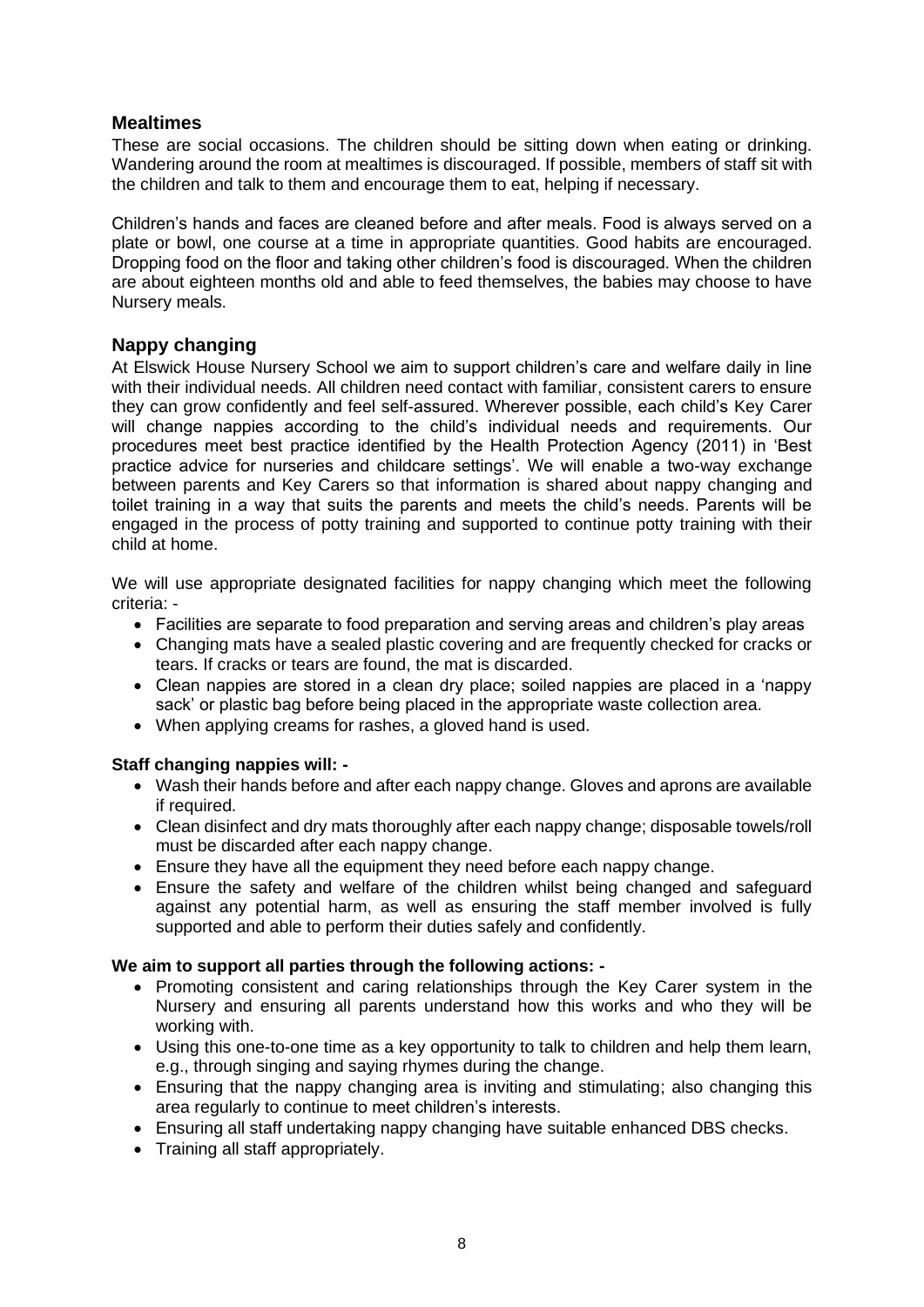- Ensuring that students only change nappies with the support and close supervision of a qualified member of staff.
- Ensuring thorough inductions, for all new staff to ensure they are fully aware of all Nursery procedures relating to nappy changing.
- Ensuring hygiene procedures are followed appropriately, e.g., hands washed before and after nappies are changed and changing mats cleaned before and after each use.
- Following up procedures through supervision meetings and appraisals, to identify any areas for development, or further training.
- Working closely with parents on all aspects of the child's care and education as laid out in the parent and carers as partner's policy. This is essential for any intimate care routines which may require specialist training or support. If a child requires specific support, the Nursery will arrange a meeting with the parent to discover all the relevant information relating to this to enable the staff to care for the child fully and meet their individual needs.
- Ensuring all staff have an up-to-date understanding of child protection and how to protect children from harm. This includes identifying signs and symptoms of abuse and how to raise these concerns as set out in the child protection policy.
- Operating a whistleblowing policy to help staff raise any concerns relating to their peers, or Managers, and helping staff develop confidence in raising concerns as they arise, in order to safeguard the children in the Nursery.
- Balancing the right for privacy for the children with the need for safeguarding children and adults by making sure intimate care routines do not take place behind closed doors.
- Conducting working practice observations of all aspects of Nursery operations to ensure that procedures are working in practice and all children are supported fully by the staff. This includes all intimate care routines.
- Conducting regular risk assessments of all aspects of Nursery operations including intimate care and reviewing the safeguards in place. The Nursery has assessed all the risks relating to intimate care routines and has placed appropriate safeguards in place to ensure the safety of all involved. If any parent or member of staff has concerns or questions about nappy changing procedures or individual routines, please see the Manager at the earliest opportunity.
- Ensuring that no child is ever left unattended during the nappy changing time.
- Making sure staff do not change nappies whilst pregnant until a risk assessment has been discussed.

# **Sleep time**

At Elswick House Nursery School we aim to ensure that all children have enough sleep to support their development and natural sleeping rhythms in a safe environment. The safety of babies' sleeping is paramount. Our policy follows the advice provided by The Cot Death Society and Lullaby Trust to minimise the risk of Sudden Infant Death.

We make sure that: -

- Babies are placed on their backs to sleep, if a baby has rolled onto their tummy, you should turn them onto their back again, however once a baby can roll from back to front and back again, on their own, they can be left to find their own position.
- Babies/toddlers are never put down to sleep with a bottle to self-feed.
- Babies/toddlers are monitored visually when sleeping. Checks are recorded every 10 minutes and babies are never left in a separate sleep room without staff supervision.
- When monitoring, the staff member looks for the rise and fall of the chest and if the sleep position has changed.
- As good practice we monitor babies under six months or a new baby sleeping during the first few weeks every five minutes until we are familiar with the child and their sleeping routines, to offer reassurance to them and families.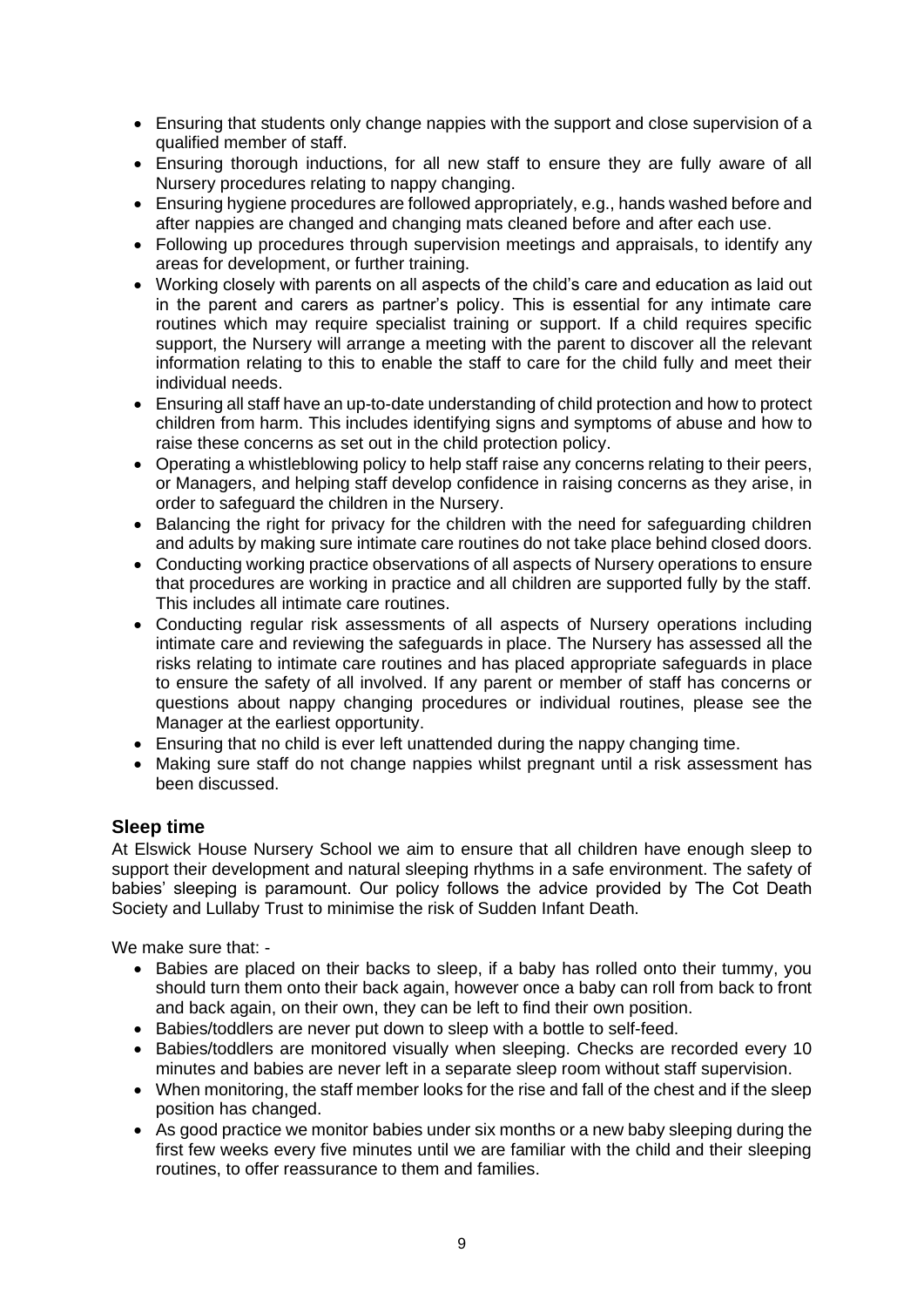We provide a safe sleeping environment by: -

- Monitoring the room temperature.
- Using clean, light bedding/blankets and ensuring babies are appropriately dressed for sleep to avoid overheating.
- Only using safety-approved cots or other suitable sleeping equipment that are
- compliant with British Standard regulations, and mattress covers are used in conjunction with a clean sheet.
- Only letting babies sleep in push chairs or prams if they lie flat and we have parents' written permission.
- Not using cot bumpers or cluttering cots with soft toys, although comforters will be given where required.
- Keeping all spaces around cots and beds clear from hanging objects i.e., hanging cords, blind cords, drawstring bags.
- Ensuring every baby/toddler is provided with clean bedding.
- Transferring any baby who falls asleep while being nursed by a practitioner to a safe sleeping surface to complete their rest.
- Having a no smoking policy.
- We ask parents to complete sheets on their child's sleeping routine with the child's Key Carer when the child starts at Nursery and these are reviewed and updated at timely intervals. If a baby has an unusual sleeping routine, or a position that we do not use in the Nursery, eg babies sleeping on their tummies, we will explain our policy to the parents and not usually offer this, unless the baby's doctor has advised the parent of a medical reason to do so. In such a case, we would ask the parents to sign on the Sleeping Babies Form to say they have made that specific request for their child. We recognise parents' knowledge of their child's preference, however, staff will not force a child to sleep, or keep them awake, against his or her will. They will also not usually wake children from their sleep. Staff will discuss any changes in sleep routines at the end of the day and share observations and information about children's behaviour when they do not receive enough sleep.

### **Sleeping twins**

We follow the advice from The Lullaby Trust regarding sleeping twins.

Further information can be found at: www.lullabytrust.org.ukchild about sleep routines and will, where possible, work together to ensure each child's individual sleep routines and well-being continues to be met.

### **Playtime**

Children need stimulation at all times. A variety of toys is always provided for the babies. There is a period of structured activity each day, in line with the EYFS framework.

Activities include: Singing, musical instruments, messy play (to include painting with thickhandled brushes, finger-painting, hand and footprints), sand play, water play, play dough, playwith-pasta (raw and cooked) and making an obstacle course with climbing apparatus.

All babies should spend as much time in the garden as possible, depending upon the weather. With parental permission and under staff supervision, sleeping, wrapped up warmly in a pram takes place outside whenever possible.

### **Daily Diary**

A daily diary is kept of each child to record their activities, eating and sleeping periods, any bumps or falls, or special messages. This diary should be used as an active link with the parents. A general diary should be kept of the activities and daily routine of the Baby Room.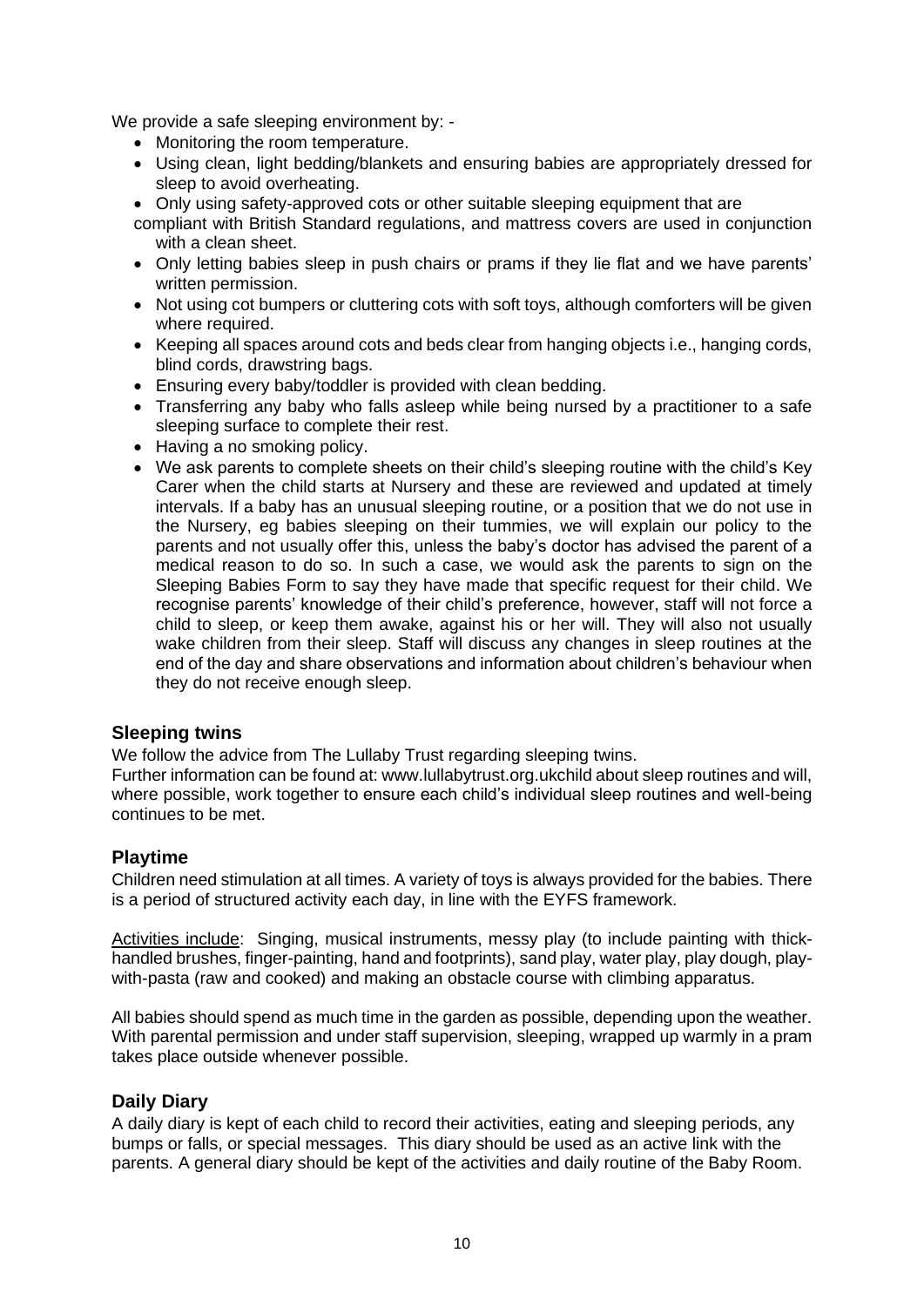# **Key Carers (Key Carers)**

At Elswick House we follow a Key Carer system. The names of the Key Carers and the children in their care are posted in the vestibule. The role of the Key Carer in the Baby Room is essentially to be a 'special' carer for the baby while the child is at Elswick House. Where possible the Key Carer will be there to greet the child and their parents on arrival and to take the child from the parents; also, to return the child to the parents at the end of the day or session and to inform the parents about the child's day. The Key Carer might be the first point of reference for parents, but not necessarily. As Elswick House is a small Nursery, all the staff have a very good knowledge of all of the children and their needs and, like their children, parents may choose to talk with other members of the Baby Room with whom they may feel particularly comfortable. In so far as they can the Key Carers are responsible for the needs of the children – feeding them, changing their nappies, playing with them, stimulating them, putting them down to sleep and generally caring for them.

Key Carers also play an essential part in the child's developmental progress. They use ongoing observations of the children to monitor how each one is developing, and they use this information to plan challenging and enjoyable experiences for the children in all three Prime Areas of learning and development. The Key Carer may talk about the child's progress informally with parents at delivery and collection times and will have more formal arranged meetings with the parents during the year.

Within each Area of Learning there are **Early Learning Goals,** which most children are expected to reach by the end of their Reception year. When the children are aged between 24 and 36 months, a short, written summary of their progress in the three prime areas is completed by the Key Carer. This **Progress Check at Age Two,** which should coincide with the child's Health Check,\* is important as it helps to identify any areas, in which a child may be developing at a faster, or slower, pace than the expected level of progress for their age. If a child's progress in any prime area gives cause for concern, additional support for the child may be provided.

<span id="page-10-0"></span>\* *Parents are asked to inform Key Carers of a child's impending Health Check*.

# **Use of Dummies in Nursery**

At Elswick House Nursery School we recognise that a dummy can be a source of comfort for a child who is settling and/or upset, and that it may often form part of a child's sleep routine. We also recognise that overuse of dummies may affect a child's language development as it may restrict the mouth movements needed for speech. As babies get older, they need to learn to move their mouths in different ways, to smile, to blow bubbles, to make sounds, to chew food and eventually to talk. As babies move their mouths and experiment with babbling sounds, they are learning to make the quick mouth movements needed for speech. The more practice they get the better their awareness of their mouths and the better their speech will be.

# **Our Nursery will: -**

- Discuss the use of dummies with parents as part of babies' individual care plans.
- Only allow dummies for comfort if a child is really upset (for example, if they are new to the setting or going through a transition) and/or as part of their sleep routine.
- Store sterilised dummies in individual hygienic dummy boxes labelled with the child's name to prevent cross contamination with other children.
- Immediately clean or sterilise any dummy or bottle that falls on the floor or is picked up by another child.

### **When discouraging the dummy, staff will: -**

• Make each child aware of a designated place where the dummy is stored.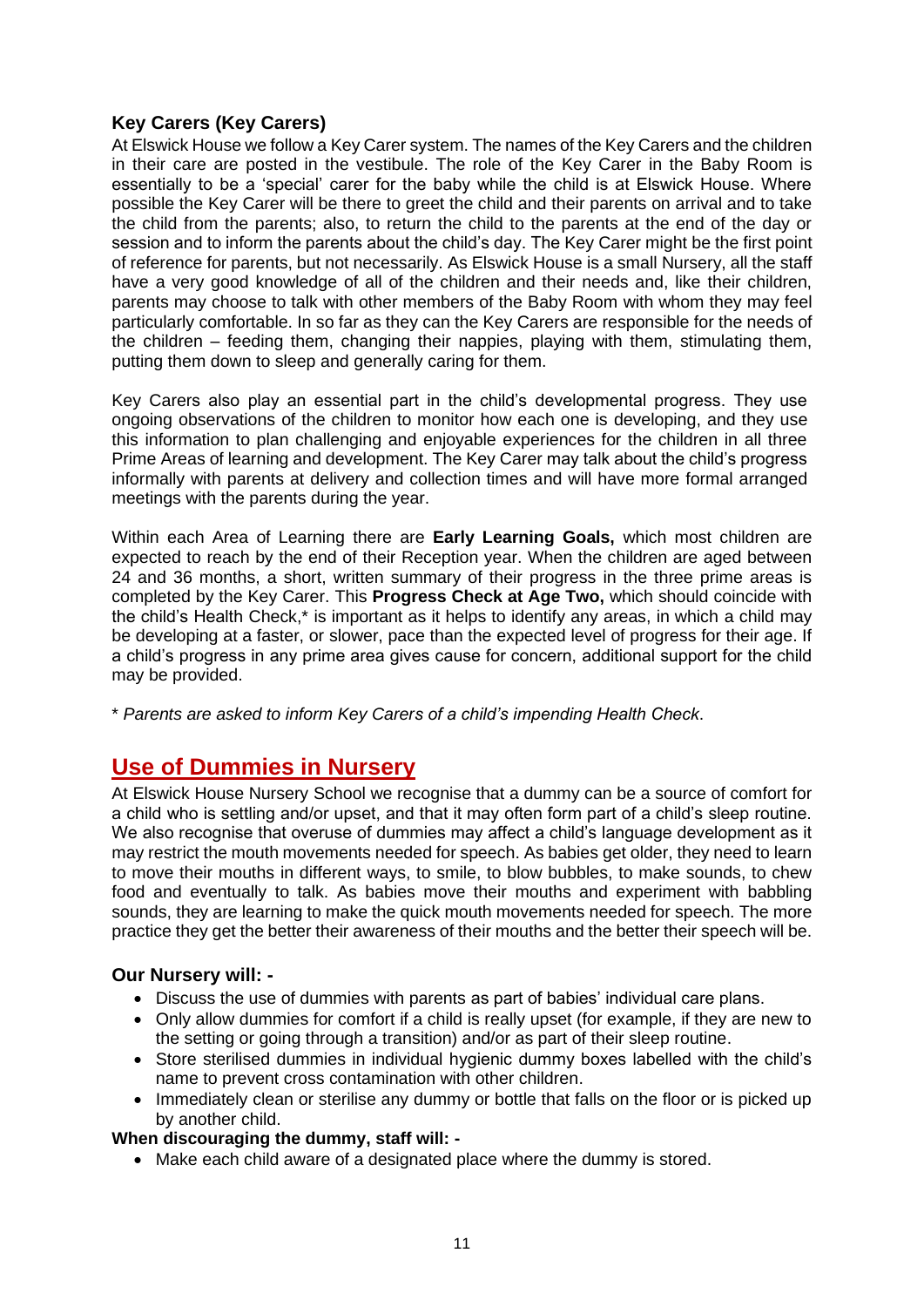- Comfort the child and, if age/stage appropriate, explain in a sensitive and appropriate manner why they do not need their dummy.
- Distract the child with other activities and ensure they are settled before leaving them to play.
- Offer other methods of comfort such as a toy, teddy or blanket.
- Explain to the child they can have their dummy when they go home or at sleep time.
- We will also offer support and advice to parents to discourage dummy use during waking hours at home and suggest ways which the child can be weaned off their dummy through books and stories.

# <span id="page-11-0"></span>**Settling In**

At Elswick House Nursery School we aim to support parents and other carers to help their children settle quickly and easily by considering the individual needs and circumstances of every child and their families. Our aim is for children to feel safe, stimulated and happy in the Nursery and to feel secure and comfortable with all staff. We also want parents to have confidence in both their children's continued well-being and their role as active partners, with the child being able to benefit from what the Nursery has to offer. All our staff know about the importance of building strong attachments with children. They are trained to recognise the different stages of attachment and use this knowledge to support children and families settling into the Nursery.

Our Nursery will work in partnership with parents to settle their child into the Nursery environment by: -

- Allocating a Key Carer to each child and his/her family before he/she starts to attend. The Key Carer welcomes and looks after the child, ensuring that their care is tailored to meet their individual needs. He/she offers a settled relationship for the child and builds a relationship with his/her parents during the settling in period and throughout his/her time at the Nursery, to ensure the family has a familiar contact person to assist with the settling in process.
- Providing parents with relevant information about the Policies and Procedures of the Nursery.
- Encouraging parents and children to visit the Nursery during the weeks before an admission is planned.
- Planning settling in visits and introductory sessions (lasting approximately 1-2 hours). These will be provided free of charge over a one- or two-week period, dependent on individual needs, age and stage of development.
- Welcoming parents to stay with their child during the first few weeks until the child feels settled and the parents feel comfortable about leaving their child. Settling in visits and introductory sessions are key to a smooth transition and to ensure good communication and information sharing between staff and parents.
- Reassuring parents whose children seem to be taking a long time settling into the Nursery and developing a plan with them.
- Encouraging parents, where appropriate, to separate themselves from their children for brief periods at first, gradually building up to longer absences.
- Reviewing the nominated Key Carer if the child is bonding with another member of staff to ensure the child's needs are supported.
- Respecting the circumstances of all families, including those who are unable to stay for long periods of time in the Nursery and reassure them of their child's progress towards settling in.

# <span id="page-11-1"></span>**Parent Partnership Policy**

Children derive most benefit from attending Elswick House when parents and Nursery staff work together in a partnership, which is both collaborative and mutually respectful.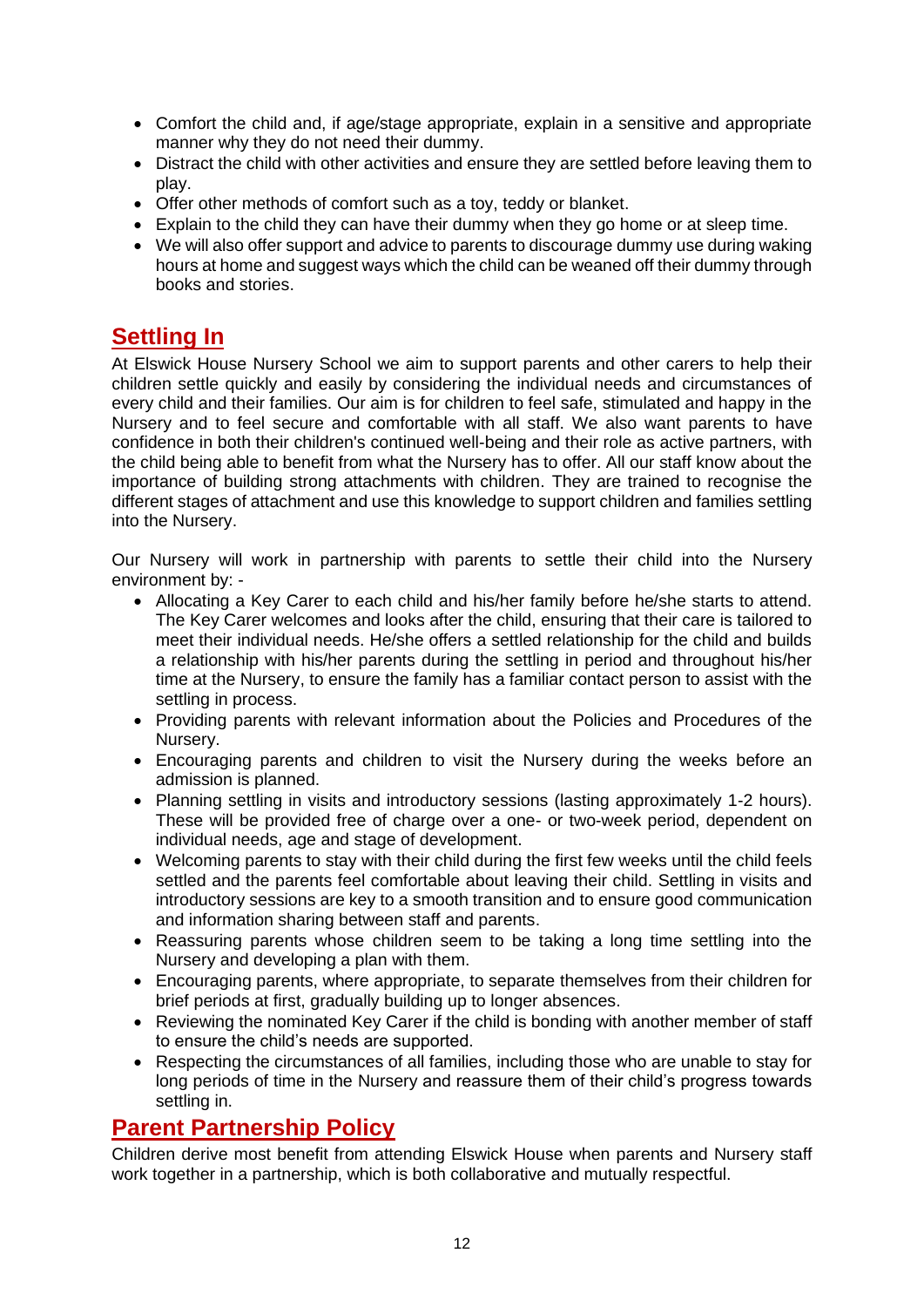- 1. Partners. Members of staff and parents work closely together in helping the new child settle into Nursery routine and, thereafter, in providing quality care for their child. New parents are welcome to stay with their child to help them settle and for as long as they wish.
- 2. GDPR. We are aware of concerns that many parents may have about the safety of their and their family's personal data and we are committed to taking every reasonable step to protect that information. We provide you with a Privacy Notice when you first enrol your child with us that details how and why we process your personal information.
- 3. Nursery visits. Parents of children attending Elswick House are welcome to visit the Nursery at any time. Prospective parents are advised to make an appointment to ensure that the Nursery Manager/Proprietor is available to show them round the Nursery and discuss their requirements.
- 4. Written Information. Parents are given an Information Leaflet about the Nursery and an Information Sheet about the EYFS when they first register their child with us. Copies of our Policies and Procedures and our last OFSTED Report can be viewed on our website and are available on request.
- 5. Web site. Parents are very complimentary about our web site. It is regularly updated with the latest news and happenings in the Nursery. It is very informative and contains an events diary and our most recent OFSTED Report. The web address is www.elswicknursery.co.uk.
- 6. Daily meetings. The staff welcome opportunities to meet with parents. On a daily basis this is usually at delivery and collection times, when information may be exchanged about the child's health and wellbeing and the activities the children have been engaged in during the day. The children's progress can be discussed informally, and issues raised, that may be a concern or a worry to parents.
- 7. Appointments. Appointments can be made for private or confidential meetings, or if parents would like a fuller discussion about their child's progress.
- 8. Daily diaries & 'What I Did Today' sheets. In the Baby Room the Daily Diaries are a valuable source of information for busy parents, telling them what the babies have been up to during the day. Upstairs we have the 'What I Did Today' sheets.
- 9. Access to children's records. Parents are welcome to view their children's Tracker Books and 'My Story' profiles. Staff are happy to discuss curricular matters with parents. Written information is available on request.
- 10. Parental Involvement. Parents are often asked to contribute photographs, information and ideas towards Nursery projects, such as Parent Wishes. Parental participation and involvement in these activities is very important.
- 11. Termly Newsletters. The termly newsletters are often a source of amusement to parents, but also provide valuable information about forthcoming dates and future developments at Elswick House. Parents are given prior notice of the Nursery's monthly topics in the Newsletters. A schedule of all the daily activities in the Summer Holidays Programme is issued in early July and can be found on the website.
- 12. Visits and Open Days. Parents are always welcome to join the Nursery on theatre visits and other trips and outings and their help is always appreciated. The 'Bouncy Castle Days' at the end of the Summer holidays and the 'Mince Pies and Mulled Wine Days'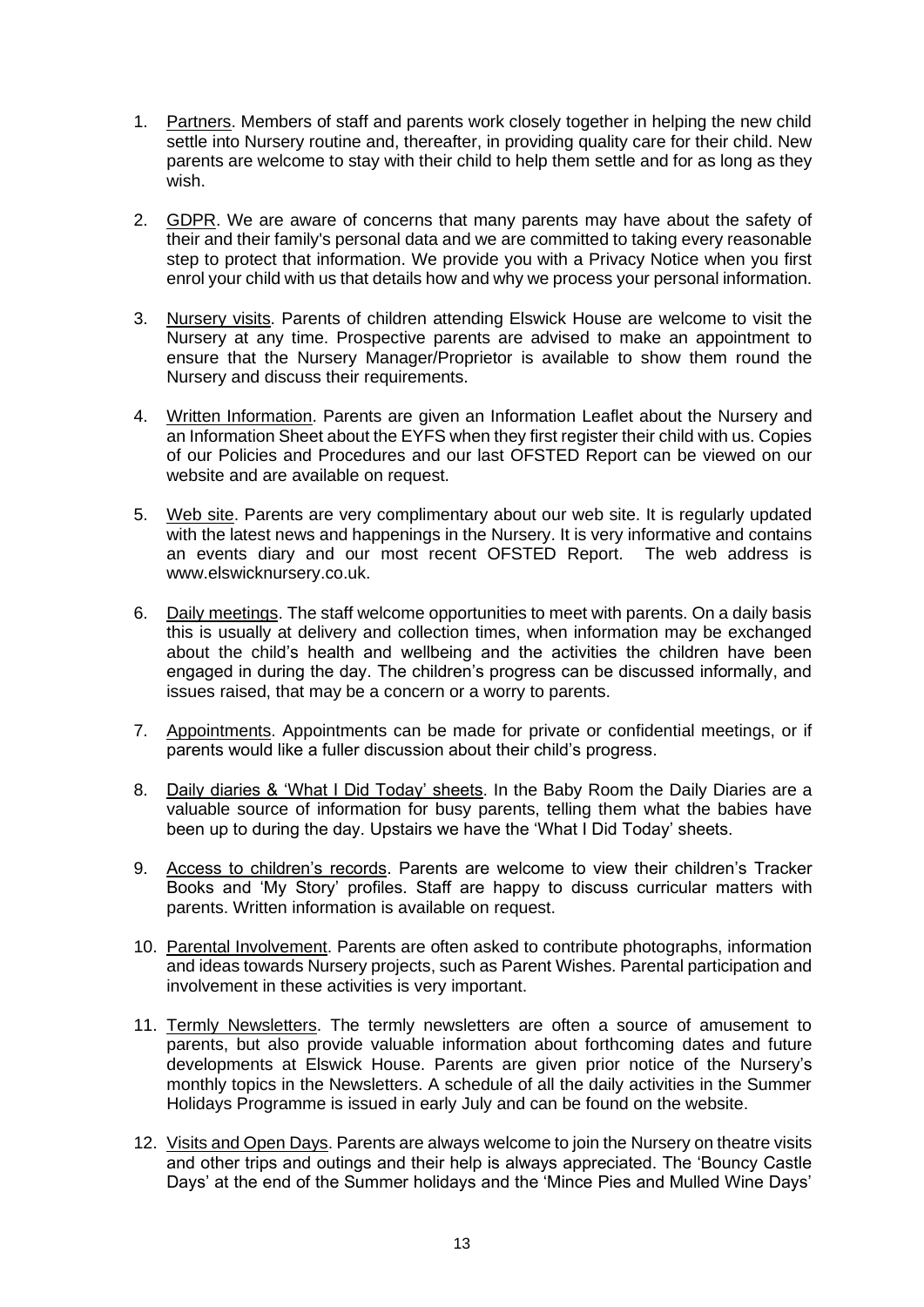at Christmas (after the Nativity) have become Open Days when all are invited to come and share the day with the Nursery.

#### **Partnership is a two-way process, and we ask parents to help us make sure that the Nursery runs smoothly. We ask the following of our parents: -**

- 1. Security. We request that parents follow our security guidelines regarding admittance to the Nursery. Parents must use a digital security pad at the door to gain access. Codes are changes on a regular basis. Parents may also ring a bell and a member of staff will come to the door.
- 2. No Smoking. Elswick House has a strict NO SMOKING policy.
- 3. Mobile Phones. We ask parents to switch off their mobile phones before they come into the Nursery and, preferably, to leave them in the car.
- 4. Health and Safety. We ask parents to keep us informed about any allergies or special diets their child may have. Elswick House has a policy of not admitting children with infectious illnesses or sickness and we ask that parents respect the quarantine period specified by the Nursery Manager, for the benefit of the other children, parents and staff.
- 5. Consent. We ask parents to complete a number of Consent Forms when they first enrol their child with us. A very important one authorises staff to administer any medicines to their child (whether they are prescribed or over the counter medicines); it also authorises emergency treatment for a child if he/she is taken to hospital and the parents cannot be contacted. Another one gives parental consent for their child to be photographed and a third one covers a range of things from Health and Safety issues to permission for children to participate in local visits and activities. Parents may always withdraw their consent at any time by confirming so in writing.
- 6. Contact Information. Parents are requested to inform us of changes to the contact details we hold for them, as soon the details change, especially telephone numbers.
- 7. Collection of children. We ask that parents keep us informed as to the identity of the person who will be collecting their child from Elswick House. If the person collecting the child is not usually responsible for collecting, then we will require proof of identity. If we are not reasonably satisfied that an individual is allowed to collect the child, we may not release him/her into that person's care.
- 8. Late collection of children. Elswick House must be informed immediately if parents are unable to collect their child by the official collection time.
- 9. Non-attendance. We ask parents to inform us, as far in advance as possible, of any dates on which their child will not be attending Nursery.
- 10. Feedback. Parents are our customers and therefore have a strong input into every aspect of our Nursery. We welcome their comments and suggestions, whether made informally in conversation, or through our web site, or by returning our biennial Questionnaire. These have been valuable in the past for helping to shape our Policies and Procedures.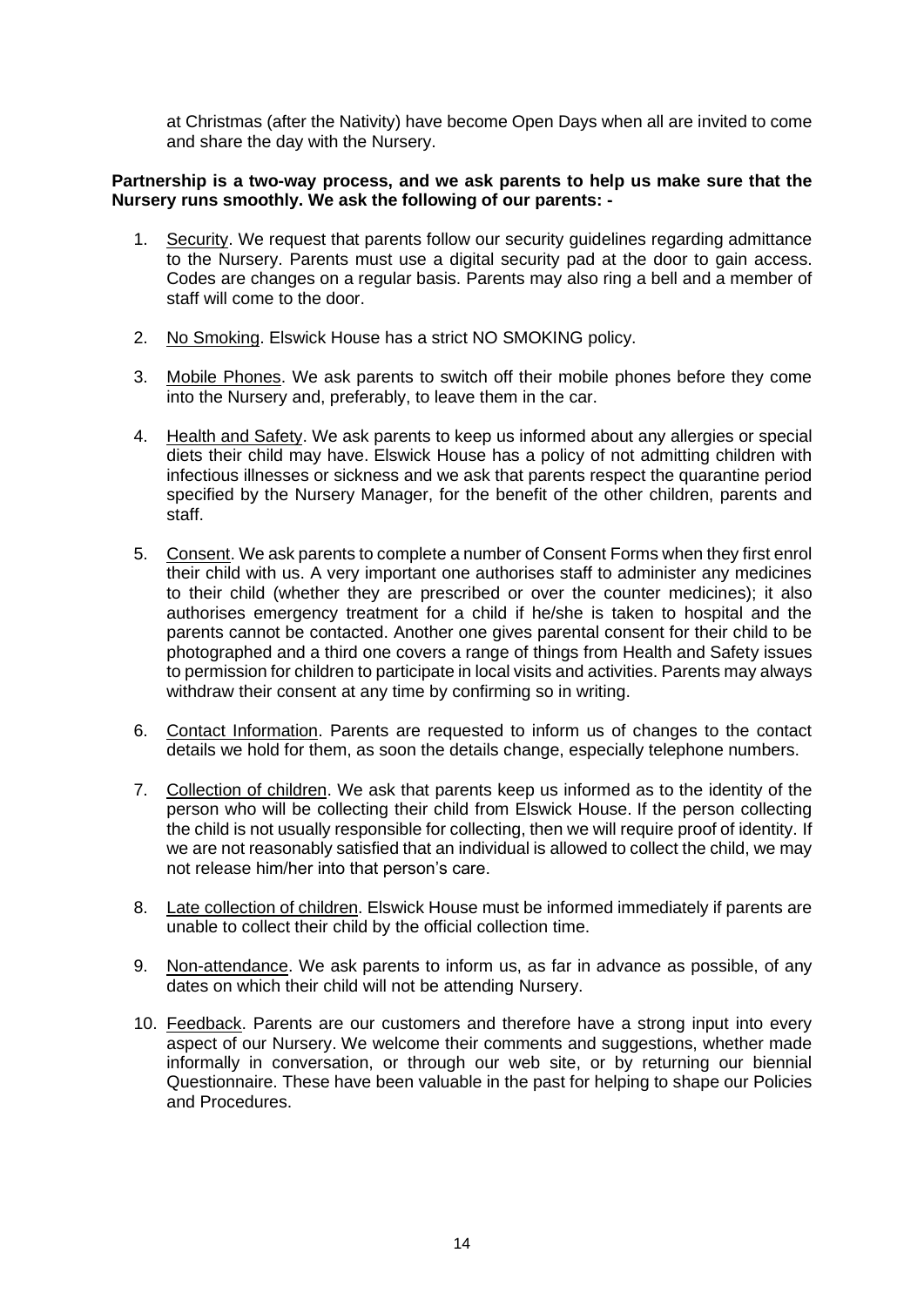# <span id="page-14-0"></span>**Separated Family**

At Elswick House Nursery School we recognise that when parents separate it can be a difficult situation for all concerned. We understand that emotions may run high, and this policy sets out how we will support all parties in within the Nursery including our staff team. The Key Carer will work closely with the parents to build close relationships which will support the child's/children's emotional wellbeing and report any significant changes in behaviour to the parent. Parents will be signposted to relevant services and organisation for support for the whole family.

# **Parental responsibility**

While the law does not define in detail what parental responsibility is, the following list sets out some of the key features of someone holding parental responsibility. These include: -

- Providing a home for the child.
- Having contact with and living with the child.
- Protecting and maintaining the child.
- Disciplining the child.
- Choosing and providing for the child's education.
- Determining the religion of the child.
- Agreeing to the child's medical treatment.
- Naming the child and agreeing to any change of the child's name.
- Accompanying the child outside the UK and agreeing to the child's emigration, should the issue arise.
- Being responsible for the child's property.
- Appointing a guardian for the child, if necessary.
- Allowing confidential information about the child to be disclosed.

# **England**

If the parents of a child are married to each other at the time of the birth, or if they have jointly adopted a child, then they both have parental responsibility. Parents do not lose parental responsibility if they divorce, and this applies to both the resident and the non-resident parent. This is not automatically the case for unmarried parents. According to current law, a mother always has parental responsibility for her child. However, a father has this responsibility only if he is married to the mother when the child is born or has acquired legal responsibility for his child through one of these three routes: -

- By jointly registering the birth of the child with the mother (From 1 December 2003).
- By a parental responsibility agreement with the mother.
- By a parental responsibility order, made by a court.

# <span id="page-14-1"></span>**Conflict Resolution with Parents and Aggressive Behaviour**

At Elswick House Nursery School we believe that we have a strong partnership with our parents and an open-door policy to discuss any matters arising (if applicable). If as a parent, you have any concerns or issues you wish to raise with the Nursery then please follow the complaints procedure. In the case of a parent emailing, calling or using social media to complain the Nursery will direct them to the correct procedure for raising a complaint.

We have a zero tolerance on abusive calls, emails, social media contact and face to face confrontation.

### **Abusive Calls**

The call taker receiving an abusive call will ask the caller to follow the complaints policy. If the abuse continues the call taker will end the call. Any abusive calls will be logged with an outline of the conversation.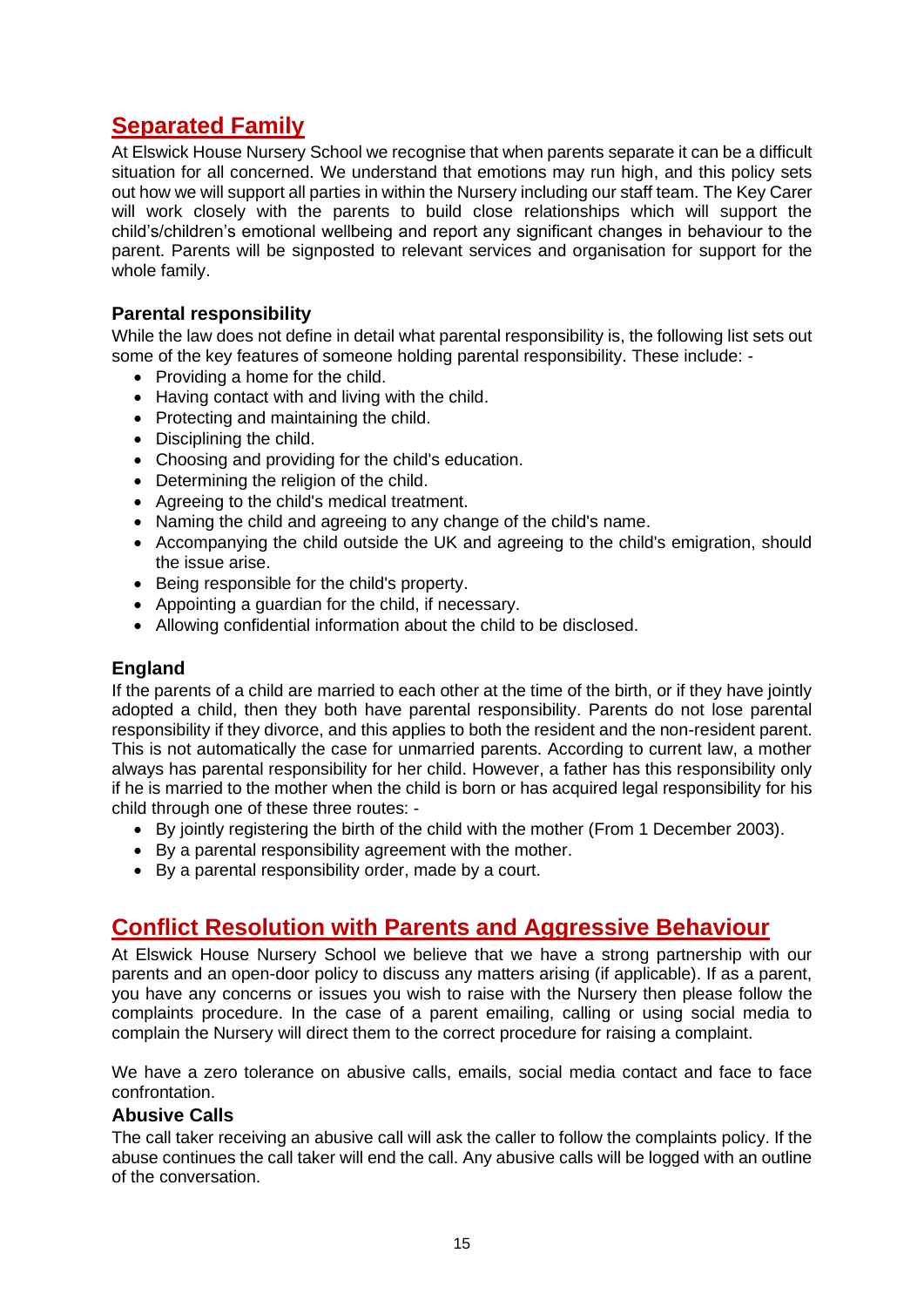# **Abusive Emails**

The responder will ask the parents to come into the setting to speak in person, as per our complaints policy. If the emails persist the Manager may seek legal action. All emails will be kept as evidence until the matter is resolved.

# **Social Media**

If slanderous or abusive messages appear on any social media sites, we will address these immediately with a request to follow our complaints procedure. We will endeavour to resolve any issue raised through our complaint's procedure. If slanderous/abusive messages continue we will seek legal action against the complainant.

In the unlikely event that a parent starts to act in an aggressive or abusive way at the Nursery, our policy is to: -

- Direct the parent away from the children and into a private area, such as the office (where appropriate).
- Ensure that a second member of staff is in attendance, where possible, whilst continuing to ensure the safe supervision of the children.
- Act in a calm and professional way, ask the parent to calm down and make it clear that we do not tolerate aggressive or abusive language or behaviour.
- Contact the police if the behaviour escalates.
- Once the parent calms down, the member of staff will then listen to their concerns and respond appropriately.
- The incident will be recorded detailing the time, reason and action taken.
- Management will provide any support and reassurance that staff may need.

# <span id="page-15-0"></span>**Outdoor Play**

At Elswick House Nursery School we are committed to the importance of daily outdoor play and the physical development of all children regardless of their age and stage of development. We provide outdoor play in all weathers. Where possible and appropriate, we make outdoor activities accessible to children with learning difficulties and disabilities to ensure inclusive use of the outdoor area. We recognise that children need regular access to outdoor play in order to keep fit and healthy, develop their large and fine motor skills, experience learning in a natural environment and access sunlight in order to absorb vitamin D more effectively. The outdoor areas, both within the Nursery grounds and in the local community have a wealth of experiences and resources which help children to develop in a variety of ways, including independence, exploration and investigative skills, risk taking and self-esteem, all of which support children to develop skills now and for the future.

# **Balancing risk against developmental benefits**

It is essential that we ensure that we are meeting children's needs with regard to health, well-being, learning and development. One way to ensure this is to strike a balance between safety and risk.

The benefits to children of taking part in challenging activities and experiences, which include elements of risk, need to be considered. This will ensure that the balance between safety and risk is identified and that opportunities are given to the children to take risks and to challenge themselves, as they encounter new experiences in their play.

The fact that children have accidents does not mean that an activity includes too much risk. Eliminating all risks would prevent the child from discovering dangers and how to cope with such dangers when playing. It is important that we use common sense and consider the age and developmental stage of the children in our care. A specific risk can be beneficial to one child, but can pose a danger to another.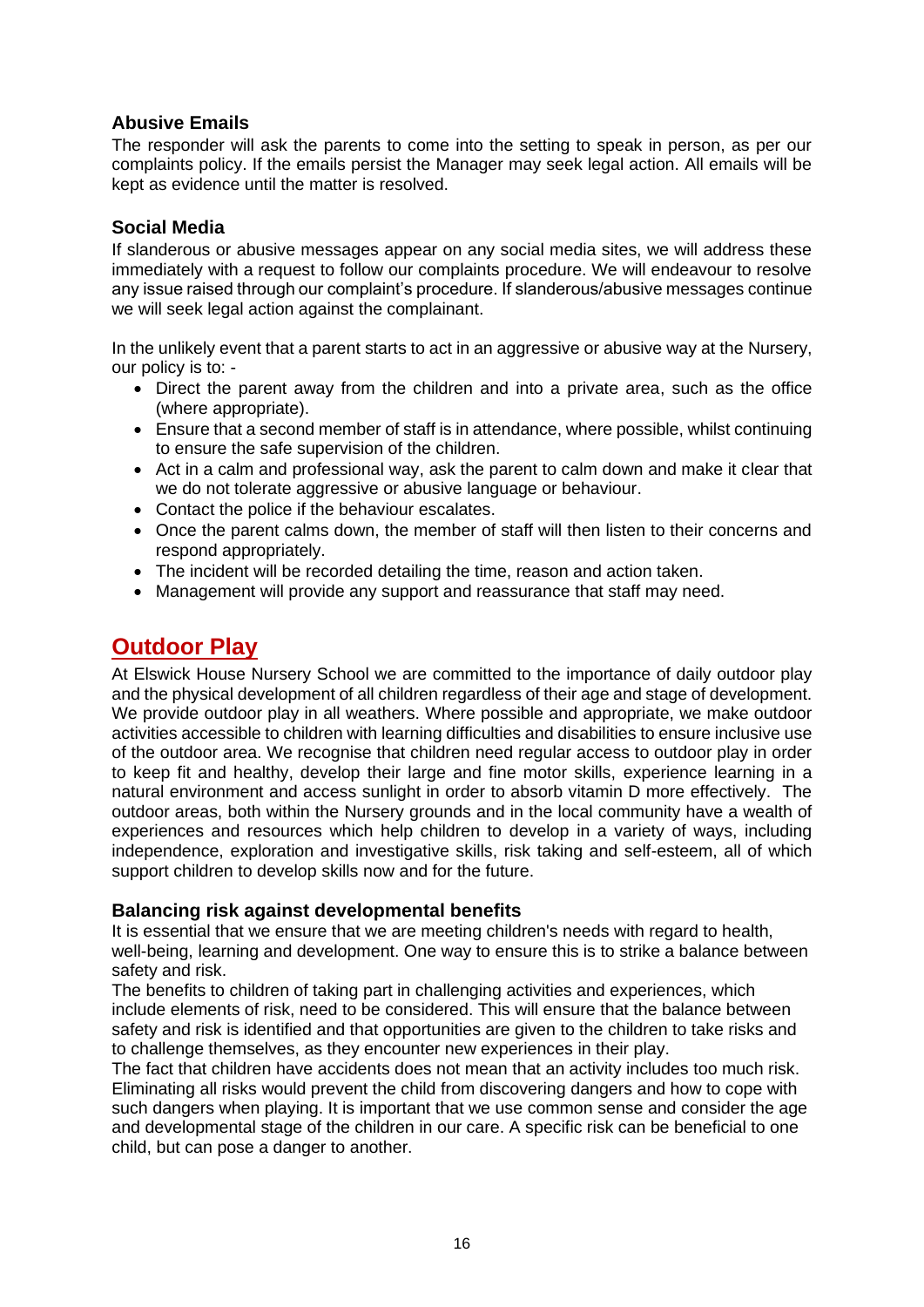At Elswick House we need to provide opportunities that include risk to our children, in order to minimise, or prevent, accidents as they get older. Offering such an environment encourages the children to develop physically and emotionally, as they challenge their abilities, and gain pride in their achievements.

By taking risks, children will develop positive outcomes which will support them as they develop. 'Positive outcomes' can include health, education, leisure, high levels of selfrespect and positive self-image.

We ensure all areas are safe and secure through close supervision and the use of robust risk assessments and safety checks. Where possible and appropriate, we plan and encourage play that helps children understand and manage risks. This type of play allows children to explore and find their own boundaries in a safe environment with supportive practitioners. Staff are informed of the importance of safety procedures and are trained appropriately to ensure these procedures are followed effectively. We obtain parental permission before any child leaves the Nursery during the day. This includes short outings into the local community. There is more information in the outings policy. We plan all outdoor play opportunities and outings to complement the indoor activities and provide children with purposeful activities that support and follow individual children's interests. There is a balance of both adult-led and child-initiated opportunities to enable children to learn and practice new skills, knowledge and behaviours.

Where activities take place away from the setting (e.g., in the local wood) then a mobile phone and first aid kit will be taken to always ensure the safety of children. A trained paediatric first aider will be present when away from the main setting.

We use this policy alongside the following policies to ensure the safety and welfare of children throughout their time outside: -

- Health and Safety
- Sun Care and UV strength and protection
- Caring for Babies and Toddlers
- Lost Child Policy
- Parents and Carers as Partners
- Supervision of Children
- Safeguarding and Child Protection
- Outings.

# <span id="page-16-0"></span>**Equipment and Resources**

At Elswick House Nursery School we believe that high-quality care and early learning is promoted by providing children with safe, clean, stimulating, age and stage appropriate resources, toys and equipment.

To ensure this occurs within the Nursery, including in our outdoor areas, we will: -

- Provide play equipment and resources which are safe and, where applicable, conform to the European Standards for Playground Equipment: EN 1176 and EN 1177, BS EN safety standards or Toys (Safety) Regulation (1995).
- Provide enough equipment and resources for the number of children registered in the Nursery.
- Provide resources to meet children's individual needs and interests.
- Provide resources which promote all areas of children's learning and development.
- Select books, equipment and resources which promote positive images of people of all races, cultures, ages, gender and abilities, are non-discriminatory and do not stereotype.
- Provide play equipment and resources which promote continuity and progression, provide sufficient challenges and meet the needs and interests of all children.
- Store and display resources and equipment where all children can independently choose and select them.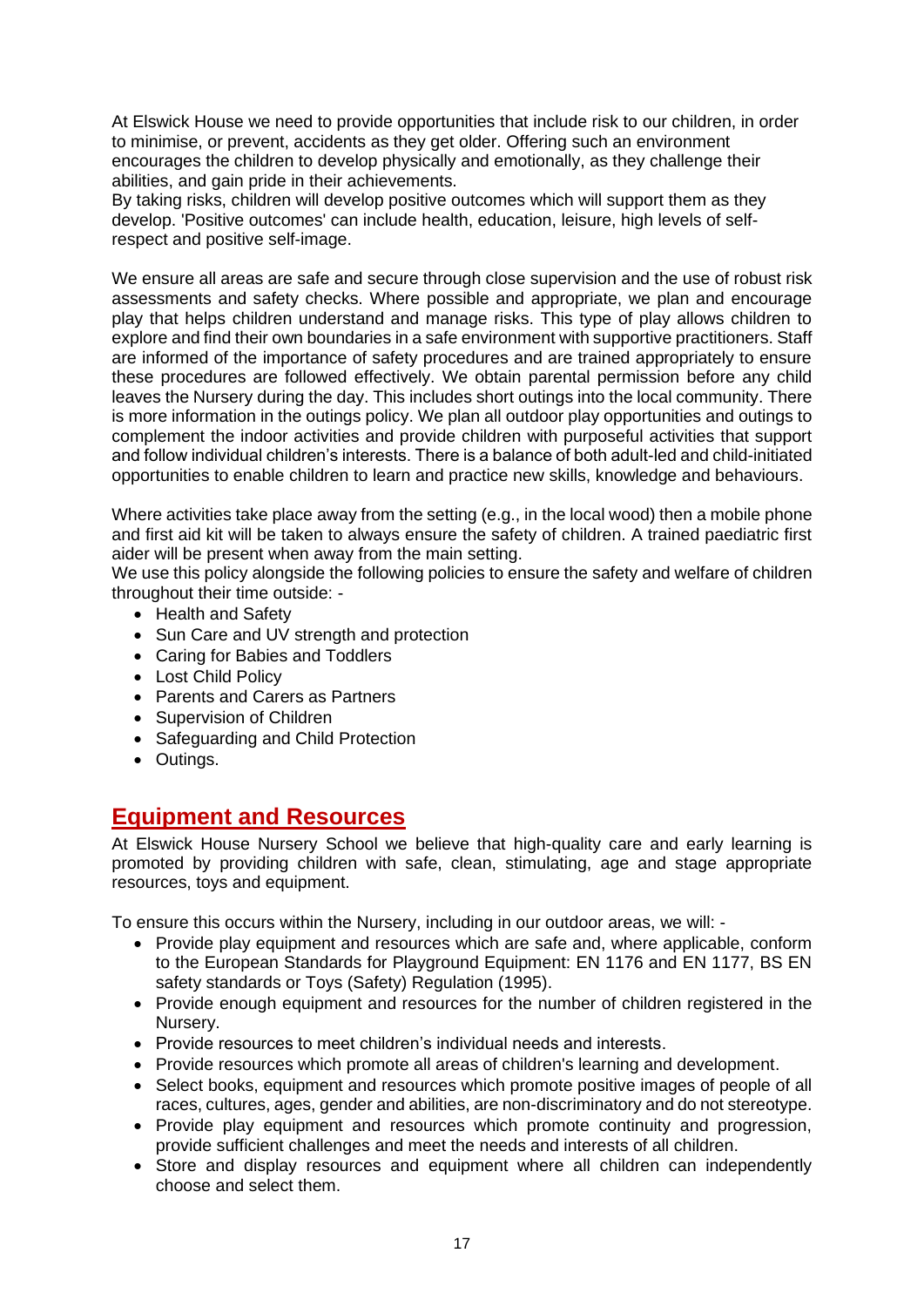- Check all resources and equipment before first use to identify any potential risks and again regularly at the beginning of every session and when they are put away at the end of every session. We repair and clean, or replace, any unsafe, worn out, dirty or damaged equipment whenever required.
- Encourage children to respect the equipment and resources and tidy these away when play has finished.

# <span id="page-17-0"></span>**Behaviour Policy**

Elswick House Nursery School believes in promoting positive behaviour by acknowledging it whenever the opportunity arises and by praising the children for it.

Our aim is to: -

- Treat each other with fairness and respect.
- Learn the value of friendship.
- Praise effort and to share in the success of others.
- Behave within the socially acceptable boundaries set by the Nursery.
- Provide a caring and positive learning environment which is safe, stimulating and appropriate to the stage of development of each child.
- Respect and care for the Nursery building, the garden, Nursery equipment and also other peoples' belongings.

The children at Elswick House are confident and very independent. Elswick House has a warm, friendly, family atmosphere in which children feel safe, secure and happy. Every child at Elswick House is recognised for their individuality and potential, and given love, respect and attention. Members of staff provide the reassurance and encouragement, which children need to develop their self-esteem and to become more confident and independent as they face fresh challenges in their daily lives. Within this loving and supportive environment, the children respond very positively.

Children are encouraged to recognise that bullying, fighting, hurting and name calling of any description is not acceptable behaviour, and that certain actions are right and that others are not. Children are given consistent boundaries of behaviour. These are set to allow the children to develop their own attitudes and character, without restricting those of others around them. Sanctions take into account the age and development of the child, and are enforced only in a caring situation. Rules are applied consistently, so that children have the security of knowing what to expect and can build up positive habits of behaviour. Corporal punishment, such as smacking or shaking, is never acceptable. In any case of misbehaviour, it will always be made clear to the child, or children, concerned that it is the behaviour, and not the child, that is unwelcome.

Children, who behave inappropriately, for example with physical or verbal abuse, are given one-to-one adult support in discussing what was wrong with their behaviour and why, and how, they should behave more appropriately. In certain situations, it may be deemed necessary to remove a child from the group and, when the situation has 'cooled', for the child to be spoken to quietly and calmly to get them to acknowledge their poor behaviour and to consider the consequences of it. The child will then be hugged, forgiven and allowed to return to the group.

Incidences of bad or inappropriate behaviour are rare. Where it is deemed necessary to intervene, for instance if he/she is biting or hitting or bullying another child, the incident is recorded on a Staff Intervention Sheet. We intervene to stop the child harming the other child or children.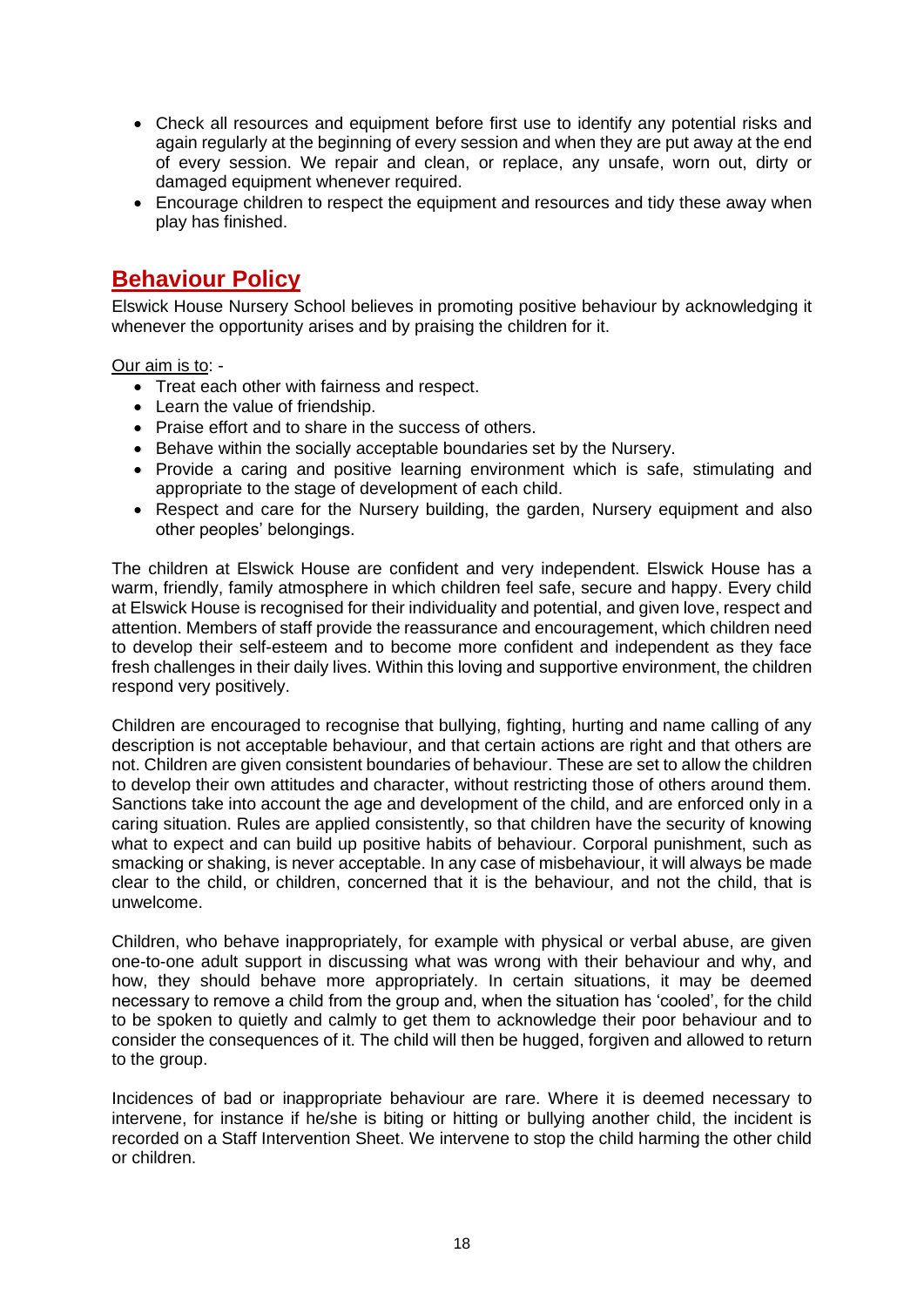'*Everyone is friends at Elswick House'* is our maxim in the face of bullying, or unsociable behaviour. Any child who says, "You are not my friend", or refuses to let another child play a game, or indulges in the minor bullying characteristic of this age group, is told '*Everyone is friends at Elswick House'*. If the bullying persists, the perpetrator is removed from the group, so the group can reform to include the child being bullied. The child doing the bullying is then spoken to and told why his/her behaviour is unacceptable. The child may be occupied in some other way before being returned to the group, where it is no longer easy to use unsociable behaviour.

When children bully and it becomes an issue, we discuss what has happened with their parents and, with them, devise a plan for handling the child's behaviour.

When children are bullied, we talk with their parents about what has happened and explain that the child who has been doing the bullying is being helped to adopt more acceptable ways of behaving.

We do not label children who bully. Positive steps are taken to avoid a situation in which a child receives adult attention only in return for undesirable behaviour.

#### **Biting:**

Biting is a natural stage that some small children go through. It is not very sociable behaviour, but it will pass. It is distressing for the parents of the bitten child, particularly if it is a recurring problem, and also for the parents of the biter, who may be mortified that their child is biting.

There is much advice about biting on the internet, some good, some not so good. The article below, entitled "BITING IN THE TODDLER YEARS" by LINDA PASSMARK Ph.D., is particularly helpful: -

*"Biting is very common among groups of young children, for all types of reasons. But whatever the reason for biting, most parents find it shocking and disturbing, and they want it to stop - quickly! Understanding why the young child bites is the first step in preventing biting as well as teaching the child alternatives to biting.*

#### *Most common reasons and solutions for biting*

#### *The Experimental Biter*

*It is not uncommon for an infant or toddler to explore their world, including people, by biting. Infants and toddlers place many items in their mouths to learn more about them. Teach the child that some things can be bitten, like toys and food, and some things cannot be bitten, like people and animals. Another example of the Experimental Biter is the toddler who wants to learn about cause and effect. This child is wondering, 'What will happen when I bite my friend or Mommy?' Provide this child with many other opportunities to learn about cause and effect, with toys and activities.*

#### *The Teething Biter*

*Infants and toddlers experience a lot of discomfort when they're teething. A natural response is to apply pressure to their gums by biting on things. It is not unusual for a teething child to bear down on a person's shoulder or breast to relieve some of their teething pain. Provide appropriate items for the child to teeth on, like frozen bagels, teething biscuits, or teething rings.*

#### *The Social Biter*

*Many times, an infant or toddler bites when they are trying to interact with another child. These young children have not yet developed the social skills to indicate 'Hi, I want to play with you.' So sometimes they approach a friend with a bite to say hello. Watch young children very closely to assist them in positive interactions with their friends.*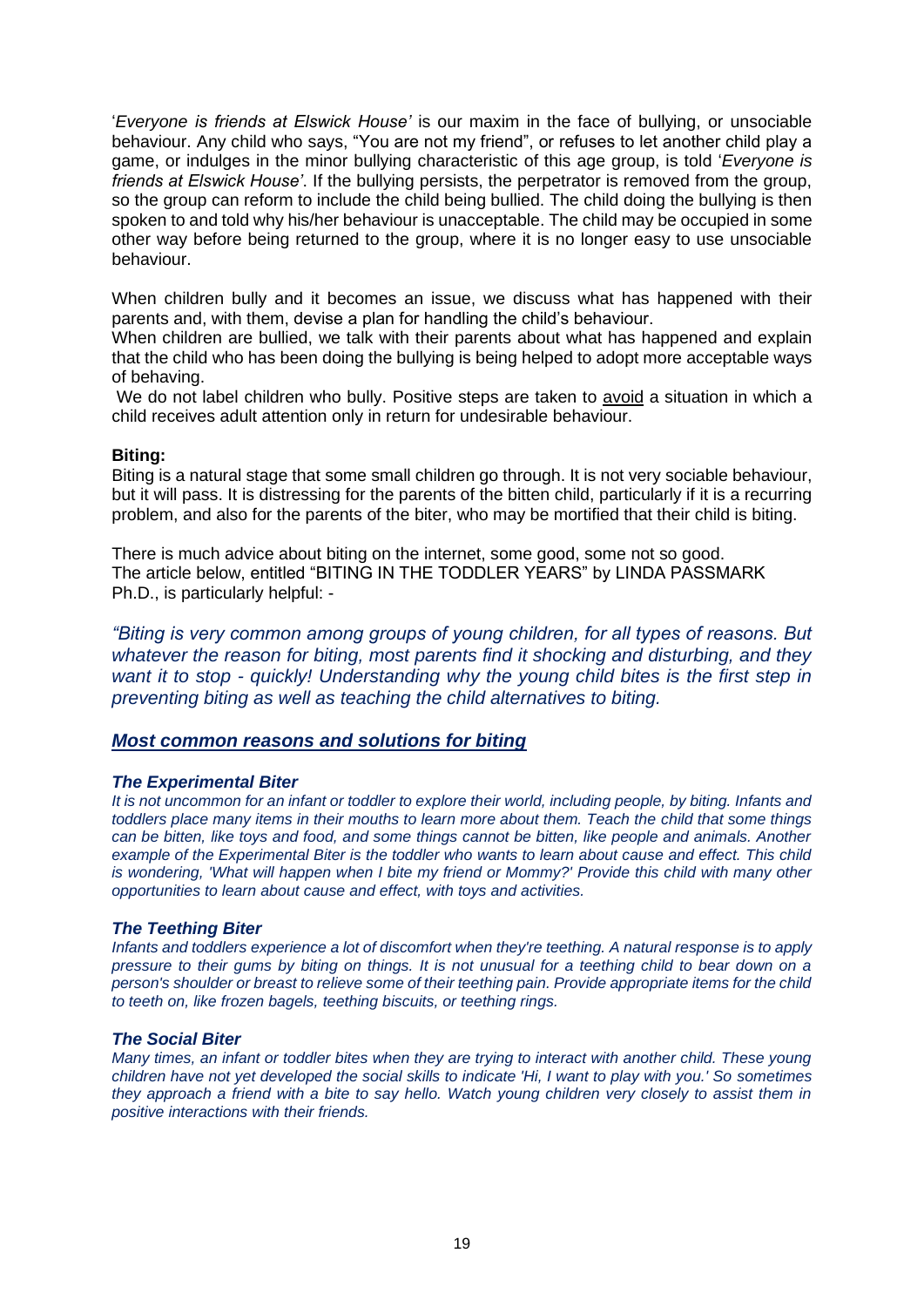#### *The Frustrated Biter*

*Young children are often confronted with situations that are frustrating, like when a friend takes their toy or when daddy is unable to respond to their needs as quickly as they would like. These toddlers lack the social and emotional skills to cope with their feelings in an acceptable way. They also lack the* language skills to communicate their feelings. At these times, it is not unusual for a toddler to attempt *to deal with the frustration by biting whoever is nearby. Notice when a child is struggling with frustration and be ready to intervene. It is also important to provide words for the child, to help him learn how to express his feelings, like "That's mine!" or "No! Don't push me!"*

#### *The Threatened Biter*

When some young children feel a sense of danger they respond by biting as a self-defence. For some *children biting is a way to try to gain a sense of control over their lives, especially when they are feeling overwhelmed by their environment or events in their lives. Provide the toddler with nurturing support, to help him understand that he and his possessions are safe.*

#### *The Imitative Biter*

*Imitation is one of the many ways young children learn. So it is not unusual for a child to observe a friend bite, then try it out for herself. Offer the child many examples of loving, kind behaviour. Never bite a child to demonstrate how it feels to be bitten.*

#### *The Attention-Seeking Biter*

*Children love attention, especially from adults. When parents give lots of attention for negative behaviour, such as biting, children learn that biting is a good way to get attention. Provide lots of positive attention for young children each day. It is also important to minimize the negative attention to behaviours such as biting.*

#### *The Power Biter*

*Toddlers have a strong need for independence and control. Very often the response children get from biting helps to satisfy this need. Provide many opportunities for the toddler to make simple choices throughout the day. This will help the toddler feel the sense of control they need. It is also important to reinforce all the toddler's attempts at positive social behaviour each day.*

*As with almost all potentially harmful situations involving children, prevention is the key. Adults must be active observers of children to prevent biting. in those times when close supervision doesn't work, the adult must intervene as quickly and as calmly as possible.*

#### *When intervening before the potential bite has occurred...*

- *Talk for the child by offering words like, "I see that you wanted that toy!"*
- *Demonstrate patience and understanding for the frustration the child is experiencing.*
- *Offer solutions like, "We have another red truck right over here. Let's go get it."*
- *Demonstrate alternate ways of interacting and say something like, "She likes it when you rub her arm." Try to stay focused on the positive behaviour you want to see, without reminding the child of the negative behaviour.*

#### *When your child bites...*

- *Comfort the child who was bitten.*
- *Cleanse the wound with mild soap and water. Provide an ice pack to reduce pain and swelling.*
- *Provide comfort for the wounded child by saying something like, "That really hurt! You don't like it when your friend bites your arm!"*
- *Calmly approach the child who bit. Many times these children feel overwhelmed and afraid after they bite. They need comfort, too.*
- *Comfort the child who bit by saying something like, "You seem sad that your friend's arm is hurt from the bite."*
- *Help the child who bit to understand the hurt their friend is feeling by offering to let her talk with her friend. Say something like, "Would you like to see Sally now? You can tell her that you hope she feels better soon." Older toddlers can learn a lot from being allowed to comfort their friend after a bite has occurred. The child who bit may want to see the injury. That's okay if the injured child wants to show it. But do not force either child to have this interaction, unless both are willing.*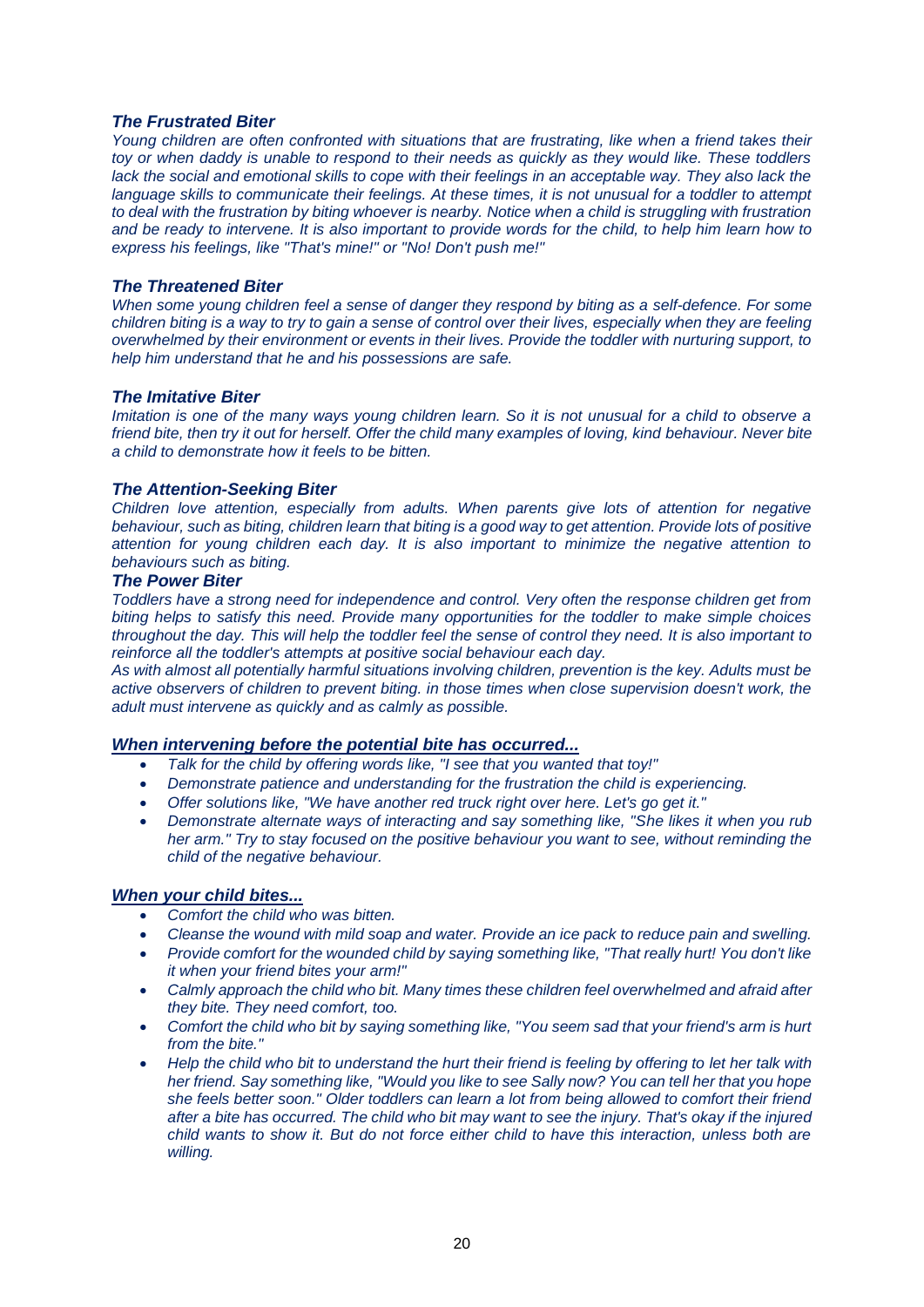- *Reinforce the rule that we don't hurt people. Help both children understand that your job is to keep everyone safe. Say, "I know you are angry. But I can't let you bite people."*
- *When the environment is calm again, remind the children what they can do to assert themselves, like say "No! That's mine!" or "Back away!" or if they are preverbal, teach them to 'growl like a tiger' to express themselves. The goal is to teach assertiveness and communication skills to both the child who bites and the child who gets bitten.*

#### *Never hit or bite a child who has bitten. That will teach the child that violence is OK.*

*Young children need lots of practice to learn the fine art of interacting with their friends in a positive way. They need positive guidance and support from parents. When children gain maturity and experience, and become pre-schoolers (3+ years old), they will likely have developed more appropriate ways of interacting."*

# <span id="page-20-0"></span>**British Values Policy**

At Elswick House, British values have for many years been firmly embedded in the work that we do. Teaching British values means providing a curriculum which 'actively promotes the fundamental British values of democracy, the rule of law, individual liberty, and mutual respect and tolerance.

#### **Democracy**

At Elswick House we provide opportunities for the children to make decisions about what they want to do and how they're going to use the resources available to them. The decisions may be made individually, like 'Which book shall we read today?' or a group may make the decision, such as 'Which path shall we take?' when out walking, or 'What shall we play?' during free play in the garden. Members of staff support their decisions, providing activities that involve sharing, taking turns and collaboration and encourage the children to respect the decisions others have made.

#### **Rule of law**

The children are taught that rules matter and that they apply to everyone. The children begin to understand right from wrong and how to behave within agreed and clearly defined boundaries, learning how to manage their feelings in the process.

#### **Individual liberty**

Every day we provide opportunities for the children to make choices of their own and to find out more about themselves. As they climb on the climbing frame or on the tree house, experiment with their own colours for painting, or take part in an egg and spoon race on Sports Day, they are learning more about themselves, gaining in confidence and self-esteem. Every time a child strokes a new-born lamb, splashes in a muddy puddle with a friend, or collects eggs from the chickens, we are giving the children the time and space to explore their feelings and to express themselves in different ways.

#### **Mutual respect and tolerance**

At Elswick House we believe in inclusivity and tolerance and the children learn to treat others as they want to be treated themselves. We teach the children to accept and respect difference, irrespective of gender, sexuality, age, race, religion, colour, marital status, or physical, or mental ability. We believe that everyone attending the Nursery should be treated equally and fairly and have equal access to all aspects of the Nursery from the day they first start at Elswick House to the day they leave. A much-used maxim is '*Everyone is friends at Elswick House'.*  We encourage friendships because they give the children opportunities to learn the importance of tolerant behaviours such as sharing, taking turns, helping others and respecting other's opinions.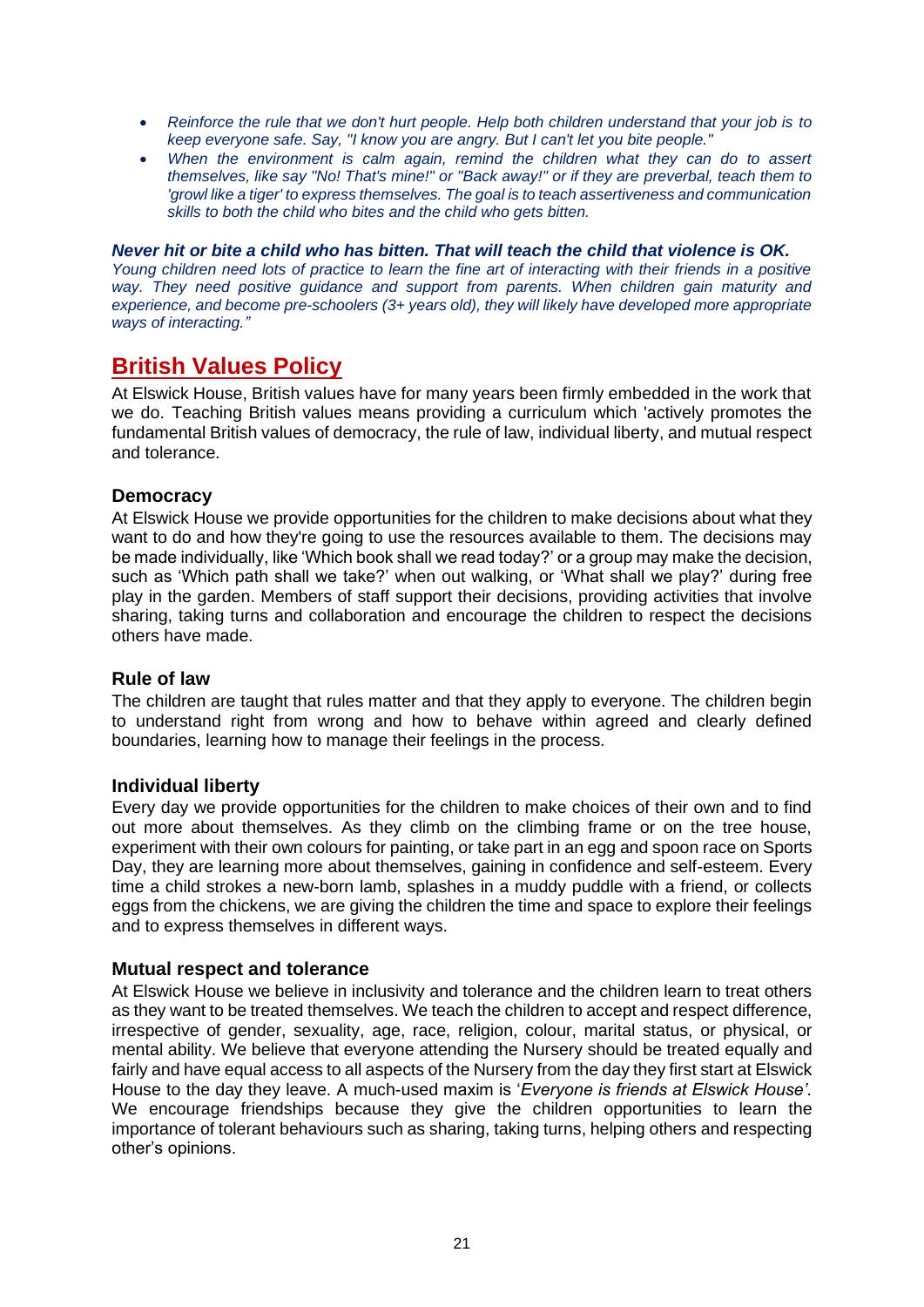# <span id="page-21-0"></span>**Grouping Children Policy**

Elswick House Nursery School is registered for a maximum of 34 children, who are grouped into 3 main rooms. The Wrens Room for the youngest children, can take 4 babies. The Robins Room for the toddlers is connected to the Wrens Room and can take 15 children. The Owls Room, which houses the older children, can take 15 children. Most of the teaching takes place in the Owls Room.

There is also the Craft Room, the courtyard and various other areas, including a very large garden of nearly a third of an acre, where a wide range of activities take place.

Elswick House usually has its full complement of children, and the number of children in the rooms are constantly changing, depending on the activities taking place, such as dance, music and singing or cookery. We do not divide the children into strict groups; the children can move from activity to activity, play area to play area, as their interest dictates. In each area there are experienced staff ready to assist and stimulate the children, extending their knowledge, skills and language.

**The Wrens Room**. This room is designed for the smallest children, with lots of bright colours, tactile equipment and soft-play areas, to aid their development. There is a connecting arch to the Robins Room, so, as the children grow and develop, they can progress into the next room, initially for short periods.

**The Robins Room**. Here there is always a wide variety of constantly changing activities taking place., including music, singing, dance, craft and messy play. There is opportunity for dressing up and role play and a wide range of construction toys and lots of small world activities with farms, space stations, dolls houses and wild animals.

**The Owls Room**. This is where the more academic activities take place. We have an interactive table, which we use to support whatever theme, or topic, we are focusing on at that time, whether it be Africa, Space, Science or Minibeasts. It is a wonderful aid to our research when we are watching our very own tadpoles turning into frogs, or caterpillars metamorphosing into butterflies. The children are taught phonics and letter sounds, ready to move on to reading; also the initial intricacies of number so, by the time they go to school, they are counting easily and can add and subtract simple numbers.

We believe **Art and Craft** are very important and the children partake in both structured craft activities, and allowed to enjoy free painting and construction, using a very wide range of materials. We also encourage the children to take part in messy play, including the usual sand, water and playdough, but also shaving foam, jelly play and all sorts of textured play, including cereals, lentils, compost, etc.

# <span id="page-21-1"></span>**Keeping Healthy Policy**

Elswick House believes that children need good food, plenty of fresh air and lots of exercise. At Elswick House we aim to provide a setting that is stimulating, interesting, imaginative and that allows children to stretch their bodies and their minds.

We like the children to spend the maximum amount of time possible in physical activity in the garden. If this is not feasible due to the weather, active indoor play is organised indoors.

The garden is designed to allow the children to run, hide, explore, climb, crawl, play and have fun. It is equipped with a wide range of equipment to allow children of all ages to develop physical strength and skills, body awareness and imagination. Sometimes activities are organised by members of staff, at other times the children engage in their own free play.

Visits are regularly made to local parks, such as the Swan Park, nearby woodland areas, such as Freeford Woods and farms, such as Woodhouse Farm. Our 'Woodland Adventures' Programme provides many opportunities for the children to learn through play and structured activities about their natural environment - the birds, the animals, the wildflowers, the trees,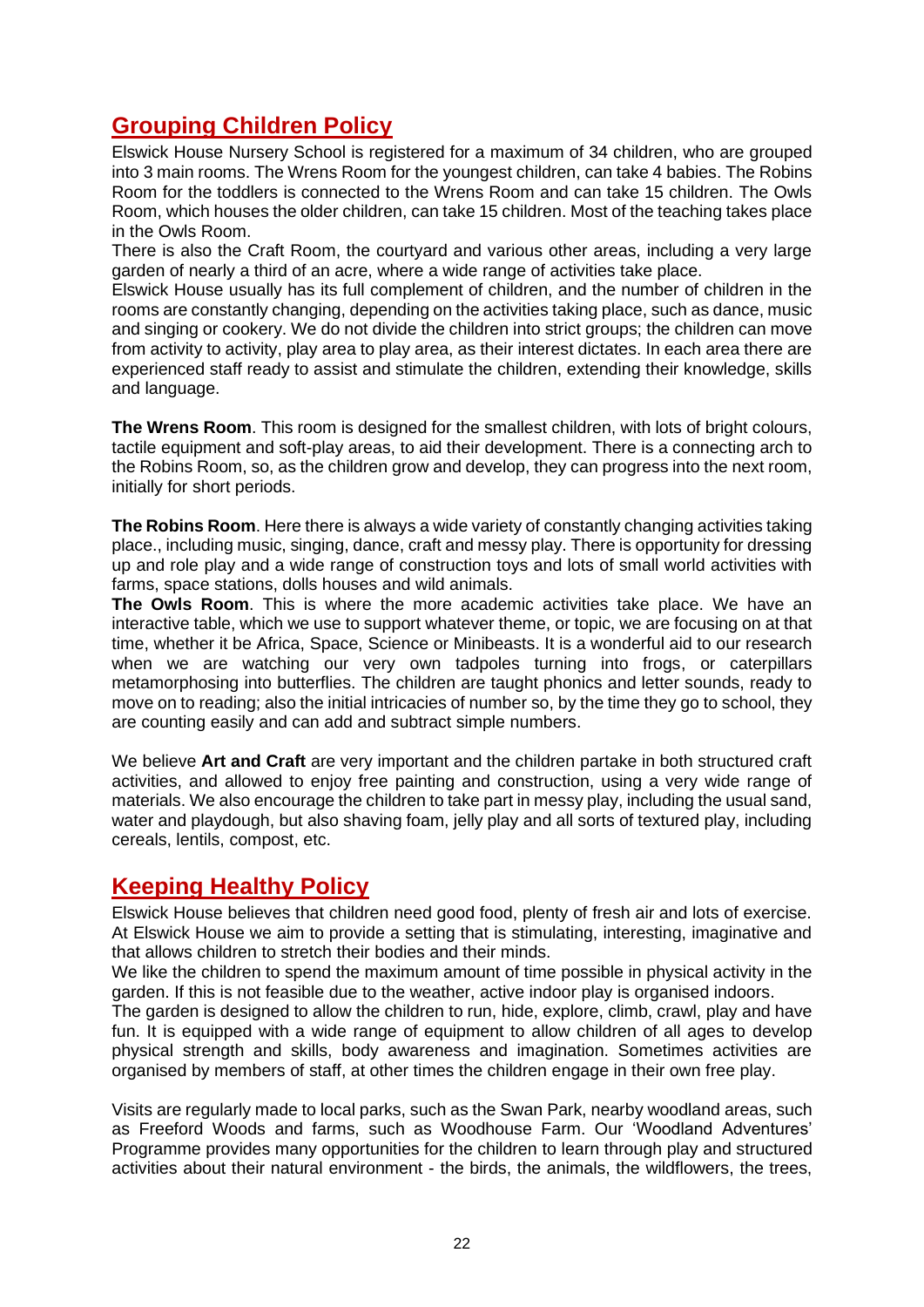their leaves, berries and fruits and why they are all so important to us. The children also go for walks around the village, to the canal, to Bit End field and to various municipal play areas to widen their knowledge and understanding of the local area and to develop their curiosity for their immediate environment and the local countryside. The Baby Room staff regularly take the babies for walks to the canal, Bit End Field, around the village to local play areas and to Coton Farm to see the horses.

Good food is essential too and our menus are varied and interesting. We always aim to give the children a freshly cooked meal at lunchtime with a variety of vegetables, and usually some kind of milk pudding - chocolate semolina is the favourite! At break time every morning the children are given a variety of snacks and fruits and, in the afternoon, organic milk and fresh fruit. We encourage the children to drink plenty of water at other times of the day. We give the children their daily quota of 5 fruits, at the same time introducing them to more exotic fruits, such as melons, peaches, apricots and blueberries, or vegetables. In Autumn the apples come from our own trees, and in summer we pick apples, pears and plums from a nearby private orchard.

Each day's menu is displayed in the vestibule for parents' information, so that they can complement their child's diet with the food served at home.

# <span id="page-22-0"></span>**Nutrition and Mealtimes**

At Elswick House Nursery School we believe that mealtimes should be happy, social occasions for children and staff alike. We promote shared, enjoyable positive interactions at these times. We are committed to offering children healthy, nutritious and balanced meals and snacks which meet individual needs and requirements.

# **Good Munching Guide**

We encourage the children to follow the Good Munching Guide. Staff will use opportunities at mealtimes and at other times during the day, to talk with the children about the importance of eating healthy foods. Cooking activities also provide many opportunities to refer to the Good Munching Guide and to teach the children about the main food groups and why they are so important.

We will ensure that: -

- A balanced and healthy breakfast, midday meal, tea and one daily snack are provided for children attending a full day at the Nursery.
- Menus are planned, rotated regularly and reflect cultural diversity and variation. These are displayed for children and parents to view.
- We provide nutritious food at all snack and mealtimes, avoiding large quantities of fat, sugar, salt and artificial additives, preservatives and colourings.
- Menus include at least five servings of fresh fruit and vegetables per day.
- Fresh drinking water is always available and accessible. It is frequently offered to children and babies and intake is monitored. In hot weather staff will encourage children to drink more water to keep them hydrated.
- Individual dietary requirements are respected. We gather information from parents regarding their children's dietary needs, including any special dietary requirements, preferences and food allergies that a child has and any special health requirements before a child starts or joins the Nursery. Where appropriate, we will carry out a risk assessment in the case of allergies and work alongside parents to put into place an individual dietary plan for their child.
- We consider seating to avoid cross contamination of food from child to child.
- Where appropriate, an adult will sit with children during meals to ensure safety and minimise risks.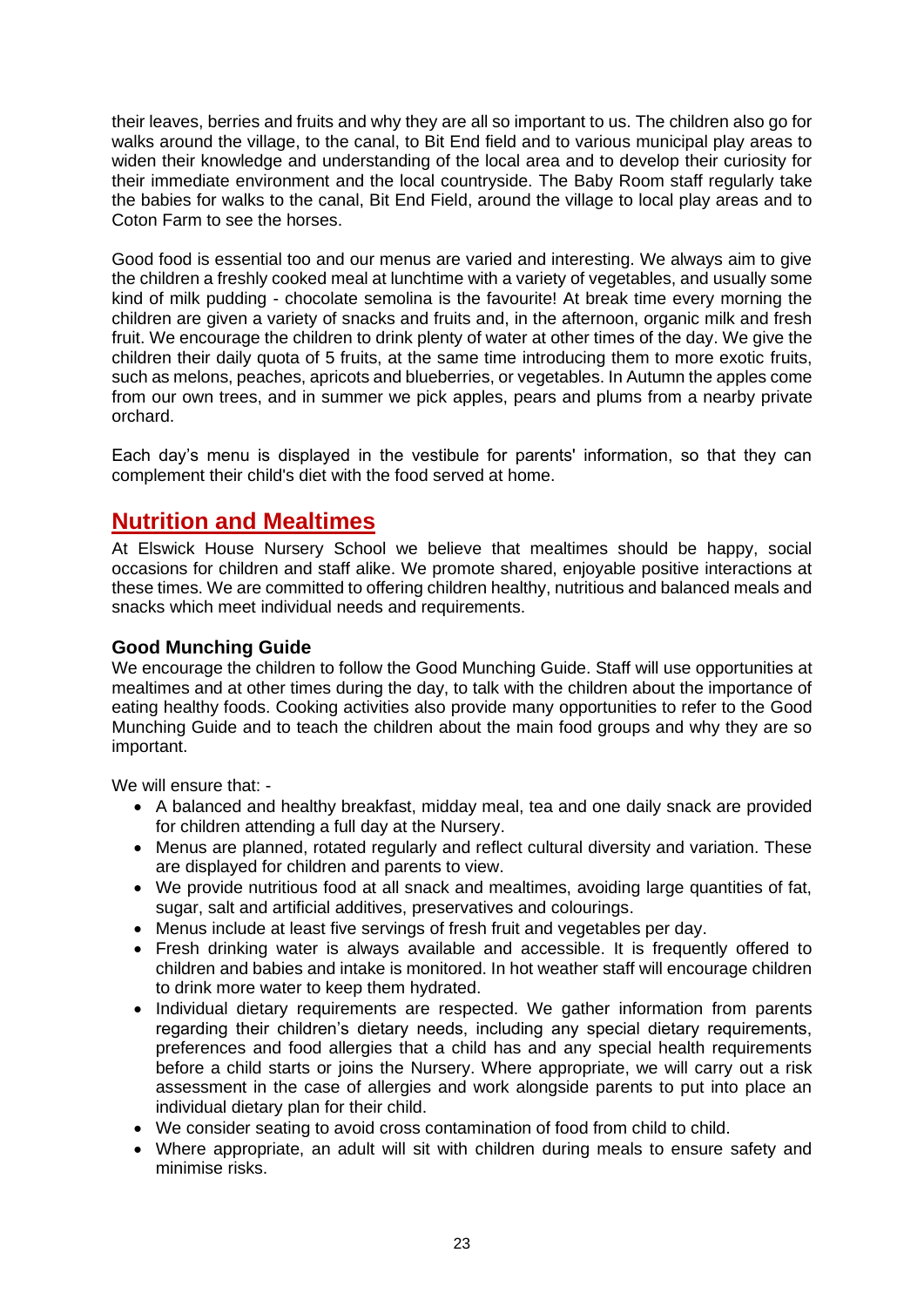- Where appropriate, age/stage discussions will also take place with all children about allergies and potential risks to make them aware of the dangers of sharing certain foods.
- Staff show sensitivity in providing for children's diets and allergies. They do not use a child's diet or allergy as a label for the child, or make a child feel singled out because of her/his diet or allergy.
- Where staff eat with the children, a good example is set, and good table manners are shown. Meal and snack times are organised so that they are social occasions in which children and staff participate in small groups. During meals and snack times children are encouraged to use their manners and say 'please' and 'thank you' and conversation is encouraged.
- Staff use meal and snack times to help children to develop independence through making choices, such as serving food and drink, and feeding themselves.
- Staff support children to make healthy choices and understand the need for healthy eating.
- We provide familiar foods and introduce the children to new ones. Children who refuse to eat at the mealtime are offered food later in the day.
- Children are given time to eat at their own pace and not rushed.
- Quantities offered take account of the ages of the children being catered for in line with recommended portion sizes for babies and young children.
- We promote positive attitudes to healthy eating through play opportunities and discussions.
- The Nursery provides parents with daily written records of feeding routines for all children.
- No child is ever left alone when eating/drinking to minimise the risk of choking.
- We will sometimes celebrate special occasions such as birthdays with the occasional treat of foods such as cake, sweets or biscuits. These will be given at mealtimes to prevent tooth decay and not spoil the child's appetite. Where we have frequent birthdays and celebrations, we consider other alternatives such as celebrating through smiles and praise, stickers and badges, pretend birthday cakes with 'blow-out' pretend candles, choosing a favourite story, becoming a special helper, playing a party game, dancing and/or singing their favourite song.
- We allow parents to bring in cakes on special occasions.
- All staff who prepare and handle food are competent to do so and receive training in food hygiene which is updated every three years.
- In the very unlikely event of any food poisoning affecting two or more children on the premises, whether this may arise from food offered at the Nursery, we will inform Ofsted as soon as reasonably practical and in all cases within 14 days. We will also inform the relevant health agencies and follow any advice given.
- Cultural differences in eating habits are respected
- Any child who shows signs of distress at being faced with a meal he/she does not like, will have his/her food removed without any fuss, and it may be replaced with an alternative. If a child does not finish his/her first course, he/she will still be given a helping of dessert.
- Children not on special diets are encouraged to eat a small piece of everything

# <span id="page-23-0"></span>**Transitions**

At Elswick House Nursery School we recognise that young children will experience many transitions in their early years; some of these planned and some unplanned. We are sensitive to the impact of such changes to children and this policy sets out the ways in which we support children going through these transitions.

Some examples of transitions that young children and babies may experience are: -

• Starting Nursery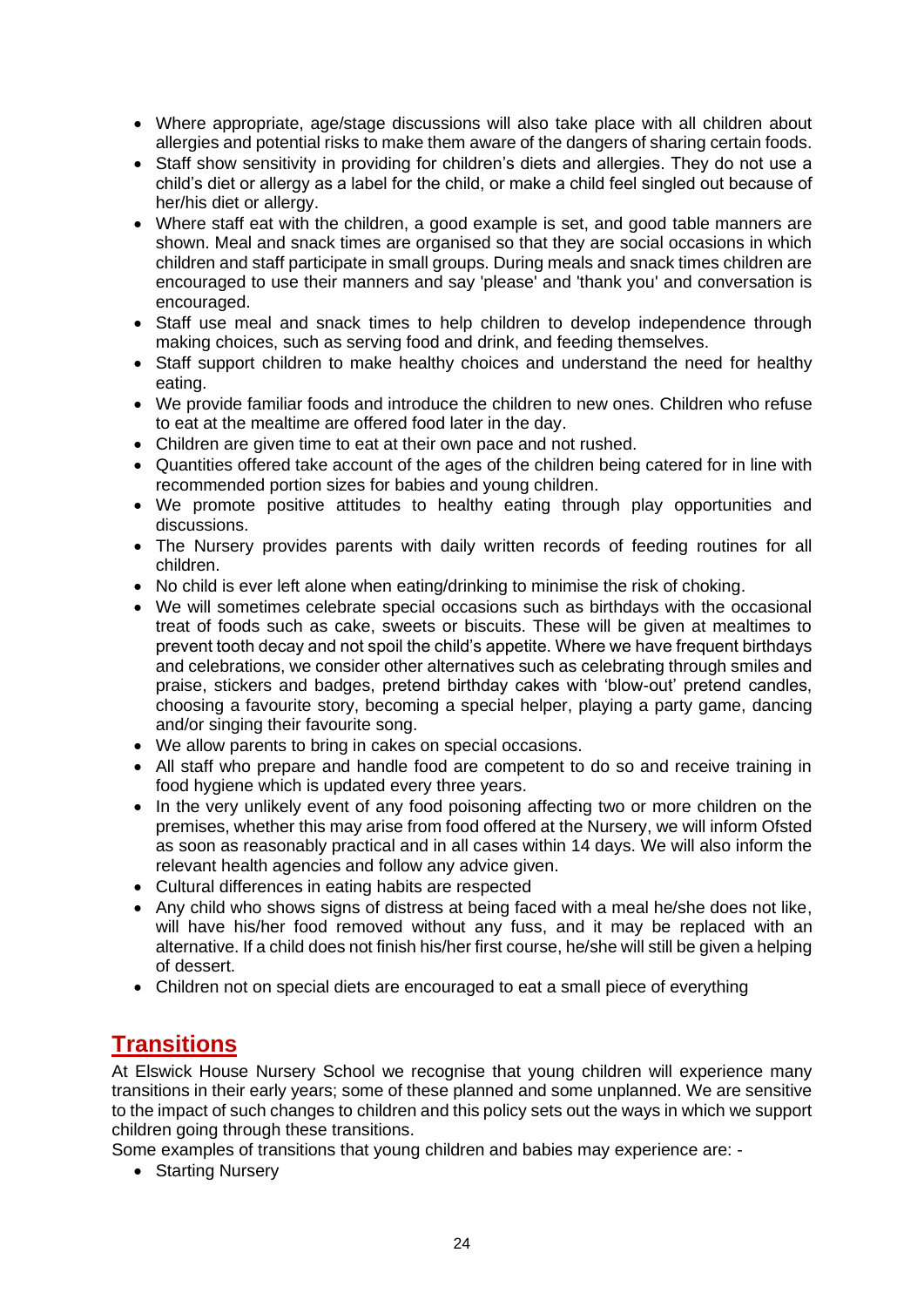- Moving between different rooms within the Nursery
- Starting school or moving nurseries
- Family breakdowns
- New siblings
- Moving home
- Death of a family member or close friend
- Death of a family pet.

Staff are trained to observe their key children and to be sensitive to any changes in their behaviour and personality. We respectfully ask that parents inform us of any changes in the home environment that may impact on their child so staff can be aware of the reasons behind any potential changes in the child's behaviour.

# **Starting Nursery**

We recognise that starting Nursery may be difficult for some children and their families. We have a settling in policy to support the child and their family.

# **Moving room's procedure**

When a child is ready to move to a different room in the Nursery, we follow the process set out below and work with the parents to ensure this is a seamless process in which the child is fully supported at all stages.

This may result in meetings between: -

- The existing Key Carer, new Key Carer and parents.
- The child's Key Carer and appropriate staff in the next room, to discuss when the child is approaching the time to move rooms
- The present Key Carer to discuss this with the parent. This will most likely be around a month before the move.
- The present Key Carer and the parent and child, to introduce the new Key Carer to them prior to moving rooms.

A transition form is filled in by the existing room and given to the Room Leader if a new Key Carer has not been named. A meeting is arranged with the parent and the new Key Carer (Room Leader if Key Carer not available)

During this meeting, the parent is shown around the rooms and given a detailed guided tour of the new room and new area. The following may be discussed as well: -

- The different ratios within the room.
- Where the toilets/nappy changing/potty areas are.
- Where coats, bags, shoes and wellington boots are kept. Discuss the daily routine
- Medical and dietary needs
- The child likes/dislikes and what they enjoy
- Any concerns the parent may have about moving rooms
- Reassuring the parent that the child will settle and discuss how to make the move as smooth as possible. (Using the child's preferred comforter, talking about what settles them when they feel anxious.)
- Other staff in the room.
- The different activities in the room and what each area offers the child in learning.
- All the exciting things the room has to offer outings, Cooking, Music, Yoga, French, Wow photos in a Wow album.
- How the move to the new room will be managed, visits times etc
- What to expect on the child's first proper day and they know what to bring in the child's bag.

There is a lot of information to be passed during this meeting, but it can be discussed while the parent is being shown around the room. The aim is to ensure parents are happy and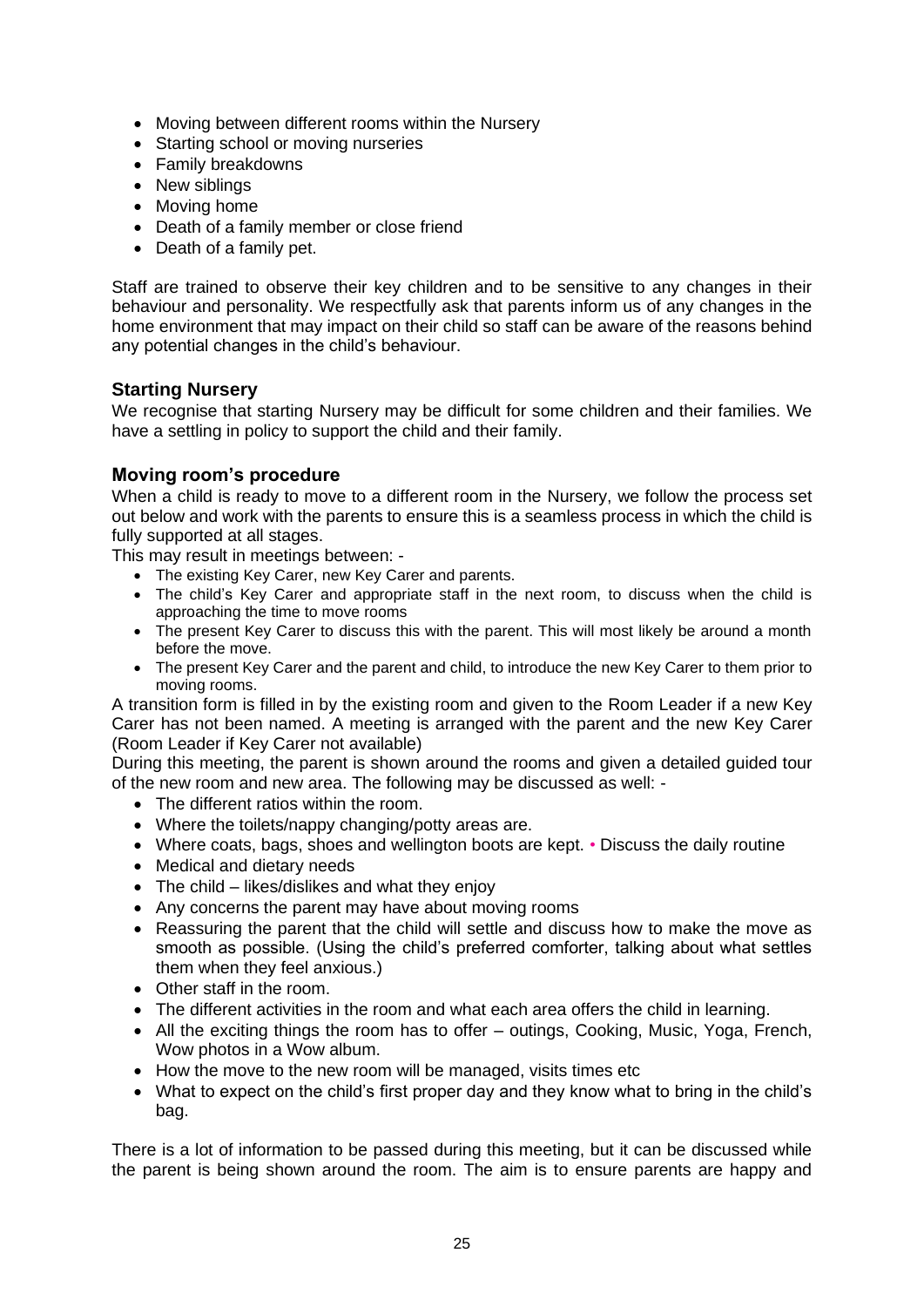relaxed about the new room and they feel consulted in the process and leave feeling they know what to expect. A child who is tense or unhappy will not be able to play or learn properly, so it is important for parents/ carers and staff work together to help the child feel confident and secure in the group.

# **How the Transition works**

- A serious of visits are arranged with the existing and new rooms, these will vary in length and cover different parts of the day, this enables them to feel comfortable in their new surroundings. (some visits are due to staff absence these can be classed as additional visits but not necessarily used as the transition visits)
- The initial visit is done with the present Key Carer where possible.
- Children only move rooms when they are ready; this is based upon their developmental stage, practitioners, parents and the child.
- Key Carers visit their new key children in their room and then the children visit their new rooms to increase their familiarity.
- Wherever possible, groups of friends will be moved together to enable these friendships to be kept intact and support the children with the peers they know.
- Where required, transition aids can be used by staff to remind the children where they are moving.
- A child has approximately three planned visits, but this can be extended if required.
- Key Carers pass on developmental records to the child's new Key Carer.
- Evidence Me is important in our communication with parents and when a child moves to a new room it is even more vital that we ensure Evidence Me updates are regular. It does not always have to be a detailed developmental update but can be a photo or video to reassure parents that the child is happy and having fun.

### **Starting school or moving childcare providers**

Starting school is an important transition and some children may feel anxious or distressed. We will do all we can to facilitate a smooth move and minimise any potential stresses. This following process relates to children going to school. However wherever possible, we will adapt this process to support children moving to another childcare provider e.g., childminder, or another Nursery.

- We provide a variety of resources that relate to the school, e.g., uniform to dress up in, a role play area set up as a school classroom, photographs of all the schools the children may attend. This will help the children to become familiar with this new concept and will aid the transition.
- We invite school representatives into the Nursery to introduce them to the children
- Where possible we plan visits to the school. Each Key Carer will talk about the school with their key children who are due to move to school and discuss what they think may be different and what may be the same. They will talk through any concerns the child may have and initiate activities or group discussions, relating to any issues to help children overcome these.
- We produce a comprehensive report on every child starting school to enable teachers to have a good understanding of every child received. This will include their interests, strengths and level of understanding and development in key areas. This will support continuity of care and early learning.

# **Other early years providers**

Where children are attending other early years settings or are cared for by a childminder, we will work with them to share relevant information about children's development. Where a child is brought to Nursery, or collected from Nursery by a childminder, we will ensure that key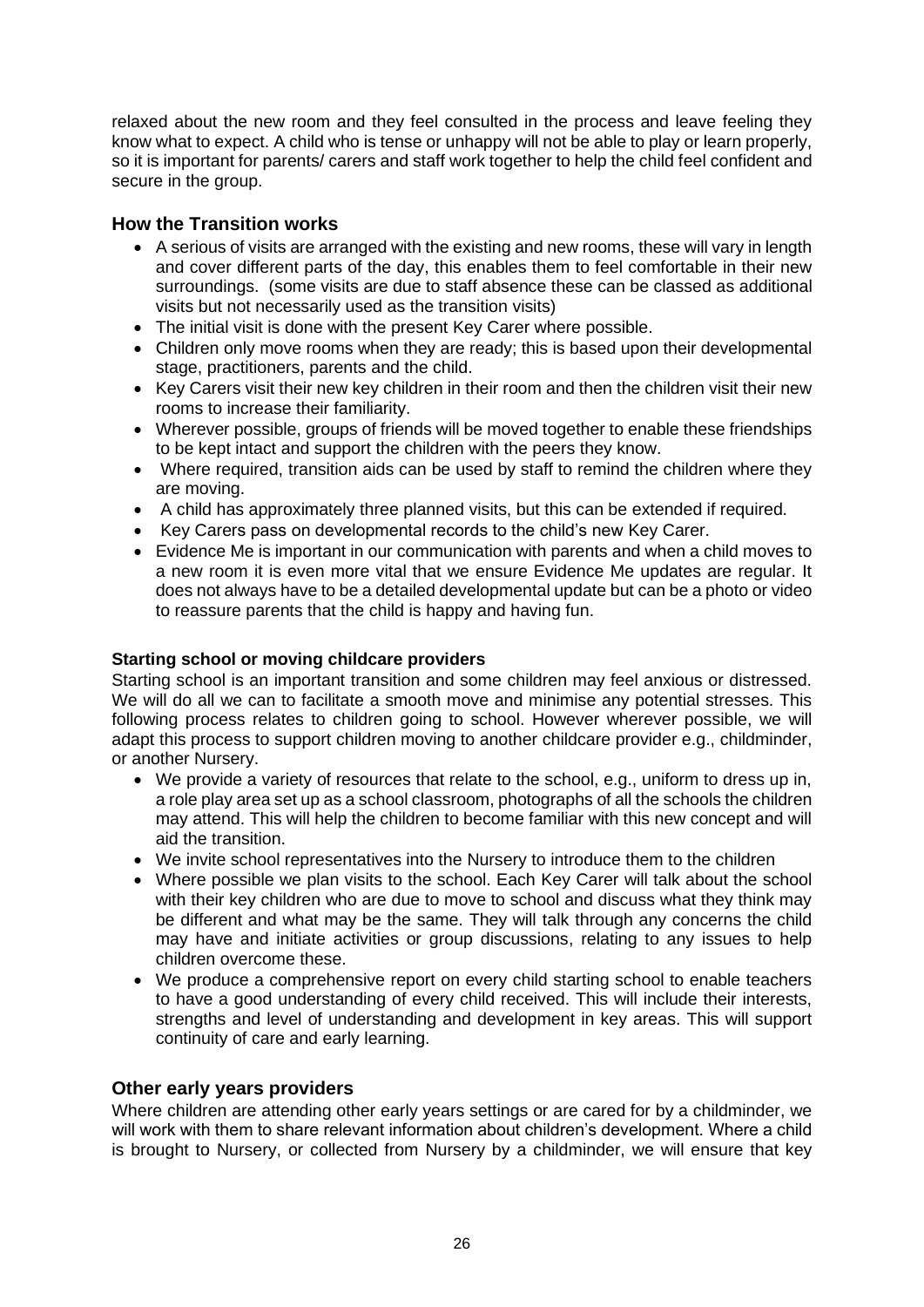information is being provided to the child's parent by providing the information directly to the parent via email or telephone.

### **Family breakdowns**

We recognise that when parents separate it can be a difficult situation for all concerned. We have a separated family's policy that shows how the Nursery will act in the best interest of the child.

### **Moving home and new siblings**

We recognise that both these events may have an impact on a child. Normally, parents will have advance notice of these changes and we ask parents to let us know about these events so we can support the child to be prepared. The Key Carer will spend time talking to the child and providing activities that may help the child to act out any worries they have, e.g., through role play, stories and discussions.

### **Bereavement**

At Elswick House Nursery School we recognise that children and their families may experience grief and loss of close family members, or friends, or their family pets, whilst with us in the Nursery. We understand that this is not only a difficult time for families, but it may also be a confusing time for young children, especially if they have little or no understanding of why their parents are upset and why this person/pet is no longer around.

We aim to support both the child and their family and will adapt the following procedure to suit their individual needs and family preferences: -

- We ask that if there is a loss of a family member or close friend that the parents inform the Nursery as soon as they feel able to. This will enable us to support both the child and the family wherever we can and helps us to understand any potential changes in behaviour of a child, who may be grieving themselves.
- The Key Carer and/or the Manager will talk with the family to ascertain what support is needed or wanted from the Nursery. This may be an informal discussion or a meeting away from the child to help calm a potentially upsetting situation.
- The child may need extra support or one-to-one care during this difficult time. We will adapt our staffing arrangements, so the child is fully supported by the most appropriate member of staff on duty, where possible the child's Key Carer.
- We will be as flexible as possible to adapt the sessions the child and family may need during this time. We will adapt the above procedure as appropriate when a family pet dies to help the child to understand their loss. and support their emotions through this time.
- We also recognise that there may also be rare occasions when the Nursery team is affected by a death of a child or member of staff. This will be a difficult time for the staff team, children and families. Below are some agencies that may be able to offer further support and counselling if this occurs.

### **The Samaritans:**

www.samaritans.org

# **Priory:**

www.priorygroup.com 0800 691 1481

# **Child Bereavement UK:**

www.childbereavementuk.org 01494 568 900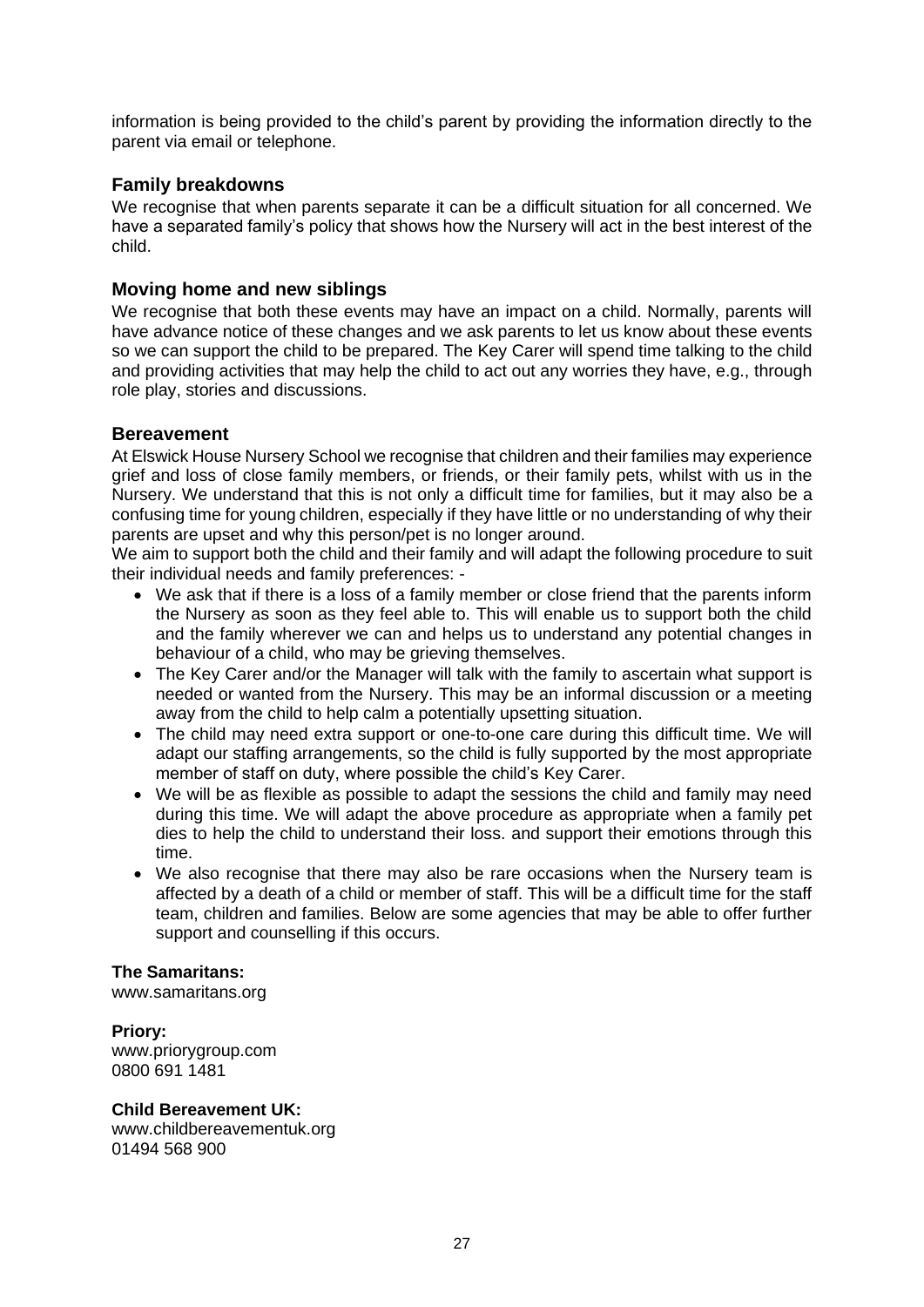### **Cruse Bereavement Care:**

www.crusebereavementcare.org.uk 0844 477 9400 helpline@cruse.org.uk

# <span id="page-27-0"></span>**Late Collection of a Child Policy**

In the event of parents failing to collect their child within Nursery hours, the child will be kept at the Nursery while attempts are made to reach the parents or the emergency contacts. The child will receive a high standard of care to cause as little distress to the child as possible. Parents can be reassured that their children will be properly cared for.

In the event of a child not being collected on time, we try to ensure that two members of staff wait with the child. When the parents do arrive, an explanation is expected.

If a child is not collected at their expected collection time, we follow the procedures below: -

- The child's file is checked for any information about changes to the normal collection routines.
- If no information is available, parents/carers are contacted at home or at work.
- If this is unsuccessful, the adults who are authorised by the parents to collect their child - and whose telephone numbers is kept in the pink folder - are contacted.
- All reasonable attempts are made to contact the parents or nominated carers.
- The child does not leave the premises with anyone other than those named on the Registration Form or in their file.
- Under no circumstances will we go to look for the parent, nor leave the setting premises with the child.

After 6.00pm we reserve the right to make a late collection charge of £5.00 per quarter hour of an hour, or part thereof, for both members of staff required to stay with the child.

If no-one has collected the child by 6.30pm and there is no named contact, who can be contacted to collect the child, the First Response Out of Hours Duty Team will be contacted, and their advice will be followed. Their number is as follows: -

### **Out of Hours Duty Team: - 0845 602886**

In the unlikely event of the First Response Out of Hours Duty Team being unavailable, we will contact the local police. A full written report of the incident should be recorded in the child's file.

In the event of the proprietor's absence from the Nursery at the time, his/her mobile number is **07485 194920**, should the member(s) of staff need additional advice.

# <span id="page-27-1"></span>**Lost Child Policy & Procedure**

Every effort is made to ensure the safety and wellbeing of all children in our care. The setting is very secure, so it is highly unlikely that a child could 'escape'. There is a single door leading off the premises – the front door. Staff and parents enter using the digital security device. Notices inside by the door remind parents that older brothers and sisters of children at Elswick House must not attempt to open the door from the inside by themselves when they leave. Parents are also requested to make sure that the door is securely shut behind them whenever they enter or leave the premises.

The door must not be left open when an unidentified visitor calls. The door must be shut on the visitor (*the reason for this can be explained to the visitor, who will, most likely, fully understand*), while the person's identity is confirmed, or the purpose of the visit ascertained.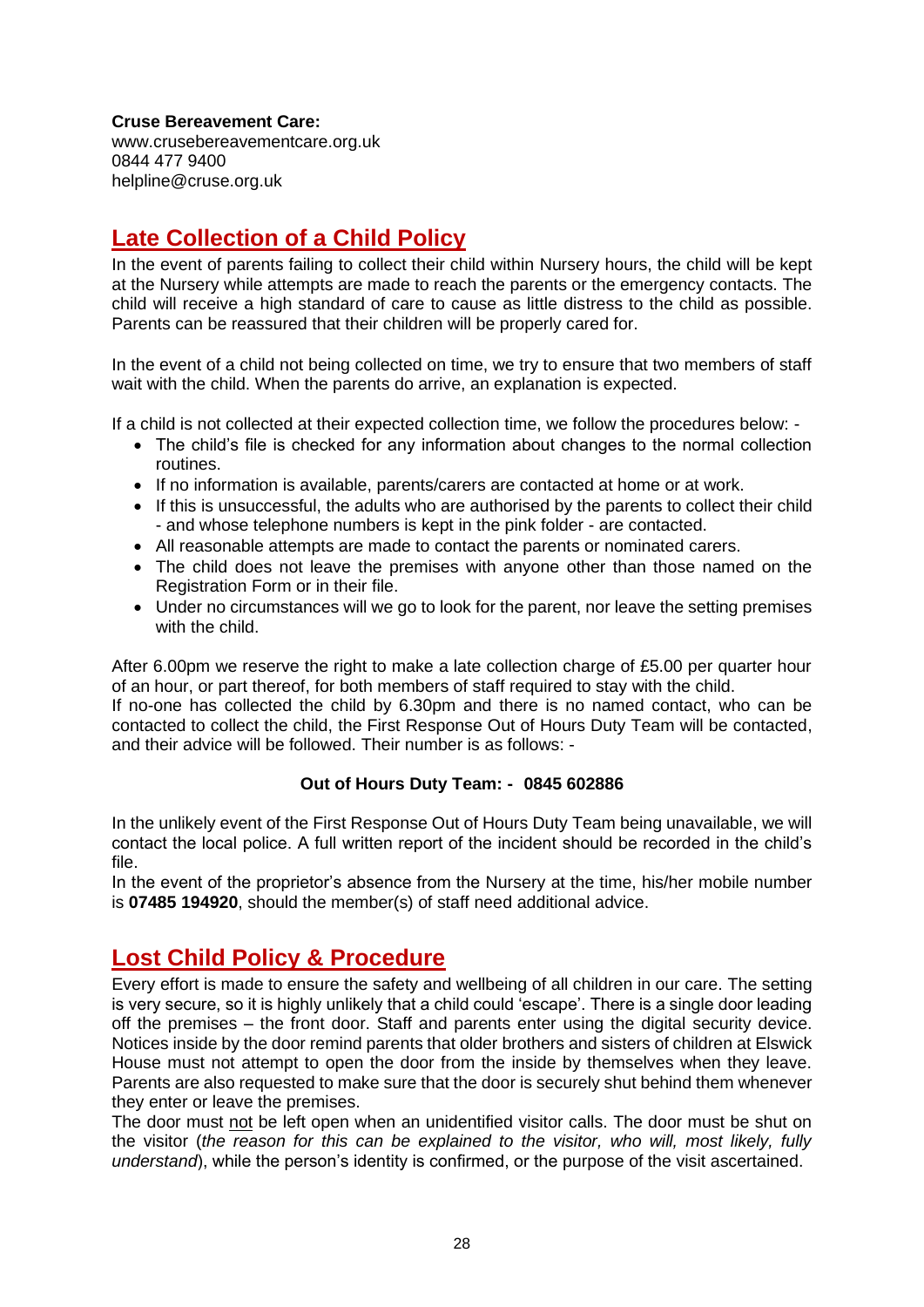The garden at the back is bordered by secure walls on two sides and by a high hedge and a fence.

# **In the event of a child getting lost at/from Elswick House:**

All the children are assembled in one place and the register is checked. While the children are all confined to one place (*sitting in a tight group on the lawn in the garden, or in one room in the Nursery*), a search is conducted of the buildings and the grounds by those staff not required to supervise the children. A member of staff checks the road outside. If, after a thorough and extensive search, the child has not been found, then the Police and the child's parents must be informed.

# **In the event of a child getting lost on a Nursery Trip or Visit:**

All the other children are sitting kept in a tight group, safe and secure, and the senior member of staff establishes where and when the child was last seen. One or two staff members retrace their steps and look in likely places for the child. While staff are doing this, the Proprietor and/or Nursery Manager back at Elswick House will be informed. If, after a thorough and extensive search, the child has not been found, then the Police and the child's parents are informed.

# **When reporting the loss, the Police need to be given the following information:**

- 1. Name of person making the report and name and address of Nursery.
- 2. Precise location.
- 3. Full name and age of child.
- 4. Description of child and what he/she was wearing when last seen.
- 5. Precise location of where the child was last seen and time.
- 6. Names of parents and home address.

# <span id="page-28-0"></span>**Outings, Trips and Visits Policy & Procedure**

Outings, trips and visits are a very important part of the educational experience.

All new parents are asked to complete a general Consent Form for impromptu very local visits to places, such as Bit End Field, the canal or the village. Parental permission will always be sought before a child will be taken on all other kinds of outings.

A Risk Assessment should be carried out prior to any visit. A preliminary visit should be made to assess any potential risk at the venue for all new visits. Preparations must be thorough. Careful consideration is always given to the nature of the outing and appropriate staff ratios are always adhered to.

A member of staff fully qualified in First Aid is always present on an outing.

A mobile phone is taken on all outings and visits so, if necessary, contact can be made with the Nursery. The leader of the party must also have a list of the children involved.

Only insured members of staff are permitted to drive children. When we hire a minibus, the driver must always be accompanied by another (reserve) driver. Safety belts are to be worn by everyone.

The children must always be appropriately supervised to ensure no child gets lost and that there is no unauthorised access to the children.

# **In the event of a child getting lost: -**

- All the other children are kept sitting in a tight group, safe and secure, and the senior member of staff establishes where and when the child was last seen.
- One or two staff members retrace their steps and look in likely places for the child.
- While staff are doing this, the Proprietor and/or Nursery Manager back at Elswick House will be informed.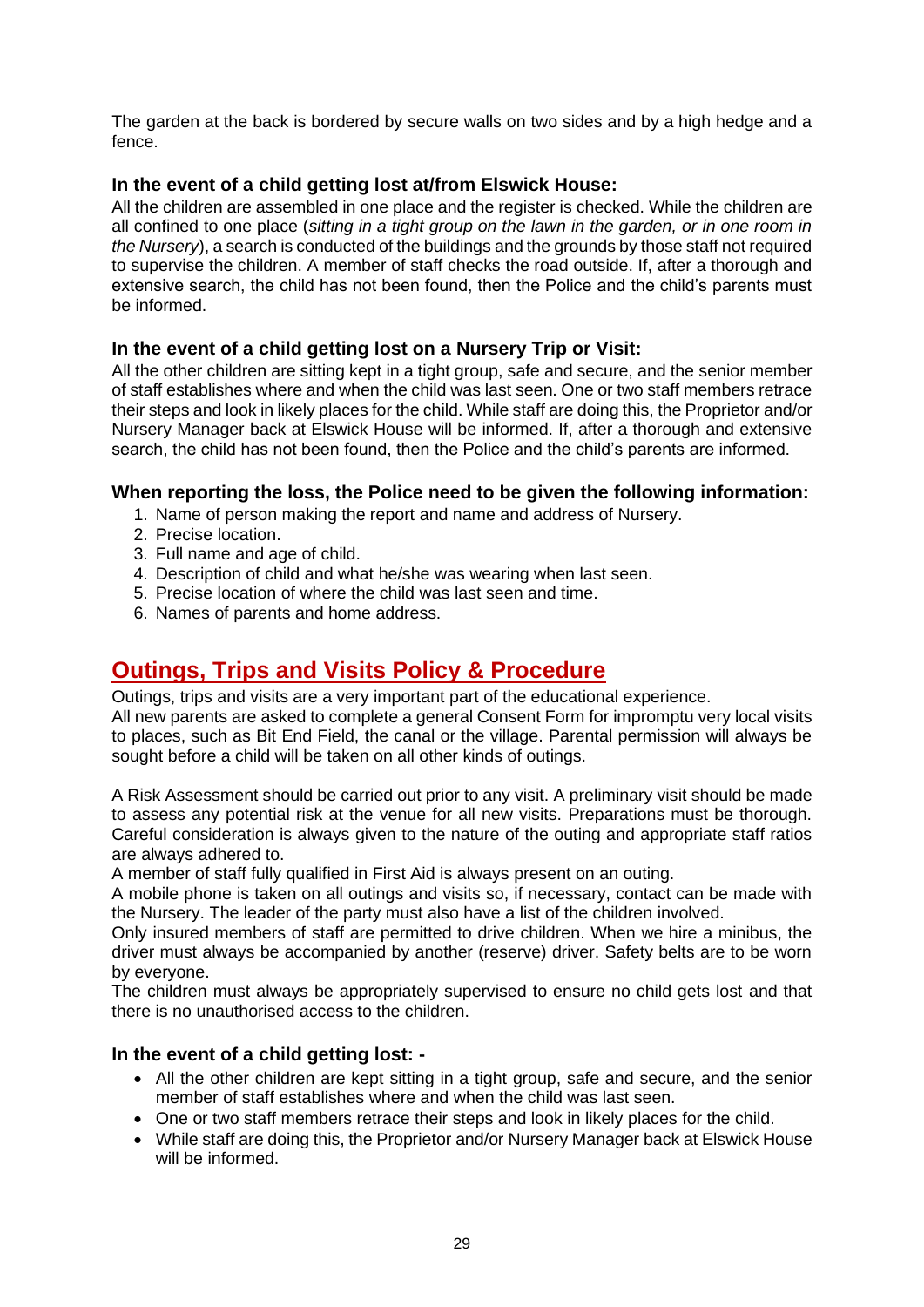- If, after a thorough and extensive search, the child has not been found, then the Police and the child's parents are informed.
- When the matter has been resolved, members of staff meet to discuss what went wrong, what lessons have been learnt and to revise procedure accordingly.

# **When reporting the loss, the Police need to be given the following information:**

- 1. Name of person making the report and name and address of Nursery.
- 2. Precise location.
- 3. Full name and age of child.
- 4. Description of child and what he/she was wearing when last seen.
- 5. Precise location of where the child was last seen and time.
- 6. Names of parents and home address.

# <span id="page-29-0"></span>**Supervision of Children**

At Elswick House Nursery School we aim to always protect and support the welfare of the children in our care. The Nursery Manager is responsible for all staff, students and relief staff receiving information on health and safety Policies and Procedures, in order to ensure appropriate care of the children is maintained.

# **Supervision**

We ensure that children are always supervised adequately, whether children are in, or out of, the Nursery by: -

- Making sure that every child is always within the sight and/or hearing of a suitably vetted member of staff. Monitoring staff deployment across the setting regularly to ensure children's needs are met.
- Ensuring children are always fully supervised when using water play/paddling pools, as we are aware that children can drown in only a few centimetres of water
- Taking special care when children are using large apparatus e.g., a climbing frame, and when walking up or down steps/stairs.
- Making sure staff recognise and are aware of any dangers relating to bushes, shrubs and plants when on visits/outdoors.
- Ensuring staff will support children to identify, minimise and manage risks in their play, always supervising children when eating; monitoring toddlers and babies closely and never leaving babies alone with a bottle. Babies are always bottle fed by a member of staff.
- Supervising sleeping babies/children and never leaving them unattended.
- Never leaving babies/children unattended during nappy changing times.
- Supervising children carefully when using scissors or tools, including using knives in cooking activities, where this is required.
- Increasing staff: child ratios during outings to ensure supervision and safety (please refer to Outings policy)
- Strictly following any safety guidelines given by other organisations or companies relating to the hire of equipment or services e.g., hire of a bouncy castle and a member of staff MUST supervise the children at all times.

# **Supervision of Visitors**

At Elswick House Nursery School we aim to always protect the children in our care. This includes making sure any visitors to the Nursery are properly identified and supervised.

All visitors must sign the visitors' book on arrival and departure. Where applicable, visitors' identity should be checked, e.g., Ofsted inspectors, or colleagues attending in a professional capacity, such as speech and language therapists. Visitors are informed of any relevant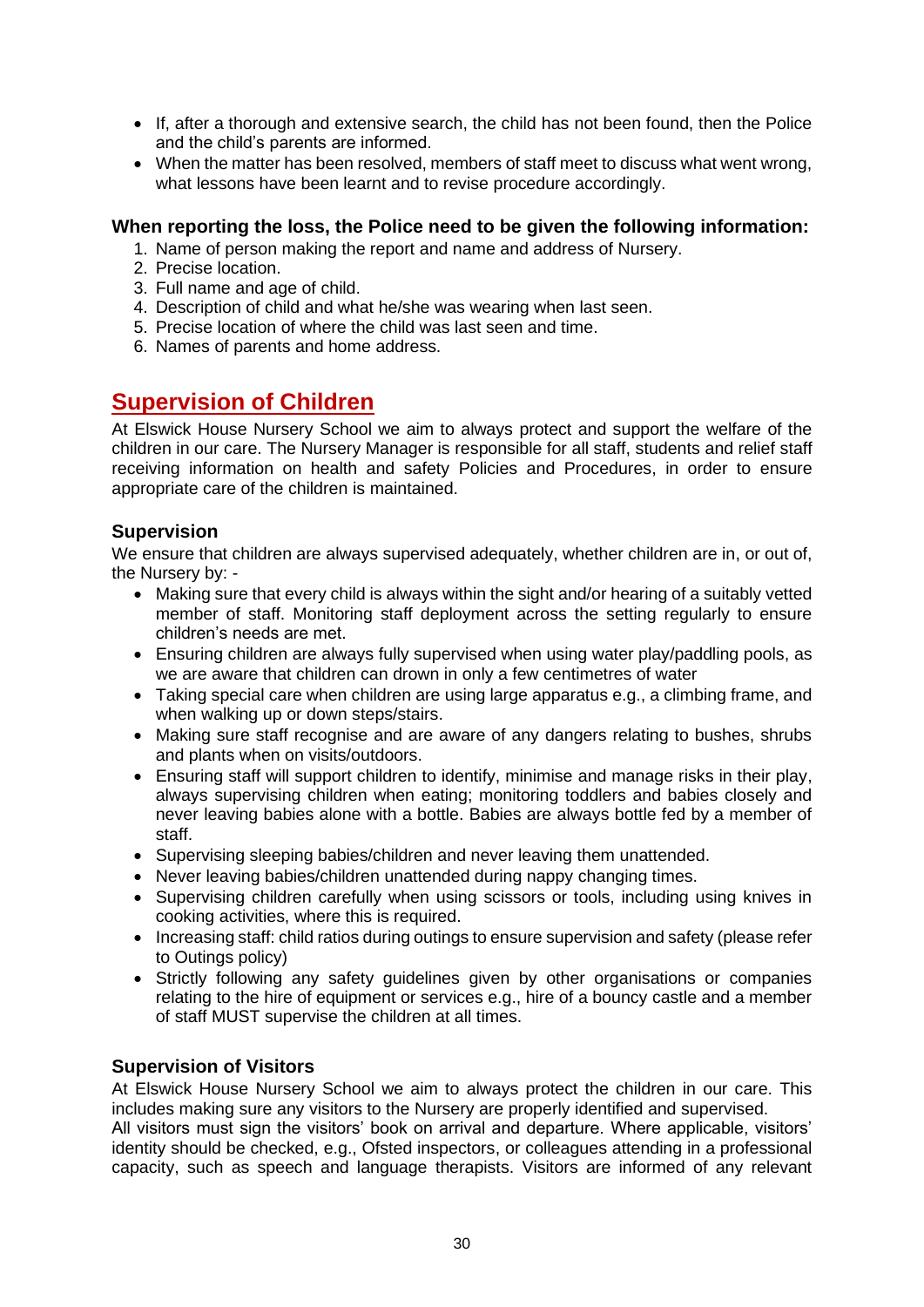policies including the fire evacuation procedure and mobile phone, camera and other recording devices policy including use of smartwatches where applicable.

A member of staff must always accompany visitors in the Nursery while in the building; at no time should a visitor be left alone with a child unless under specific circumstances arranged previously with the Manager.

### **Security**

- Staff must check the identity of any visitors they do not recognise before allowing them into the main Nursery. Visitors to the Nursery must be recorded in the Visitors' Book and always accompanied by a member of staff while in the building.
- All external doors must be kept always locked and external gates closed. All internal doors and gates must be kept closed to ensure children are not able to wander.
- Parents, visitors and students are reminded not to hold doors open or allow entry to any person, whether they know this person or not. Staff within the Nursery should be the only people allowing external visitors and parents entry to the Nursery.
- The Nursery will under no circumstances tolerate any form of harassment from third parties, including visitors, towards others, including children, staff members and parents. The police may be called in these circumstances.

# <span id="page-30-0"></span>**Sick Child Policy**

At Elswick House Nursery we promote the good health of all children attending. To help keep children healthy and minimise infection, we do not expect children to attend Nursery if they are unwell. If a child is unwell, it is in their best interest to be in a home environment with adults, they know well rather than at Nursery with their peers.

### **Our procedures**

In order to take appropriate action of children who become ill and to minimise the spread of infection we implement the following procedures: -

- If a child becomes ill during the Nursery day, we contact their parent(s) to discuss the illness. If it is just a temperature, Calpol may be given, and the child is watched carefully. If the temperature returns, we ask parents to take the child home. For other illnesses, we discuss with the parents what we feel is best for the child, one option being for the child to go home, if we feel it necessary.
- We follow the guidance given to us by Public Health England (Health Protection In Schools and other childcare facilities) and advice from our local health protection unit on exclusion times for specific illnesses, e.g. sickness and diarrhoea, measles and chicken pox, to protect other children in the Nursery, see link - [www.gov.uk.](http://www.gov.uk/)
- Should a child have an infectious disease, such as sickness and diarrhoea, they must not return to Nursery until they have been clear for at least 48 hours. We inform all parents if there is a contagious infection identified in the Nursery, to enable them to spot the early signs of this illness. We thoroughly clean and sterilise all equipment and resources that may have come into contact with a contagious child to reduce the spread of infection.
- We notify Ofsted as soon as possible and in all cases within 14 days of the incident where we have any child or staff member with food poisoning or Covid-19.
- We have the right to refuse admission to a child who is unwell. This decision will be taken by the Manager on duty and is non-negotiable.
- We make information about head lice readily available. If a parent finds that their child has head lice, we would be grateful if they could inform the Nursery, so that other parents can be alerted to check their child's hair.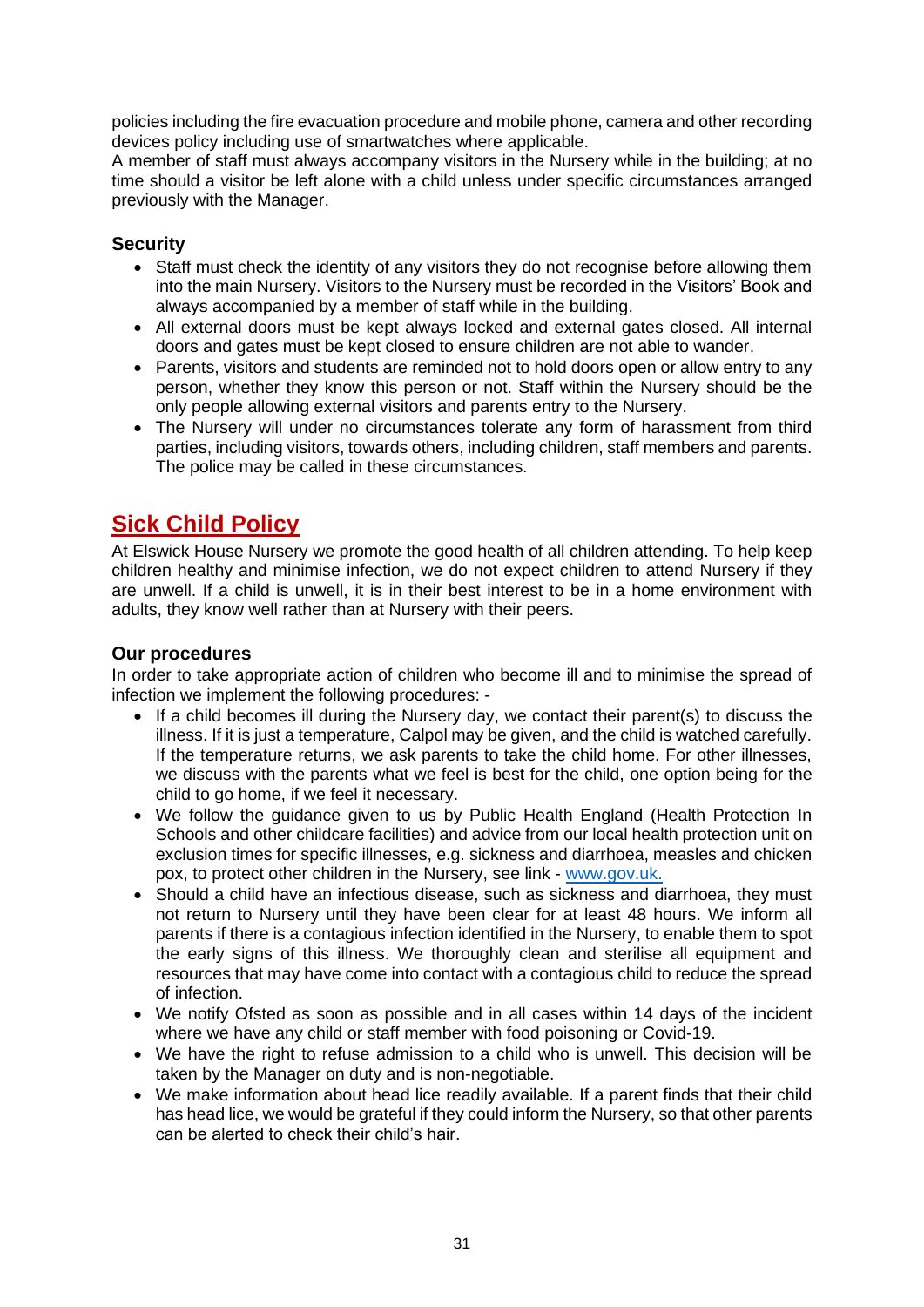# **Meningitis procedure**

If a parent informs the Nursery that their child has meningitis, the Nursery Manager will contact the Local Area Infection Control (IC) Nurse for their area. The IC Nurse will give guidance and support in each individual case. If parents do not inform the Nursery, we will be contacted directly by the IC Nurse and the appropriate support will be given. We will follow all guidance given and notify any of the appropriate authorities including Ofsted as necessary.

# **Transporting children to hospital procedure**

The Nursery Manager/staff member must: -

- Call for an ambulance immediately if the sickness is severe. DO NOT attempt to transport the sick child in your own vehicle.
- Whilst waiting for the ambulance, contact the parent(s) and arrange to meet them at the hospital.
- Re-deploy staff if necessary, to ensure there is adequate staff deployment to care for the remaining children. This may mean temporarily grouping the children together.
- Arrange for the most appropriate member of staff to accompany the child, taking with them any relevant information such as registration forms, relevant medication sheets, medication and the child's comforter.
- Inform a member of the management team immediately.
- Remain calm at all times. Children who witness an incident may well be affected by it and may need lots of cuddles and reassurance. Staff may also require additional support following the incident.

# <span id="page-31-0"></span>**Inclusion and Equality**

### **Statement of intent**

At Elswick House Nursery School we take great care to treat each individual as a person in their own right, with equal rights and responsibilities to any other individual, whether they are an adult or a child. We are committed to providing equality of opportunity and antidiscriminatory practice for all children and families according to their individual needs. Discrimination on the grounds of gender, age, race, religion or belief, marriage or civil partnership, disability, sexual orientation, gender reassignment, pregnancy or maternity, ethnic or national origin, or political belief has no place within our Nursery.

A commitment to implementing our inclusion and equality policy will form part of each employee's job description. Should anyone believe that this policy is not being upheld, it is their duty to report the matter to the attention of the Nursery Manager at the earliest opportunity. Appropriate steps will then be taken to investigate the matter and if such concerns are well-founded, disciplinary action will be invoked under the Nursery's disciplinary policy.

The legal framework for this policy is based on:

- Special Education Needs and Disabilities Code of Practice 2015
- Children and Families Act 2014
- Equality Act 2010
- Childcare Act 2006
- Children Act 2004
- Care Standards Act 2002
- Special Educational Needs and Disability Act 2001.

### **The Nursery and staff are committed to: -**

• Recruiting, selecting, training and promoting individuals on the basis of occupational skills requirements. In this respect, the Nursery will ensure that no job applicant or employee will receive less favourable treatment because of age, sex, gender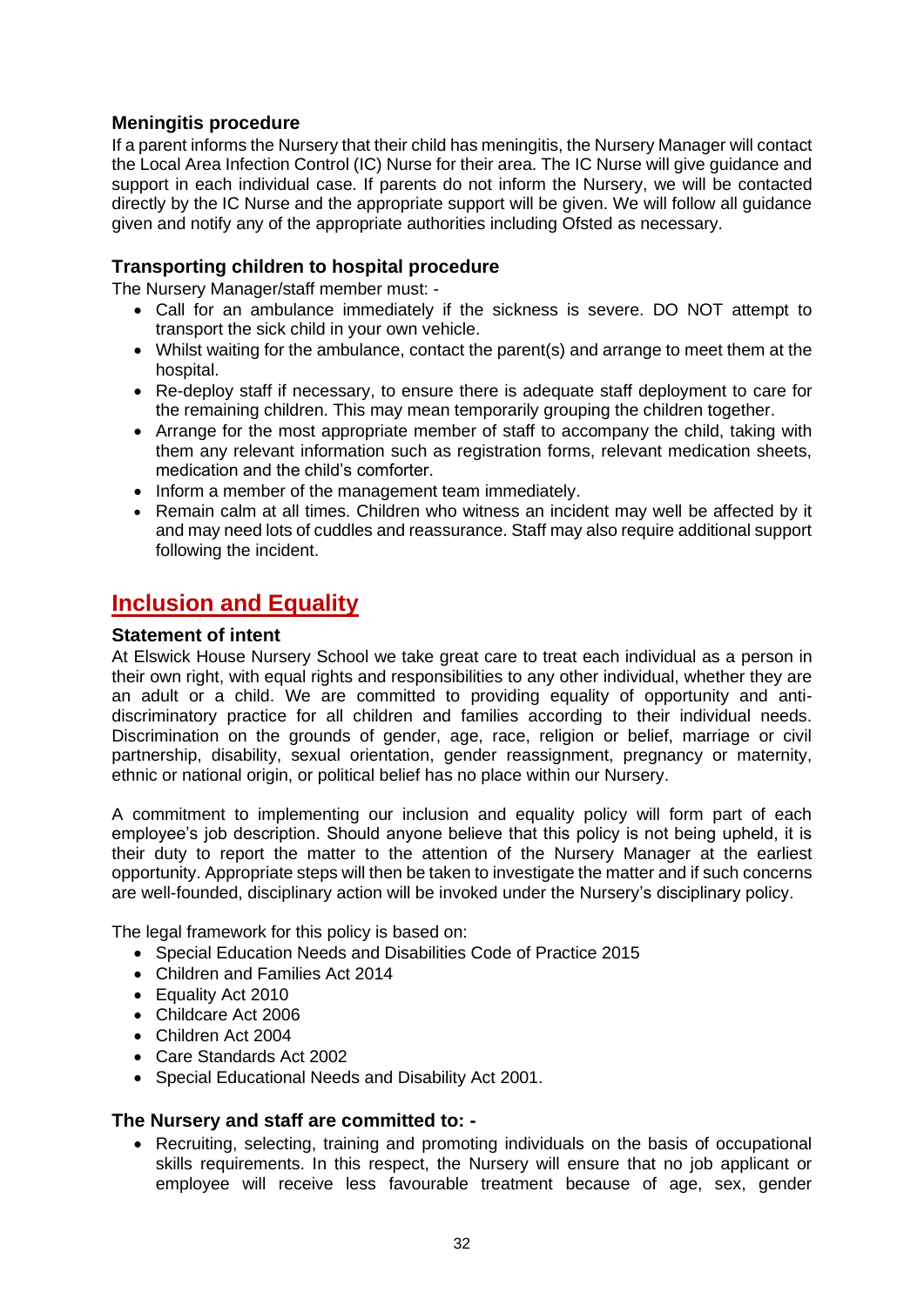reassignment, disability, marriage or civil partnership, race, religion or belief, sexual orientation, pregnancy or maternity/paternity which cannot be justified as being necessary for the safe and effective performance of their work or training.

- Providing a childcare place, wherever possible, for children who may have learning difficulties and/or disabilities or are deemed disadvantaged according to their individual circumstances, and the Nursery's ability to provide the necessary standard of care.
- Making reasonable adjustments for children with special educational needs and disabilities.
- Striving to promote equal access to services and projects by taking practical steps (wherever possible and reasonable), such as ensuring access to people with additional needs and by producing materials in relevant languages and media for all children and their families.
- Providing a secure environment in which all our children can flourish, and all contributions are valued.
- Including and valuing the contribution of all families to our understanding of equality, inclusion and diversity.
- Providing positive non-stereotypical information.
- Continually improving our knowledge and understanding of issues of equality, inclusion and diversity.
- Regularly reviewing, monitoring and evaluating the effectiveness of inclusive practices to ensure they promote, and value diversity and difference and that the policy is effective.
- Making inclusion a thread which runs through the entirety of the Nursery, for example, by encouraging positive role models through the use of toys, imaginary play and activities, promoting non-stereotypical images and language and challenging all discriminatory behaviour (see dealing with discriminatory behaviour policy).

### **Admissions/service provision**

The Nursery is accessible to all children and families in the local community and further afield, through a comprehensive and inclusive admissions policy, subject to the parents' ability to pay the Nursery fees.

The Nursery will strive to ensure that all services and projects are accessible and relevant to all groups and individuals in the community within targeted age groups.

# **Recruitment**

Recruitment, promotion and other selection exercises such as redundancy selection, will be conducted on the basis of merit, against objective criteria that avoid discrimination. Shortlisting should be done by more than one person if possible. All members of the selection group will be committed to the inclusive practice set out in this policy and will have received appropriate training in this regard. Vacancies should generally be advertised to a diverse section of the labour market. Advertisements should avoid stereotyping or using wording that may discourage particular groups from applying. At interview, no questions will be posed which potentially discriminate on the grounds specified in the statement of intent. All candidates will be asked the same questions and members of the selection group will not introduce nor use any personal knowledge of candidates acquired outside the selection process. Candidates will be given the opportunity to receive feedback on the reasons why they were not successful. Under the Equality Act 2010 you can only ask questions prior to offering someone employment in the following circumstances: -

- You need to establish whether the applicant will be able to comply with a requirement to undergo an assessment (i.e., an interview or selection test).
- You need to establish whether the applicant will be able to carry out a function that is intrinsic to the work concerned.
- You want to monitor diversity in the range of people applying for work.
- You want to take positive action towards a particular group for example offering a guaranteed interview scheme.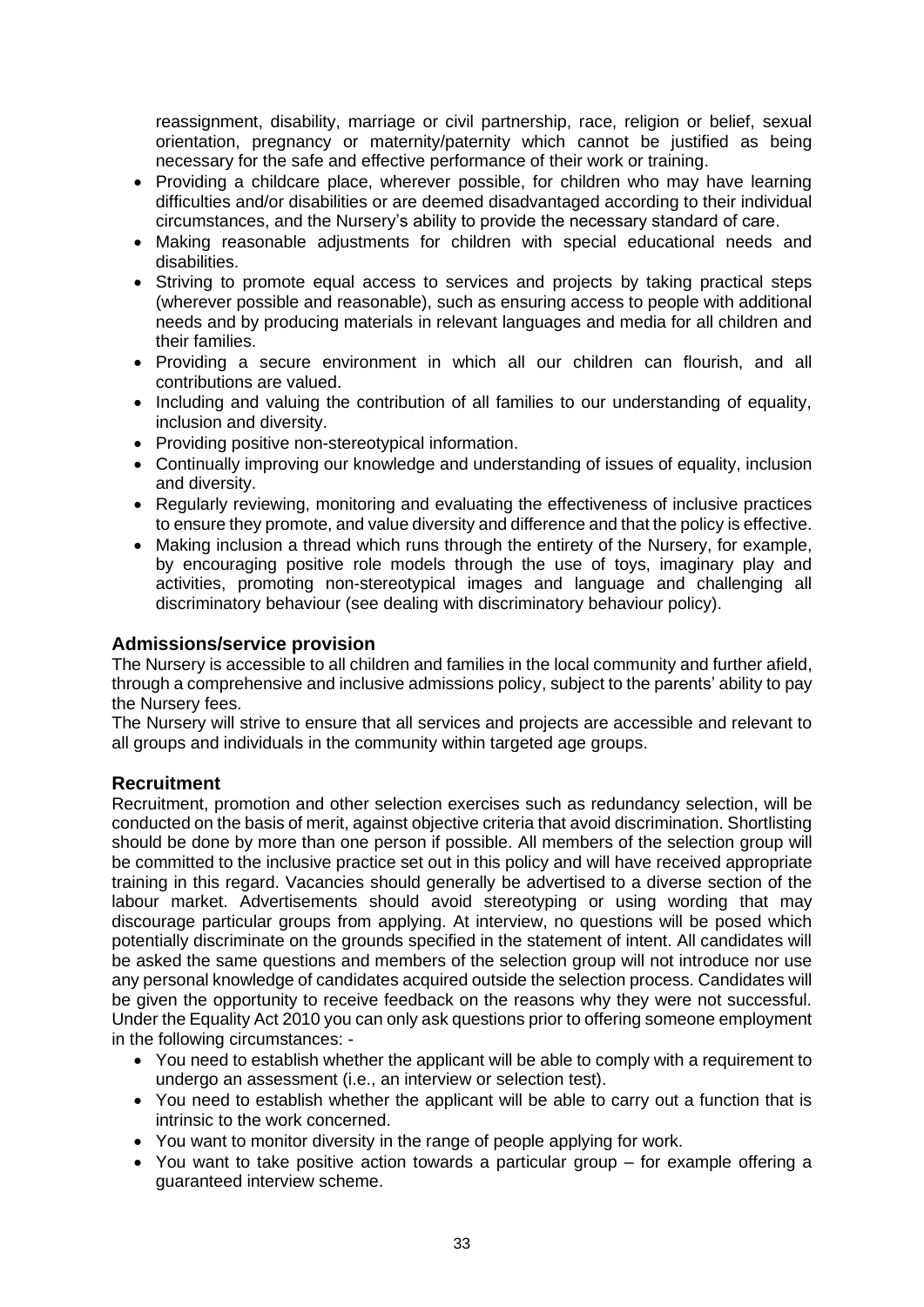• You require someone with a particular disability because of an occupational requirement for the job. Although you should no longer ask any health-related questions prior to offering someone work in accordance with the Equality Act 2010, the national College for Teaching and Leadership provides further guidance specific to working with children.

Providers have a responsibility to ensure that practitioners have the health and physical capacity to teach and will not put children and young people at risk of harm. The activities that a practitioner must be able to perform are set out in the Education (Health Standards England) Regulations 2003. Providers are responsible for ensuring that only practitioners who have the capacity to teach remain on the staff team.

People with disabilities or chronic illnesses may have the capacity to teach, just as those without disabilities or medical conditions may be unsuitable to teach. Further information on training to teach with a disability is available from the DfE website. Successful applicants offered a position will be asked to complete a fitness questionnaire prior to commencing the programme. Providers should not ask all-encompassing health questions, but should

ensure that they only ask targeted and relevant health-related questions, which are necessary to ensure that a person is able to teach.

# **Staff**

It is the policy of Elswick House Nursery School not to discriminate in the treatment of individuals. All staff are expected to co-operate with the implementation, monitoring and improvement of this and other policies. All staff are expected to challenge language, actions, behaviours and attitudes which are oppressive or discriminatory, on the grounds specified in this policy and recognise and celebrate other cultures and traditions. All staff are expected to participate in equality and inclusion training. Staff will follow the 'Dealing with Discriminatory Behaviour' policy where applicable to report any discriminatory behaviours observed.

### **Training**

The Nursery recognises the importance of training as a key factor in the implementation of an effective inclusion and equality policy. All new staff receive induction training including specific reference to the inclusion and equality policy. The Nursery will strive towards the provision of inclusion, equality and diversity training for all staff on an annual basis.

# **Early learning framework**

Early learning opportunities offered in the Nursery encourage children to develop positive attitudes to people who are different from them. It encourages children to empathise with others and to begin to develop the skills of critical thinking.

We do this by: -

- Making children feel valued and good about themselves.
- Ensuring that all children have equal access to early learning and play opportunities.
- Reflecting the widest possible range of communities in the choice of resources.
- Avoiding stereotypical or derogatory images in the selection of materials.
- Acknowledging and celebrating a wide range of religions, beliefs and festivals.
- Creating an environment of mutual respect and empathy.
- Helping children to understand.
- Ensuring that children, whose first language is not English, have full access to early learning opportunities and are supported in their learning.
- Working in partnership with all families to ensure they understand the policy and challenge any discriminatory comments made.
- Ensuring the medical, cultural and dietary needs of children are met.
- Identifying a Key Carer to each child who will continuously observe, assess and plan for children's learning and development.
- Helping children to learn about a range of food and cultural approaches to mealtimes and to respect the differences among them.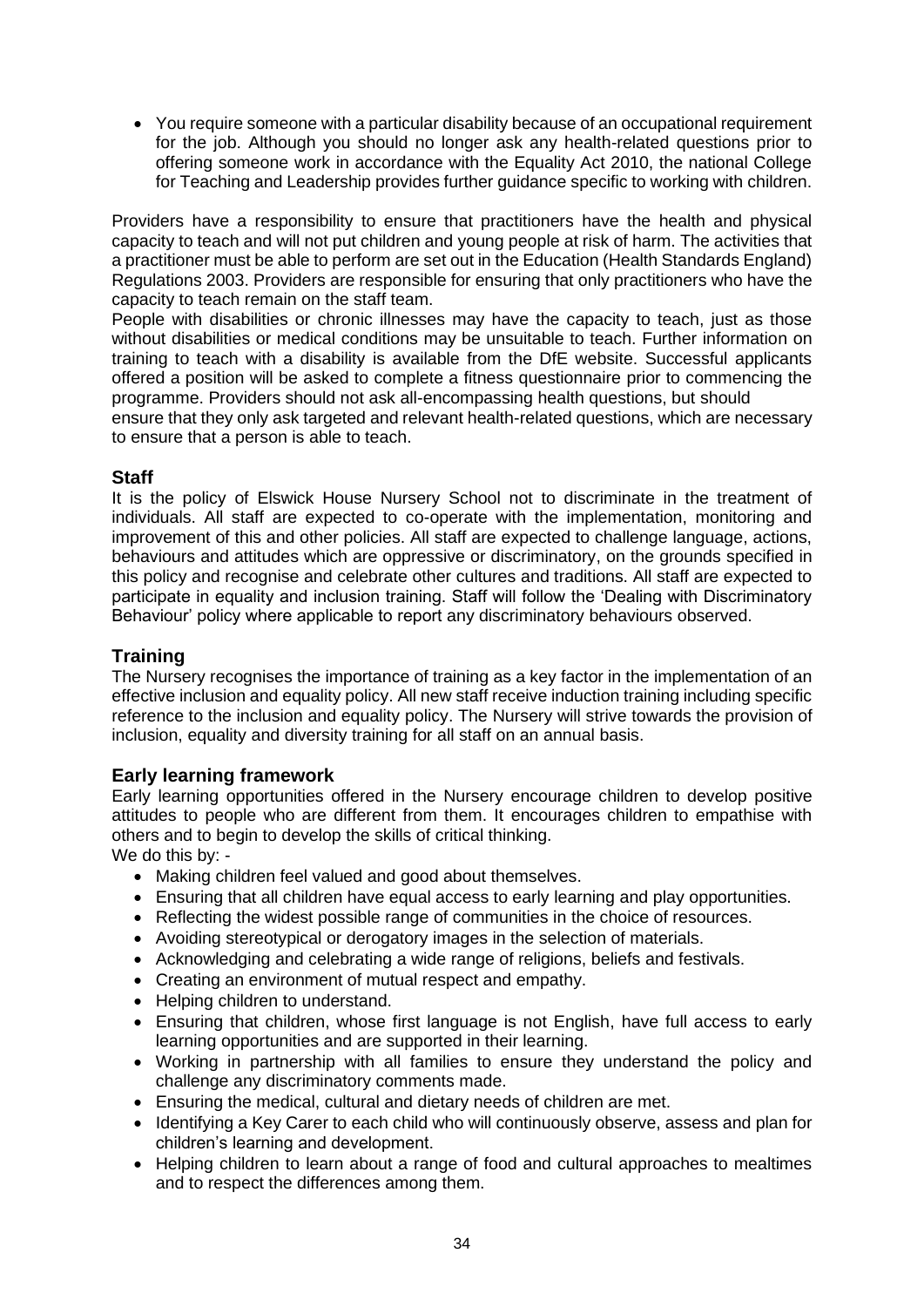### **Information and meetings**

Information about the Nursery, its activities and their children's development will be given in a variety of ways according to individual needs (written, verbal and translated), to ensure that all parents can access the information they need. Wherever possible, meetings will be arranged to give all families options to attend and contribute their ideas about the running of the Nursery.

# <span id="page-34-0"></span>**Special Education Needs and Disabilities (SEND) Policy**

All children are entitled to an education that enables them to achieve the best possible outcomes and to become confident young children with a growing ability to communicate their own views and to be ready to make the transition into compulsory education*.*

A child, or young person, has Special Educational Needs and Disabilities (SEND) if they have a learning difficulty or disability, which calls for special educational provision to be made for him or her. It is the responsibility of all staff to understand the needs of all children within their care.

Our Special Educational Needs Coordinator (SENCO) has responsibility for the care and assessment of children with SEND.

Our SENCO works closely with all staff to ensure the successful implementation of the Nursery's SEND policy in the Nursery, always making sure that plans and records are shared with parents. The role of the SENCO involves: -

- Ensuring all members of staff understand their responsibilities to children with SEND and the Nursery's approach to identifying and meeting SEND.
- Advising and supporting colleagues.
- Ensuring parents are closely involved throughout and consulted at every stage.
- Liaising with other professionals or agencies.

We aim to ensure the following actions and procedures are carried out: -

- 1. In assessing progress of children in the early years, Tracking Sheets may be used to assess the extent to which a young child is developing at expected levels for their age, or not, as the case may be.
- 2. Where a child appears to be behind expected levels, or where a child's progress gives cause for concern, clear guidance for identifying SEND is provided in the SEND Code of Practice: 0 to 25 Years – 'Identifying Needs in the Early Years' (paras 5.28 to 5.35).
- 3. The Progress Check at Two may trigger SEND concerns. The progress check identifies the child's strengths and any areas where the child's progress is slower than expected. If there are significant emerging SEND concerns, a plan is developed to support the child, in consultation with parents, and possibly involving the Area SENCO.
- 4. A graduated approach is adopted with four stages of action:
	- a. **Assess**

In identifying a child as needing SEND support, an analysis of the child's needs will already have been carried out. This initial assessment should be reviewed regularly to ensure that support is matched to need. Where there is little or no improvement in the child's progress, the SENCO should contact the Area SENCO, with the parents' agreement. More specialist assessment may be called for from specialist teachers or from health, social services or other agencies.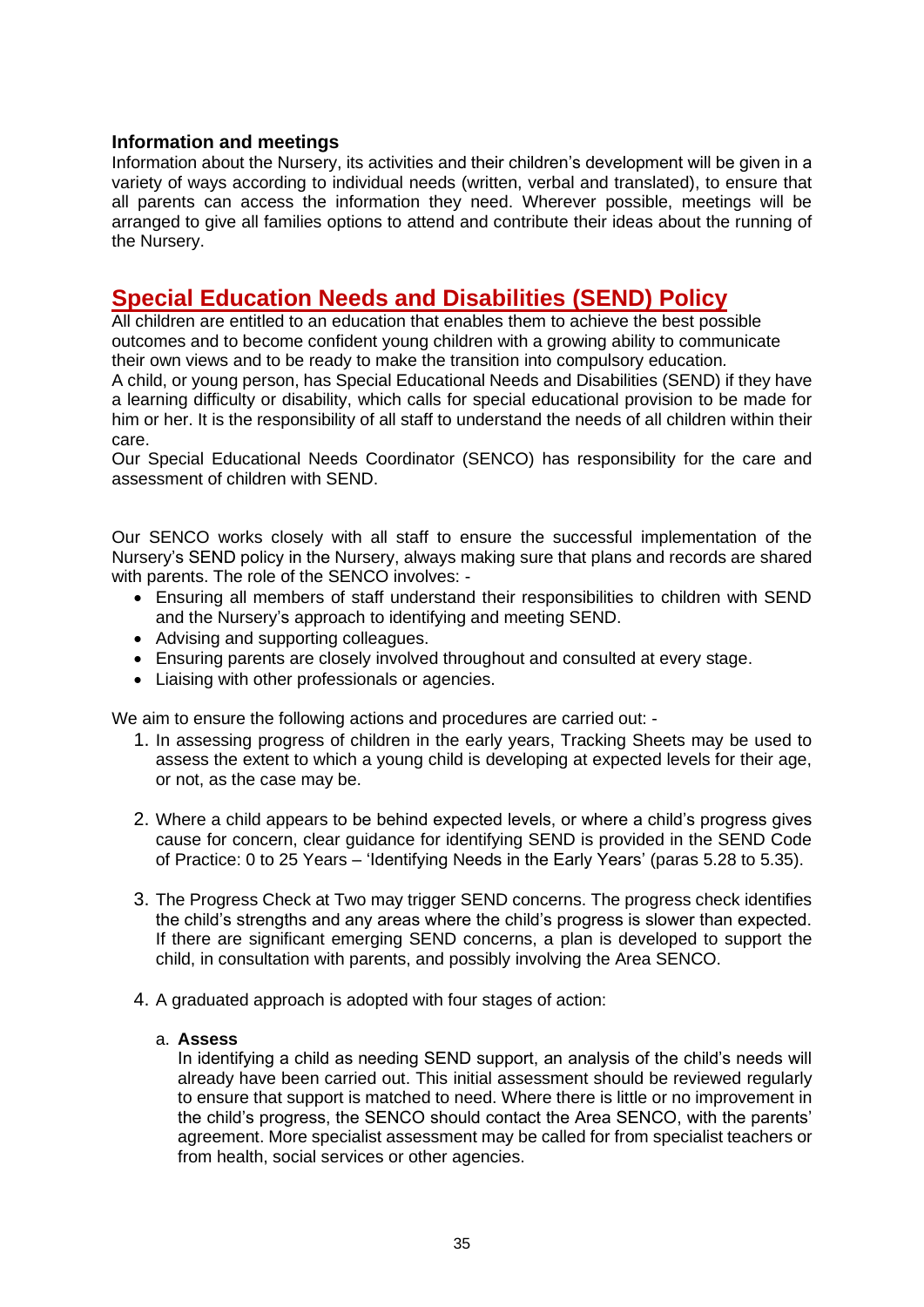### b. **Plan**

The SENCO should agree with the parents: -

- The outcomes they are seeking.
- The interventions and support to be put in place.
- The expected impact on progress, development or behaviour.
- A clear date for review.

#### c. **Do**

The SENCO should support the member of staff (who may be the child's Key Carer) in the execution of the plan and oversee the implementation of the agreed interventions, or programmes.

### d. **Review**

The effectiveness of the support and its impact on the child's progress should be reviewed in line with the agreed date. The impact and quality of the support should be evaluated by the SENCO, working with the child's parents and taking into account the child's views. They should agree any changes to the outcomes and support for the child in light of the child's progress and development. Parents should have clear information about the impact of the support provided and be involved in planning next steps.

- 5. The graduated approach should be led and co-ordinated by the SENCO. At each stage parents should be engaged, contributing their insights to assessment and planning. Intended outcomes should be shared with parents and reviewed with them, along with action taken.
- 6. SEND support should also include planning and preparing for transition before a child moves into another setting or school. To support the transition, information should be shared with the receiving setting or school. Parents should give their consent for the information to be shared as part of this planning process.

Reference as from 1<sup>st</sup> September 2015 - **SEND Code of Practice: 0 to 25 Years**.

# **Statement of Intent**

At Elswick House Nursery School we are committed to the inclusion of all children. All children have the right to be cared for and educated to develop to their full potential alongside each other through positive experiences, to enable them to share opportunities and experiences and develop and learn from each other. We provide a positive and welcoming environment where children are supported according to their individual needs and we work hard to ensure no children are discriminated against or put at a disadvantage because of their needs. We believe that all children have a right to experience and develop alongside their peers no matter what their individual needs. Each child's needs are unique, therefore any attempt to categorise children is inappropriate. We are committed to working alongside parents in the provision for their child's individual needs to enable us to help the child to develop to their full potential. We are committed to working with any child who has a specific need and/or disability and making reasonable adjustments to enable every child to make full use of the Nursery's facilities. All children have a right to a broad and well-balanced early learning environment. Where we believe a child may have additional needs that have previously been unacknowledged, we will work closely with the child's parents and any relevant professionals to establish if any additional action is required. Where a child has additional needs, we feel it is paramount to find out as much as possible about those needs; any way that this may affect his/her early learning or care needs and any additional help he/she may need by: -

- Liaising with the child's parents and, where appropriate, the child.
- Liaising with any professional agencies.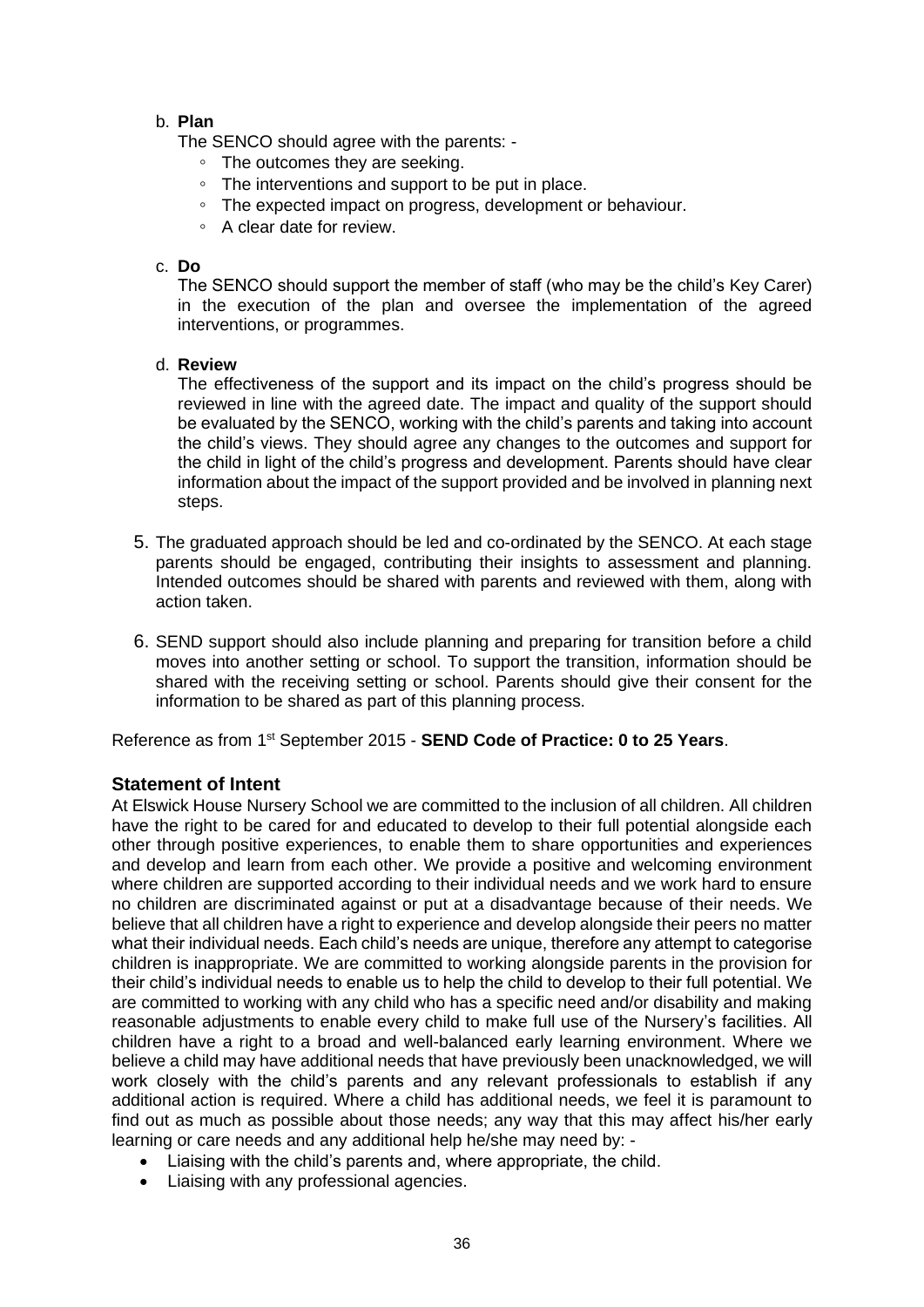- Reading any reports that have been prepared.
- Attending any review meetings with the local authority/professionals.
- Observing each child's development and monitoring such observations regularly.

All children will be given a full settling in period when joining the Nursery according to their individual needs.

#### **Aims**

We will: -

- Recognise each child's individual needs and ensure all staff are aware of, and have regard for, the Special Educational Needs Code of Practice on the identification and assessment of any needs not being met by the universal service provided by the Nursery.
- Include all children and their families in our provision.
- Provide well informed and suitably trained practitioners to help support parents and children with special educational difficulties and/or disabilities.
- Develop and maintain a core team of staff who are experienced in the care of children with additional needs and identify a Special Educational Needs and Disabilities Coordinator (SENCO) who is experienced in the care and assessment of children with additional needs. Staff will be provided with specific training relating to Special Educational Needs and Disabilities (SEND) and the SEND Code of Practice.
- Identify the specific needs of children with special educational needs and/or disabilities and meet those needs through a range of strategies.
- Ensure that children who learn quicker, e.g., gifted and talented children, are also supported.
- Share any statutory and other assessments made by the Nursery, with parents and support parents in seeking any help they or the child may need.
- Work in partnership with parents and other agencies in order to meet individual children's needs, including the education, health and care authorities, and seek advice, support and training where required.
- Monitor and review our practice and provision and, if necessary, make adjustments, and seek specialist equipment and services if needed.
- Ensure that all children are treated as individuals/equals and are encouraged to take part in every aspect of the Nursery day according to their individual needs and abilities.
- Encourage children to value and respect others.
- Challenge inappropriate attitudes and practices.
- Promote positive images and role models during play experiences of those with additional needs wherever possible.
- Celebrate diversity in all aspects of play and learning.

#### Our Nursery Special Education Needs and Disabilities Co-ordinator (SENCO) Laura Moseley/ Michelle Jones

The role of the SENCO is to take the lead in further assessment of the child's particular strengths and weaknesses; in planning future support for the child in discussion with colleagues; and in monitoring and subsequently reviewing the action taken. The SENCO should also ensure that appropriate records are kept including a record of children's SEN support and those with Education, Health and Care plans. The practitioner usually responsible for the child should remain responsible for working with the child on a daily basis and for planning and delivering an individualised programme. Parents should always be consulted and kept informed of the action taken to help the child, and of the outcome of this action (code of practice 2015). She/he works closely with all staff to make sure there are systems in place to plan, implement, monitor, review and evaluate the special educational needs practice and policy of the Nursery, always making sure plans and records are shared with parents.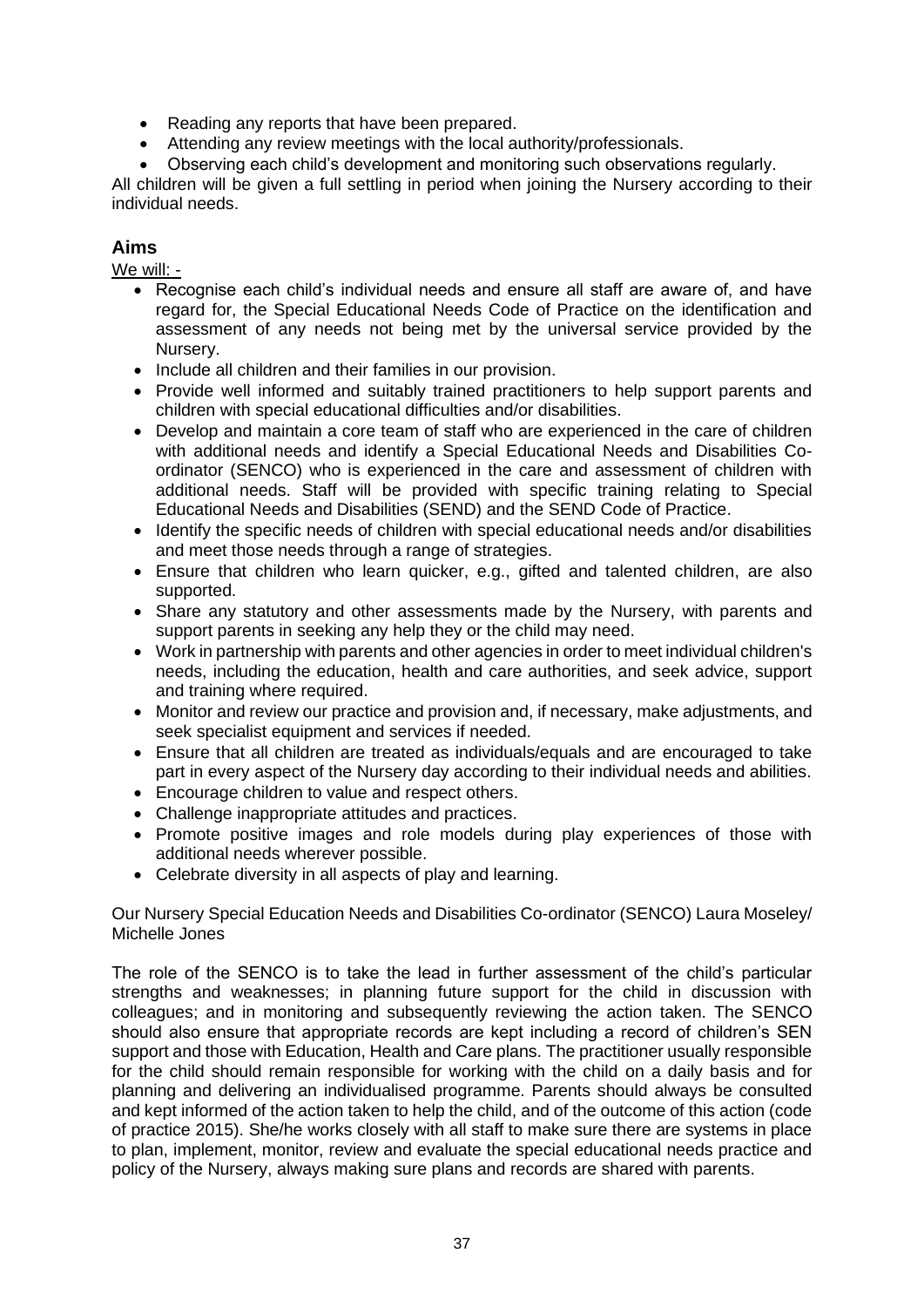# **Methods**

We will: -

- Designate a named member of staff to be Special Educational Needs and Disability Coordinator (SENCO) and share his/her name with parents.
- Undertake formal Progress Checks and Assessments of all children in accordance with the SEND Code of Practice January 2015.
- Provide a statement showing how we provide for children with special educational needs and/or disabilities and share this with staff, parents and other professionals.
- Ensure that the provision for children with special educational needs and/or disabilities is the responsibility of all members of staff in the Nursery.
- Ensure that our inclusive admissions practice includes equality of access and opportunity.
- Ensure that our physical environment is as far as possible suitable for children and adults with disabilities.
- Work closely with parents to create and maintain a positive partnership which supports their child(ren).
- Ensure that parents are informed at all stages of the assessment, planning, provision and review of their child's care and education.
- Provide parents with information on sources of independent advice and support.
- Liaise with other professionals involved with children with special educational needs and/or disabilities and their families, including transfer arrangements to other settings and schools. We work closely with the next school or care setting and meet with them to discuss the child's needs to ensure information exchange and continuity of care.
- Use the graduated response system (see explanation below) for identifying, assessing and responding to children's special educational needs and disabilities.
- Provide a broad and balanced early learning environment for all children with special educational needs and/or disabilities.
- Provide differentiated activities to meet all individual needs and abilities.
- Use a system of planning, implementing, monitoring, evaluating and reviewing Individual Educational Plans (IEPs) for children with special educational needs and/or disabilities and discuss these with parents.
- Review IEPs regularly every 2 months and hold review meetings with parents at this time.
- Ensure that children with special educational needs and/or disabilities and their parents are consulted at all stages of the graduated response, taking into account their levels of ability.
- Use a system for keeping records of the assessment, planning, provision and review for children with special educational needs and/or disabilities.
- Provide resources (human and financial) to implement our SEND policy.
- Ensure the privacy of children with special educational needs and/or disabilities when intimate care is being provided.
- Use the local authorities Assessment Framework (see details below).
- Provide in-service training for practitioners and volunteers.
- Raise awareness of any specialism the setting has to offer, e.g., Makaton trained staff.
- Ensure the effectiveness of our SEN/disability provision by collecting information from a range of sources e.g., IEP reviews, staff and management meetings, parental and external agencies' views, inspections and complaints. This information is collated, evaluated and reviewed annually.
- Provide a complaints procedure and make available to all parents in a format that meets their needs e.g., Braille, audio, large print, additional languages.
- Monitor and review our policy annually.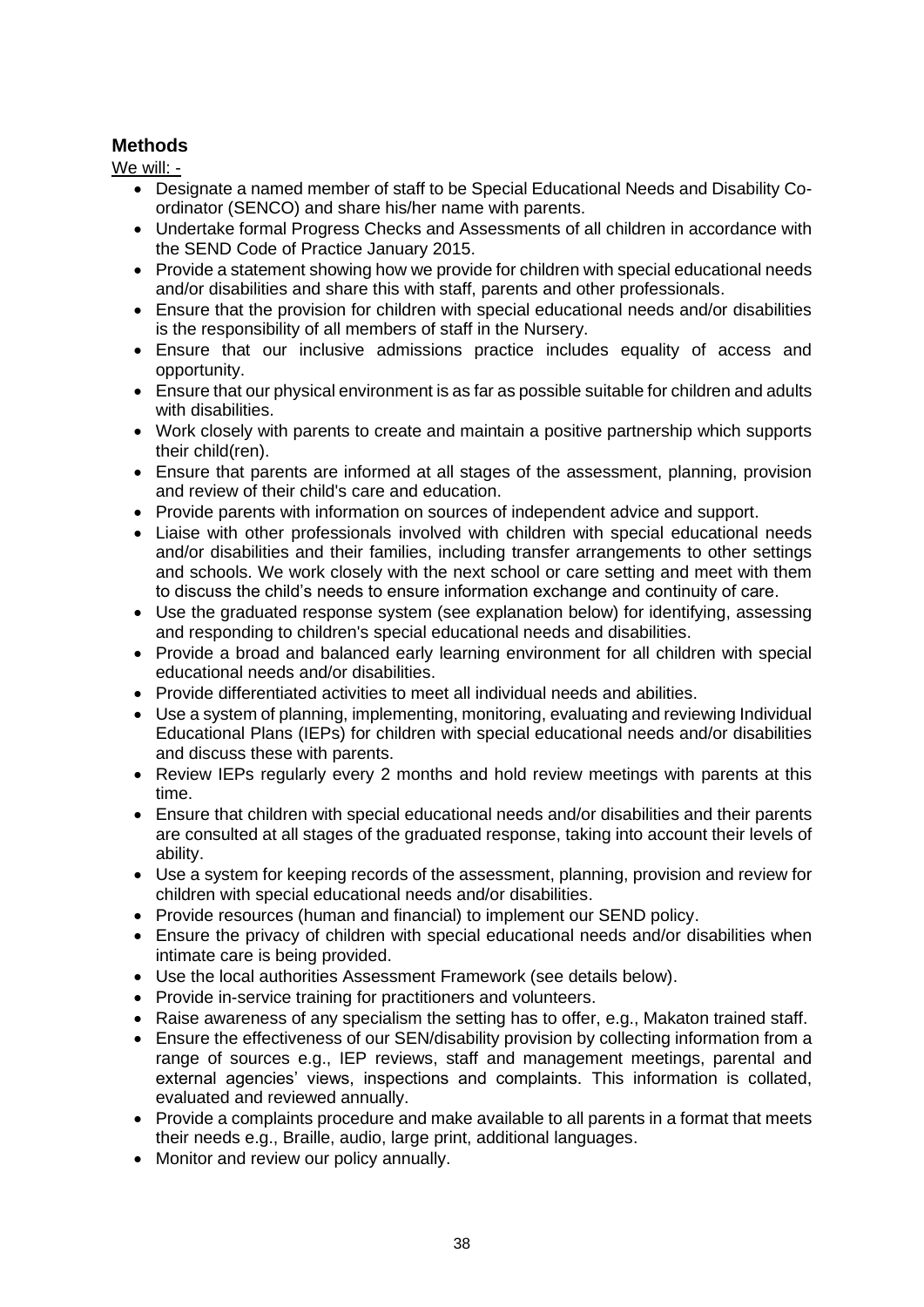# **Effective assessment of the need for early help**

Local agencies should work together to put processes in place for the effective assessment of the needs of individual children who may benefit from early help services. Children and families may need support from a wide range of local agencies. Where a child and family would benefit from coordinated support from more than one agency (e.g., The early help assessment should be undertaken by a lead professional who should provide support to the child and family, act as an advocate on their behalf and coordinate the delivery of support services. The lead professional role could be undertaken by a General Practitioner (GP), family support worker, teacher, health visitor and/or special educational needs coordinator. Decisions about who should be the lead professional should be taken on a case-by-case basis and should be informed by the child and their family.

#### **For an early help assessment to be effective: -**

- The assessment should be undertaken with the agreement of the child and their parents or carers. It should involve the child and family as well as all the professionals who are working with them.
- A teacher, GP, health visitor, early years' worker or other professional should be able to discuss concerns they may have about a child and family with a social worker in the local authority. Local authority children's social care should set out the process for how this will happen; and
- If parents and/or the child do not consent to an early help assessment, then the lead professional should make a judgement as to whether, without help, the needs of the child will escalate. If so, a referral into local authority children's social care may be necessary.

If at any time it is considered that the child may be a child in need as defined in the Children Act 1989, or that the child has suffered significant harm, or is likely to do so, a referral should be made immediately to local authority children's social care. This referral can be made by any professional.

#### **Special Educational Needs and Disability code of practice**

The Nursery has regard to the statutory guidance set out in the Special Educational Needs and Disability code of practice (DfE 2015) to identify, assess and make provision for children's special educational needs. The Nursery will undertake a Progress Check of all children at age two in accordance with the Code of Practice. The early years provider will also undertake an assessment at the end of the Early Years Foundation Stage (in the final term of the year in which a child turns 5) to prepare an EYFS Profile of the child. The Code of Practice recommends that, in addition to the formal checks above, the Nursery should adopt a graduated approach to assessment and planning, led and coordinated by a SENCO. Good practice of working together with parents, and the observation and monitoring of children's individual progress, will help identify any child with special educational needs or disability. The Nursery has identified a member of staff as a SENCO who will work alongside parents to assess the child's strengths and plan for future support. The SENCO will ensure that appropriate records are kept according to the Code of Practice.

#### **Stage 1**

Where a practitioner or SENCO identifies a child with special educational needs, the Nursery will assess and record those needs and provide a number of key actions to help the child. As part of this process, the Nursery will consult with parents and seek any additional information from external professionals. The targets for the child, any teaching strategies or changes to provision, are set out in an Individual Education Plan (IEP). The plan will be continually under review in consultation with the child and his/her parent(s). This stage will involve a cycle of assessment, planning and review in increasing detail, with education, health, housing, police) there should be an inter-agency assessment. These early help assessments, such as the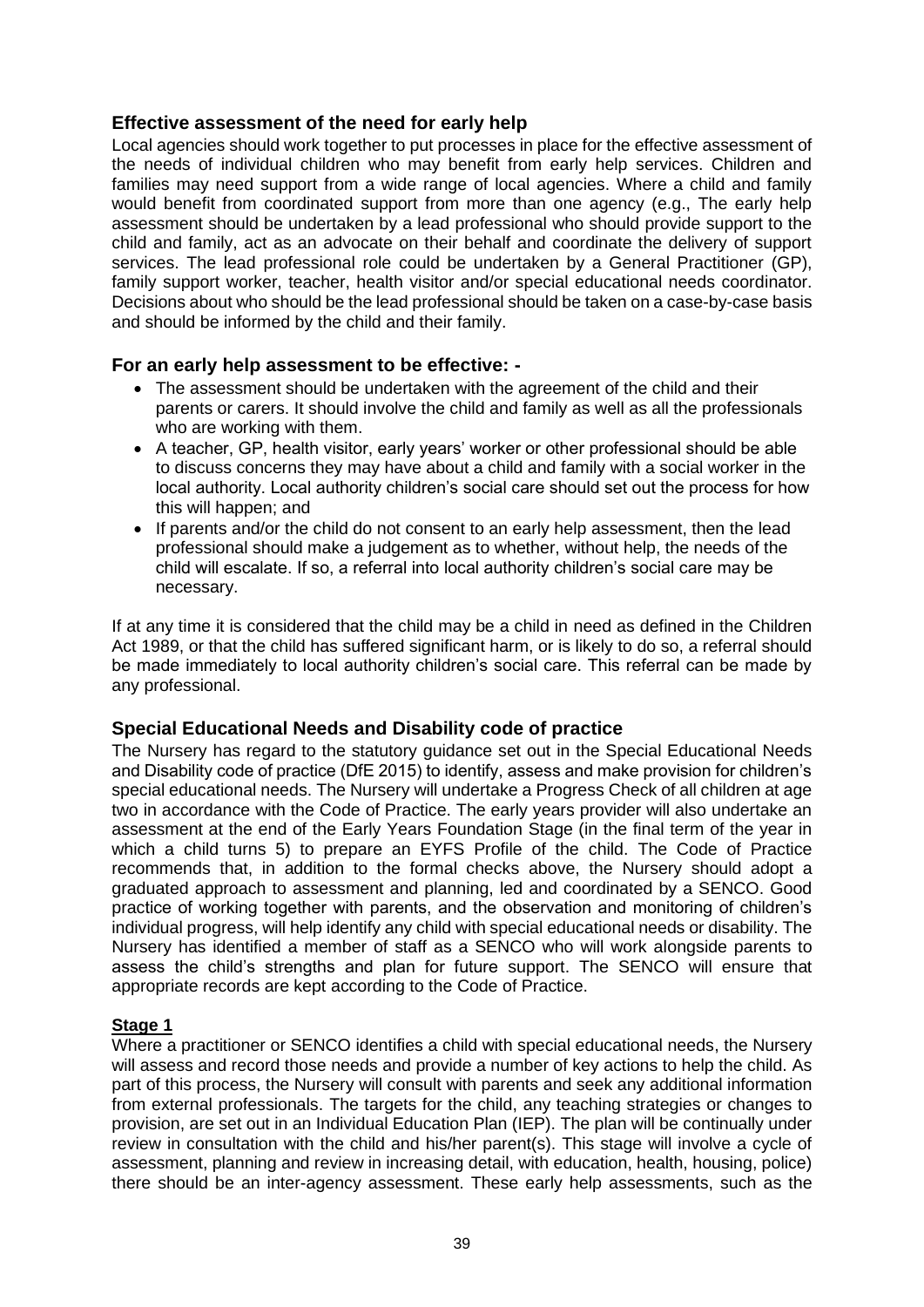Common Assessment Framework, should identify what help the child and family require to prevent needs escalating to a point where intervention would be needed via a statutory assessment under the Children Act 1989.

# **Stage 2**

This is where a practitioner or SENCO, in consultation with the child's parents, decide external support services are required usually following a review of the IEP. The Nursery will share its records on the child with those services so that they can advise on any IEP targets and appropriate strategies to help.

# **Staff Working with Their Own Children/Close Relation**

At Elswick House Nursery School we understand the potential stresses of staff returning to work after having a baby or working in the same environment as your child or a close relation. We wish to support all employees in this position and request the member of staff meet with the Nursery Manager and Room Leader, where appropriate, to discuss the needs of all parties. We believe our staff should remain neutral and treat all children with the same regard. It is generally not appropriate for staff to care for their own children or those of a close relative, whilst working in the Nursery. However, we recognise that this may not always be possible. We will also try to accommodate the wishes of any staff member with a child or close relative in the Nursery and come to an agreement which suits us all.

This agreement is based on the following principles: -

- Where staff work in the same room as their child or close relation, there is an agreed set of guidelines between the Nursery and the member of staff setting out the expectations of working with their child/close relation. These include a clear statement that during their time at Nursery the child is in the care of the Nursery and it is the Nursery that retains responsibility for the child and their care.
- Where this agreement is not working or is impacting on the care of the child or other children in the room, the Manager and member of staff will reassess the situation.
- Staff caring for another staff member's child will treat them as they would any other parent/child. No special treatment will be offered to any child or parent who has connections with the Nursery. Where the Manager assesses that the agreement is not working and/or there is an impact on the care of the children in the room, because of the staff member's relationship with their child or close relation, the Manager will consider moving the staff member and not the child. This will enable the child to be in the appropriate age/stage group and to continue to forge consistent relationships with other children in this group.
- Where the staff member is in another room, there will be an agreement between the staff member, Manager and Room Leader about contact with the child during the Nursery day. Although we do not want to restrict a parent seeing their child, we must consider the room routine and the upset a visit may cause the child when their parent leaves the room again.
- If there are staff shortages resulting in the movement of staff, the staff member will be placed in a different room to that of their child or close relation, wherever possible.
- Where a staff member's baby requires breastfeeding, the Nursery will adapt the above guidelines to suit both the baby's and mother's needs. Cover will be provided during this time.

# **Green Policy**

We believe that Elswick House Nursery School should conduct its business in a responsible way and that we should set the right example to the children in our care. teaching them good habits in relation to the environment.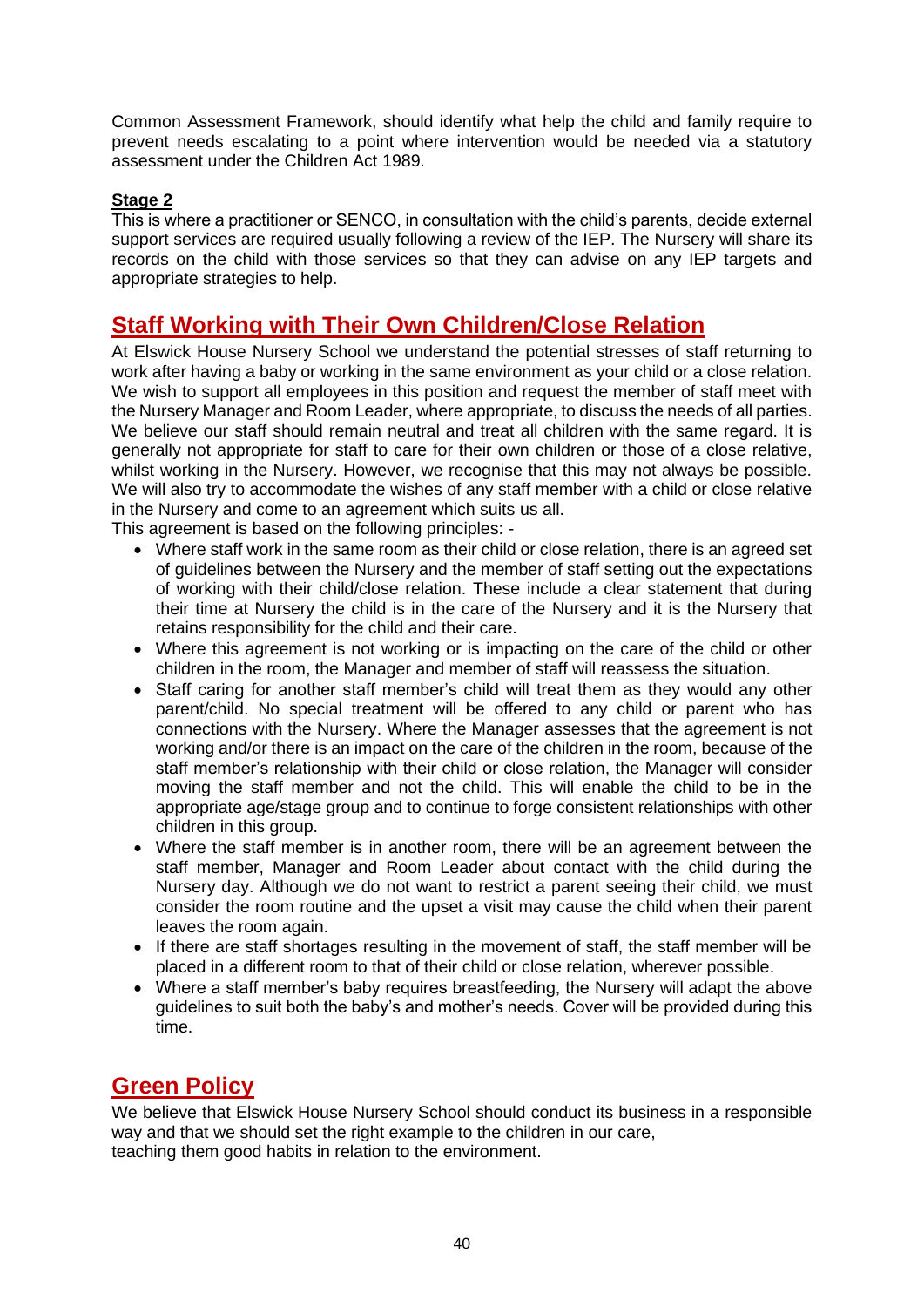We support a range of green measures but do nothing, which might adversely affect or compromise the health, safety or wellbeing of the children, or the standard of service we provide.

- We have changed our standard incandescent light bulbs to energy efficient LED ones, which has resulted in significant savings of electricity and brighter rooms.
- We use thermometers to regulate room temperatures.
- We have also reduced wastage of electricity in the Nursery by turning off all electrical appliances at the end of the day and not leaving them on 'stand by'.
- We also recycle, re-use and reduce wherever we can.
- We use within the Nursery the apples we harvest from our fruit trees and the eggs from our chickens and quail and the vegetables we grow.
- We compost our garden waste.

Wherever possible we try to engage the children with environmental matters to develop their awareness of their rural surroundings.

- We take the children on local walks and we visit nearby woodland areas so that the children can begin to learn about the geography of the area and discover things about their local fauna and flora\*.
- Our "**Woodland Adventures**" programme provides many opportunities for the children to enhance their knowledge and understanding of the countryside and the natural world.
- We visit several farms every year, where the children can see and touch some of the animals and where they can start to appreciate where their food comes from\*.
- The children help to feed our very own guinea pigs, quail and hens<sup>\*</sup>. Keeping pets is an excellent way for children to learn about responsibility, as well as helping them to develop a kind, caring attitude towards both animals and people. They can also gain other important life skills such as patience, empathy and nurturing ability.
- The children take turns helping to collect the chicken and quail eggs<sup>\*</sup>. We usually give the quail eggs away to the parents.
- The older children help to cultivate the garden, growing sunflowers, sweet peas and potatoes. We grow our very own pumpkins for Halloween, cabbages for the guinea pigs and other vegetables, such as carrots, for mealtimes\*.
- The children help to collect the apples from our apple trees. We use some of the apples in the Nursery and offer them to our parents to take home. The children also use an apple press to make apple juice and make apple crumble and apple pie with apples they have picked\*.
- \* *Hand washing procedure in place*

# **Complaints Procedure**

Elswick House Nursery School will deal objectively and constructively with any grievances parents may have. Anyone who uses this procedure can do so with the confidence that their problem will be dealt with fairly and promptly.

The Complaints Procedure is posted on the Parents' Noticeboard. Copies of this (and all other Policies and Procedures) can be viewed on our website and are available on request.

# **Stage 1: -**

Parents are encouraged to communicate with the Nursery staff on a day-to-day basis, so that any issues or worries parents may have can be resolved promptly. Most problems can be dealt with informally to everyone's satisfaction.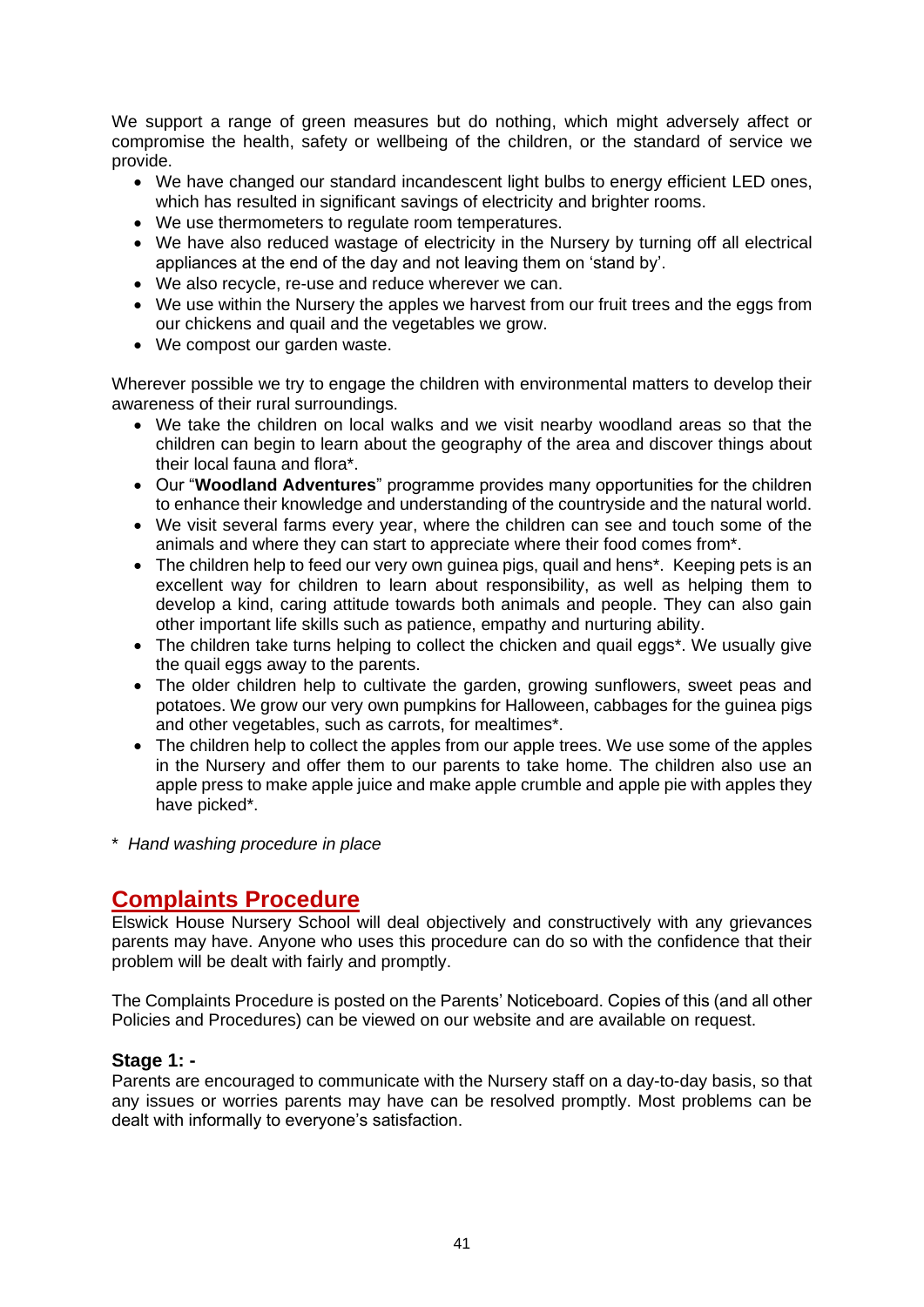# **Stage 2: -**

If the issue has not been resolved by talking with the parents and, if necessary, taking appropriate and prompt action, the parent may move to Stage 2 of the procedure, in which the parent makes a formal complaint. The complaint must be put in writing (letter or E-mail) and addressed to the Nursery Manager, and/or to Mrs Linden Green, the Proprietor.

The Nursery Manager and/or Proprietor will investigate the problem and report back to the parent with their findings and details of action to be taken, and the timescale involved.

The findings and the action taken must be reported back to the parent within 28 days. The Nursery Manager and/or Proprietor establish whether the complainant is satisfied with the outcome.

Full details of the complaint, the findings and the action to be taken are recorded on the Elswick House Complaints Record Sheet.

#### **Stage 3: -**

If the parent is not satisfied with the outcome, he/she may request a meeting with the Nursery Manager and/or Proprietor. An agreed written record of the meeting is made as well as any decision or action to be taken as a result. Both parties sign the record and receive a copy of it. Details of the meeting are also added to the Elswick House Complaints Record Sheet.

#### **Stage 4: -**

If at the Stage 3 meeting the parent cannot reach agreement with the Nursery, an external mediator may be invited in to help to settle the complaint. The person should be acceptable to both parties, listen to both sides and offer advice. The mediator has no legal powers, but can help to define the problem, review the action taken to date and suggest further ways in which it might be resolved.

The mediator keeps all discussions confidential and may hold separate talks with the Nursery Manager and/or Mrs Linden Green and the parent. The mediator keeps an agreed written record of any meetings that are held and of any advice he/she may give.

# **Stage 5: -**

When the mediator has concluded his/her investigations, a final meeting between the parent and the Nursery Manager and/or Mrs Linden Green is held. The purpose of the meeting is to reach a decision on the action to be taken to deal with the complaint. The mediator's advice is used to reach this conclusion. A record of this meeting, including the decision on the action to be taken, is made. Everyone present at the meeting signs the record and receives a copy of it. This signed record signifies that the procedure has concluded.

#### **Stage 6: -**

The parent has the right to write, or telephone, with their complaint to the Office for Standards in Education (Ofsted) at any stage of this procedure.

The current address for Ofsted is:- *OFSTED Ofsted National Business Unit Piccadilly Gate Store Street Manchester M1 2WD* **Tel:** 0300 123 1231

These details are set out on the Parents Noticeboard.

If a parent has made a complaint about the way their data is being handled and remains dissatisfied after raising their concern with us, recourse can be made to the Information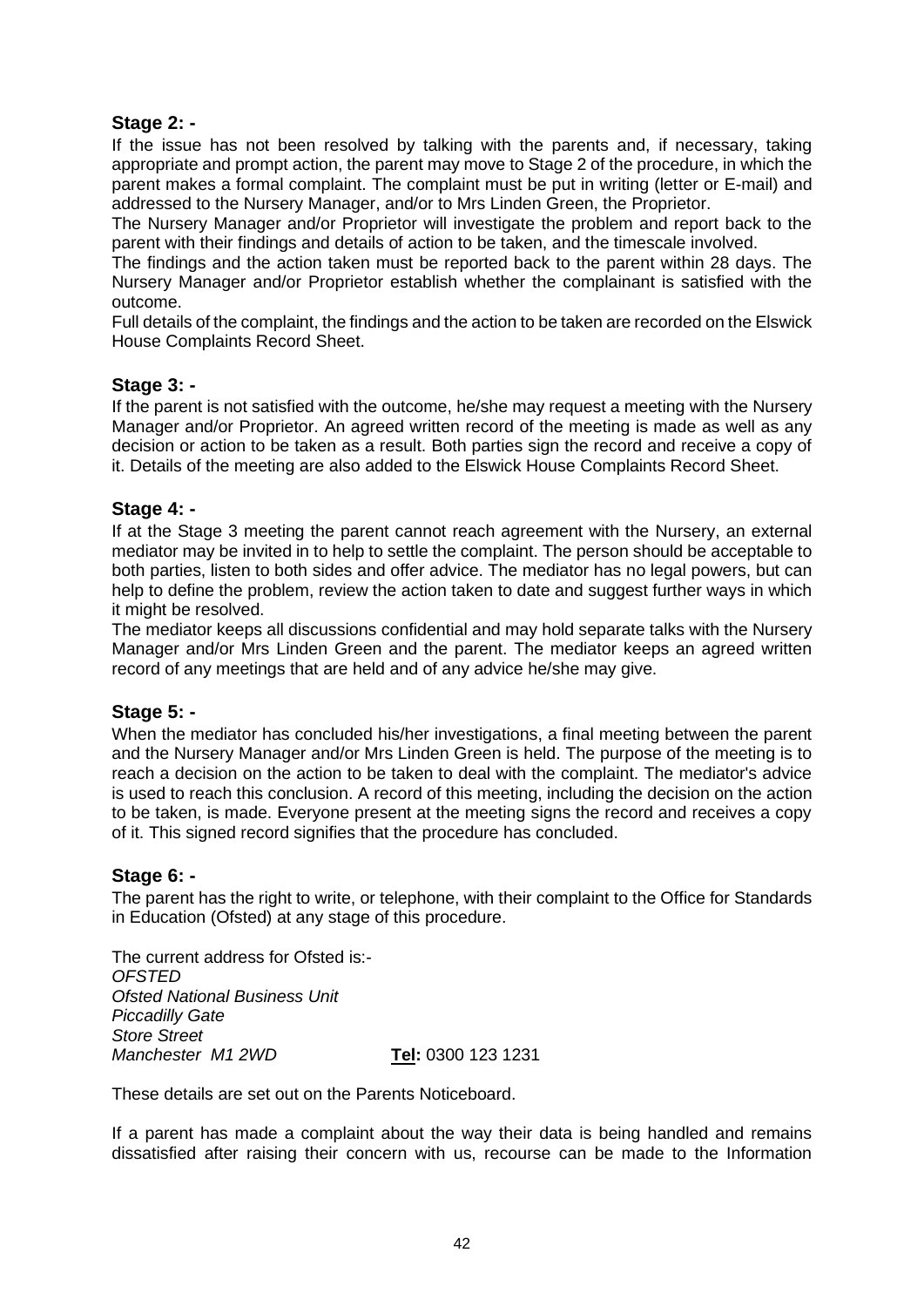Commissioner's Office (ICO). The ICO can be contacted at Information Commissioner's Office, Wycliffe House, Water Lane, Cheshire, SK9 5AF.

A record of complaints in relation to Elswick House Nursery School, or the children, or the member of staff is kept for at least three years, including the nature of the complaint, the date and how the complaint was managed.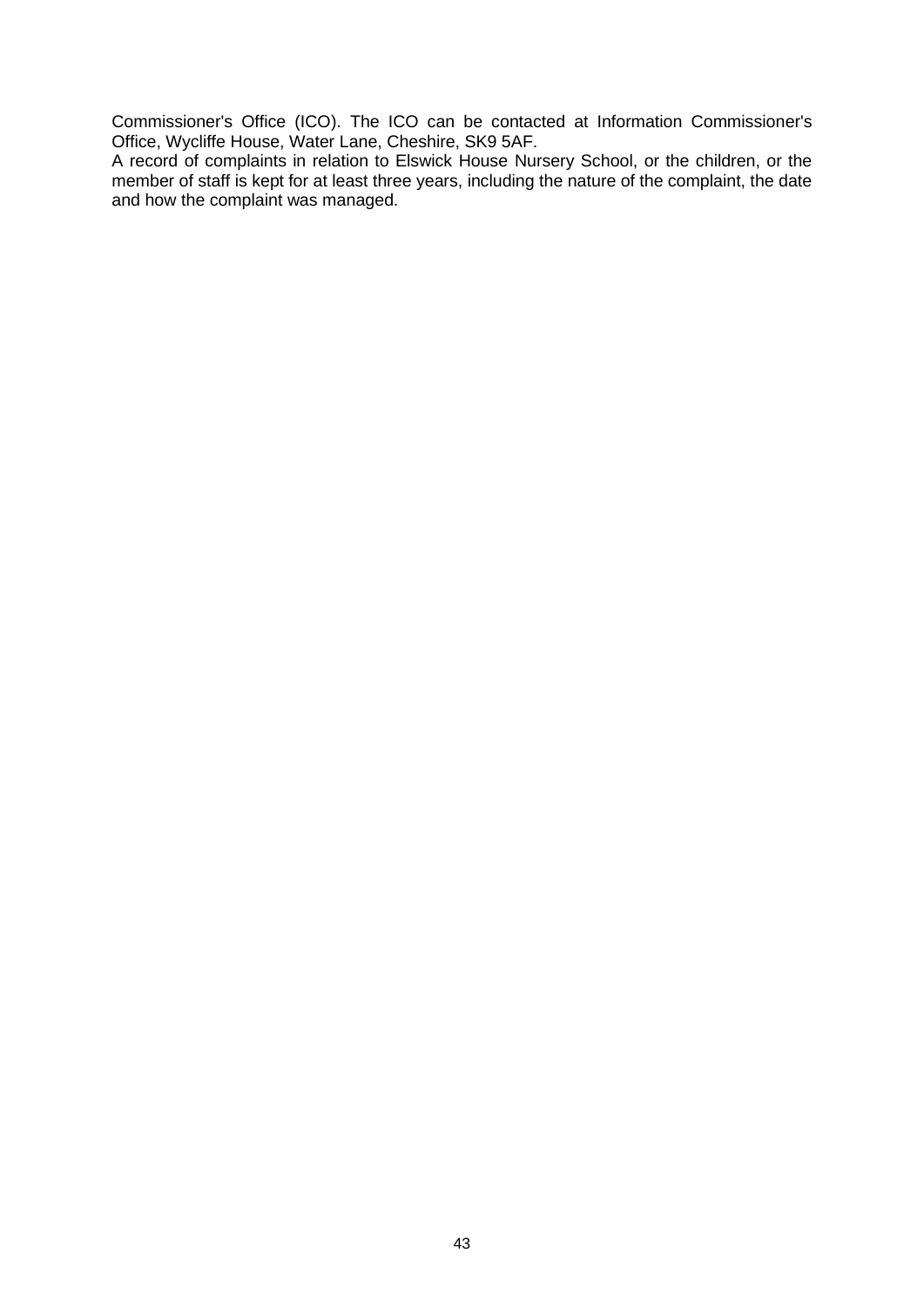**Safeguarding Policies**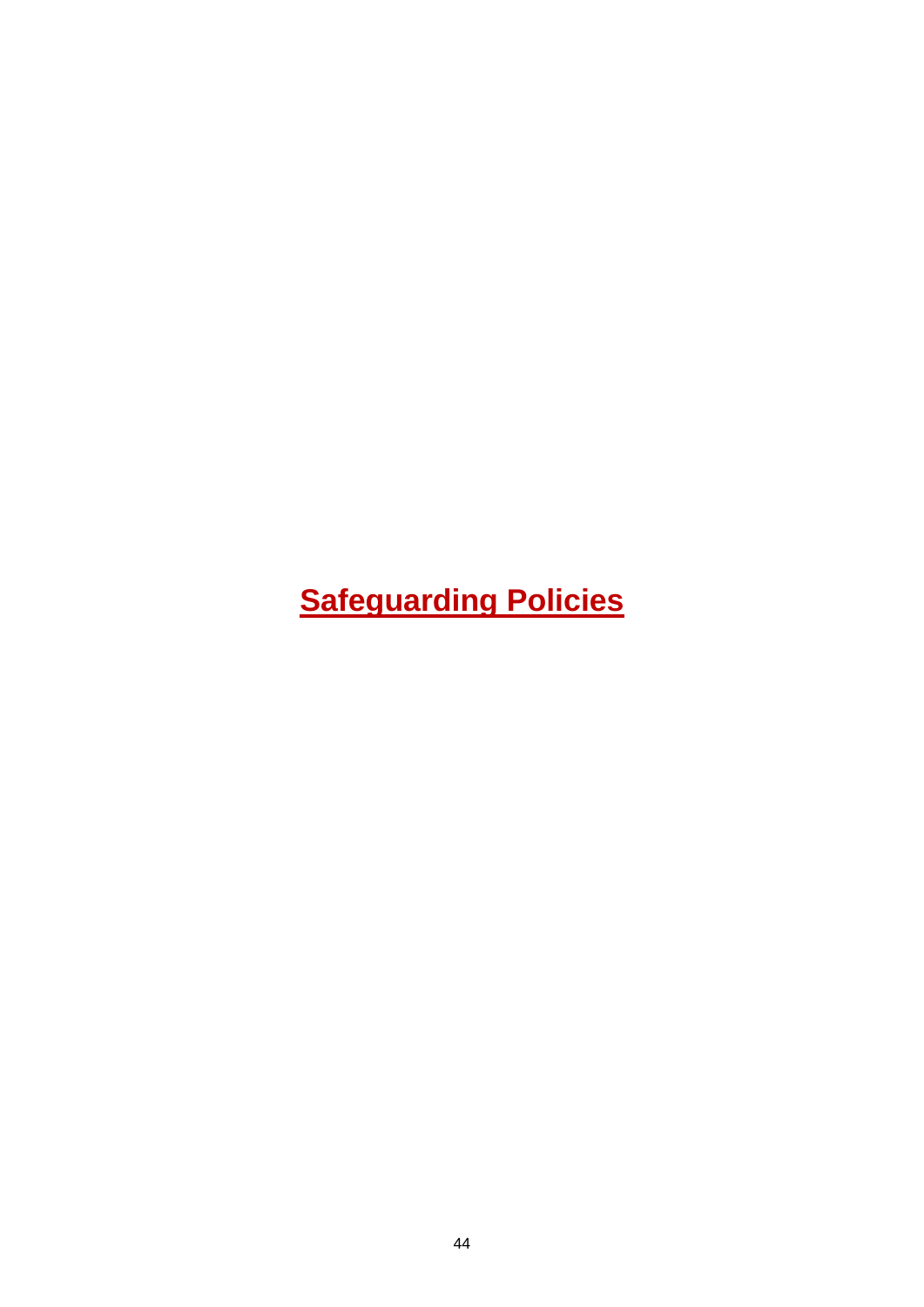# **Safeguarding Children – Policy**

At Elswick House Nursery School we work with children, parents, external agencies and the community to ensure the welfare and safety of children and to give them the very best start in life. Children have the right to be treated with respect, be helped to thrive and to be safe from any abuse in whatever form. We support the children within our care, protect them from maltreatment and have robust procedures in place to prevent the impairment of children's health and development. In our setting we strive to protect children from the risk of radicalisation, and we promote acceptance and tolerance of other beliefs and cultures (please refer to our inclusion and equality policy for further information). Safeguarding is a much wider subject than the elements covered within this single policy, therefore this document should be used in conjunction with the Nursery's other Policies and Procedures.

# **This policy works alongside these other specific policies to cover all aspects of child protection: -**

- Online safety
- Human Trafficking and Modern Slavery
- Prevent Duty and Radicalisation
- Domestic Violence, Honour Based Violence (HBV) and Forced Marriages
- Looked After Children

# **Legal framework and definition of safeguarding: -**

- Children Act 1989 and 2004
- Childcare Act 2006
- Safeguarding Vulnerable Groups Act 2006
- Children and Social Work Act 2017
- The Statutory Framework for the Early Years Foundation Stage (EYFS) 2017
- Working together to safeguard children 2018
- Keeping children safe in education 2016
- What to do if you are worried a child is being abused 2015
- Counterterrorism and Security Act 2015.

# **Safeguarding and promoting the welfare of children, in relation to this policy is defined as: -**

- Protecting children from maltreatment
- Preventing the impairment of children's health or development
- Ensuring that children are growing up in circumstances consistent with the provision of safe and effective care
- Taking action to enable all children to have the best outcomes.
- (Definition taken from the HM Government document 'Working together to safeguard children 2018).

# **Policy intention**

To safeguard children and promote their welfare we will: -

- Create an environment to encourage children to develop a positive self-image.
- Provide positive role models and develop a safe culture, where staff are confident to raise concern about professional conduct.
- Support staff to notice the softer signs of abuse and know what action to take.
- Encourage children to develop a sense of independence and autonomy in a way that is appropriate to their age and stage of development.
- Provide a safe and secure environment for all children.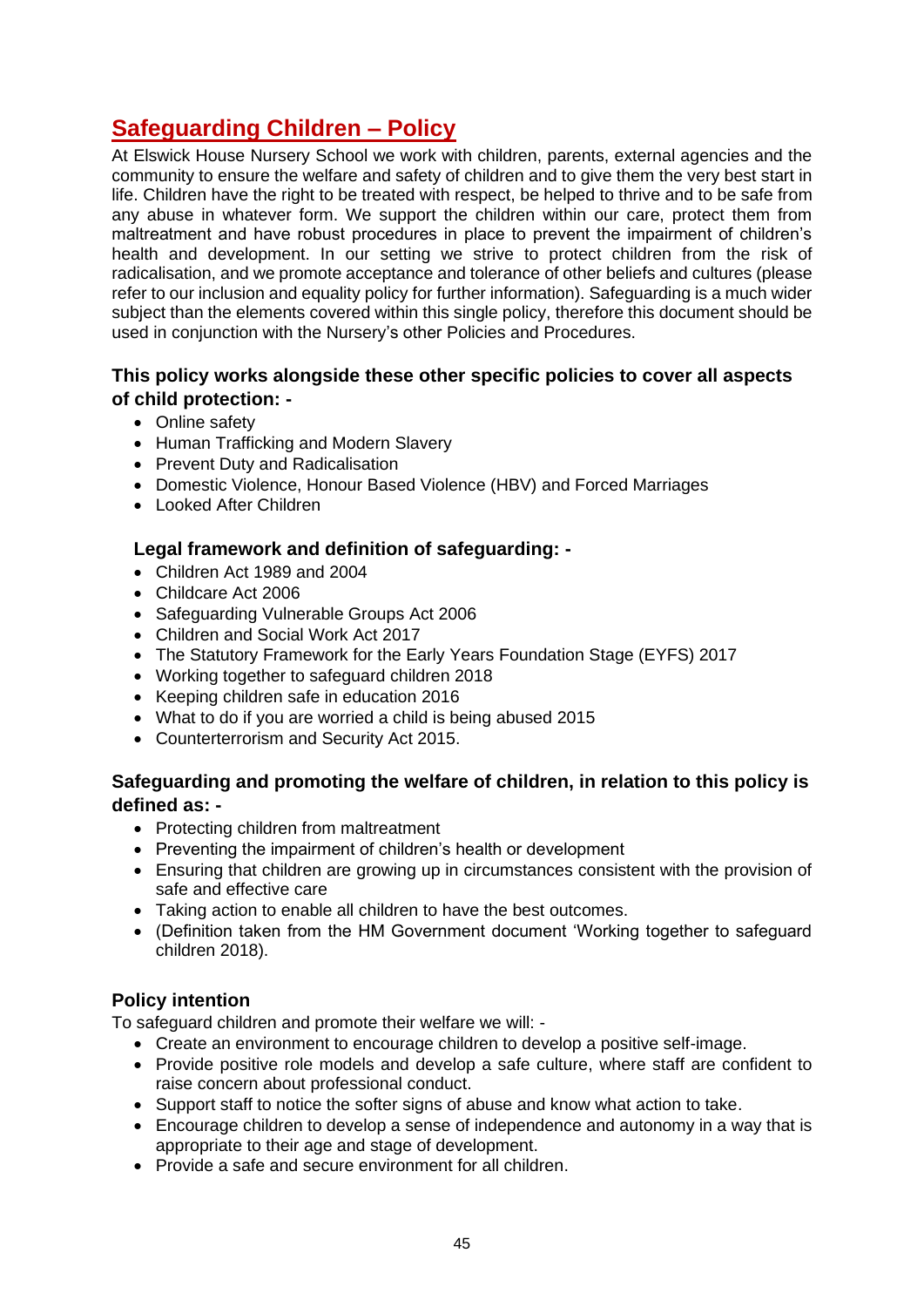- Promote tolerance and acceptance of different beliefs, cultures and communities.
- Help children to understand how they can influence and participate in decision-making and how to promote British values through play, discussion and role modelling.
- Always listen to children.
- Provide an environment where practitioners are confident to identify where children and families may need intervention and seek the help they need.
- Share information with other agencies as appropriate. The Nursery is aware that abuse does occur in our society and we are vigilant in identifying signs of abuse and reporting concerns. Our practitioners have a duty to protect and promote the welfare of children. Due to the many hours of care, we are providing, staff may often be the first people to identify that there may be a problem. They may well be the first people in whom children confide information that may suggest abuse, or to spot changes in a child's behaviour, which may indicate abuse. Our prime responsibility is the welfare and well-being of each child in our care. As such we believe we have a duty to the children, parents and staff to act quickly and responsibly in any instance that may come to our attention. This includes sharing information with any relevant agencies such as local authority services for children's social care, health professionals or the police. All staff will work with other agencies in the best interest of the child, including as part of a multi-agency team, where needed.

# **The Nursery aims to: -**

- Keep the child at the centre of all we do.
- Ensure staff are trained right from induction to understand the child protection and safeguarding policy and procedures, are alert to identifying possible signs of abuse (including the signs known as softer signs of abuse), understand what is meant by child protection and are aware of the different ways in which children can be harmed, including by other children through bullying or discriminatory behaviour.
- Be aware of the increased vulnerability of children with Special Educational Needs and Disabilities (SEND) and other vulnerable or isolated families and children.
- Ensure staff understand how to recognise early indicators of potential radicalisation and terrorism threats and act on them appropriately in line with national and local procedures.
- Ensure that all staff feel confident and supported to act in the best interest of the child. share information and seek the help that the child may need.
- Ensure that all staff are familiar and updated regularly with child protection training and procedures and kept informed of changes to local/national procedures, including thorough annual safeguarding newsletters and updates.
- Make any child protection referrals in a timely way, sharing relevant information as necessary in line with procedures set out by the local Safeguarding Children Board.
- Make any referrals relating to extremism to the police (or the Government helpline) in a timely way, sharing relevant information as appropriate.
- Ensure that information is shared only with those people who need to know in order to protect the child and act in their best interest.
- Keep the setting safe online using appropriate filters, checks and safeguards, monitoring access at all times.
- Ensure that children are never placed at risk while in the charge of Nursery staff.
- Identify changes in staff behaviour and act on these as per the Staff Behaviour Policy.
- Take any appropriate action relating to allegations of serious harm or abuse against any person working with children or living or working on the Nursery premises including reporting such allegations to Ofsted and other relevant authorities.
- Ensure parents are fully aware of child protection Policies and Procedures when they register with the Nursery and are kept informed of all updates when they occur.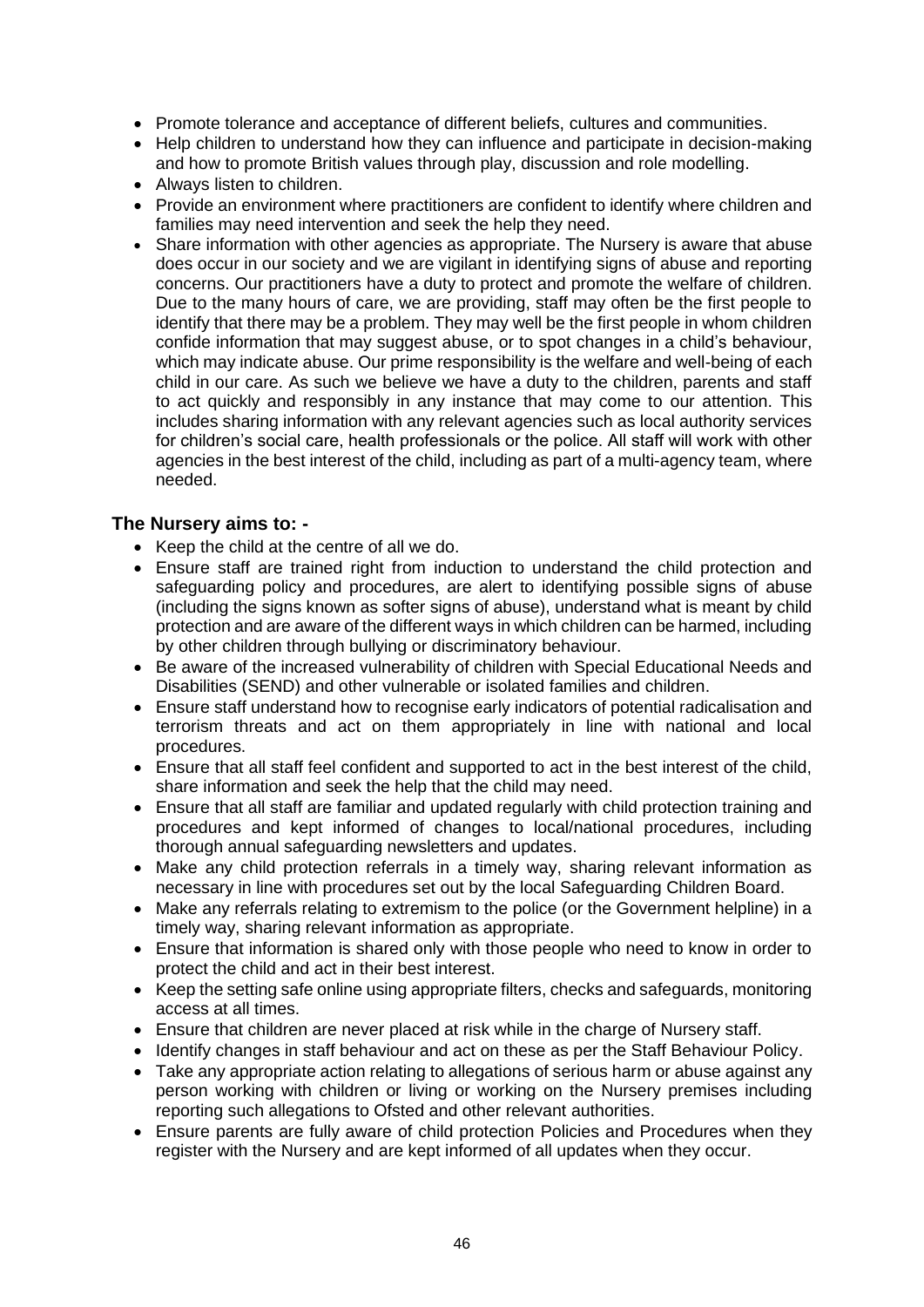• Regularly review and update this policy with staff and parents where appropriate and make sure it complies with any legal requirements and any guidance or procedures issued by the Staffordshire Safeguarding Children Board. We will support children by offering reassurance, comfort and sensitive interactions. We will devise activities according to individual circumstances to enable children to develop confidence and selfesteem within their peer group and support them to learn how to keep themselves safe.

#### Contact telephone numbers

**01785 895836 (ESAS)** To discuss your concerns, or to get advice about making a referral before contacting First Response.

| 0800 1313126  | <b>Staffs First Response</b>                       |
|---------------|----------------------------------------------------|
| 0800 1313126  | <b>Local authority Designated Officer (LADO)</b>   |
| 08001313126   | <b>Local Safeguarding Children Board (LSCB)</b>    |
| 0300 1118010  | <b>Local Authority Children's Social Care Team</b> |
| 0300 123 1231 | <b>OFSTED</b>                                      |
| 020 7340 7264 | <b>Government Helpline for Extremism Concerns</b>  |

#### **Types of abuse and particular procedures followed**

Abuse and neglect are forms of maltreatment of a child. Somebody may abuse or neglect a child by harming them or by failing to act to prevent harm. Children may be abused within a family, institution or community setting by those known to them or a stranger. This could be an adult or adults, another child or children. The signs and indicators listed below may not necessarily indicate that a child has been abused.

#### **Indicators of child abuse**

- Failure to thrive and meet developmental milestones
- Fearful or withdrawn tendencies
- Unexplained injuries to a child or conflicting reports from parents or staff
- Repeated injuries
- Unaddressed illnesses or injuries
- Significant changes to behaviour patterns.

Softer signs of abuse as defined by National Institute for Health and Care Excellence (NICE) include: -

- Low self-esteem
- Wetting and soiling
- Recurrent nightmares
- Aggressive behaviour
- Withdrawing communication
- Habitual body rocking
- Indiscriminate contact or affection seeking
- Over-friendliness towards strangers
- Excessive clinginess
- Persistently seeking attention.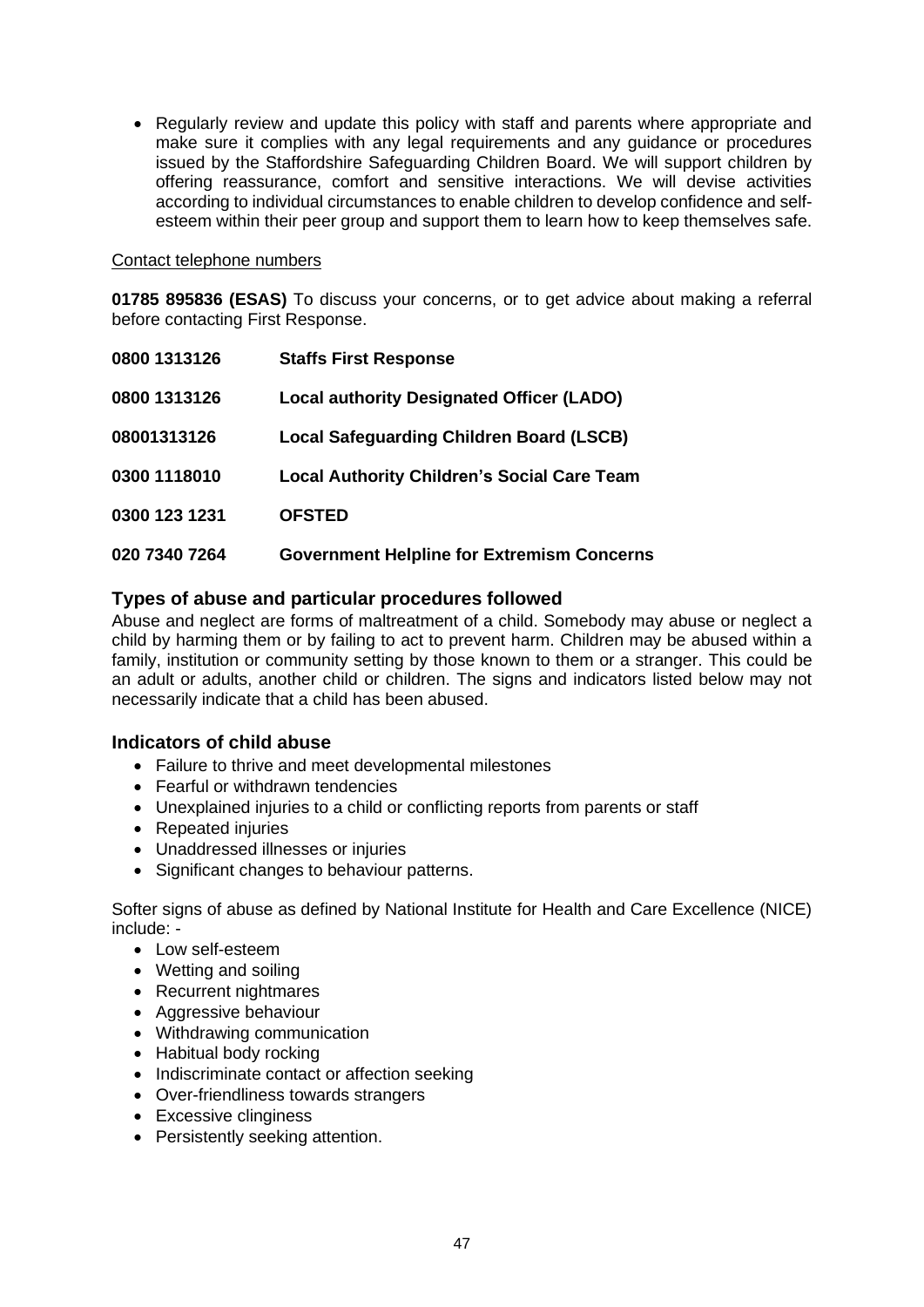#### **Peer on peer abuse**

We are aware that peer on peer abuse does take place, so we include children in our policies when we talk about potential abusers. This may take the form of bullying, physically hurting another child, emotional abuse, or sexual abuse. We will report this in the same way as we do for adults abusing children and will take advice from the appropriate bodies on this area.

#### **Physical abuse**

Action needs to be taken if staff have reason to believe that there has been a physical injury to a child, including deliberate poisoning, where there is definite knowledge or reasonable suspicion that the injury was inflicted or knowingly not prevented. These symptoms may include bruising or injuries in an area that is not usual for a child, e.g., fleshy parts of the arms and legs, back, wrists, ankles and face. Many children will have cuts and grazes from normal childhood injuries. These should also be logged and discussed with the Nursery Manager or Room Leader. Children and babies may be abused physically through shaking or throwing. Other injuries may include burns or scalds. These are not usual childhood injuries and should always be logged and discussed with the Designated Safeguarding Lead (DSL) and/or Nursery Manager.

# **Female genital mutilation**

This type of physical abuse is practised as a cultural ritual by certain ethnic groups and there is now more awareness of its prevalence in some communities in England including its effect on the child and any other siblings involved. This procedure may be carried out shortly after birth and during childhood as well as adolescence, just before marriage or during a woman's first pregnancy and varies widely according to the community. Symptoms may include bleeding, painful areas, acute urinary retention, urinary infection, wound infection, septicaemia, incontinence, vaginal and pelvic infections, which help us to recognise that something may be wrong, especially if a child shows a number of these symptoms or any of them to a marked degree.

Other symptoms could be depression and post-traumatic stress disorder, as well as physiological concerns. If you have concerns about a child relating to this area, you should contact children's social care team in the same way as other types of physical abuse. There is a mandatory duty to report to police any case where an act of female genital mutilation appears to have been carried out on a girl under the age of 18, we will ensure this is followed in our setting.

#### **Breast Ironing**

Breast ironing also known as "breast flattening" is the process where young girls' breasts are ironed, massaged and/or pounded down using hard or heated objects in order for the breasts to disappear or delay the development of the breasts entirely. It is believed that by carrying out this act, young girls will be protected from harassment, rape, abduction and early forced marriage. Although this is unlikely to happen to children in the Nursery due to their age, we will ensure any signs of this in young adults or older children are followed up using the usual safeguarding referral process.

# **Fabricated illness**

This is also a type of physical abuse. This is where a child is presented with an illness that is fabricated by the adult carer. The carer may seek out unnecessary medical treatment or investigation. The signs may include a carer exaggerating a real illness or symptoms, complete fabrication of symptoms or inducing physical illness, e.g., through poisoning, starvation, inappropriate diet. This may also be presented through false allegations of abuse or encouraging the child to appear disabled or ill to obtain unnecessary treatment or specialist support.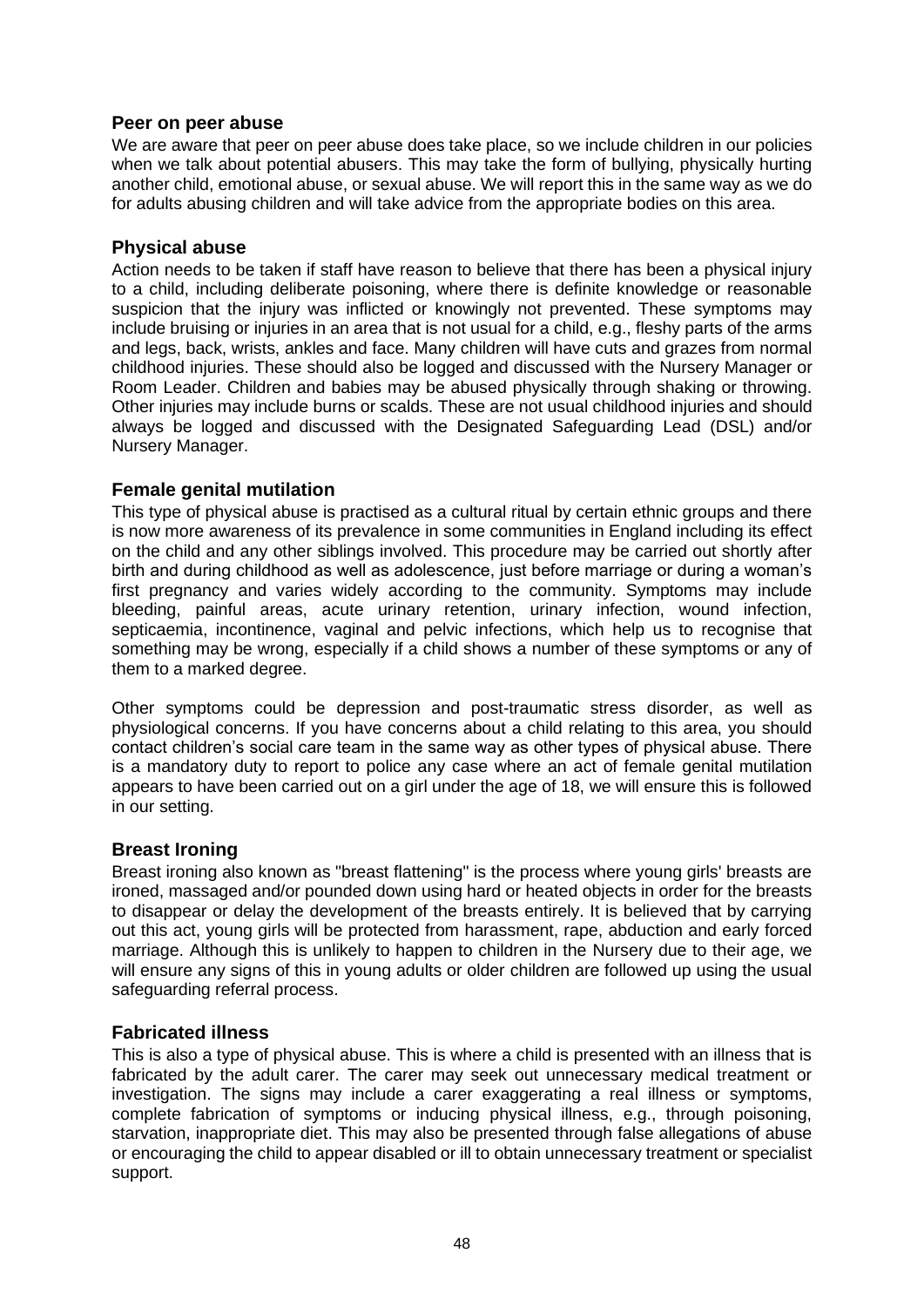# **Procedure: -**

- All signs of marks/injuries to a child, when they come into Nursery or occur during time at the Nursery, will be recorded as soon as noticed by a staff member.
- The incident will be discussed with the parent at the earliest opportunity, where felt appropriate.
- Such discussions will be recorded, and the parent will have access to such records.
- If there are queries regarding the injury, the Local Authority Children's Social Care Team will be notified in line with procedures set out by the Local Safeguarding Children Board (LSCB).

# **Sexual abuse**

Action needs be taken if the staff member has witnessed an occasion(s) where a child indicated sexual activity through words, play, drawing, had an excessive preoccupation with sexual matters or had an inappropriate knowledge of adult sexual behaviour or language. This may include acting out sexual activity on dolls/toys or in the role play area with their peers, drawing pictures that are inappropriate for a child, talking about sexual activities or using sexual language or words. The child may become worried when their clothes are removed, e.g., for nappy changes. The physical symptoms may include genital trauma, discharge and bruises between the legs or signs of a sexually transmitted disease (STD). Emotional symptoms could include a distinct change in a child's behaviour. They may be withdrawn or overly extroverted and outgoing. They may withdraw away from a particular adult and become distressed if they reach out for them, but they may also be affectionate.

#### **Procedure: -**

- The adult should reassure the child and listen without interrupting if the child wishes to talk.
- The observed instances will be detailed in a confidential report.
- The observed instances will be reported to the Nursery Manager or DSL.
- The matter will be referred to the Local Authority Children's Social Care Team.

# **Child sexual exploitation (CSE)**

Working Together to Safeguard Children 2015 (2017 updated version) defines CSE as "…a form of child sexual abuse. It occurs where an individual or group takes advantage of an imbalance of power to coerce, manipulate or deceive a child or young person under the age of 18 into sexual activity (a) in exchange for something the victim needs or wants, and/or (b) for the financial advantage or increased status of the perpetrator or facilitator. The victim may have been sexually exploited even if the sexual activity appears consensual. Child sexual exploitation does not always involve physical contact; it can also occur using technology." We will be aware of the possibility of CSE and the signs and symptoms this may manifest as. If we have concerns, we will follow the same procedures as for other concerns and we will record and refer as appropriate.

#### **Emotional abuse**

Action should be taken if the staff member has reason to believe that there is a severe, adverse effect on the behaviour and emotional development of a child, caused by persistent or severe ill treatment or rejection. This may include extremes of discipline where a child is shouted at or put down on a consistent basis, lack of emotional attachment by a parent, or it may include parents or carers placing inappropriate age or developmental expectations upon them. Emotional abuse may also be imposed through the child witnessing domestic abuse and alcohol and drug misuse by adults caring for them. The child is likely to show extremes of emotion with this type of abuse. This may include shying away from an adult who is abusing them, becoming withdrawn, aggressive or clingy in order to receive their love and attention. This type of abuse is harder to identify as the child is not likely to show any physical signs.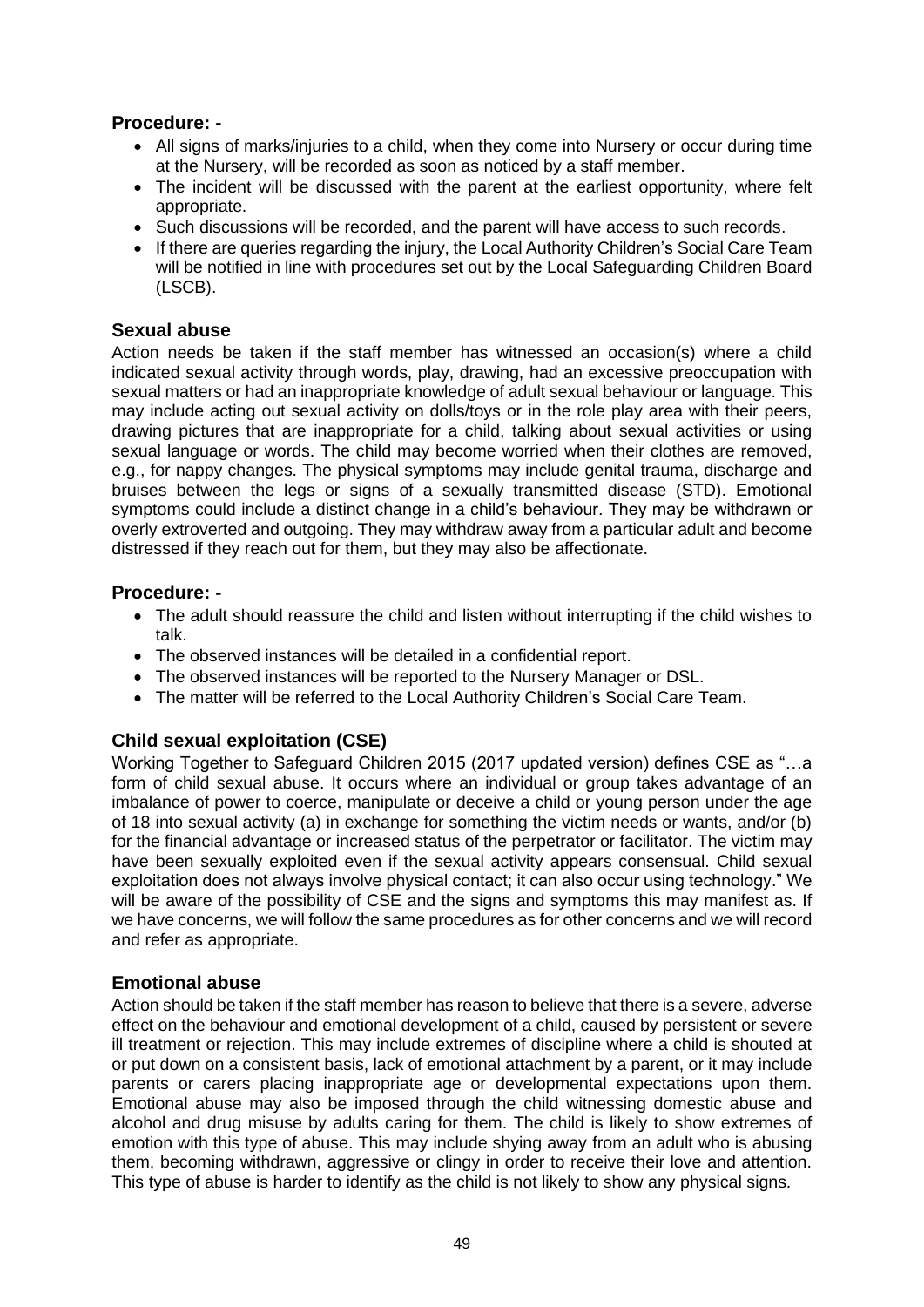# **Procedure: -**

- The concern should be discussed with the Nursery Manager/DSL/Room Leader.
- The concern will be discussed with the parent.
- Such discussions will be recorded, and the parent will have access to such records.
- An Assessment Framework form may need to be completed.
- If there are queries regarding the circumstances and/or the concerns relate to the parents, the matter will be referred to the Local Authority Children's Social Care Team.

# **Neglect**

Action should be taken if the staff member has reason to believe that there has been any type of neglect of a child (for example, by exposure to any kind of danger, including cold, starvation or to seem clingy to a potential abuser so all symptoms and signs should be looked at together and assessed as a whole.

Signs may include a child persistently arriving at Nursery unwashed or unkempt, wearing clothes that are not necessarily old clothes, but maybe too small (especially shoes that may restrict the child's growth or hurt them), arriving at Nursery in the same nappy they went home in or a child having an illness or identified special educational need or disability that is not being addressed by the parent. A child may also be persistently hungry if a parent is withholding food or not providing enough for a child's needs.

Neglect may also be shown through emotional signs, e.g., a child may not be receiving the attention they need at home and may crave love and support at Nursery. They may be clingy and emotional. In addition, neglect may occur through pregnancy as a result of maternal substance abuse.

# **Domestic Abuse / Honour Based Violence / Forced Marriages**

We look at these areas as a child protection concern. Please refer to the separate policy for further details on this.

# **Reporting Procedures**

All staff have a responsibility to report safeguarding concerns and suspicions of abuse. These concerns will be discussed with the designated safeguarding lead (DSL) as soon as possible.

- Staff will report their concerns to the DSL (in the absence of the DSL they will be reported to the Deputy DSL).
- Any signs of marks/injuries to a child or information a child has given, will be recorded and stored securely.
- If appropriate, the incident will be discussed with the parent/carer, such discussions will be recorded, and the parent will have access to these records on request.
- If there are queries/concerns regarding the injury/information given then the following procedures will take place.

# **The designated safeguarding lead will: -**

- Contact the Local Authority Children's Social Care Team to report concerns and seek advice (if it is believed a child is in immediate danger we will contact the police).
- Inform Ofsted.
- Record the information and action taken relating to the concern raised.
- Speak to the parents (unless advised not do so by LA Children's Social Care Team)
- The Designated Safeguarding Lead will follow up with the Local Authority Children's Social Care Team if they have not contacted the setting within the timeframe set out in Working Together to Safeguarding Children (2018). We will never assume that action has been taken.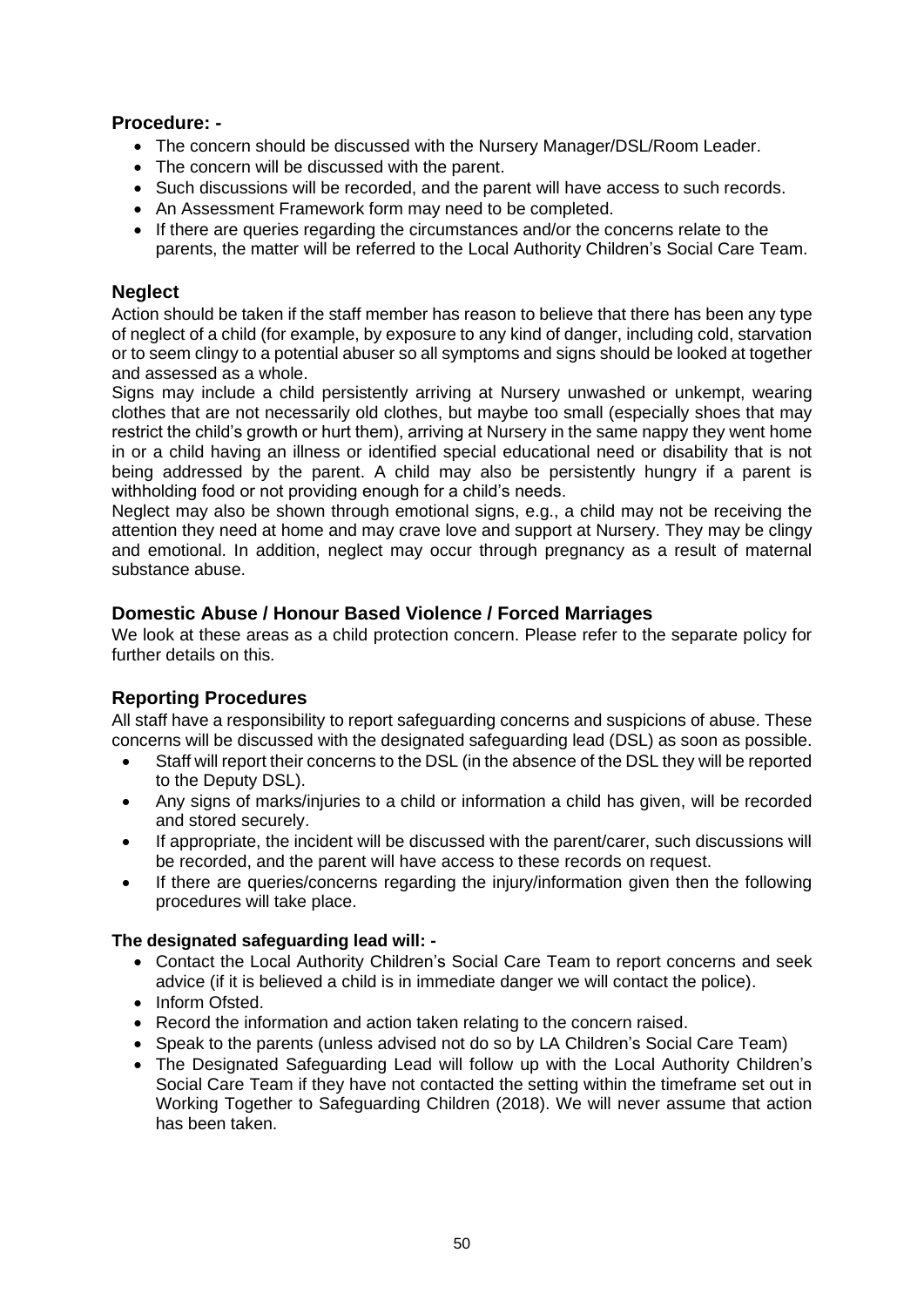Keeping children safe is our highest priority and if, for whatever reason, staff do not feel able to report concerns to the DSL or deputy DSL they should call the Local Authority Children's Social Care Team or the NSPCC and report their concerns anonymously. These contact numbers are displayed: -

# **NSPCC 0808 800 5000 Local Safeguarding Children Board 08001313126**

# **Recording Suspicions of Abuse and Disclosures**

Staff should make an objective record of any observation or disclosure, supported by the Nursery Manager or Designated Safeguarding Lead (DSL). This record should include: -

- Child's name.
- Child's address.
- Age of the child and date of birth.
- Date and time of the observation or the disclosure.
- Exact words spoken by the child.
- Exact position and type of any injuries or marks seen.
- Exact observation of any incident including any concern was reported, with date and time; and the names of any other person present at the time.
- Any discussion held with the parent(s) (where deemed appropriate).

These records should be signed by the person reporting this and the Manager/DSL, dated and kept in a separate confidential file. If a child starts to talk to an adult about potential abuse, it is important not to promise the child complete confidentiality. This promise cannot be kept. It is vital that the child can talk openly, and disclosure is not forced, or words put into the child's mouth. As soon as possible after the disclosure details must be logged accurately. It may be thought necessary that through discussion with all concerned the matter needs to be raised with the Local Authority Children's Social Care Team and Ofsted. Staff involved may be asked to supply details of any information/concerns they have about a child. The Nursery expects all members of staff to co-operate with the Local Authority Children's Social Care Team, police, and Ofsted in any way necessary to ensure the safety of the children. Staff must not make any comments either publicly or in private about the supposed or actual behaviour of a parent or member of staff.

# **Informing parents**

Parents are normally the first point of contact. If a suspicion of abuse is recorded, parents are informed at the same time as the report is made, except where the guidance of the LSCB/ local authority manner whilst any external investigations are carried out in the best interest of the child. Confidential records kept on a child are shared with the child's parents or those who have parental responsibility for the child, only if appropriate in line with guidance of the local authority with the proviso that the care and safety of the child is paramount. We will do all in our power to support and work with the child's family.

# **Allegations against adults working or volunteering with children**

If an allegation is made against a member of staff, student or volunteer or any other person, who lives or works on the Nursery premises, regardless of whether the allegation relates to the Nursery premises or elsewhere, we will follow the procedure below.

The allegation should be reported to the senior Manager on duty. If this person is the subject of the allegation, then this should be reported to the owner, registered person, DSL instead.

- The Local Authority Designated Officer (LADO), Ofsted and the LSCB must be informed immediately for this to be investigated.
- The LADO will provide advice and guidance.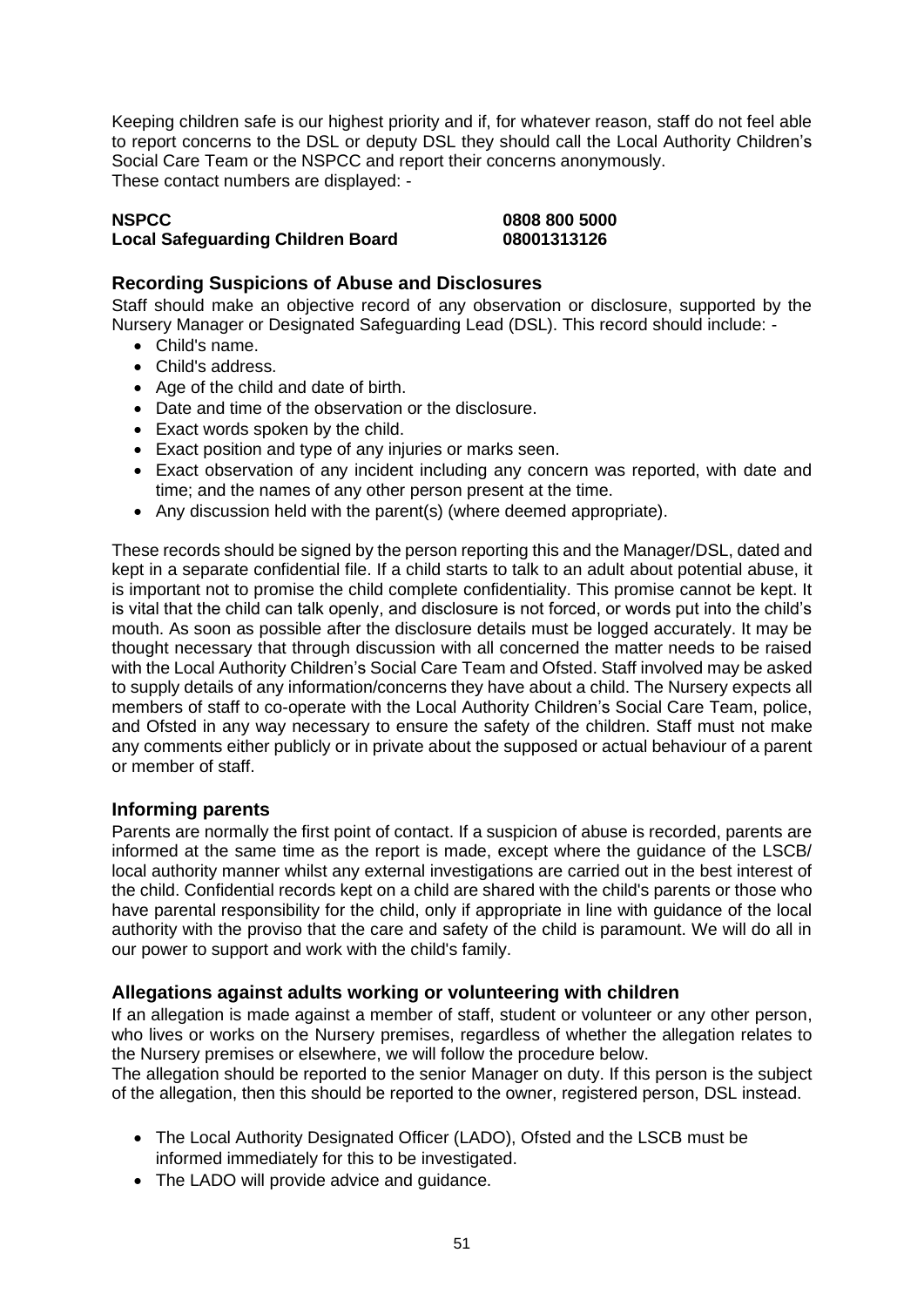- If as an individual, you feel this will not be taken seriously, or are worried about the allegation getting back to the person in question, then it is your duty to inform the LADO yourself directly.
- A full investigation will be carried out by the appropriate professionals (LADO, Ofsted, LSCB) to determine how this will be handled.
- The Nursery will follow all instructions from the LADO, Ofsted, LSCB and ask all staff members to do the same and co-operate where required.
- Support will be provided to all those involved in the allegation throughout the external investigation, in line with LADO support and advice.
- The Nursery reserves the right to suspend any member of staff during an investigation.
- All enquiries/external investigations/interviews will be documented and kept in a locked file for access by the relevant authorities.
- Unfounded allegations will result in all rights being reinstated.
- Founded allegations will be passed on to the relevant organisations, including the Local Authority Children's Social Care Team. Where an offence is believed to have been committed, the police may be informed, and may result in the termination of employment for the adult concerned. Ofsted will be notified immediately of this decision. The Nursery will also notify the Disclosure and Barring Service (DBS) to ensure their records are updated
- All records will be kept until the person reaches normal retirement age, or for 21 years and 3 months years, if that is longer. This will ensure accurate information is available for references and future DBS checks and avoids any unnecessary reinvestigation
- The Nursery retains the right to dismiss any member of staff in connection with founded allegations following an inquiry.
- Counselling will be available for any member of the Nursery who is affected by an allegation, their colleagues in the Nursery and the parents.

# **Monitoring children's attendance**

As part of our requirements under the statutory framework and guidance documents we are required to monitor children's attendance patterns to ensure they are consistent and give no cause for concern. Parents should please inform the Nursery prior to their children taking holidays or days off, and all sickness should be called into the Nursery on the day, so the Nursery management are able to account for a child's absence.

Where a child is part of a Child Protection Plan, or during a referral Process, any absences will immediately be reported to the Local Authority Social Care Team to ensure the child remains safeguarded.

# **Confidentiality**

All suspicions, enquiries and external investigations are kept confidential and shared only with those who need to know. Any information is shared in line with guidance from the local authority.

#### **Support to Families**

The Nursery takes every step in its power to build up trusting and supportive relations among families, staff, students and volunteers within the Nursery. The Nursery continues to welcome the child and the family, whilst enquiries are being made in relation to abuse in the home situation. Parents and families will be treated with respect in a non-judgmental manner.

Where a child is part of a child protection plan, or during a referral process, any absences will immediately be reported to the Local Authority Children's Social Care Team to ensure the child remains safeguarded. This should not stop parents taking precious time with their children, but enables children's attendance to be logged so we know the child is safe.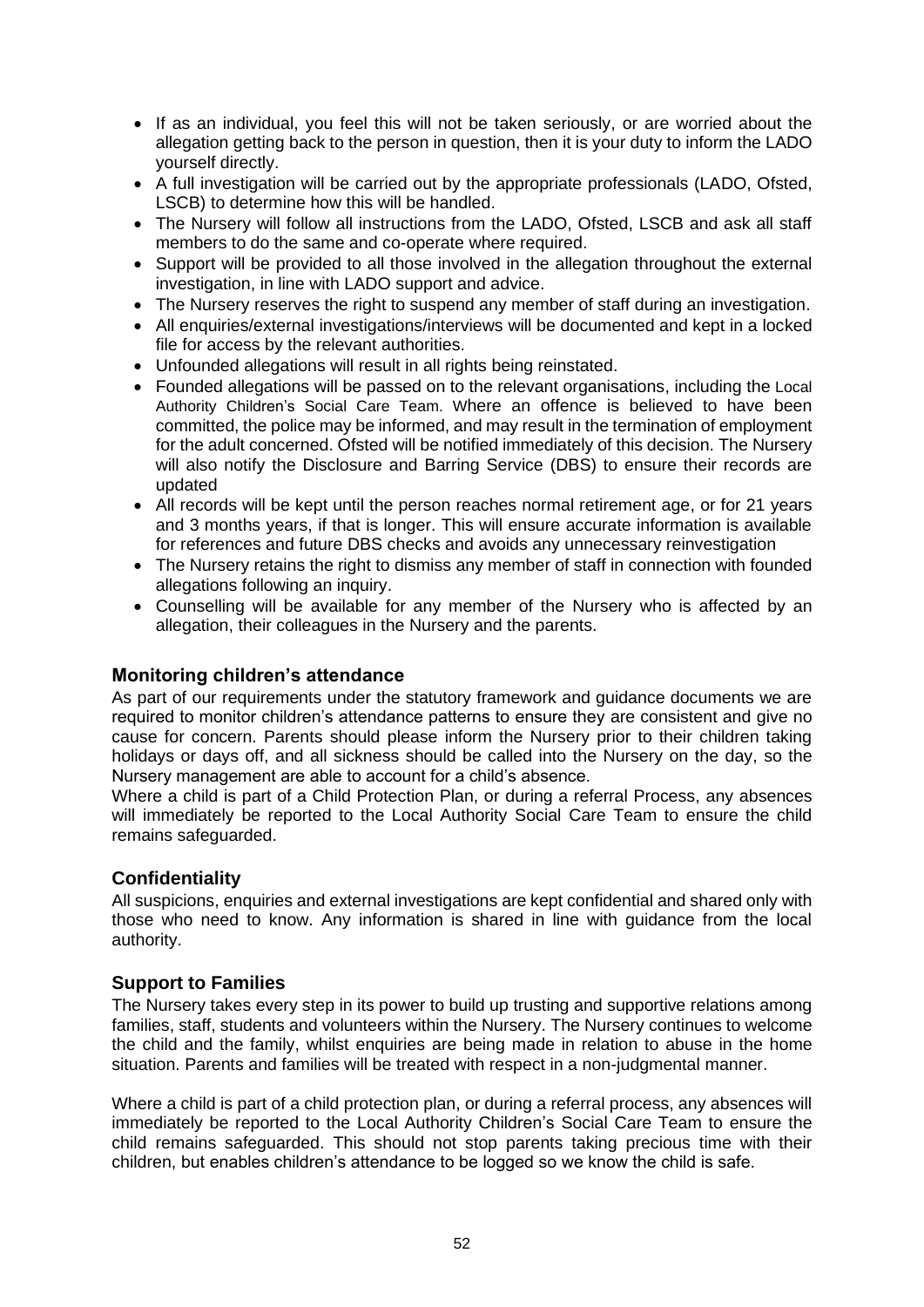# **Looked after Children**

As part of our safeguarding practice, we will ensure our staff are aware of how to keep looked after children safe. In order to do this, we ask that we are informed of: -

- The legal status of the child (e.g., whether the child is being looked after under voluntary arrangements with consent of parents, or on an interim, or full care order).
- Contact arrangements for the biological parents (or those with parental responsibility).
- The child's care arrangements and the levels of authority delegated to the carer by the authority looking after him/her.
- The details of the child's social worker and any other support agencies involved.
- Any child protection plan or care plan in place for the child in question.

Refer to the Looked After Children policy for further details.

#### **Definition and legal framework**

The description 'looked after' is generally used to describe a child who is looked after by the local authority. This includes children who are subject to a care order or temporarily classed as looked after on a planned basis for short breaks or respite care. Most looked after children will be cared for by foster carers, with a small minority in children's homes, looked after by family members or even placed back within the family home. The term 'looked after child' denotes a child's current legal status. The Nursery never uses this term to categorise a child as standing out from others, or refers to a child using acronyms such as LAC.

The legal framework for this policy is underpinned by or supported through: -

- Childcare Act 2006
- Children Act (1989 and 2004)
- Adoption and Children Act (2002)
- Children and Young Persons Act (2008)
- Children and Families Act (2014).
- Children and Social Work Act (2017).

# **Our policy**

Our Nursery treats each child as an individual. We recognise that for young children to get the most out of educational opportunities they need to be settled appropriately with their carer. We will discuss with the child's carer, and social worker where applicable, the length of time the child has been with the carer before they start Nursery to establish how secure the child feels and whether they are ready to be able to cope with further separation, a new environment and new expectations made upon them. We are aware that there are a number of reasons why a child may go into care and these reasons may or may not include traumatic experiences or abuse. All our practitioners are committed to doing all they can to support all children to achieve their full potential. The Nursery staff team are all trained to understand our safeguarding policy and procedures. Additional training to support children's individual needs will be planned for where appropriate. Practitioners are supported by management at all times, and we have an open-door policy if they need to discuss any sensitive issues regarding the child. Where applicable, we contribute to any assessment about the child, such as those carried out under local authorities' assessment frameworks or Early Help Assessment (EHA) and to any multi-agency meetings, case conferences or strategy meetings in relation to the child's learning and development. The designated person for looked after children and/or the child's Key Carer will attend meetings as appropriate. Each child is allocated a Key Carer. The Key Carer will support the child initially with transition and settling in and then continue to support and build up a relationship with the child, carers and any other child.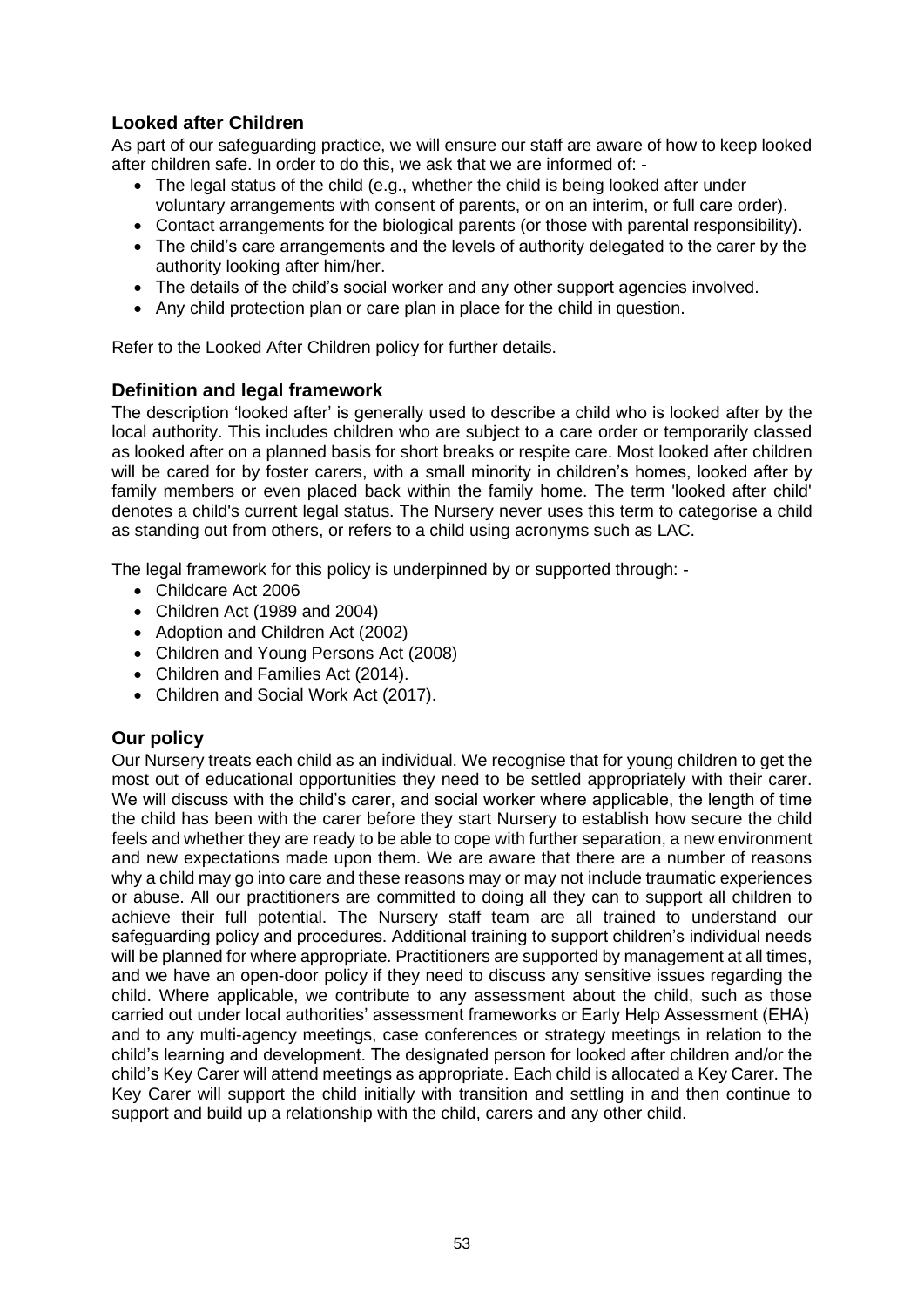# **Statutory assessment**

If the help given through an IEP is not sufficient to enable the child to progress satisfactorily, it may be necessary for the Nursery, in consultation with the parents and any external agencies already involved, to request a statutory assessment by the local authority. This may lead to the child receiving an education, health and care plan. Working with other agencies, regular contact will be maintained with the carers throughout the child's time at the Nursery and with the social worker or other professionals (where applicable).

The Key Carer will carry out regular ongoing practice such as observations to build up a picture of the child's interests, and plan activities accordingly to support the child's stage of learning and development and interests. This information will be shared with carers and other professionals as appropriate as well as any concerns surrounding their developmental stages. Where necessary we will develop a care plan with carers and professionals. This will include:

- The child's emotional needs and how they are to be met.
- How any emotional issues and problems that affect behaviour are to be managed.
- The child's sense of self, culture, language/s and identity how this is to be supported.
- The child's need for sociability and friendship.
- The child's interests and abilities and possible learning journey pathway.
- How any special needs will be supported.

In addition, the care plan may also consider: -

- How information will be shared with the foster carer and local authority (as the 'corporate parent') as well as what information is shared with any other organisation or professionals and how it will be recorded and stored.
- What contact the child has with his/her birth parent(s) and what arrangements will be in place for supervised contact. If this is to be in the setting, when, where and what form the contact will take will be discussed and agreed.
- Who may collect the child from Nursery and who may receive information about the child.
- What written reporting is required.
- Wherever possible, and where the plan is for the child to return to their home, the birth parent(s) should be involved in planning.
- With the social worker's agreement, and as part of the plan, whether the birth parent(s) should be involved in the setting's activities that include parents, such as outings, fun days etc. alongside the foster carer.

Where applicable, we will complete a Personal Education Plan (PEP) for any children aged three to five in partnership with the social worker and/or care Manager and carers. We will also attend all appropriate meetings and contribute to reviews.

The Key Carer and Manager will work together to ensure any onward transition to school, or another Nursery is handled sensitively to ensure that this is as smooth as possible and all necessary information

# **Private Fostering**

Private fostering is an arrangement made between the parent and the private foster carer, who then becomes responsible for caring for the child in such a way as to safeguard and promote their welfare. A privately fostered child is a child under the age of 16 (18 if a disabled child), who is cared for, and provided with accommodation for, more than 28 days and where the care is intended to continue by someone other than: -

- The parents
- A person who is not a parent, but has parental responsibility
- A close relative
- The Local Authority.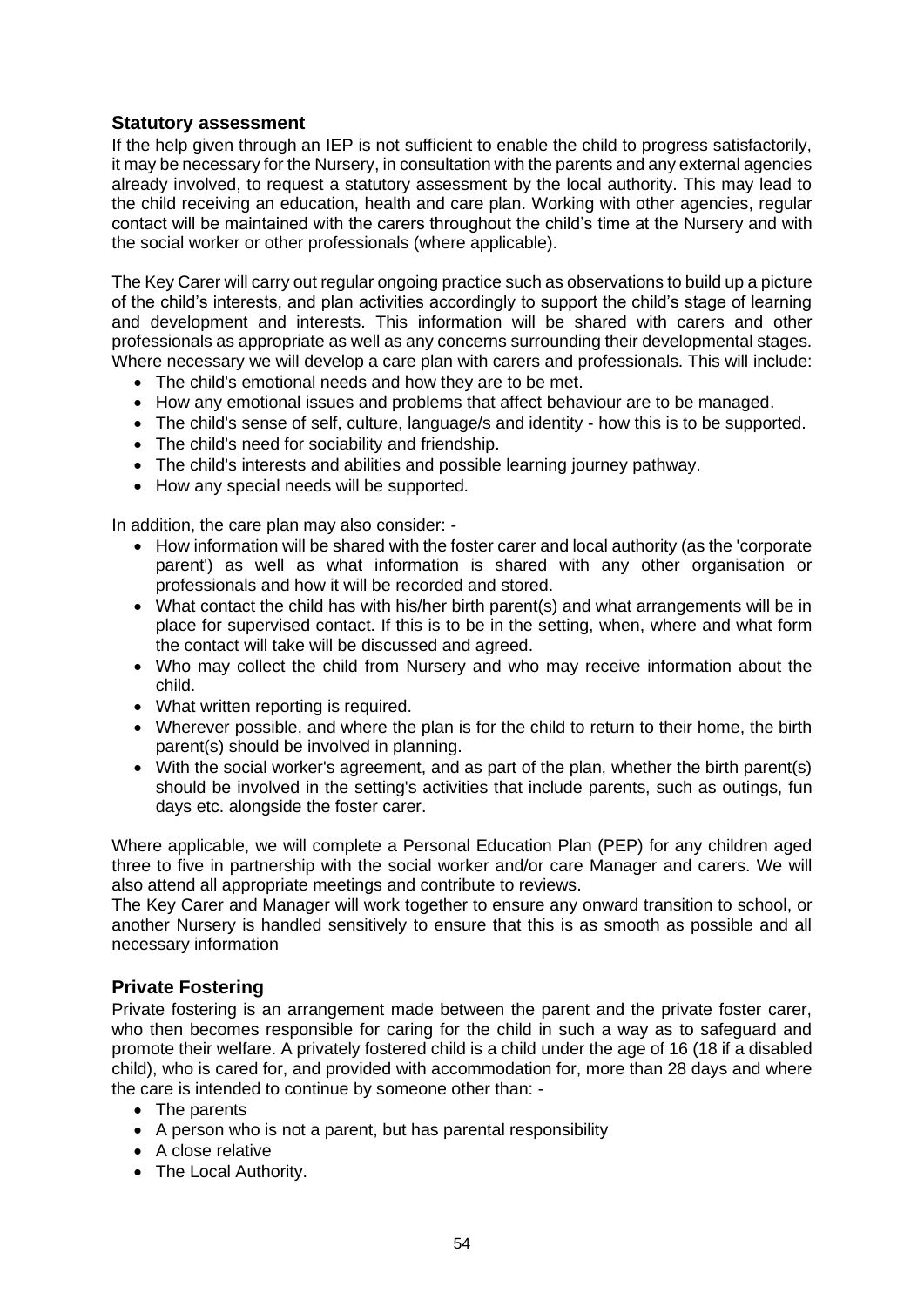It is a statutory duty for us to inform the local authority where we are made aware of a child who may be subject to private fostering arrangements. We will do this by contacting the Local Authority Children's Social Care Team. The child's individual file, including observations, photographs and pieces of artwork and mark making will be passed on to the carer at this stage.

# **Staffing and volunteering**

Our policy is to provide a secure and safe environment for all children. We only allow an adult who is employed by the Nursery to care for children and who has an enhanced clearance from the Disclosure and Barring Service (DBS) to be left alone with children. We will obtain enhanced criminal records checks (DBS) for all volunteers and do not allow any volunteers to be unsupervised with children. All staff will attend child protection training and receive initial basic child protection training during their induction period. This will include the procedures for spotting signs and behaviours of abuse and abusers/potential abusers, recording and reporting concerns and creating a safe and secure environment for the children in the Nursery. During induction, staff will be given contact details for the LADO (local authority designated officer), the Local Authority Children's Social Care Team and Ofsted to enable them to report any safeguarding concerns, independently, if they feel it necessary to do so. We have named persons within the Nursery who take lead responsibility for safeguarding and coordinate child protection and welfare issues, known as the Designated Safeguarding Leads (DSL), there is always at least one designated person on duty during all opening hours of the setting. These designated persons will receive comprehensive training at least every two years and update their knowledge on an ongoing basis, but at least once a year. The Nursery's DSL liaises with the Local Authority Children's Social Care Team, undertakes specific training, including a child protection training course, and receives regular updates to developments within this field. They in turn support the ongoing development and knowledge update of all staff on the team. Although, under the EYFS, we are only required to have one designated lead for safeguarding, for best practice and to always ensure cover, we have two/three designated leads in place. This enables safeguarding to always stay high on our priorities. There will always be always at least one designated lead on duty our provision is open. This will ensure that prompt action can be taken if concerns are raised.

The Designated Safeguarding Leads (DSL) at the Nursery are Michelle Jones, Laura Moseley and Linden Green.

- We provide adequate and appropriate staffing resources to meet the needs of all children.
- Applicants for posts within the Nursery are clearly informed that the positions are exempt from the Rehabilitation of Offenders Act 1974. Candidates are informed of the need to carry out checks before posts can be confirmed. Where applications are rejected because of information that has been disclosed, applicants have the right to know and to challenge incorrect information.
- We give staff members, volunteers and students regular opportunities to declare changes that may affect their suitability to care for the children. This includes information about their health, medication or about changes in their home life such as whether anyone they live with in a household has committed an offence or been involved in an incident that means they are disqualified from working with children.
- This information is also stated within every member of staff's contract.
- We request DBS checks on a three-yearly basis, or we use the DBS update service (with staff consent) to re-check staff's criminal history and suitability to work with children.
- We abide by the requirements of the EYFS and any Ofsted guidance in respect to obtaining references and suitability checks for staff, students and volunteers, to ensure that all staff, students and volunteers in the setting are suitable to do so.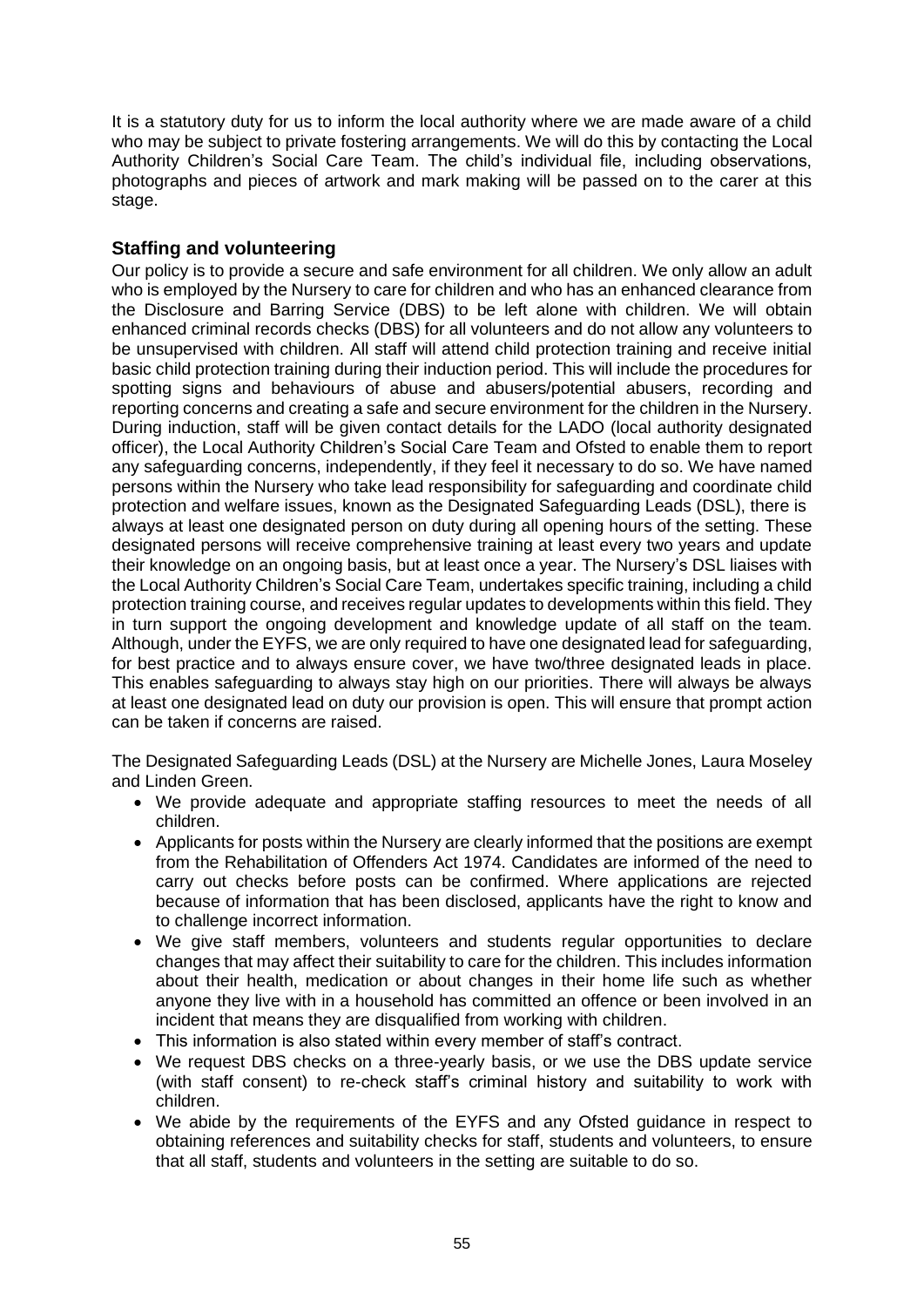- We ensure we receive at least two written references when a new member of staff commences employment with us.
- All students will have enhanced DBS checks conducted on them before their placement starts.
- Volunteers, including students, do not work unsupervised.
- We abide by the requirements of the Safeguarding Vulnerable Groups Act 2006 and the Childcare Act 2006 in respect of any person who is disqualified from providing childcare, is dismissed from our employment, or resigns in circumstances that would otherwise have led to dismissal for reasons of child protection concern.
- We have procedures for recording the details of visitors to the Nursery and take security steps to ensure that we have control over who comes into the Nursery so that no unauthorised person has unsupervised access to the children.
- All visitors/contractors will be supervised whilst on the premises, especially when in the areas the children use.
- As a staff team we will be fully aware of how to safeguard the whole Nursery environment and be aware of potential dangers on the Nursery boundaries such as drones, Pokémon hotspots, strangers lingering. We will ensure the children always remain safe.
- The Staff Behaviour Policy sits alongside this policy to enable us to monitor changes in behaviours that may cause concern. All staff sign up to this policy too to ensure any changes are reported to management, so we can support the individual staff member and ensure the safety and care of the children is not compromised.
- All staff have access to and comply with the whistleblowing policy which will enable them to share any concerns that may arise about their colleagues in an appropriate manner.
- Signs of inappropriate staff behaviour may include inappropriate sexual comments; excessive one-to one attention beyond the requirements of their usual role and responsibilities; or inappropriate sharing of images. This is not an exhaustive list, any changes in behaviour must be reported and acted upon immediately.
- All staff will receive regular supervision meetings where opportunities will be made available to discuss any issues relating to individual children, child protection training and any needs for further support.
- We use peer on peer and Manager observations in the setting to ensure that the care we provide for children is at the highest level and any areas for staff development are quickly highlighted. Peer observations allow us to share constructive feedback, develop practice and build trust so that staff can share any concerns they may have. Any concerns are raised with the designated lead and dealt with in an appropriate and timely manner.
- The deployment of staff within the Nursery allows for constant supervision and support.
- Where children need to spend time away from the rest of the group, the door will be left ajar or other safeguards will be put into action to ensure the safety of the child and the adult. Employees, students or volunteers of the Nursery or any other person living or working on the Nursery premises We have a Staff Behaviour Policy in place that supports us to monitor staff and changes in their character. Staff are aware of the need to disclose changes to circumstance and use the whistle blowing policy where required. We also operate a Phones and Other Electronic Devices and Social Media policy which states how we will keep children safe from these devices whilst at Nursery. This also links to our Online Safety policy.

# **Extremism - the Prevent Duty**

Under the Counterterrorism and Security Act 2015 we have a duty to refer any concerns of extremism to the police (In Prevent priority areas the local authority will have a Prevent lead who can also provide support). This may be a cause for concern relating to a change in behaviour of a child or family member, comments causing concern made to a member of the team (or other persons in the setting) or actions that lead staff to be worried about the safety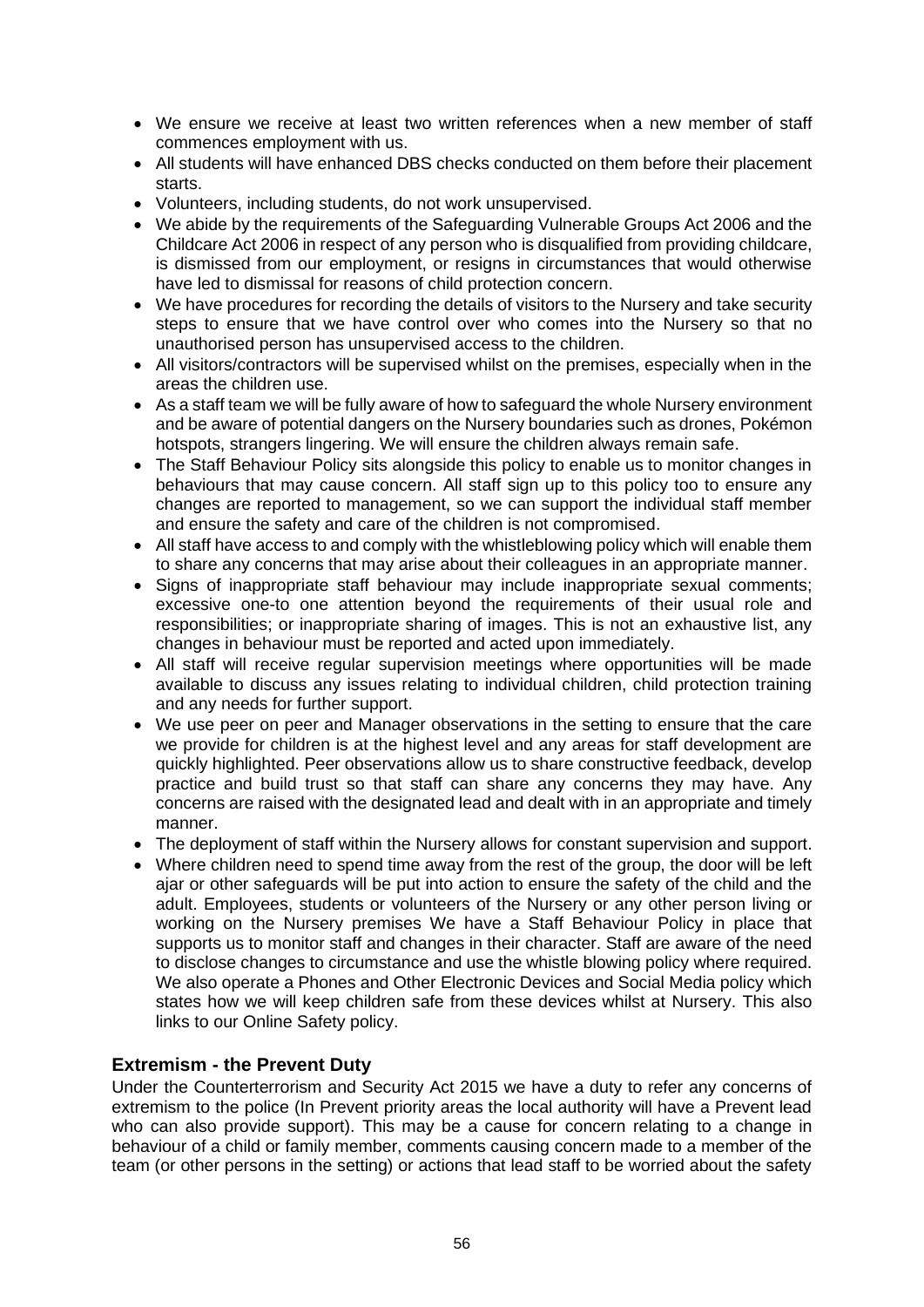of a child in their care. We have a Prevent Duty and Radicalisation policy in place. Please refer to this for specific details.

### **Online Safety**

We take the safety of our children very seriously and this includes their online safety. Please refer to the Online Safety policy for details on this.

#### **Human Trafficking and Slavery**

Please refer to our Human Trafficking and Slavery policy for detail on how we keep children safe in this area. Our Nursery has a clear commitment to protecting children and promoting welfare. Should anyone believe that this policy is not being upheld, it is their duty to report the matter.

# **Safeguarding Children – Learning Journal Policy**

#### **Policy statement**

We ensure that all children attending the setting have a personal Learning Journal which records photos, videos and written observations and comments, in line with the Early Years Foundation Stage, to build up a record of each child's achievements during their time with us. It will also show children's developmental progress through the different age bands of the EYFS. All staff understand their responsibilities to safeguarding children whilst at work and during their hours out of work.

#### **Procedures**

- Each child will have a Key Carer who will be responsible for the compilation of that child's individual Learning Journal.
- Elswick House Nursery School uses an online Learning Journal system (Evidence Me), allowing staff and to access the information from any computer via a personal, password-protected login.
- Staff access allows input of new observations and photos or amendment of existing observations and photos.
- Observations input into the Evidence Me system are monitored on a daily/weekly basis by a senior member of staff.
- New observational entries to a child's Learning Journal will usually be uploaded on the day of the observation being made.
- Evidence Me is not used as a general communication tool between Nursery and home. A child's Learning Journal is a document recording their learning and development and parents may add comments on observations or contribute photos, videos or information about activities they have been doing at home or away from Nursery.
- Parents may contact us through the usual channels for any other day-to-day matters, e.g., absence, lost property, etc.

# **Safeguarding & Security**

- The on-line Learning Journal system is hosted on secure dedicated servers based in the UK.
- Access to information stored on Evidence Me can only be gained by a unique user ID and password.
- The Nursery computer and laptop are fully encrypted.
- All Nursery computers, tablets and laptops are password or PIN protected and the passwords and PINs are required to be kept confidential.
- Parents can only see their own child's information and are unable to login to view other children's Learning Journals.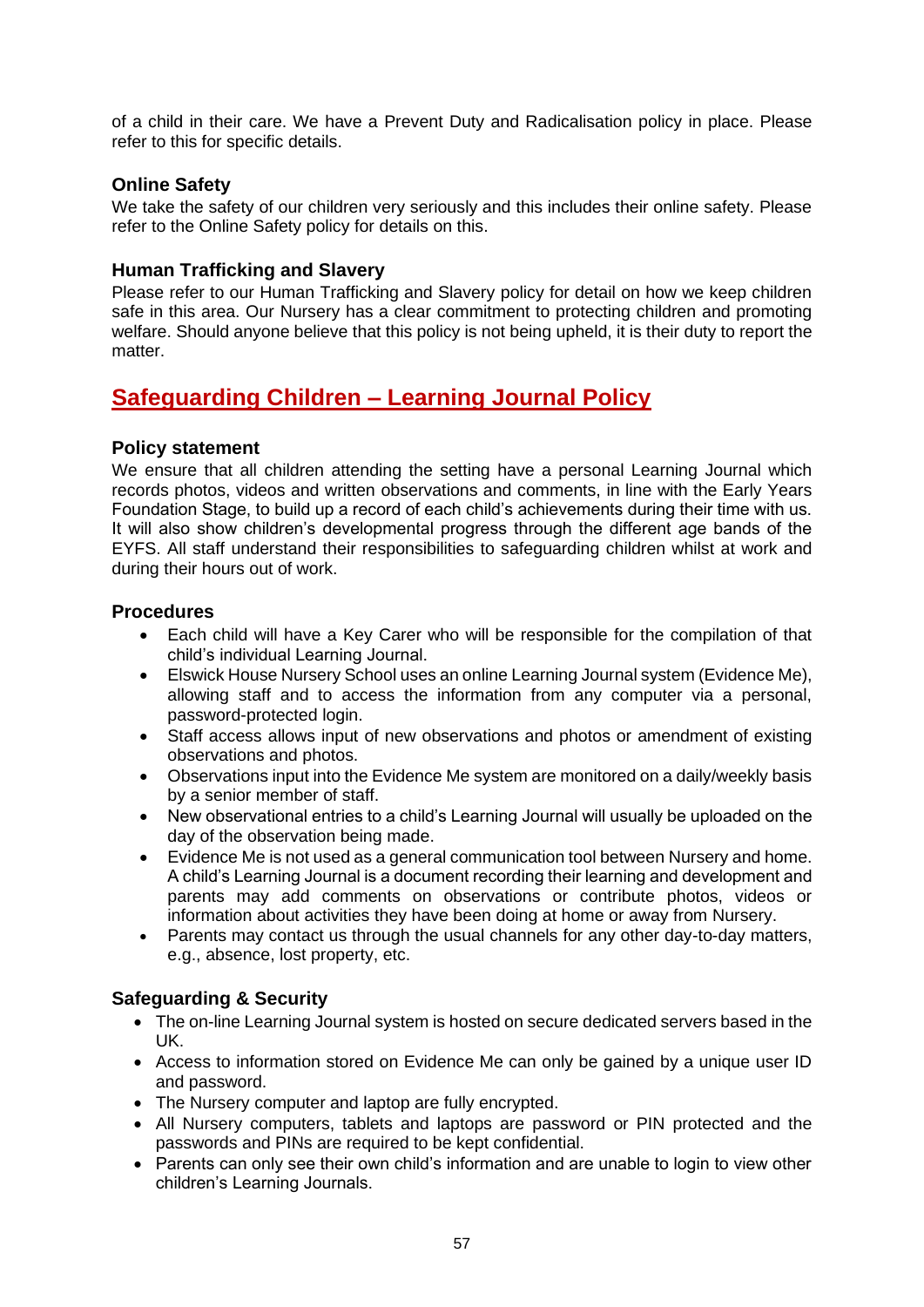• Staff are not generally permitted to access Evidence Me out of Nursery hours.

# **Online Safety Policy**

Our Nursery is aware of the growth of internet use and the advantages this can bring. However, it is also aware of the dangers and strives to support children, staff and families in using the internet safely.

Keeping Children Safe in Education states "The breadth of issues classified within online safety is considerable, but can be categorised into three areas of risk: -

- content being exposed to illegal, inappropriate or harmful material.
- contact being subjected to harmful online interaction with other users; and
- conduct personal online behaviour that increases the likelihood of, or causes, harm"

# **Within the Nursery we aim to keep children (and staff) safe online by: -**

- Encryption of the Nursery computer and laptop.
- Ensuring we have appropriate antivirus and anti-spyware software on all devices and update them regularly.
- Ensuring content blockers and filters are on all our devices, e.g., computers, laptops and any mobile devices.
- Ensuring passwords are robust. Keeping passwords safe and secure, not sharing or writing these down. These will be changed at least every term to keep the devices secure.
- Ensure management monitor all internet activities in the setting
- Locking away all Nursery devices at the end of the day in the office.
- Ensuring no social media or messaging apps are installed on Nursery devices.
- Management reviewing all apps or games downloaded to tablets to ensure all are age appropriate for children and safeguard the children and staff.
- Using approved devices to record/photograph in the setting.
- Never emailing personal or financial information.
- Reporting emails with inappropriate content to the internet watch foundation (IWF www.iwf.org.uk).
- Ensuring children are supervised when using internet devices.
- Not permitting staff or visitors access to the Nursery Wi-Fi.
- Integrating online safety into Nursery daily practice by discussing computer usage 'rules', deciding together what is safe and what is not safe to do online.
- We abide by an acceptable use policy, ensuring staff only use the work IT equipment for matters relating to the children and their education and care. No personal use will be tolerated
- Children's screen time is monitored to ensure they remain safe online and have access to material that promotes their development. We will ensure that their screen time is within an acceptable level and is integrated within their programme of learning.
- They must gain permission from the Manager in advance. The staff member must confirm that they will be the only one to look at the screen when in use and it is not left logged in unattended. They will also not access it from unsecured Wi-Fi hotspots or give anyone else their PINs or passwords.

# **Infection Control**

At Elswick House Nursery School we promote the good health of all children attending through maintaining high hygiene standards and reducing the chances of infection being spread. We follow the Health protection in schools and other childcare facilities guidance which sets out when and how long children need to be excluded from settings, when treatment/medication is required and where to get further advice from.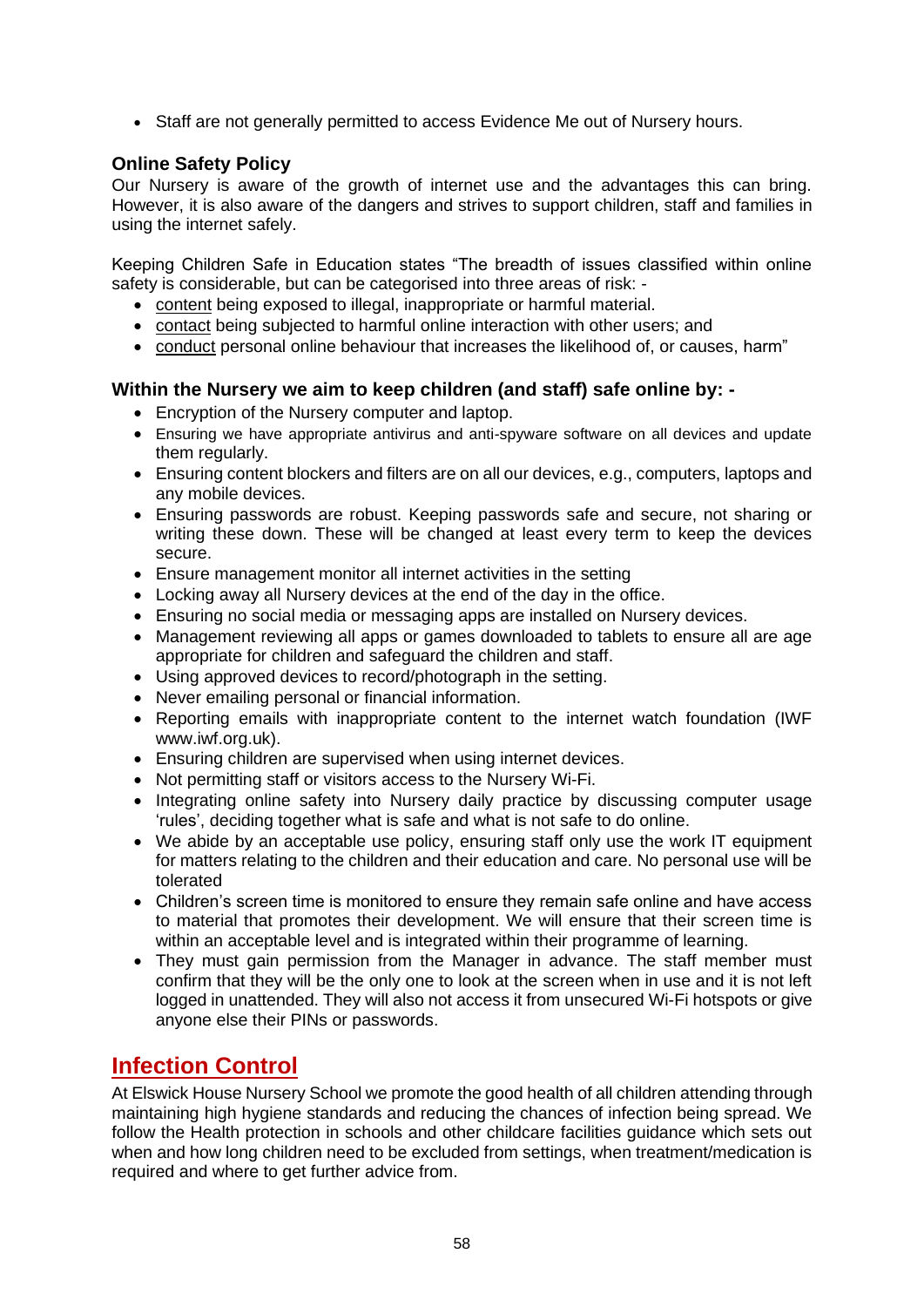Viruses and infections can be easily passed from person to person by breathing in air containing the virus, which is produced when an infected person talks, coughs or sneezes. It can also spread through hand/ face contact after touching a person or surface contaminated with viruses.

We follow the guidance below to prevent a virus or infection from moving around the Nursery.

#### **Our staff: -**

- Encourage all children to use tissues when coughing and sneezing to catch germs.
- Ensure all tissues are disposed of in a hygienic way and all children and staff wash their hands once the tissue is disposed of.
- Develop children's understanding of the above and the need for good hygiene procedures in helping them to stay healthy.
- Wear the appropriate Personal Protective Equipment (PPE) when changing nappies, toileting children and dealing with any other bodily fluids. Staff are requested to dispose of these in the appropriate manner and wash hands immediately.
- Clean and sterilise all potties and changing mats before and after each use.
- Clean toilets at least daily and check them throughout the day.
- Remind children to wash their hands before eating, after visiting the toilet, playing outside or being in contact with any animal and explain the reasons for this.
- Clean all toys, equipment and resources on a regular basis by following a comprehensive cleaning rota and using antibacterial cleanser or through washing in the washing machine.
- Wash or clean all equipment used by babies and toddlers as and when needed including when the children have placed it in their mouth.
- Store dummies in individual hygienic dummy boxes labelled with the child's name to prevent cross contamination with other children.
- Immediately clean and sterilise (where necessary) any dummy or bottle that falls on the floor or is picked up by another child.
- Provide individual bedding for children that is not used by any other child and wash this at least once a week.
- Follow the sickness and illness policy when children are ill to prevent the spread of any infection in the Nursery. Staff are also requested to stay at home if they are contagious.

#### **In addition: -**

- The Nursery Manager retains the right of refusal of all children, parents, staff and visitors who are deemed contagious and may impact on the welfare of the rest of the Nursery accident. If a child has an accident that may require hospital treatment but not an ambulance, the onus is on the parent to take the child to hospital. Where this is not possible, and the child is transported by Nursery or staff vehicles you will need to:
- Request permission from parents.
- Follow the Transporting Children Policy.
- Where an appropriate car seat is not available, in the case of a a young baby, for example, further guidance can be found at *www. childcarseats.org.uk*. Parents will be made aware of the need for these procedures, in order for them to follow these guidelines whilst in the Nursery.
- Periodically each room in the Nursery will be deep cleaned including carpets and soft furnishings to ensure the spread of infection is limited. This will be implemented earlier if the need arises.
- The Nursery will ensure stocks of tissues, hand washing equipment, cleaning materials and sterilising fluid are maintained at all times and increased during the winter months or when flu and cold germs are circulating.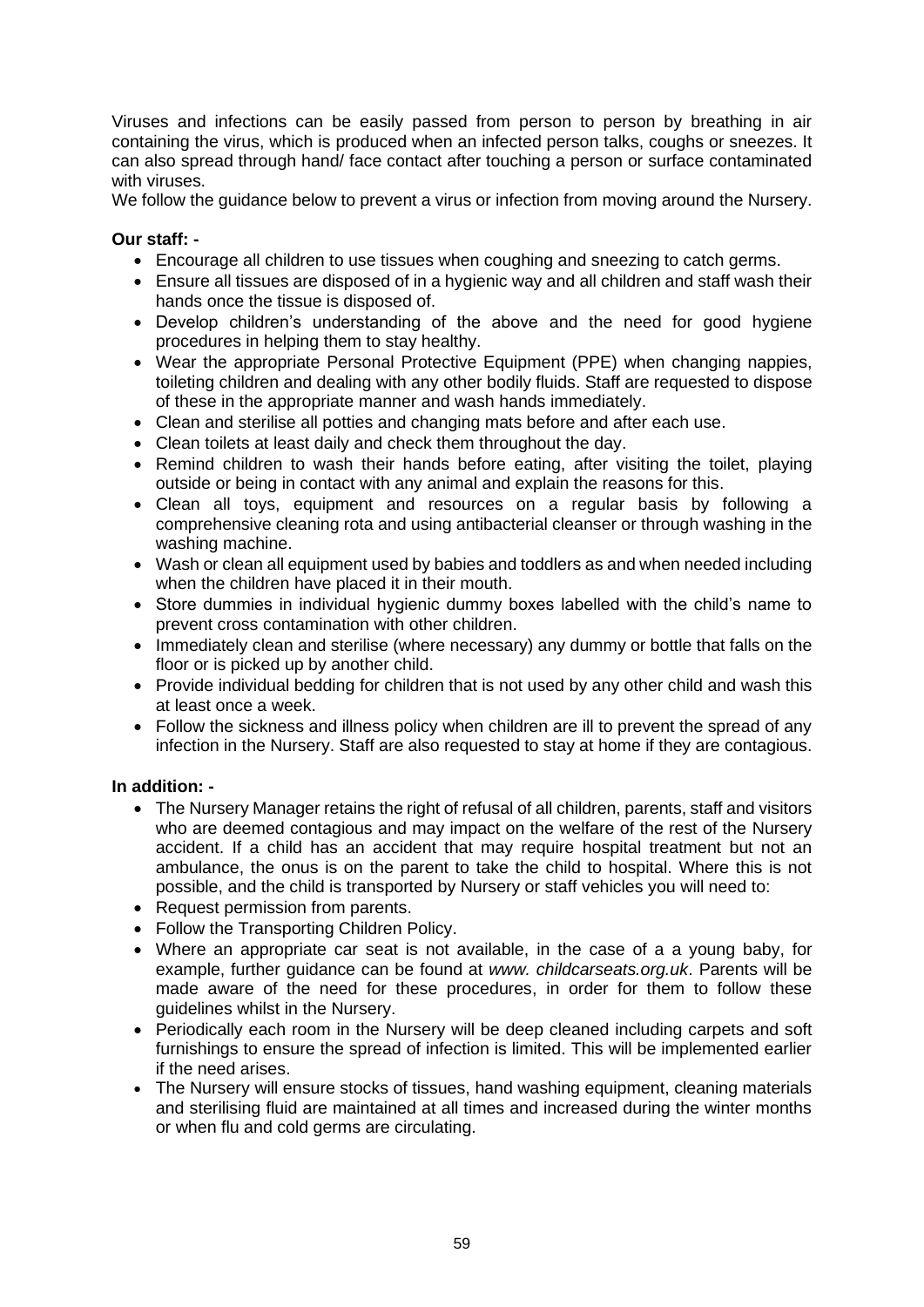# **Lone Working Policy**

At Elswick House Nursery School we aim to ensure that no member of the team is left alone working in either a room alone or within the building at any time. However, there may be occasions when this is not always possible. Examples include: -

- Toilet breaks.
- Lunch cover.
- Nappy changes.
- Comforting a child that may be unwell in a quiet area.
- Following a child's interest, as this may lead staff away with a child to explore an area.
- Supporting children in the toilet area that may have had an accident.
- The duties some team members have e.g., management, opening and closing the setting, carrying out cleaning or maintenance at the settings and staff operating outside operating hours. We always ensure that our staff: child ratios are maintained.

It is the responsibility of both the employee and their Manager to identify the hazards and minimise the risks or working alone.

Considerations when deciding on lone working include how lone workers manage with a variety of tasks such as talking to parents and supervising activities, whilst maintaining the safety and welfare of children and ensuring that each member of staff required to work alone, has the training and/or skills for the role, e.g., paediatric first aid certificate, child protection/safeguarding training and competency or food hygiene training. If children younger than school reception age are present practitioners must hold a level 3 qualification. Public liability insurance for lone working will be sought where applicable.

# **Employees/Managers responsibilities when left in a room alone, include ensuring: -**

- A risk assessment for staff working alone.
- Ratios are maintained.
- There is someone to call on in an emergency if required.
- The member of staff and children are safeguarded at all times (relating to additional policies as above).

# **Employee's responsibilities when left in the building alone: -**

- To make a member of the management aware of when they are working and make plans to check in at their expected time of completion of the work.
- To ensure they have access to a telephone at all times in order to call for help if they need it, or for management to check their safety if they are concerned.
- Ensure that the building remains locked so no one can walk in unidentified.
- Report any concerns for working alone to the management as soon as is practicably possible.

# **Management's responsibilities when left in the building alone: -**

• To ensure staff working alone are competent and confident to carry out any safety procedures e.g., fire evacuation, and to ascertain how the person is feeling. We will aim to support the staff wherever possible and will put support mechanisms in place where appropriate. Ultimately, we are here to ensure all staff are able to continue to work with the children as long as they are suitable to do so, but if any behaviours cause concern about the safety or welfare of the children, then the procedure on the safeguarding policy will be followed as in the case of allegations against a team member and the Local Authority Designated officer (LADO) will be called. All conversations, observations and notes on the staff member will be logged and kept confidential.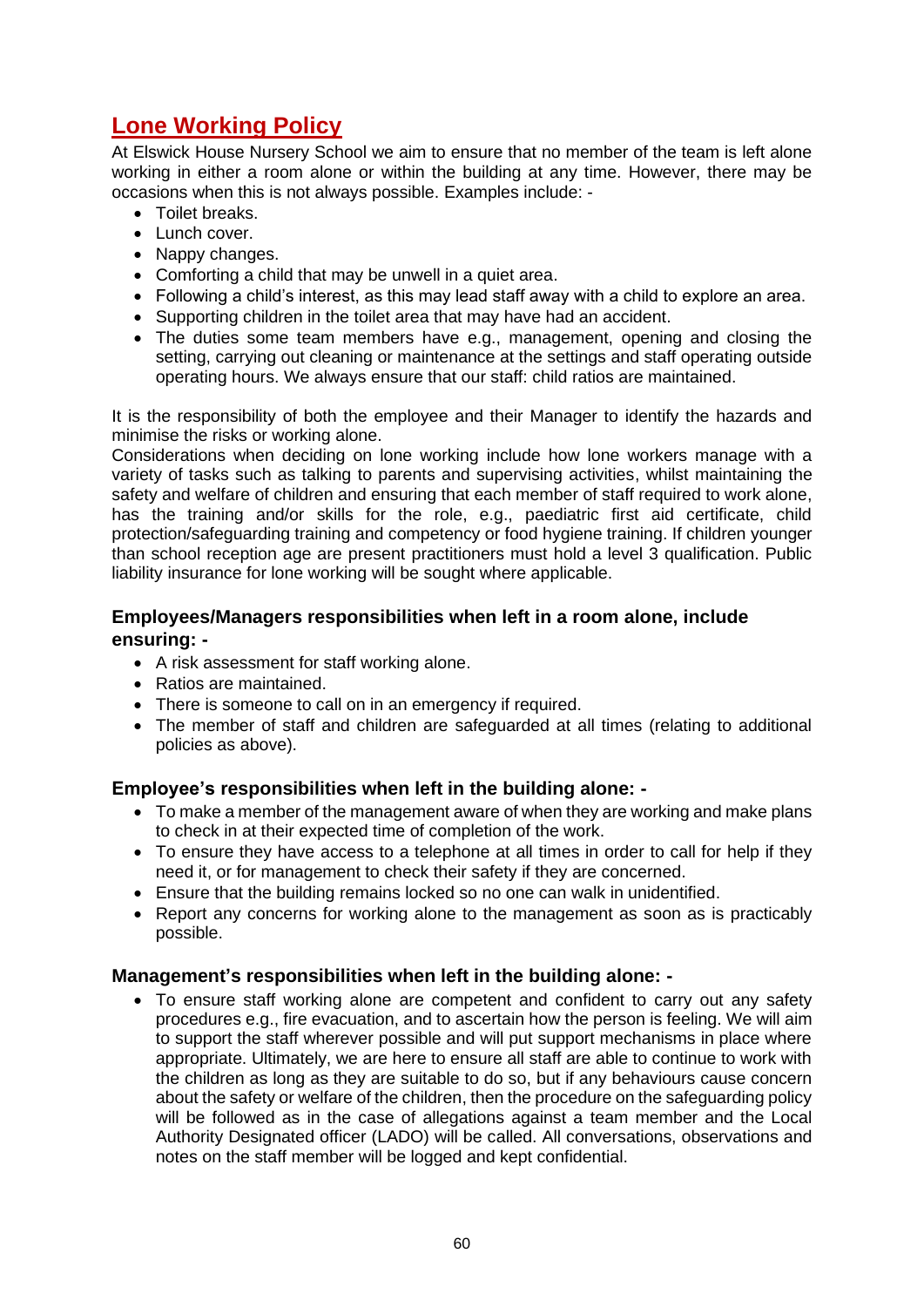- To ensure that the employee has the ability to contact them, or a member of the team even if their lone working is outside normal office hours (i.e., access to a phone, contact numbers of someone they can call).
- To check that the employee has someone they can contact in the event of an emergency, and the numbers to call.
- To ensure that employees have the ability to access a telephone whilst lone working.
- If reporting in arrangements have been made, and the employee does not call in, to follow it up.

# **Mobile Phone and Electronic Device Use**

This policy refers to all electronic devices able to take pictures, record videos, send or receive calls and messages. This includes cameras, mobile telephones tablets and any recording devices including smartwatches. More and more devices are technically, capable of connecting us to the outside world. We will adapt the policy to include all devices we deem required to safeguard children.

#### **Mobile phones and other devices that accept calls, messages and video calling.**

At Elswick House Nursery School we promote the safety and welfare of all children in our care. We believe our staff should be completely attentive during their hours of working to ensure all children in the Nursery receive good quality care and education.

To ensure the safety and well-being of children we do not allow staff to use personal mobile phones or smartwatches during working hours. We use mobile phones supplied by the Nursery to provide a means of contact in certain circumstances, such as outings. This policy should be used in conjunction with our online safety policy to ensure children are kept safe when using the Nursery devices online.

# **Staff must adhere to the following: -**

- Mobile phones/smartwatches are either turned off or on silent and not accessed during your working hours.
- Mobile phones/smartwatches/Fitbit can only be used on a designated break and then this must be away from the children and not on Nursery premises.
- Mobile phones/smartwatches/Fitbit should be stored safely in staff lockers at all times during the hours of your working day.
- No personal device can be connected to the Nursery Wi-Fi at any time.
- The use of Nursery devices, such as tablets, must only be used for Nursery purposes.
- The Nursery devices will not have any social media or messaging apps on them.
- Any apps downloaded onto Nursery devices must be done only by management. This will ensure only age appropriate and safe apps will be accessible to staff or children using them.
- Passwords / passcodes for Nursery devices must not be shared or written down.
- During outings, staff will use mobile phones belonging to the Nursery, wherever possible. Photographs must not be taken of the children on any personal phones or any other personal information storage device. Only Nursery owned devices will be used to take photographs or film videos.
- Nursery devices will not be taken home with staff and will remain secure at the setting when not in use. If a device is needed to be taken home due to unforeseen circumstances, then the person taking this device home must ensure it is securely stored, and not accessed by another other individual, and returned to Nursery as soon as practically possible.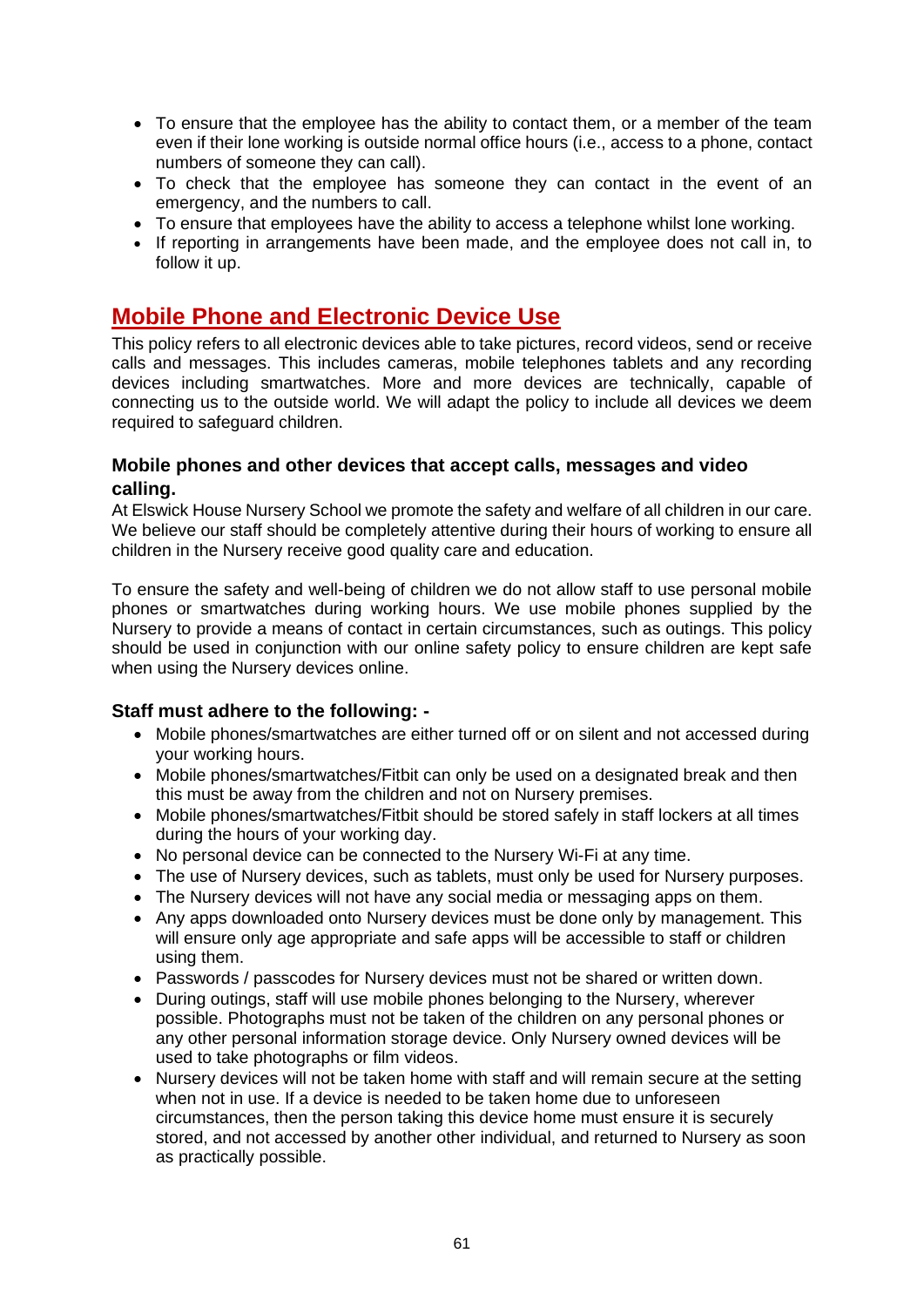# **Parents and visitors use of mobile phones and smartwatches**

We recognise that there may be emergency situations, which necessitate the use of a mobile telephone in order to ensure the safety and welfare of children in our care. However, parents and visitors are asked to turn off their mobile phones before entering the Nursery, when collecting or dropping off their children.

If parents are found to be using their phone inside the Nursery premises, they will be asked to finish the call, or take the call outside, and to turn off the device. We do this to ensure all children are safeguarded. The time for dropping off, and picking up, is a quality handover opportunity, where we can share details about the child.

We recognise that photographs and video recordings play a part in the life of the Nursery and we ask parental written permission for children's photographs to be taken. Photographs may be taken for a range of purposes, including use in the child's learning journal, for display purposes, and for our Nursery website and, very occasionally, for the local press. We ensure that parents understand that where their child is also on another child's photograph, but not as the primary person, that may be used in another child's learning journey. If a parent is not happy about one or more of these uses, we will respect their wishes and find alternative ways of recording their child's play or learning. Staff are not permitted to take any photographs or recordings of a child on their own information storage devices e.g., cameras, mobiles, tablets or smartwatches, and may only use those provided by the Nursery. The Proprietor and/or Nursery Manager will monitor all photographs and recordings to ensure that the parents' wishes are met, and children are safeguarded. Photographs or videos recorded on Nursery mobile devices will be transferred to the correct storage device to ensure no images are left on these mobile devices. Parents are not permitted to use any recording device or camera (including those on mobile phones or smartwatches) on the Nursery premises without the prior consent of the Manager.

# **Social Networking**

Social media is becoming a large part of the world we live in and, as such, at Elswick House Nursery School we need to make sure we protect our children by having procedures in place for safe use. We use the internet to share pictures of the activities the children have been involved with during their time at Nursery. In order to safeguard children, we will ensure all children in the photographs have the correct permissions in place from their parent / carer.

# **Staff use of social media**

We require our staff to be responsible and professional in their use of social networking sites in relation to any connection to the Nursery, Nursery staff, parents or children. When using social networking sites, such as Facebook or Instagram staff must: -

- Not name the setting they work at.
- Not make comments relating to their work or post pictures in work uniform.
- Not send private messages to any parents/family members.
- If a parent asks questions relating to work via social networking sites, then staff should reply asking them to come into the setting, or contact the Manager.
- Ensure any posts reflect their professional role in the community (e.g., no inappropriate social event photos or inappropriate comments eg., foul language).
- Report any concerning comments or questions from parents to the Manager and/or Proprietor.
- Follow the staff behaviour policy.
- Not post anything that could be construed to have any impact on the Nursery's reputation, or relate to the Nursery, or to any children attending the Nursery, or to any member of staff employed by the Nursery, in any way.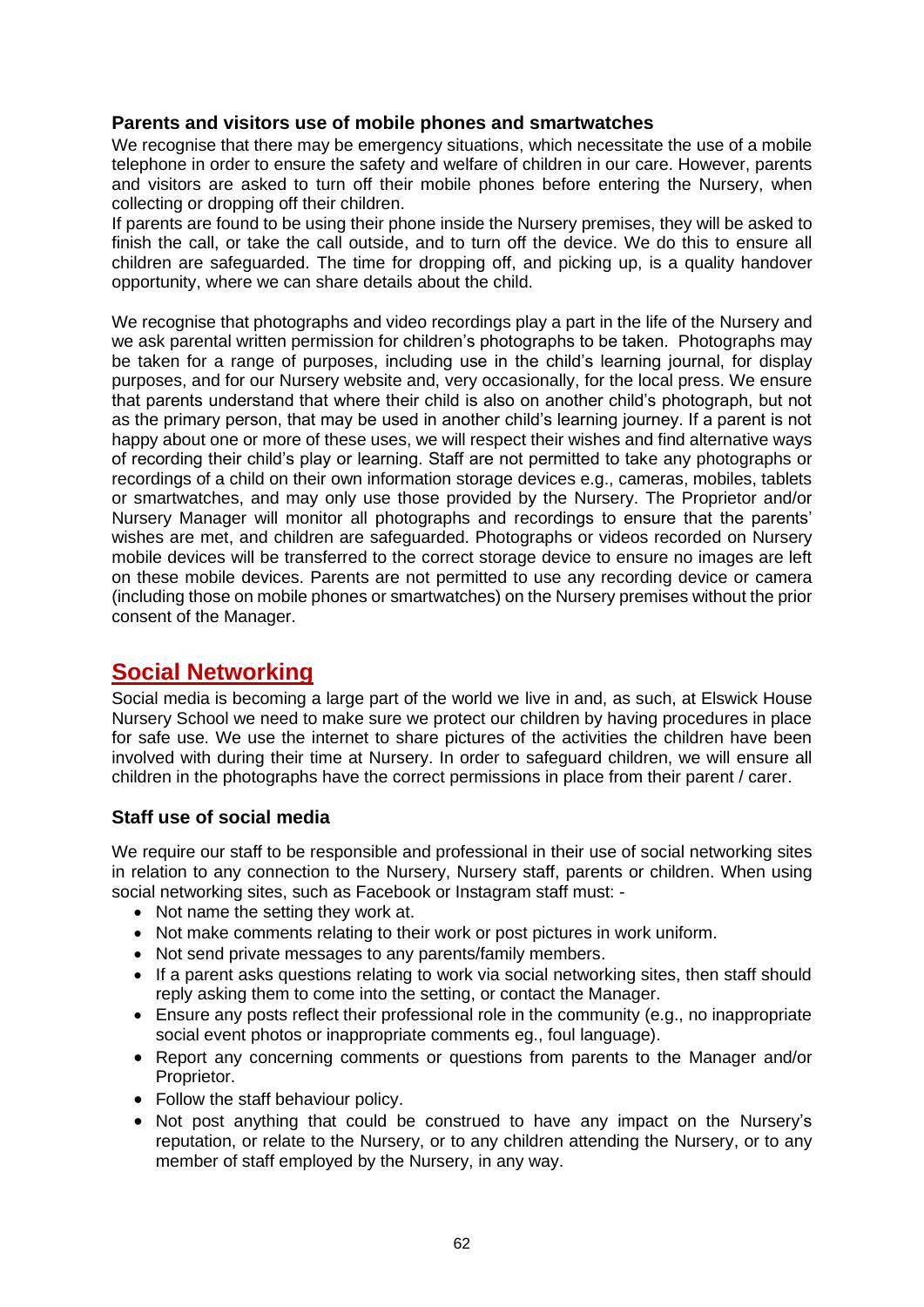• If any of the above points are not followed then the member of staff involved will face disciplinary action, which could result in dismissal.

# **Parents and visitors use of social networking**

We promote the safety and welfare of all staff and children and therefore ask parents and visitors not to post, publicly or privately, information about any child on social media sites such as Facebook, Instagram and Twitter. We ask all parents and visitors to follow this policy to ensure that information about children, images and information do not fall into the wrong hands.

We ask parents not to: -

- Send friend requests to any member of Nursery staff.
- Screen shot, or share, any posts or Nursery pictures on social media platforms.

#### **Online Learning Journals only**

At Elswick House Nursery School we use tablets in the rooms to take photos of the children and record these directly on to their electronic learning journeys. We ensure that these devices are used for this purpose only, and do not install applications, such as social media or messaging sites on to these devices.

# **Modern Slavery and Human Trafficking Policy**

#### **Legislation**

The Modern Slavery Act received Royal Assent on 26 March 2015. The act consolidates slavery and trafficking offenses and introduces tougher penalties and sentencing rules.

#### **Background**

Child trafficking and modern slavery is becoming a more frequent form of child abuse. Children are recruited, moved, transported and then exploited, forced to work or are sold on.

#### **Modern slavery is a term that covers: -**

- Slavery.
- Servitude and forced or compulsory labour.
- Human trafficking. Victims of modern slavery are also likely to be subjected to other types of abuse such as physical, sexual and emotional abuse. This policy should be used alongside the following policies to ensure all children, staff, parents and visitors are fully safeguarded:
	- o Safeguarding and Child Protection
	- o Whistleblowing
	- $\circ$  Equality and Inclusion. For an adult or child to have been a victim of human trafficking there must have been: -
		- Action (e.g., recruitment, transportation, transfer, harbouring or receipt of a child for the purpose of exploitation)
		- Means (threat or use of force, coercion, abduction, abuse of power or vulnerability) There does not need to be "means" for children as they are not able to give informed consent
		- Purpose (e.g., sexual exploitation, forced labour or domestic servitude, slavery, financial exploitation, illegal adoption, removal of organs).

#### **Procedure:**

When a concern is raised about slavery or trafficking then we will follow our safeguarding procedure.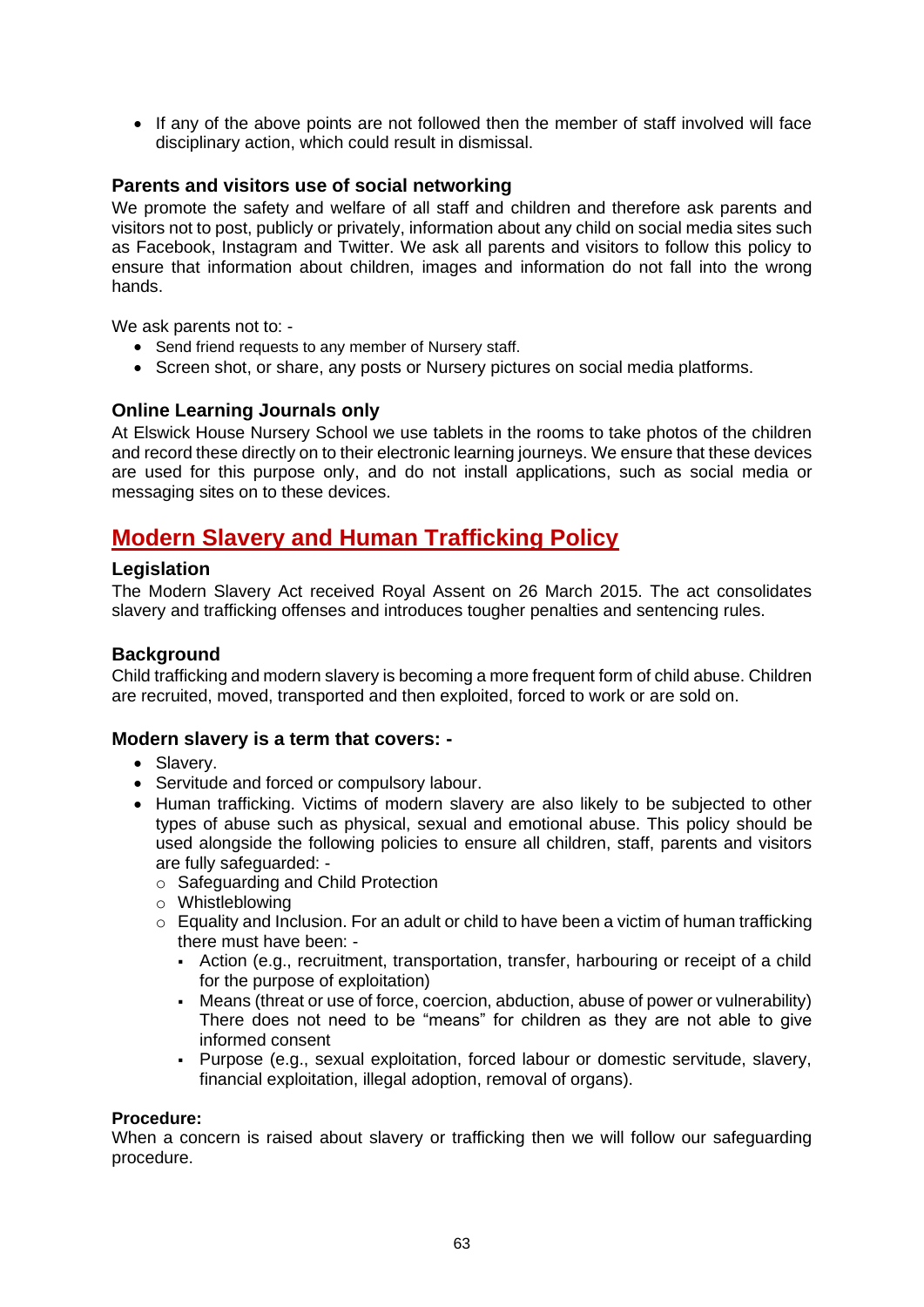# **Prevent Duty and Radicalisation Policy**

# **Extremism - the Prevent Duty**

Working Together to Safeguard Children (2018) defines extremism.

It states "*Extremism goes beyond terrorism and includes people who target the vulnerable – including the young by: -*

- *Seeking to sow division between communities on the basis of race, faith or denomination.*
- *Justifying discrimination towards women and girls.*
- *Persuading others that minorities are inferior.*
- *Arguing against the primacy of democracy and the rule of law in our society*."

Extremism is defined in the Counter Extremism Strategy 2015 as "*The vocal or active opposition to our fundamental values, including the rule of law, individual liberty and the mutual respect and tolerance of different faiths and beliefs. We also regard calls for the death of members of our armed forces as extremist*". Under the Counter-Terrorism and Security Act 2015 we have a duty to refer any concerns of extremism to the police (In Prevent priority areas the local authority will have a Prevent lead who can also provide support). This may be a cause for concern relating to a change in behaviour of a child, family member or adult working with the children in the setting, comments causing concern or actions that lead staff to be worried about the safety of a child in their care.

Alongside this we will be alert to any early signs in children and families, who may be at risk of radicalisation, on which we will act, and document all concerns when reporting further.

# **The NSPCC states that signs of radicalisation may be: -**

- Isolating themselves from family and friends.
- Talking as if from a scripted speech.
- Unwillingness or inability to discuss their views.
- A sudden disrespectful attitude towards others.
- Increased levels of anger.
- Increased secretiveness, especially around internet use.

#### **We will tackle radicalisation by: -**

- Training all staff to understand what is meant by the Prevent Duty and radicalisation.
- Ensuring staff understand how to recognise early indicators of potential radicalisation and terrorism threats and act on them appropriately in line with national and local procedures.
- Make any referrals relating to extremism to the police (or the Government helpline) in a timely way, sharing relevant information as appropriate.
- Ensure our Nursery is an inclusive environment, tackle inequalities and negative points of view, and teach children about tolerance through British Values.
- Using the Government document 'Prevent Duty Guidance for England and Wales'. If there is risk of immediate harm, then the police will be called, otherwise the local authority will be contacted, and the referral process will be followed as per the safeguarding procedure.

# **Domestic Abuse, Honour Based Violence and Forced Marriage policy**

#### **The UK 's cross-government definition of domestic abuse is: -**

"*Any incident or pattern of incidents of controlling, coercive or threatening behaviour, violence or abuse between those aged 16, or over, who are or have been intimate partners or family members regardless of gender or sexuality*."

This abuse can encompass but is not limited to: -

- Psychological.
- Physical.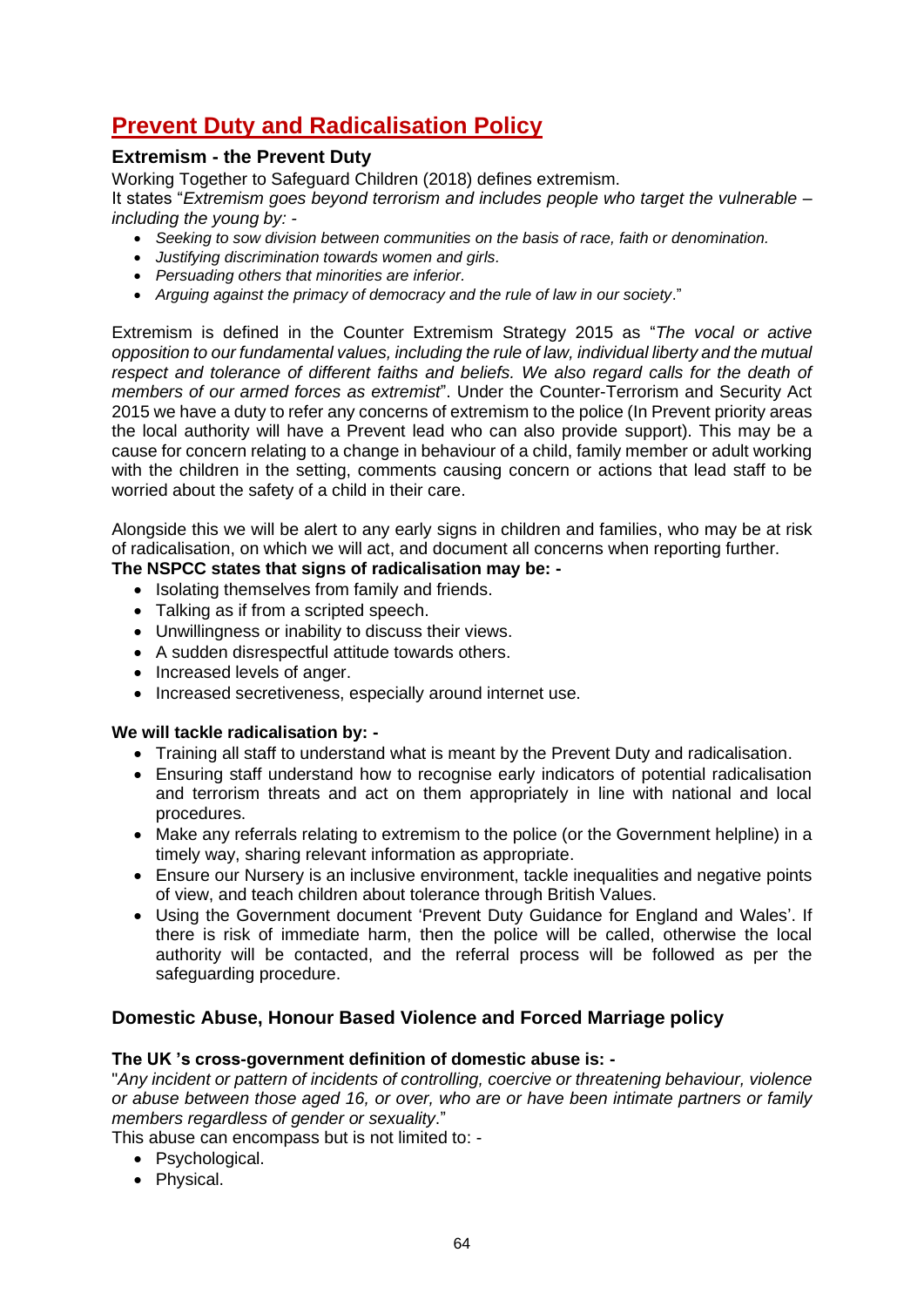- Sexual.
- Financial.
- emotional.

The Serious Crime Act 2015, section 76, created a new offence of "controlling or coercive behaviour in an intimate or family relationship". The Domestic Violence, Crime and Victims Act 2004 extended provisions to help stop domestic abuse and created the new offence of "causing or allowing the death of a child or vulnerable adult". This Act was amended in 2012 by the Domestic Violence, Crime and Victims (Amendment) Act 2012 to include 'causing or allowing serious physical harm (equivalent to grievous bodily harm) to a child or vulnerable adult'. Where domestic abuse is taking place in a child's home the child is at risk of harm, whether they witness the violence or not. This may take the form of physical abuse, sexual abuse, emotional abuse or neglect.

At Elswick House Nursery we ensure that if there are any signs or symptoms that domestic abuse may be occurring, we act without haste and follow our main safeguarding / child protection policy

# **Signs may include: -**

- Visible signs of injury on the adult being abused.
- Changes in behaviour of the adult(s) and child  $-$  e.g., the abused adult may become withdrawn, show low levels of self-esteem.
- One adult being visible worried about what their partner may say in a certain situation (e.g., if the child has become dirty or injured at Nursery).
- One adult becoming scared of their partner.
- Adults becoming isolated from their friends or family.
- Signs of abuse in the child (as per the main safeguarding policy).

# **Honour based Violence**

'Honour' based violence (HBV) is a type of domestic abuse which occurs in the name of so called 'honour'. Signs of HBV may include changes in behaviour of the person undergoing the violence, changes in how they dress or act and also in comments they make. If signs of HBV are present in a parent or staff member within the Nursery, then we will act and follow our safeguarding policy to keep children safe in the environment as well as seeking support for the adult involved.

# **Forced Marriage**

We are aware arranged marriages are part of some cultural practices. We also recognise there is a clear distinction between a marriage in which both parties are willing and able to give an informed consent to, and a marriage which is forced. Forced marriage is a criminal offence. A forced marriage is a marriage, in which one or both spouses do not and/or cannot consent, to the marriage and duress is involved. If we become aware of a forced marriage occurring, then we will report it to the appropriate body. If the person is under the age of 18 then we will report it to the children's social care team as this is a child protection issue. We will follow our safeguarding reporting procedure.at certain actions bring shame on the family and may react with punishment. This may be rejecting a forced marriage, having a relationship not approved by the family, wearing the wrong clothing or wearing makeup. This can happen in families from a variety of cultures.

# **Intimate Care**

At Elswick House Nursery School we believe that all children need contact with familiar, consistent carers to ensure they can grow and develop socially and emotionally. At times children need to be cuddled, encouraged, held and offered physical reassurance.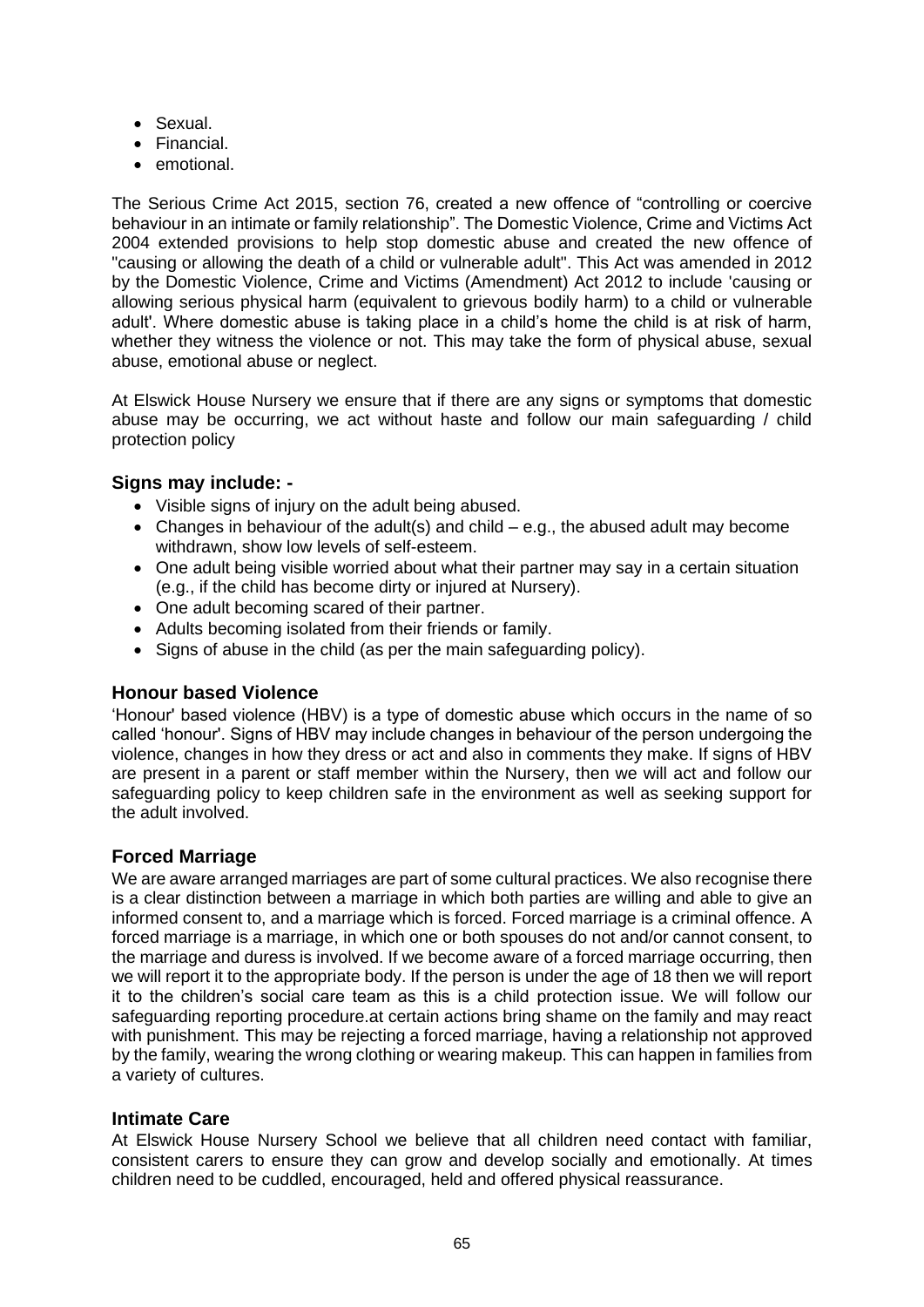Intimate care routines are essential throughout the day to meet children's basic needs. This may include nappy changing, supporting children with toileting, changing clothes, and giving first aid treatment and specialist medical support, where required. In order to maintain the child's privacy, we will carry out the majority of these actions on a one-to-one basis, wherever possible, by the child's Key Carer with the exception of first aid treatment which must be carried out by a qualified first aider. We wish to ensure the safety and welfare of children during intimate care routines and safeguard them against any potential harm as well as ensuring the staff member involved is fully supported and able to perform their duties safely and confidently.

We aim to support all parties through the following actions: -

- Promoting consistent and caring relationships through the Key Carer system in the Nursery and ensuring all parents understand how this works.
- Ensuring all staff undertaking intimate care routines have suitable enhanced DBS checks.
- Training all staff in the appropriate methods for intimate care routines and arranging specialist training where required, e.g., first aid training, specialist medical support.
- Ensuring children are afforded privacy during intimate care routines whilst balancing this with the need to safeguard children and staff. No nappies will be changed, or intimate routines take place behind, closed doors.
- Conducting thorough inductions for all new staff to ensure they are fully aware of all Nursery procedures relating to intimate care routines.
- Following up procedures through supervision meetings and appraisals to identify any areas for development or further training.
- Working closely with parents on all aspects of the child's care and education as laid out in the Parent and Carers as Partners Policy. This is essential for intimate care routines which require specialist training or support. If a child requires specific support the Nursery will arrange a meeting with the parent to discover all the relevant information relating to this to enable the staff to care for the child fully and meet their individual needs.
- Ensuring all staff have an up-to-date understanding of safeguarding/child protection and how to protect children from harm. This will include identifying signs and symptoms of abuse and how to raise these concerns as set out in the safeguarding/child protection policy.
- Operating a whistleblowing policy to help staff raise any concerns about their peers or Managers; and helping staff develop confidence in raising worries as they arise in order to safeguard the children in the Nursery.
- Conducting working practice observations on all aspects of Nursery operations to ensure that procedures are working in practice and all children are supported fully by the staff. This includes intimate care routines.
- Conducting regular risk assessments on all aspects of the Nursery operation, including intimate care and reviewing the safeguards in place. The Nursery has assessed all the risks relating to intimate care routines and has placed appropriate safeguards in place to ensure the safety of all involved.
- If any parent or member of staff has concerns or questions about intimate care procedures or individual routines, see the Manager.

#### **Safe and Respectful Care**

The safe care and practice policy may complement the Intimate Care Policy.

At Elswick House Nursery School we believe that all children need to feel safe, secure and happy. This involves Nursery staff being responsive to children's needs, whilst maintaining professionalism. This includes giving children cuddles and changing children's nappies or clothes. To promote good practice and to minimise the risk of allegations we have the following guidelines: -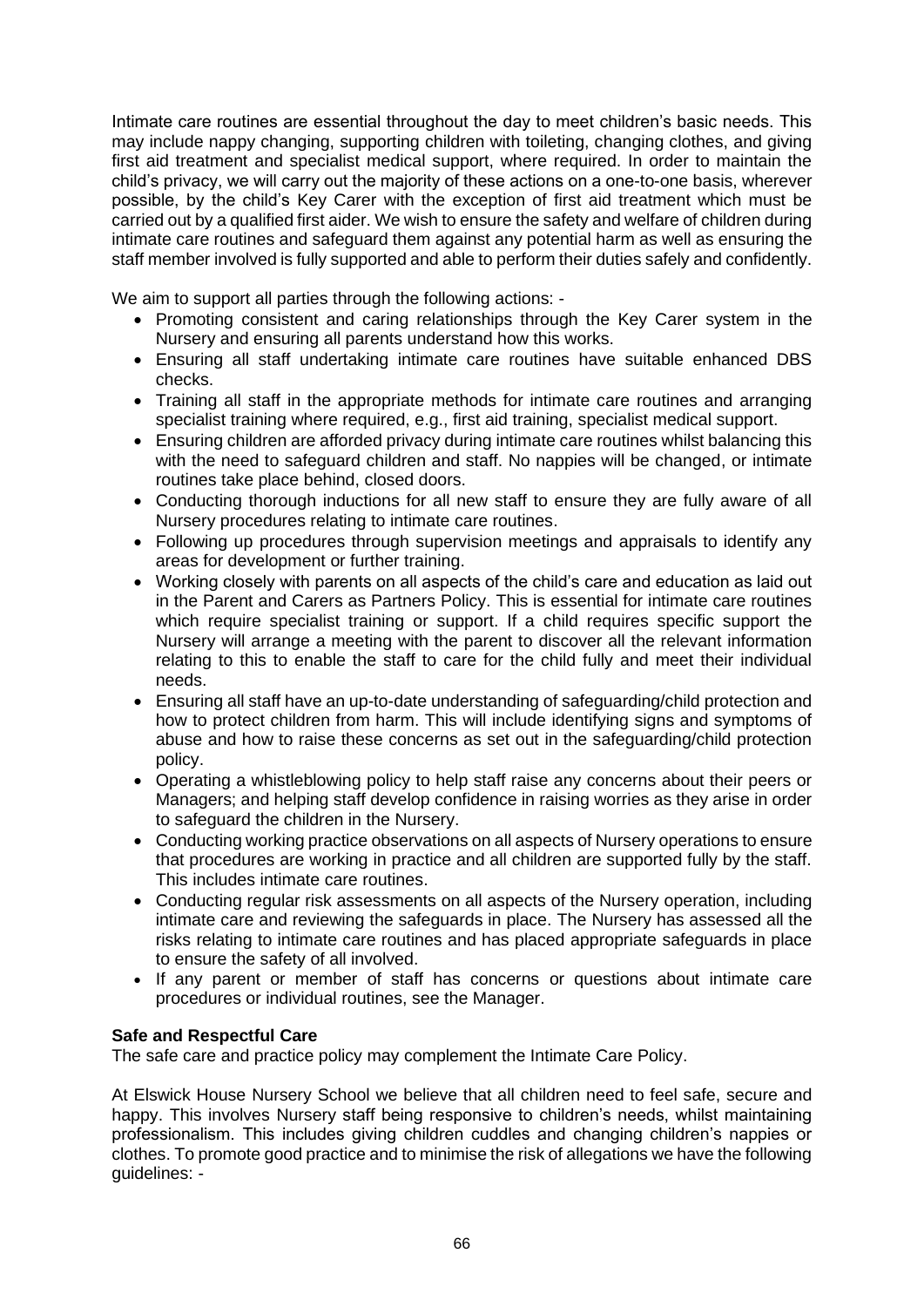- Although we recognise it is appropriate to cuddle children, we give cuddles only when sought by children needing comfort to support their emotional development. Staff are advised to do this, whenever possible, in view of other children and practitioners. We recognise that there may be occasions where it is appropriate for this to happen away from others, such as when a child is ill. In these circumstances, staff are advised to leave the door open. It is the duty of all staff and the Manager to ensure that children are appropriately comforted and to monitor practice.
- When changing children's nappies or soiled/wet clothing, we leave the doors open, where appropriate.
- We discourage inappropriate behaviour such as over tickling, over boisterous play or inappropriate questions such as asking children to tell them they love them, and we advise staff to report any such observed practice.
- Staff are respectful of each other and the children and families in the Nursery and do not use inappropriate language or behaviour, including during breaks.
- All staff are aware of the whistleblowing procedures and the Manager carries out random checks throughout the day to ensure safe practices. If a parent or member of staff has concerns or questions about safe care and practice procedures or behaviour they consider as inappropriate, including between staff members, they are urged to see the Manager at the earliest opportunity. Management will challenge inappropriate behaviour in line with the supervision/ disciplinary or whistleblowing procedures. If the concern relates to the Manager and/or Nursery owner, then parents should contact **Ofsted** or the **Local Authority Children's Social Care Team.**

# **Dealing with Discriminatory Behaviour**

At Elswick House Nursery School we do not tolerate discriminatory behaviour and take action to tackle discrimination. We believe that parents have a right to know if discrimination occurs and what actions the Nursery will take to tackle it. We follow our legal duties in relation to discrimination and record all incidents any perceived or actual relating to discrimination on any grounds and report these where relevant to children's parents and the registering authority.

# **Definition and legal framework**

Types of discrimination: -

- Direct discrimination occurs when someone is treated less favourably than another person because of a protected characteristic.
- Discrimination by association occurs when there is a direct discrimination against a person because they associate with a person who has a protected characteristic.
- Discrimination by perception occurs when there is a direct discrimination against a person because they are perceived to have a protected characteristic.
- Indirect discrimination can occur where a provision, criterion or practice is in place which applies to everyone in the organisation but particularly disadvantages people who share a protected characteristic and that provision, criterion or practice cannot be justified as a proportionate means of achieving a legitimate aim.
- Harassment is defined as 'unwanted conduct related to a relevant protected characteristic, which has the purpose or effect of violating an individual's dignity or creating an intimidating, hostile, degrading, humiliating or offensive environment for that individual'.
- Victimisation occurs when an employee is treated badly or put to detriment because they have made or supported a complaint or raised grievance under the Equality Act 2010 or have been suspected of doing so.

# **Protected characteristics**

The nine protected characteristics under the Equality Act 2010 are: -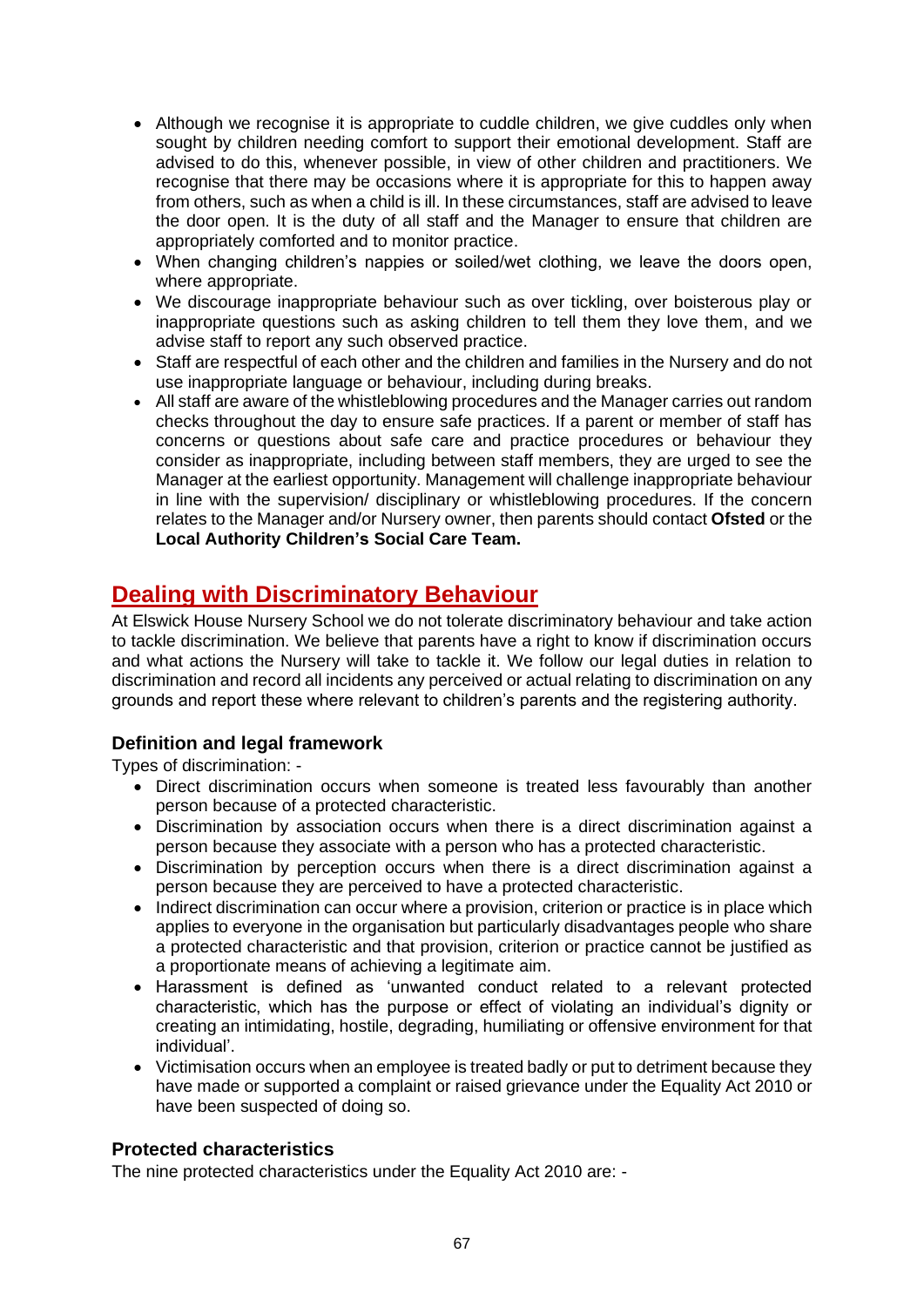- Age
- Disability
- Gender reassignment
- Race
- Religion or belief
- Sex
- Sexual orientation
- Marriage and civil partnership
- Pregnancy and maternity.

Incidents may involve a small or large number of persons, they may vary in their degree of offence and may not even recognise the incident has discriminatory implications; or at the other extreme their behaviour may be quite deliberate and blatant.

Examples of discriminatory behaviour are: -

- Physical assault against a person or group of people.
- Derogatory name calling, insults and discriminatory jokes
- Graffiti and other written insults (depending on the nature of what is written).
- Provocative behaviour such as wearing badges and insignia and the distribution of discriminatory literature.
- Threats against a person or group of people pertaining to the nine protected characteristics listed above.
- Discriminatory comments including ridicule made in the course of discussions.
- Patronising words or actions.

# **Our procedures**

We tackle discrimination by: -

- Expecting all staff in the Nursery to be aware of and alert to any discriminatory behaviour or bullying taking place in person or via an online arena.
- Expecting all staff to intervene firmly and quickly to prevent any discriminatory behaviour or bullying, this may include behaviour from parents and other staff members.
- Expecting all staff to treat any allegation seriously and report it to the Nursery Manager. Investigating and recording each incident in detail as accurately as possible and making this record available for inspection by staff, inspectors and parents where appropriate, on request.

The Nursery Manager is responsible for ensuring that incidents are handled appropriately and sensitively and entered in the record book. Any pattern of behaviour should be indicated. Perpetrator/victim's initials may be used in the record book as information on individuals is confidential to the Nursery. Positive actions to be taken include: -

- Ensuring any online bullying or discriminatory behaviour is tackled immediately.
- The parents of the child(ren), who are perpetrators and/or victims, should be informed of the incident at once and of the outcome, where an allegation is substantiated following an investigation.
- Excluding, or dismissing, any individuals who display continued discriminatory behaviour or bullying, but such steps will only be taken when other strategies have failed to modify behaviour. This includes any employees where any substantiated allegation after investigation will incur our disciplinary procedures (please see the policy on disciplinary procedures).

We record any incidents of discriminatory behaviour or bullying to ensure that: -

- Strategies are developed to prevent future incidents.
- Patterns of behaviour are identified.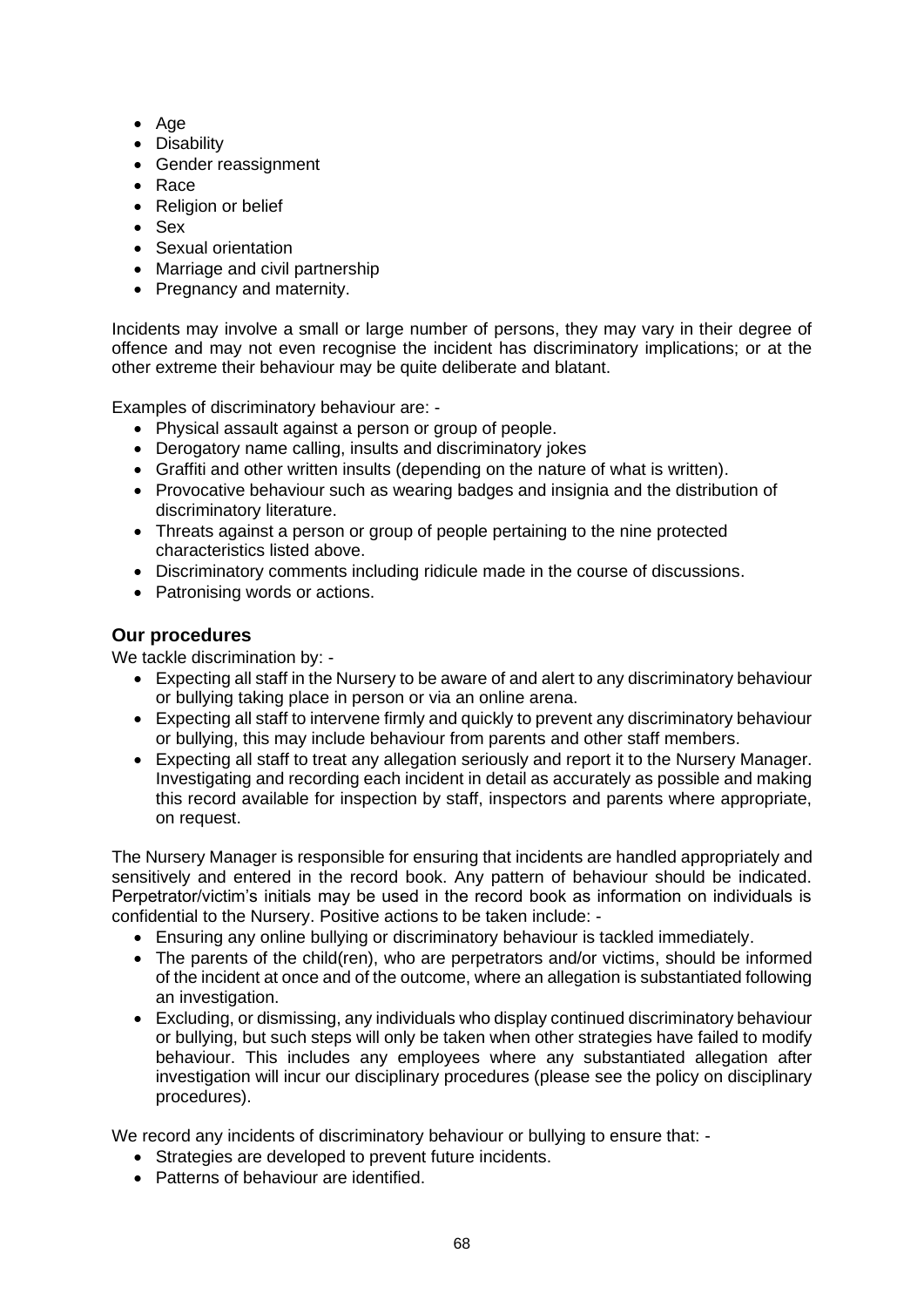- Persistent offenders are identified.
- Effectiveness of Nursery policies are monitored.
- A secure information base is provided to enable the Nursery to respond to any discriminatory to report such behaviour, and that subsequently they feel positively supported by the staff and management of the Nursery.

It is incumbent upon all members of staff to ensure that they do not express any views or comments that are discriminatory; or appear to endorse such views by failing to counter behaviour, which is prejudicial, in a direct manner. We expect all staff to use a sensitive and informed approach to counter any harassment perpetrated out of ignorance, behaviour or bullying. If the behaviour shown by an individual is deemed to be radicalised, we will follow our procedure as detailed in our Safeguarding Policy in order to safeguard children and families concerned.

# **Nursery staff**

We expect all staff to be alert and seek to overcome any ignorant or offensive behaviour based on fear or dislike of distinctions, that children, staff or parents may express in Nursery. We aim to create an atmosphere where the victims of any form of discrimination have confidence in their senior management team.

# **Whistleblowing**

At Elswick House Nursery School we expect all our colleagues, both internal and external, to be professional at all times and hold the welfare and safety of every child as their paramount objective. We recognise that there may be occasions where this may not happen, and we have in place a procedure for staff to disclose any information that suggests children's welfare and safety may be at risk. We expect all team members to talk through any concerns they may have with their line Manager at the earliest opportunity to enable any problems to be resolved as soon as they arise.

Effective and honest communication is essential if malpractice is to be effectively dealt with. The procedure below provides guidelines to all our employees, casual, temporary agency staff, freelancers, trainees, home workers and contractors, who feel they need to raise certain issues, in confidence.

The Public Interest Disclosure Act 1998 (commonly known as the 'Whistle Blowing Act') protects workers who raise legitimate concerns about specified matters from being dismissed by the Nursery or being subjected to detrimental treatment or victimised by either the Nursery or colleagues, provided certain criteria are met. Certain kinds of disclosures qualify for protection and these are set out below. These are disclosures of information which a worker reasonably believes are made in the public interest. They tend to show one or more of the following relevant failures is either happening now, took place in the past, or is likely to happen in the future: -

- A criminal offence has been committed including offences such as theft, fraud or acts of bribery.
- A person has failed, is failing, or is likely to fail to comply with a legal obligation which they are subject to.
- A miscarriage of justice.
- A danger to health and safety of any individual.
- Damage to the environment.
- Deliberate covering up of information tending to show any of the above five matters.

The procedure is not a substitute for the Disciplinary and Grievance Policy and is not a channel for employees to raise matters in relation to their terms and conditions of employment. The procedure allows individuals to have their concerns treated in confidence.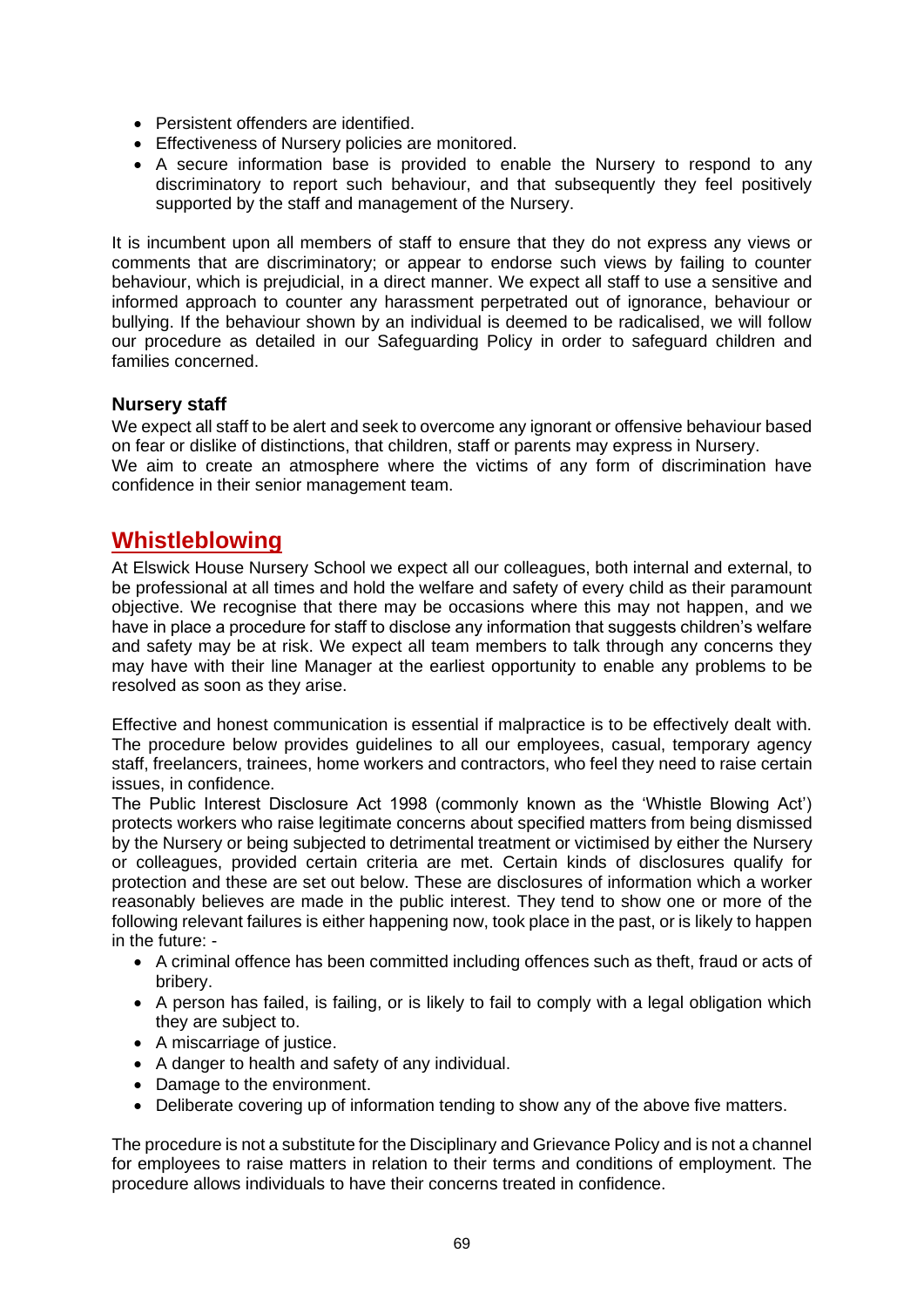### **Your protection**

If you raise a genuine concern, you will not be at risk of damaging your position as a result. Provided you are acting in the public interest it does not matter whether or not your concern proves to be well founded. You must however make your complaint to the right person and in the right way as detailed in this Policy. The Nursery does not of course extend this assurance to someone who acts from an improper motive and raises a matter they know to be untrue.

#### **Your confidence**

The Nursery will not tolerate the victimisation of anyone raising a genuine concern and anyone responsible for such conduct will be subject to disciplinary action. You may decide that you want to raise a concern in confidence. Therefore, if you ask for your identity to be protected, it will not be disclosed without your agreement. If a situation arises where it is not possible to deal with the concern without revealing your identity (for instance because your evidence is needed in court or a disciplinary hearing), there will be a discussion as to whether and how we can proceed. This Policy does not cover the situation where information about malpractice is received anonymously. However, discretion will be used in the investigation of such information.

#### **How to raise your concern**

#### **Stage 1: Internal Line Management**

If you have a concern about malpractice, we hope you will feel able to raise it first with your Line Manager or a more senior Manager. This should be done in writing. It will help if you state the facts of the matter clearly. You can outline how you would like it to be investigated. If you have a direct or personal interest in the matter, you should also tell us at this stage.

#### **Stage 2: Alternative contacts**

If you feel unable to raise the matter with someone in your Line Management, for whatever reason, please speak to the Manager or Proprietor.

If you want to raise the matter in confidence, we will ensure that practical measures are put in place to protect your identity. We will contact you by the most secure means. We will not disclose your identity without your agreement, unless we are required to do so by law.

Once you have reported your concern, the Nursery will look into it to assess initially what action should be taken. If your concern falls more appropriately within other policies, we will tell you. A Manager will be asked to carry out the investigation.

The disclosure will be treated seriously and promptly investigated. As part of the process the worker will be interviewed and asked to provide a written statement.

Once the Nursery has finalised the investigation, any necessary action will be taken.

While the purpose of this Policy is to enable us to investigate possible malpractice and take appropriate steps to deal with it, we will give you as much feedback as we properly can. If requested, we will confirm our response to you in writing. Please note, however, that we may not be able to tell you the precise action we take where this would infringe a duty of confidentiality owed by us to someone else.

#### **If you are dissatisfied: -**

If you are unhappy with the Nursery's response, you may then go to the proper authority. However, we do ask that matters are reported to the Nursery in the first instance. While we cannot guarantee that we will respond to all matters in the way that you might wish, the matter will be handled fairly and properly. By using this Policy, you will help us to achieve this.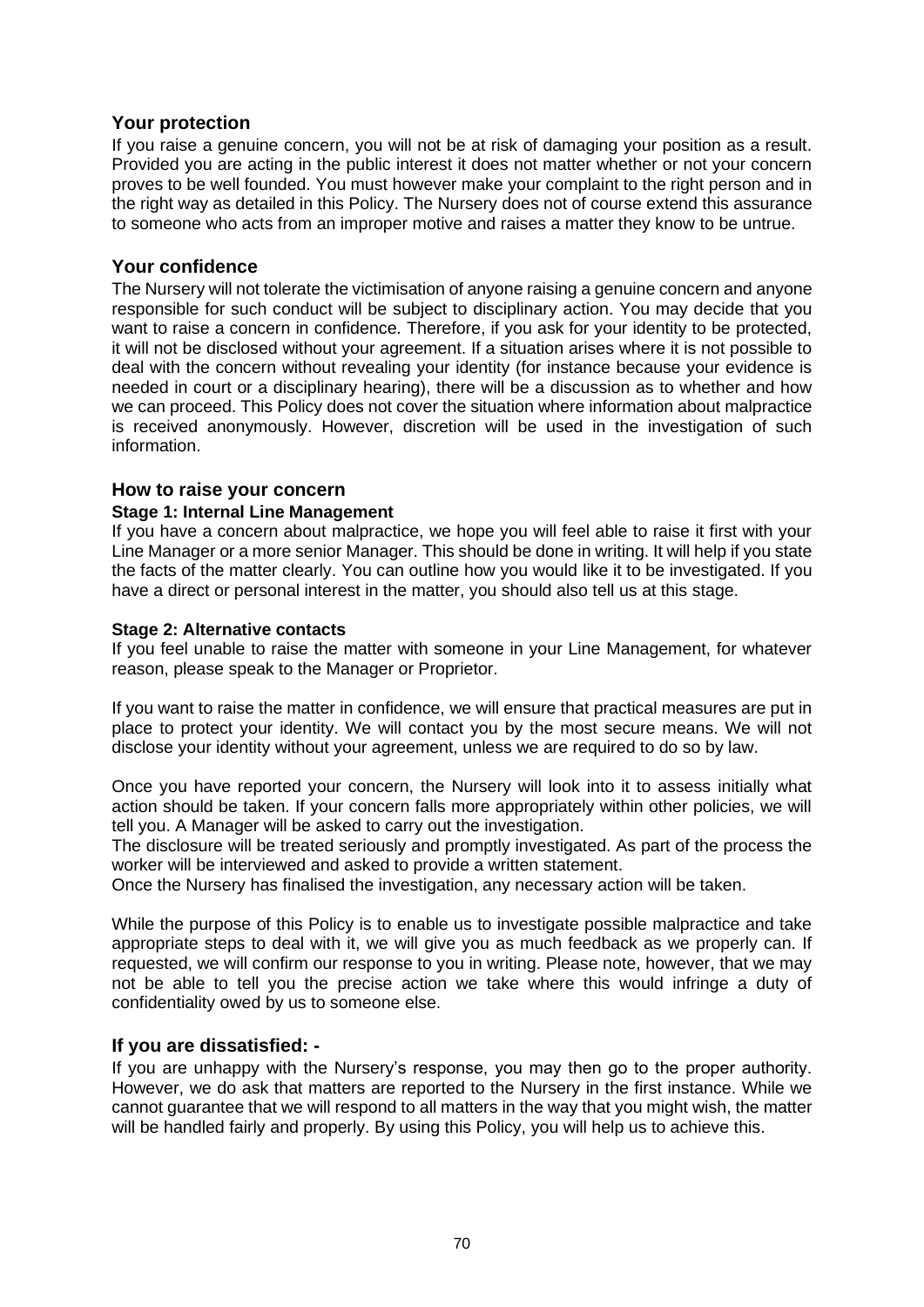**Managing Risks**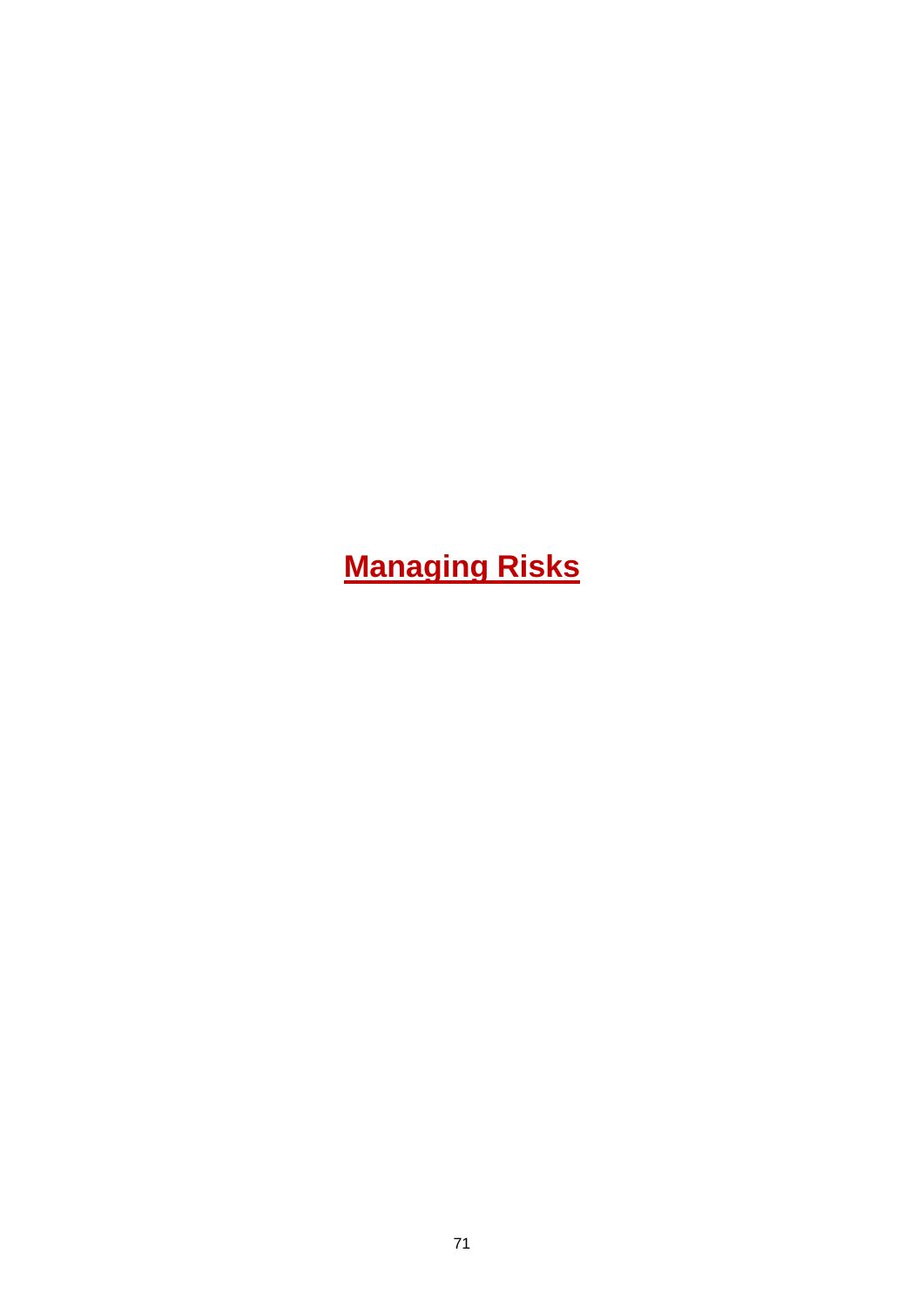# **Health and Safety Policy**

At Elswick House Nursery School we provide and maintain safe and healthy working conditions, equipment and systems of work for all our employees and a safe early learning environment, in which children thrive and are well cared for. To develop and promote a strong health and safety culture within the Nursery for the benefit of all staff, children and parents, we provide information, training and supervision. We also accept our responsibility for the health and safety of other people, who may be affected by our activities. The allocation of duties for safety matters and the particular arrangements, which we will make to implement our health and safety procedures, are set out within this policy and we make sufficient resources available to provide a safe environment.

#### **Premises Risk Assessment**

Risk assessments of the premises are carried out annually by the Proprietor and/or Nursery Manager. The exercise includes checking for hazards and risks indoors and outside, and in all our activities and procedures. It is important that all members of staff are familiar with risk issues in the Nursery. After each annual review, copies of the Premises Risk Assessment document are placed upstairs and downstairs in the Nursery and all members of staff are expected to read them. Having done so, they sign to record the fact that they have read it. Periodically in staff meetings, risk assessment issues may be discussed or form part of the agenda. We believe the risks in the Nursery environment are low and we will maintain the maximum protection for children, staff and parents.

Staff and children should be made aware of Fire Procedure. (See Fire Policy and Procedure and Evacuation from the Nursery Procedure.)

#### **Entry door etiquette**

- There is a single door leading off the premises the front door. Staff and parents enter, using the digital security pad. Parents should not allow children to insert the code into the digital keypad themselves.
- Notices inside by the door remind parents that older brothers and sisters of children at Elswick House must not attempt to open the door from the inside by themselves when they leave. Parents are also requested to make sure that the door is securely shut behind them whenever they enter or leave the premises.
- All members of staff must remain vigilant regarding the opening and shutting of the front door. A buzzer on the door alerts everyone to the fact that the front door has been opened for someone to enter or leave the premises.
- The door must not be left open when an unidentified visitor calls.
- A prompt on the back of the door reminds members of staff about the correct procedure for visitors......
	- *Can I help you? Ask them their business.*
	- *Ask them for some ID, or password (if they have been nominated by parents to collect a child from Nursery and are not known to us.)*
	- *Ask them to turn off their mobile phone before they enter.*
	- *Ask them to sign in.*
	- *If they have a bag (which may contain medication) ask them to leave it in the kitchen.*
	- *Do not leave them alone.*
	- *Ask them to sign out on leaving.*
- Should the member of staff decide to bring the Nursery Manager or the Proprietor to the door, rather than admitting the visitor, the door must be shut on the visitor (*the reason for this can be explained to the visitor, who will, most likely, fully understand*), while the Nursery Manager or the Proprietor is located.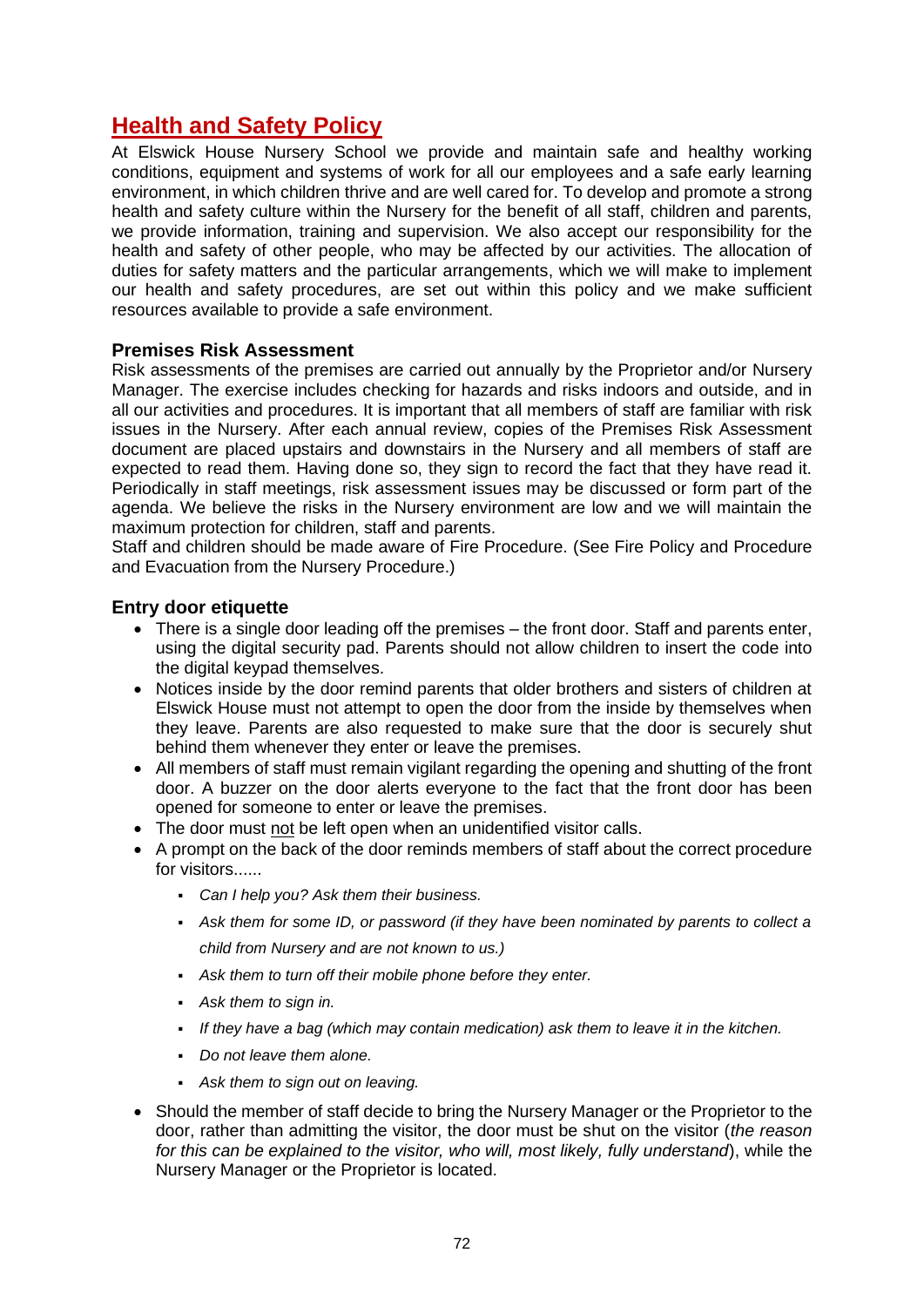• Visitors will be noted at the bottom of the Arrivals and Departures Register.

The Nursery will: -

- Ensure all entrances and exits from the building, including fire exits are clearly identifiable and remain clear at all times.
- Regularly check the premises room by room for structural defects, worn fixtures and fittings or electrical equipment and take the necessary remedial action.
- Ensure that all staff and children are aware of the fire procedures and regular fire drills are carried out.
- Have the appropriate fire detection and control equipment which is checked regularly to make sure it is in working order.
- Ensure that all members of staff are aware of the procedure to follow in case of accidents for staff, visitors and children.
- Ensure that all members of staff take all reasonable action to control the spread of infectious diseases and wear protective gloves and clothing where appropriate.
- Ensure there are suitable hygienic changing facilities (see infection control policy).
- Prohibit smoking on the Nursery premises.
- Prohibit any contractor from working on the premises without prior discussion with the Manager.
- Risk assess all electrical sockets and take appropriate measures to reduce risks where necessary and ensure no trailing wires are left around the Nursery.
- Ensure all cleaning materials are placed out of the reach of children and kept in their original containers.
- Wear protective clothing when cooking or serving food.
- Prohibit certain foods that may relate to children's allergies, e.g., peanuts are not allowed in the Nursery.
- We follow the EU Food Information for Food Consumers Regulations (EU FIC). These rules are enforced in the UK by the Food Information Regulations 2014 (FIR). We identify the 14 allergens listed by EU Law that we use as ingredients in any of the dishes we provide to children and ensure that all parents are informed.
- Follow the allergies and allergic reactions policy for children who have allergies.
- Ensure risk assessments are undertaken on the storage and preparation of food produce within the Nursery.
- Familiarise all staff with the position of the first aid boxes and ensure all know who the appointed first aiders are.
- Provide appropriately stocked first aid boxes and check their contents regularly.
- Ensure children are supervised at all times.
- Ensure no student or volunteer is left unsupervised at any time.
- Ensure staff paediatric first aid certificates are made available to parents.
- Staff are required to receive First Aid training, and Food Hygiene and Safeguarding Certification. The COSSH Rep deals with accidents and spillages of household substances and chemicals.
- Those preparing food hold, or are under the supervision of someone, who holds, a current Food Hygiene Certificate.
- Parental consent must be sought if children are to take part in general cooking. Parental consent must also be sought if children are to be allowed to serve food and drink to other children and to receive them from other children.

#### **Administering medicines**

- Medication should be administered by the parents for the first 24/48 hours. Members of staff should not do so in case of an allergic reaction.
- If possible, a child's parent should administer prescribed medicine at home. If not, designated senior members of staff must administer the prescribed medicine. Members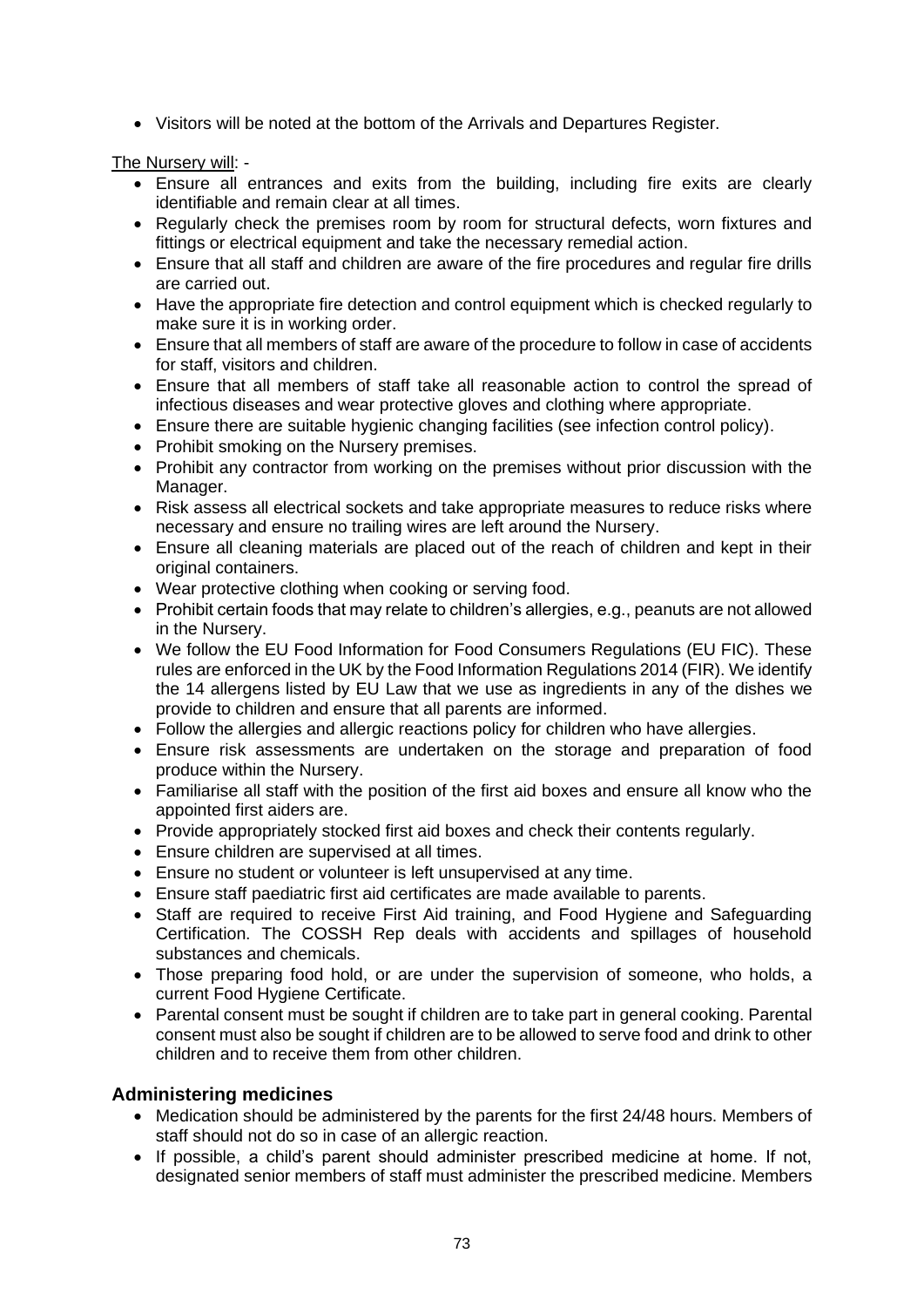of staff should check with parents that the child has not suffered any adverse effects from the medicine before.

- Medicines must be stored in their original containers, clearly labelled with the child's name, dosage and relevant instructions and be inaccessible to children. Calpol must be stored in the refrigerator in the Owls kitchen or the garage.
- Written consent is required from the parent/carer before any medication is administered – this is mandatory for prescribed and non-prescribed medicines. However, if a child develops a temperature whilst at Nursery and parents cannot be contacted, the Proprietor/Nursery Manager/Room Supervisor will take responsibility for administering the minimum dose of Calpol (or equivalent). This action will only be taken after repeated attempts to contact parents.
- The Elswick House Medication Sheet must be used to keep a detailed written record of all medicines, including: -
	- Name of medicine and Expiry Date
	- Dosage
	- Time last given at home
	- Time to be given at Nursery
	- Parent Signature
	- Staff administering signature
	- Staff witness signature
- Prescribed medication. Prescribed medication must not be administered, unless it has been prescribed by a doctor, dentist, nurse or pharmacist. Medicines containing aspirin should only be given if prescribed by a doctor. If the prescription is not evident the medication should not be administered. The member of staff should not go with the word of the parent. The parent must be asked when the child was last given the medication before coming to Nursery. This must be recorded on the Medication Sheet, which must also contain precise details of times and dosage given throughout the day. The parent's signature must be obtained on both times. In the event of the prescription of medication requiring technical/medical knowledge, e.g., Epipen or inhalers, individual training should be provided to staff. Training must be specific to the individual child. Parents must also fill in the details of the medication on the Medication Sheet and ensure they sign it to give their consent. A second adult must always witness the administration of medicine.
- Non-prescribed medication. If parents wish staff to administer non-prescribed medication - for example teething gel, Calpol, Ibuprofen or other generic painkillers - the parents must supply a named bottle. This must be clearly labelled and stored. Parents must also fill in the details on the Medication Sheet and ensure they sign it to give their consent. Blanket consent should not be given by the parent to cover all non-prescribed medication. The parent must be asked when the child was last given the medication before coming to Nursery. This must be recorded on the Medication Sheet, which must also contain precise details of times and dosage given throughout the day. The parent's signature must be obtained on both times. If during the day the child's
- condition improves and it is felt that the child does not need the painkiller, then the staff reserve the right not to administer the medication. If during the day, a child develops a temperature and it is felt that he/she may need non-prescribed medication, parents will be contacted to give verbal consent. The appropriate medication form must be signed by the parents when they come into Nursery to collect their child. A second adult must always witness the administration of medicine.

#### **Accidents**

• Accidents are recorded on an Accident/Incident Record Sheet, showing the nature of the accident, the date and time it happened. and any treatment given. The person collecting the child is asked to sign the sheet, which is then filed.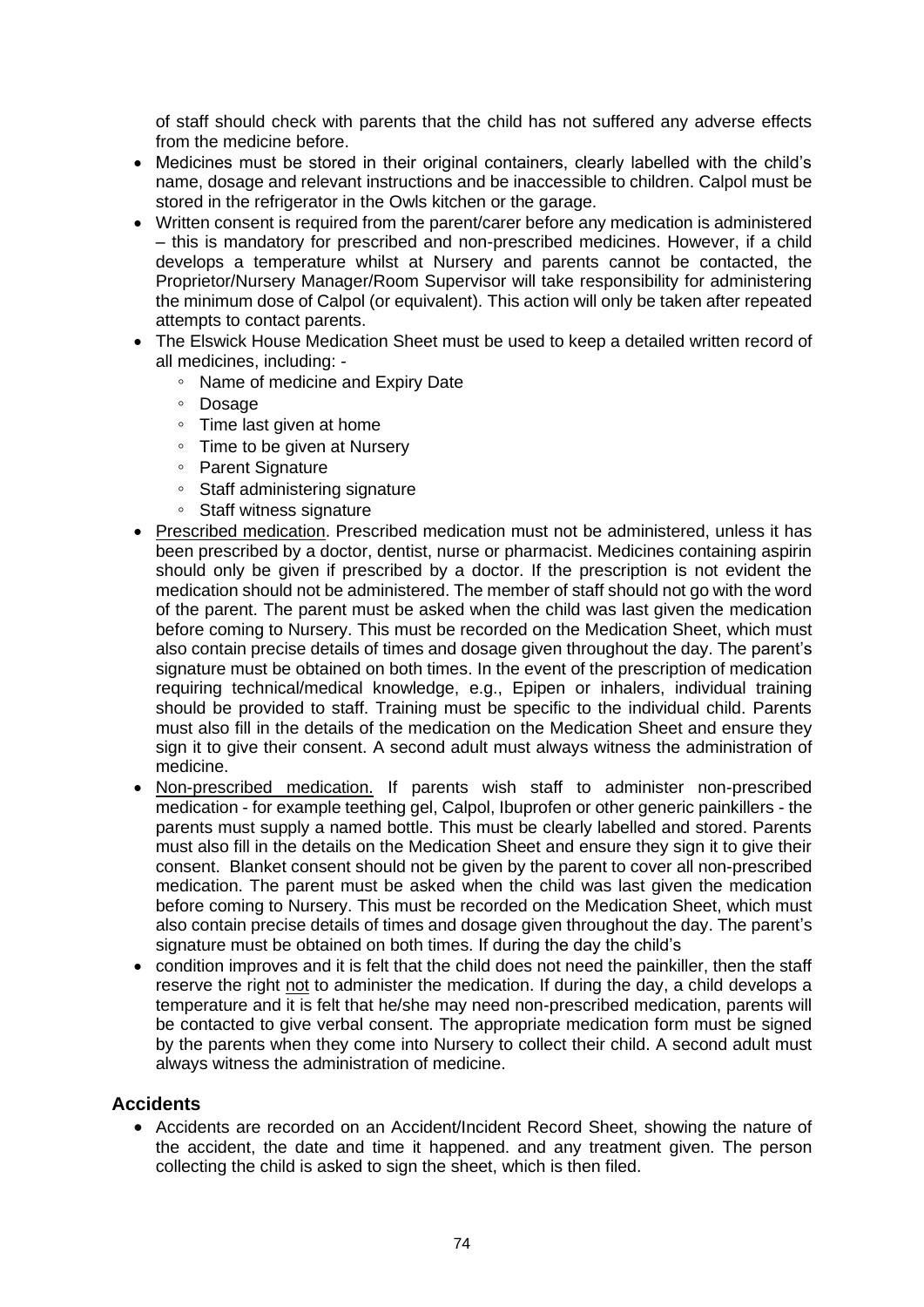- If a child sustains a significant head injury, or bruising, whilst at Nursery, parents/carers must be informed by telephone. The standard Accident/Incident Record sheet is completed, and a 'Bump' Note given to the parents.
- Parents sign a consent form at registration to allow staff to apply dressings or Elastoplast to an open wound.
- Parents sign a consent form at registration to allow the Nursery Manager or the Proprietor to seek emergency treatment or advice if a parent/carer cannot be contacted and the child has to go to hospital.
- In the event of a child arriving at Nursery with evidence of an injury/bruising sustained at home, parents are required to fill in details in the Home Report Sheet.
- An audit of accidents is carried out regularly to see whether any significant patterns appear.

#### **First Aid boxes**

First Aid boxes are kept fully stocked and regularly checked. A registered First Aider is present at all times. Every effort is made to contact the parent/carer of a sick or injured child. If necessary, an ambulance is summoned, and the child accompanied to hospital by a member of staff.

#### **Collection of children**

On departure, children will only be released into the care of a parent/carer, or an adult approved and designated by the child's parent/carer. A child known to be living with a 'single' parent is considered to be in the custody of that parent and may be collected by the other parent, only with the knowledge and permission of the custodial parent.

#### **Staffing**

When the Nursery is in operation, there will always be a minimum of two staff present. Volunteers and students will not be included in the staffing ratios and will not be left alone with the children.

#### **Outings and visits**

Ensure that there are always appropriate staff ratios and a minimum of two adults. Written parental consent is sought before a child is taken on an outing or visit (See Outings, Trips and Visits Policy for exceptions). A separate Risk Assessment is made for an outing, trip or visit when it is deemed necessary (See Outings, Trips and Visits Policy for exceptions).

#### **Wear and Tear**

Broken toys, worn fixtures or fittings, or any perceived danger, must be noted and reported to the Nursery Manager and/or Proprietor. This is the responsibility of all members of staff. All sharp knives, scissors, cleaning chemicals and other hazardous items must be kept out of children's reach at all times.

#### **Smokers**

Elswick House Nursery has a NO SMOKING policy on the premises (including the grounds). Members of staff who smoke must remove their Elswick House uniform when they do so, as smoke clings to clothing. Members of staff who smoke must also be aware that cigarette smoke remains on their breath for 30 minutes after smoking. They should not have contact with children during this time.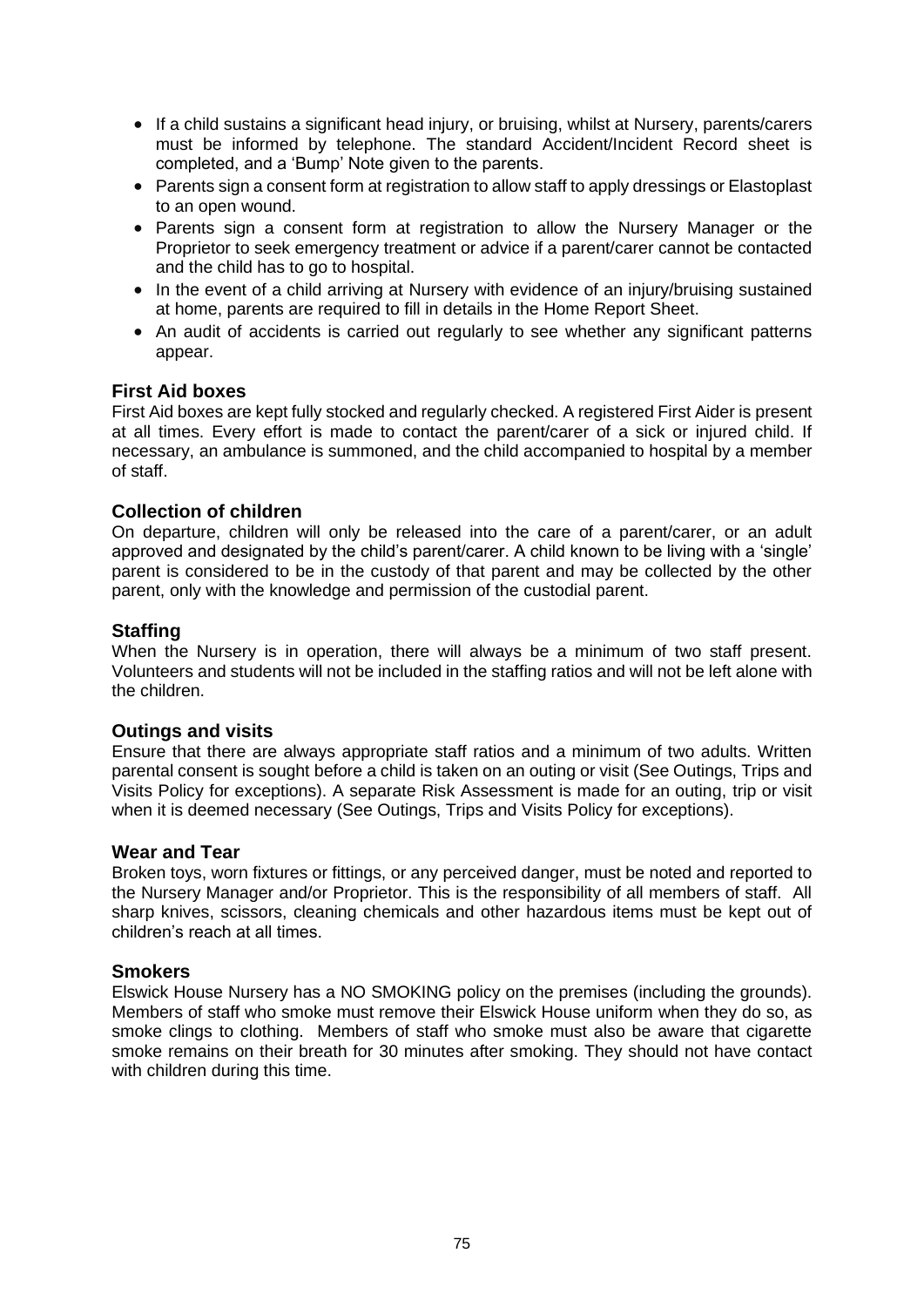# **Specific Risks**

### **1. Stairs**

The top gate must always be fastened on both sides. The younger and less able children should be accompanied up and down the stairs with a member of staff holding their hand when necessary, and always being alongside or below the child.

#### **2. Garden**

The garden should be checked by a member of staff before the children go into the garden, using the Garden Check List by the door into the garden. There should be supervision of all children in the garden at all times. There should normally be three members of staff in the garden, depending on the number of children out there. Risk areas include climbing frames, the tree house, hard surface areas and all steps. Children should always be supervised when climbing, with care taken to allow them to extend their skills within their ability range. Children need to be supervised on the riding toys. Members of staff should be particularly vigilant in keeping the children away from the steps, leading down to the backyard, which is out of bounds.

#### **3. The correct child ratios should always be observed. These are: -**

- $0 18$  months  $=$  1: 3  $\bullet$  18 months to 2 years  $\qquad \qquad = \qquad$  1: 3
- 2 years to 3 years  $=$  1: 4 • 3 years +  $=$  1: 8

#### **4. Lifting and carrying**

Members of staff should observe recommended safe lifting practice for small children (and other loads) as illustrated by poster in the Nursery. A 'Hippy Chick' should be worn when a baby is being carried for any length of time, to provide proper back support.

# **Fire Policy and Procedure**

- Fire drill practice will be carried out regularly.
- All exits must be kept clear and unlocked at all times during the opening hours of the Nursery.
- The main escape routes will be down the stairs and out through the Nursery front door, or into the front via the Baby Room, Sleep Room and Garage.
- The children should be gathered by the bins and then escorted across the road to The Dog inn car park, which is the Assembly Point.
- Fire extinguishers are located in the Nursery kitchen, the Baby Room, the Craft Room and at the top and bottom of the stairs. There is a fire blanket in the Craft Room by the door into the house kitchen and in the Toddler kitchen upstairs.
- In the event of a fire, the person finding the fire breaks the glass on the fire alarm at the bottom of the stairs.
- Then a senior member of staff must phone the Fire Brigade by dialling 999 on any of the telephones, giving the name and address of the Nursery School and informing them of which zone the fire is located.

| Address:-     | <b>Elswick House Nursery School,</b><br><b>Fisherwick Road,</b><br>Whittington,<br><b>Near Lichfield WS14 9LH</b> |
|---------------|-------------------------------------------------------------------------------------------------------------------|
| Directions :- | Opposite Babbington Close and the Dog Inn car park.                                                               |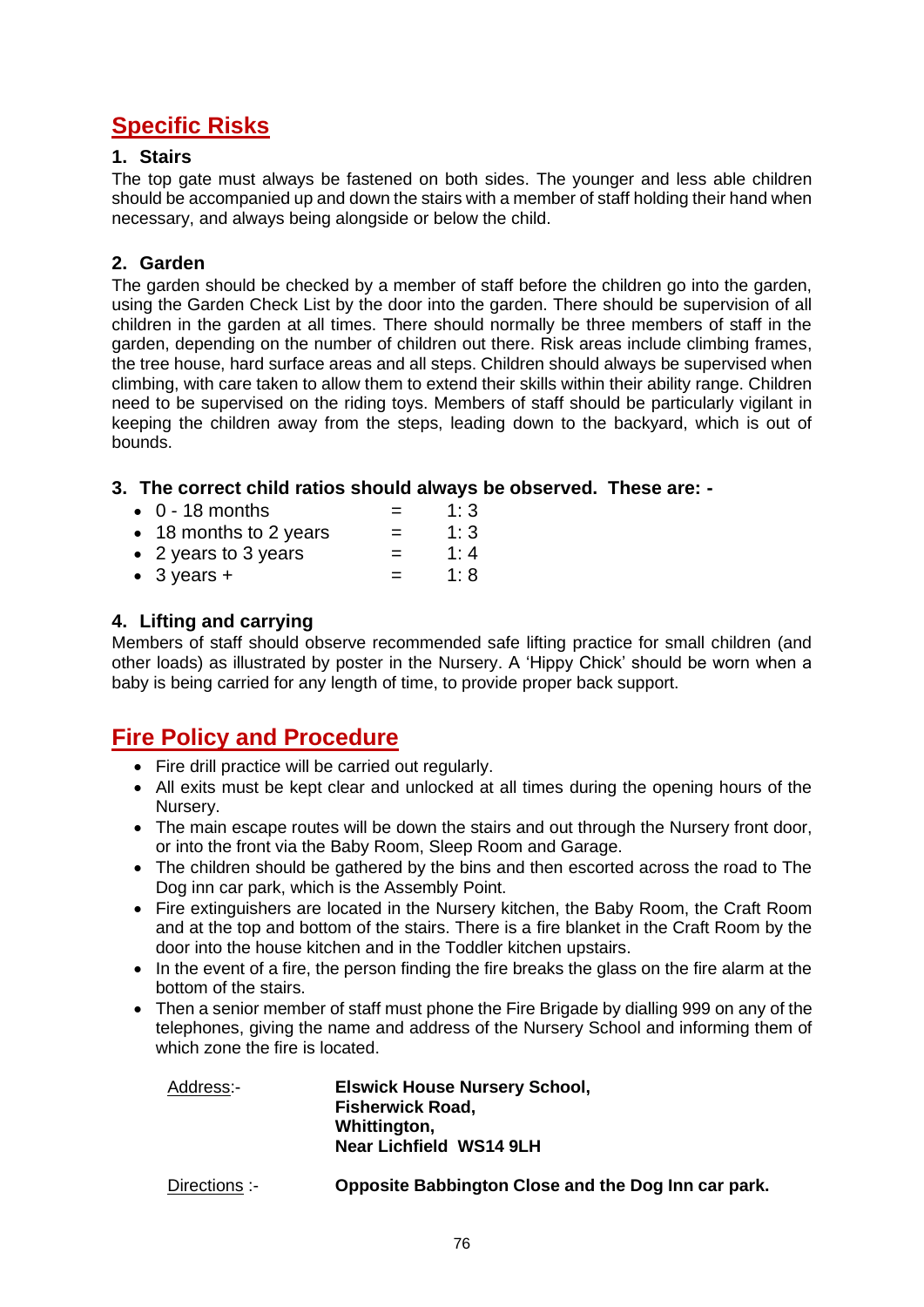The senior member of staff is responsible for picking up a mobile phone, the Signing In/Signing Out Sheets for parents and staff from the Craft Room, and the Pink Folder from the kitchen, and taking them to the Assembly Point, helping to gather up any children from the Craft Room on the way. Senior staff should ensure they have their walkie-talkies with them.

# **Evacuation from the Nursery**

#### **Evacuation procedure from Craft Room:**

Staff will gather the children from the Craft Room, checking the toilet and making sure none are missing, and take them calmly into the front, via the Nursery front door, where they will assemble in an orderly fashion by the bins, before being escorted across the road to The Dog car park.

If the route to the Nursery front door is blocked, they should go through the house and exit via the house front door.

#### **Evacuation procedure from upstairs:**

Staff will gather the children from both rooms upstairs, making sure none are missed, and the first member of staff descending the stairs will calmly lead the children down the stairs and out through the Nursery front door into the front drive, where they will assemble in an orderly fashion by the bins, prior to being escorted across the road to The Dog car park. Having made sure that no children are left upstairs, the last member of staff will usher the children, from the rear, to the Assembly Point.

#### **Fire in the vestibule:**

In the event of a fire in the vestibule, making it impossible for people upstairs to descend the stairs, they are to collect in the end room and lie on the floor until help arrives.

#### **Evacuation procedure from the downstairs rooms (The Owls Rooms):**

Members of staff will gather the children, making sure none are missed, and take them calmly through the Sleep Room and out through the Garage/Storeroom, where they will assemble in an orderly fashion around the bins before being escorted across the road to The Dog car park. They should be assisted in the evacuation process by other members of staff from upstairs and/or from the Craft Room.

#### **Assembly and Registration:**

Children will assemble in a calm and orderly manner by the bins, prior to being escorted across the road to The Dog car park. The children will sit quietly while the register is taken and will remain away from the building until given the all-clear by the Fire Brigade.

#### **Children who are in the garden at the time of the fire:**

Children will collect at the top of the garden by the sheds and numbers checked. Staff will liaise with staff assembling in the front drive via walkie-talkie when completing the registration process. The children will remain there in a tight group with the garden staff.

When safe to do so, the group will return to the Nursery. Should it be deemed necessary to evacuate the children from the garden, staff will wait until the Fire Service can affect the 'rescue' via the gap between the two sheds or over the wall of the neighbouring garden.

#### **Evacuation from the (house) kitchen and office:**

Evacuation from the kitchen would be via the Craft Room, or the Drawing Room, or the front door, depending on the location of the fire.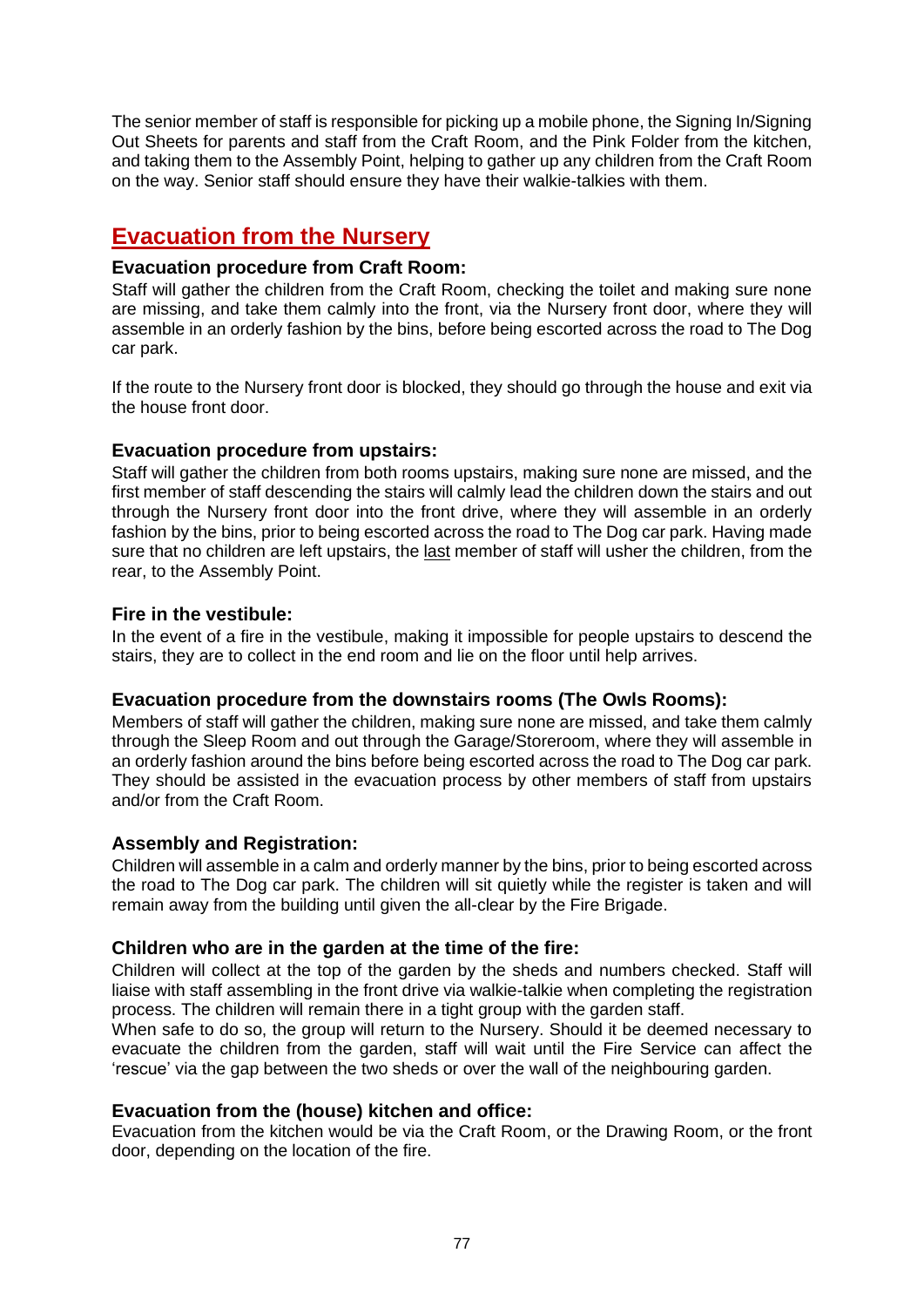Evacuation from the office would be via the stairs and the front door. If exit via the stairs is not possible, escape would be via windows at the front or back of the house, depending on the location of the fire.

### **Risk Assessment**

A potential hazard may be an activity, a material or substance, equipment, a location, a person or people.

#### **The Premises**

Risk assessment of the premises is carried out annually, by the Proprietor and the Nursery Manager. The aims of the Risk Assessment are: -

- To identify all the hazards on the premises.
- To identify all the risks associated with the hazards.
- To evaluate the extent of the identified risks, taking into account the precautions already in place.
- To implement the control measures necessary to remove, or reduce, or protect against, the identified risks, if the existing precautions are inadequate, with a specified time scale.

It is important that all members of staff are familiar with risk issues in the Nursery. After each annual review, copies of the Premises Risk Assessment document are placed upstairs and downstairs in the Nursery and all members of staff are expected to read them. Having done so, they sign to record the fact that they have read it.

Periodically in staff meetings, risk assessment issues may be discussed, or form part of the agenda.

#### **Activities**

A Risk Assessment should be carried out prior to any visit. A preliminary visit should be made to assess any potential risk at the venue for all new visits. Preparations must be thorough. Careful consideration is always given to the nature of the outing and appropriate staff ratios are always adhered to.

For each significant risk identified in relation to the activity, a judgement must be made concerning the likelihood, or probability, of an incident occurring, taking into account the precautions already in place. If the measures already in place are deemed inadequate, new ones must be implemented to remove, or reduce, or protect against, the identified risks.

Existing preventative, or precautionary, measures must be viewed in light of possible changes to statutory requirements. They must be checked to ensure that they are working correctly and are properly maintained.

Risk assessment sheets are filed and kept.

### **Adverse Weather**

At Elswick House Nursery School we have an adverse weather policy in place to ensure our Nursery is prepared for all weather conditions that might affect the running of the Nursery, such as floods, snow and heat waves. If any of these incidents impact on the ability of the Nursery to open or operate, we will contact parents via phone/email message. We will not take children outdoors where we judge that weather conditions make it unsafe to do so.

#### **Snow or other severe weather**

If high snowfall, or another severe weather condition such as dense fog, is threatened during a Nursery Day then the Manager will take the decision as to whether to close the Nursery. This decision will consider the safety of the children, their parents and the staff team. In the event of a planned closure during the Nursery Day, we will contact all parents to arrange for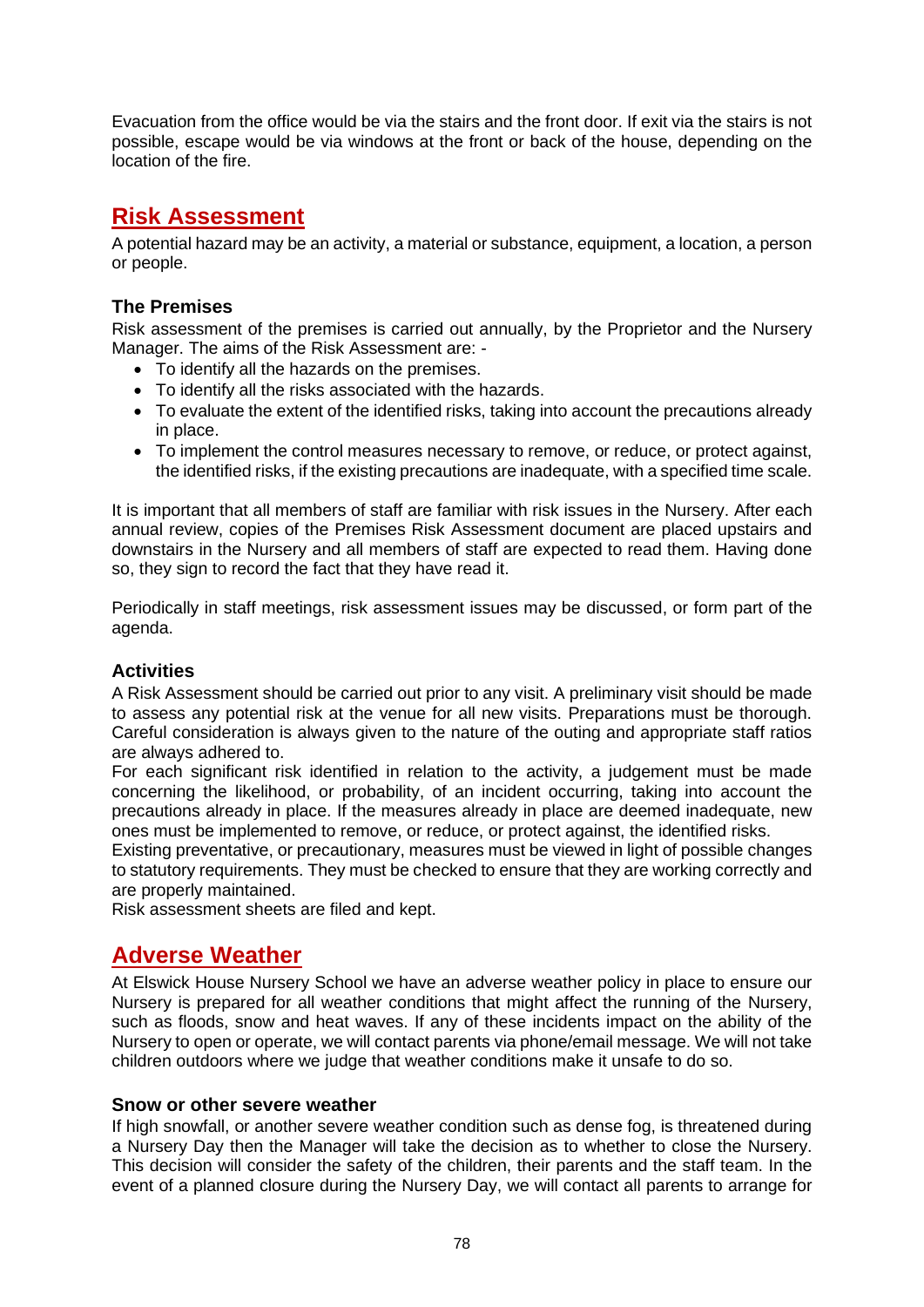collection of their child. In the event of staff shortages due to snow or other severe weather, we will contact all available off duty staff and/or agency staff and group the children differently until they are able to arrive. If we are unable to maintain statutory ratio requirements after all avenues are explored, we will contact Ofsted to inform them of this issue, recording all details in our incident file. If we feel the safety, health or welfare of the children are compromised then we will take the decision to close the Nursery.

#### **Heat wave**

Please refer to our sun care policy.

# **Critical Incident**

At Elswick House Nursery School we understand we need to plan for all eventualities to ensure the health, safety and welfare of all the children we care for. With this in mind, we have a critical incident policy in place to ensure our Nursery is able to operate effectively in the case of a critical incident.

These include:

- Flood
- Fire
- Burglary
- Abduction or threatened abduction of a child
- Bomb threat/terrorism attack
- Any other incident that may affect the care of the children in the Nursery.

If any of these incidents impact on the ability of the Nursery to operate, we will contact parents via phone/email/text message at the earliest opportunity, e.g., before the start of the Nursery day.

#### **Flood**

There is always a danger of flooding from adverse weather conditions or through the water/central heating systems. We cannot anticipate adverse weather; however, we can ensure that we take care of all our water and heating systems through regular maintenance and checks to reduce the option of flooding in this way. Our central heating systems are checked and serviced annually by a registered gas engineer and they conform to all appropriate guidelines and legislation. If flooding occurs during the Nursery Day, the Nursery Manager will decide based on the severity and location of this flooding, and it may be deemed necessary to follow the fire evacuation procedure. In this instance children will be kept safe, and parents will be notified in the same way as the fire procedure.

Should the Nursery be assessed as unsafe through flooding, fire or any other incident we will follow our operational plan and provide care in another location depending on the numbers that need to be relocated.

#### **Fire**

Please refer to the Fire Safety Policy (page 77).

#### **Burglary**

The management of the Nursery follow a lock up procedure which ensures all doors and windows are closed and locked once the Nursery premises has been cleaned.

Should they discover that the Nursery has been broken into they will follow the procedure below: -

• Inform Manager/Proprietors.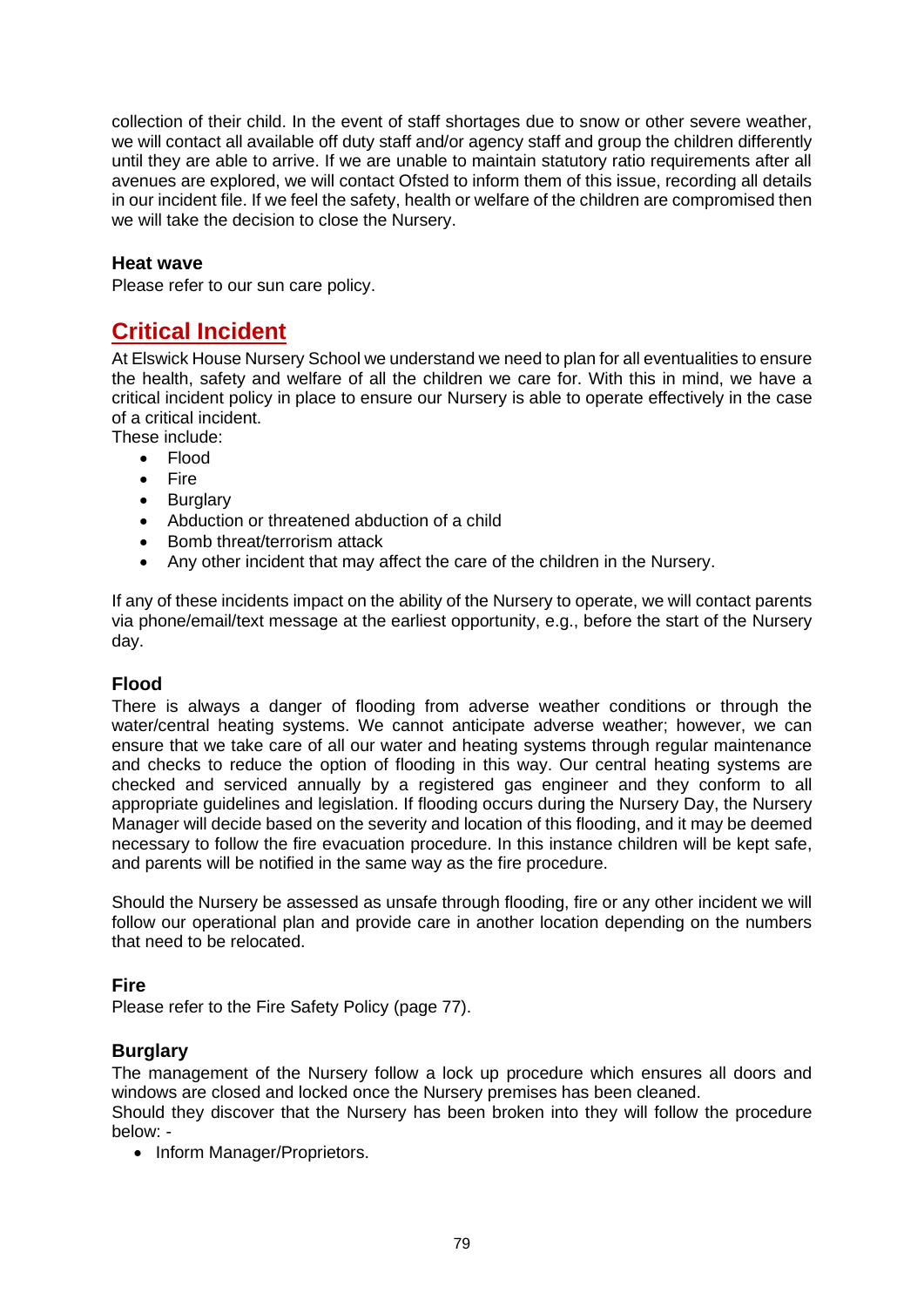- Dial 999 with as many details as possible, e.g., name and location, details of what you have found and emphasise this is a Nursery and children will be arriving soon.
- Contain the area to ensure no-one enters until the police arrive. The staff will direct parents and children to a separate area as they arrive. If all areas have been disturbed staff will follow police advice, including following the relocation procedure under flood wherever necessary to ensure the safety of the children.
- The Manager on duty will help the police with enquiries, e.g., by identifying items missing, areas of entry etc.
- A Manager will be available at all times during this time to speak to parents, reassure children and direct enquires.
- Management will assess the situation following a theft and ensure parents are kept up to date with developments relating to the operation of the Nursery.

#### **Abduction or threatened abduction of a child**

We have secure safety procedures in place to ensure children are safe while in our care, including safety from abduction. Staff must be always vigilant and report any persons lingering on Nursery property immediately. All doors to the Nursery are locked and cannot be accessed unless staff members allow individuals in. Parents are reminded on a regular basis not to allow anyone into the building, whether they are known to them or not.

Children will only be released into the care of a designated adult; see the arrivals and departures policy for more details. Parents are requested to inform the Nursery of any potential custody battles or family concerns as soon as they arise, so the Nursery is able to support the child. The Nursery will not take sides in relation to any custody battle and will remain neutral for the child. If an absent parent arrives to collect their child, the Nursery will not restrict access unless a court order is in place. Parents are requested to issue the Nursery with a copy of these documents should they be in place.

If a member of staff witnesses an actual or potential abduction from Nursery, we have the following procedures which are followed immediately: -

- The police must be called immediately.
- The staff member will notify management immediately and the Manager will take control.
- The parent(s) will be contacted.
- All other children will be kept safe and secure and calmed down where necessary.
- The police will be given as many details as possible including details of the child, description of the abductor, car registration number if used, time and direction of travel if seen, and any family situations that may impact on this abduction.

#### **Bomb threat/terrorism attack**

If a bomb threat is received at the Nursery, the person taking the call will record all details given over the phone as soon as possible and raise the alarm as soon as the phone call has ended. The management will follow the fire evacuation procedure to ensure the safety of all on the premises and will provide as much detail to the emergency services as possible.

#### **Other incidents**

All incidents will be managed by the Manager on duty and all staff will co-operate with any Emergency Services on the scene. Any other incident that requires evacuation will follow the fire plan. Other incidents e.g., no water supply will be dealt with on an individual basis considering the effect on the safety, health and welfare of the children and staff in the Nursery. The Nursery Manager will notify Ofsted in the event of a critical incident.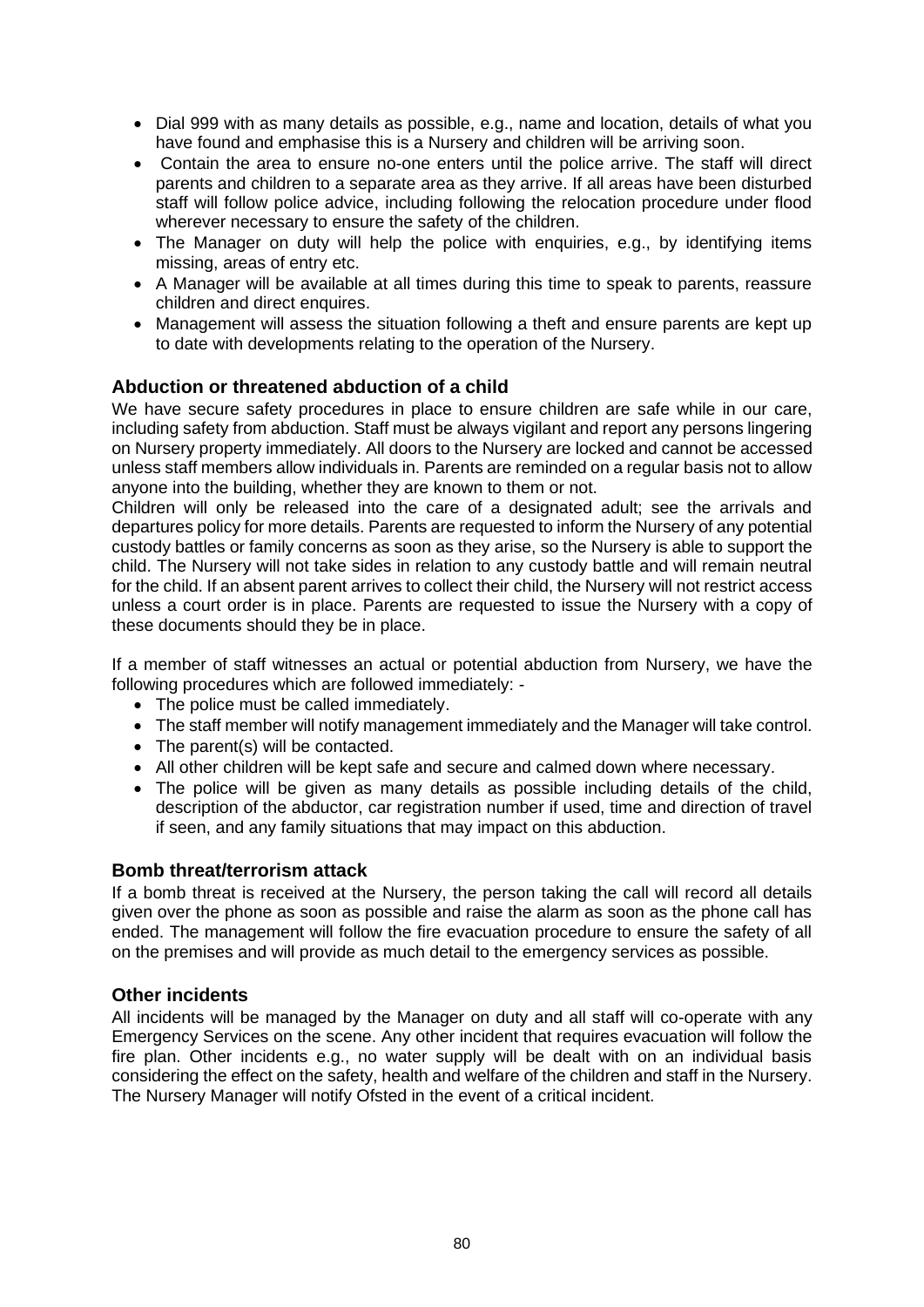## **Lock down procedure**

We will use the lock down procedure when the safety of the children and staff is at risk and we will be better placed inside the current building, with doors locked.

We will activate this emergency procedure in response to several situations, but some of the more typical might be: -

- A report incident or disturbance in the local community (with potential to pose a risk to staff and children in the Nursery).
- An intruder on the Nursery site (with potential to pose a risk to staff and children in Nursery).
- A warning being received regarding a risk locally, of air pollution (smoke plumes, gas cloud etc.).
- $\bullet$  A major fire or explosion in the vicinity of the Nursery if it is safer staying in the premises than leaving. In this case the staff will be notified by the following action: -

All individuals (including children) will remain in the area they are in, if safe to do so. If the children are outside, staff are to promptly and calmly direct children into the building, if this will not endanger them. Staff will make efforts to close and lock doors, wherever safe to do so, and close all windows. All individuals will keep away from the windows and doors and children will be occupied in the centre of the room, so they are not placed at risk or are able to see any situation developing outside. The Manager will ensure all children, staff and visitors are accounted for and safe before returning to the office area to keep up to date with the current situation via updates. The Manager on duty will manage the situation dependent on the situation and the information available. If the Nursery is in immediate danger of an intruder, the police will be called as a matter of urgency. In other cases where the situation has been called through by the police or local area authority, the Nursery will await further instructions. Once all clear has been given externally, the Manager will issue all clear internally. After this time the staff will try to return practice to normal to enable the children not to be disrupted or upset by the events. Any children showing worries or concerns will have one to one time with their Key Carer to talk about these. Parents will be informed about the situation. After the event, a post-incident evaluation will be conducted to ensure that each child and staff member was supported fully, and the procedure went as planned, at the earliest safest opportunity and will be kept updated when the information changes.

### **Photographing Policy**

We take many photographs of the children at Elswick House. We do so to record some of the numerous happy moments that take place in the Nursery on a daily basis; also, to record the trips and visits we make, the Summer Activities programme we enjoy so much and, of course, the special occasions like Bouncy Castle Days and the Nativity and Christingle Service at St Giles Church at Christmas.

The photographs serve four purposes: -

- 1. They are used for display purposes within the Nursery.
- 2. They are used by members of staff in their planning folders.
- 3. They might be used on our web site, which is regularly updated.
- 4. They might be used in the children's' "Learning Journals" to help chart their progress and development as they move through the Nursery.

When parents enrol their child at Elswick House Nursery School, they are asked to sign consent forms regarding the photographing of their child. The consent refers to photographs being used for display within the Nursery and for record keeping purposes. Parental consent is also sought should we wish to put photographs of individual children, or small groups of children, on to our web site.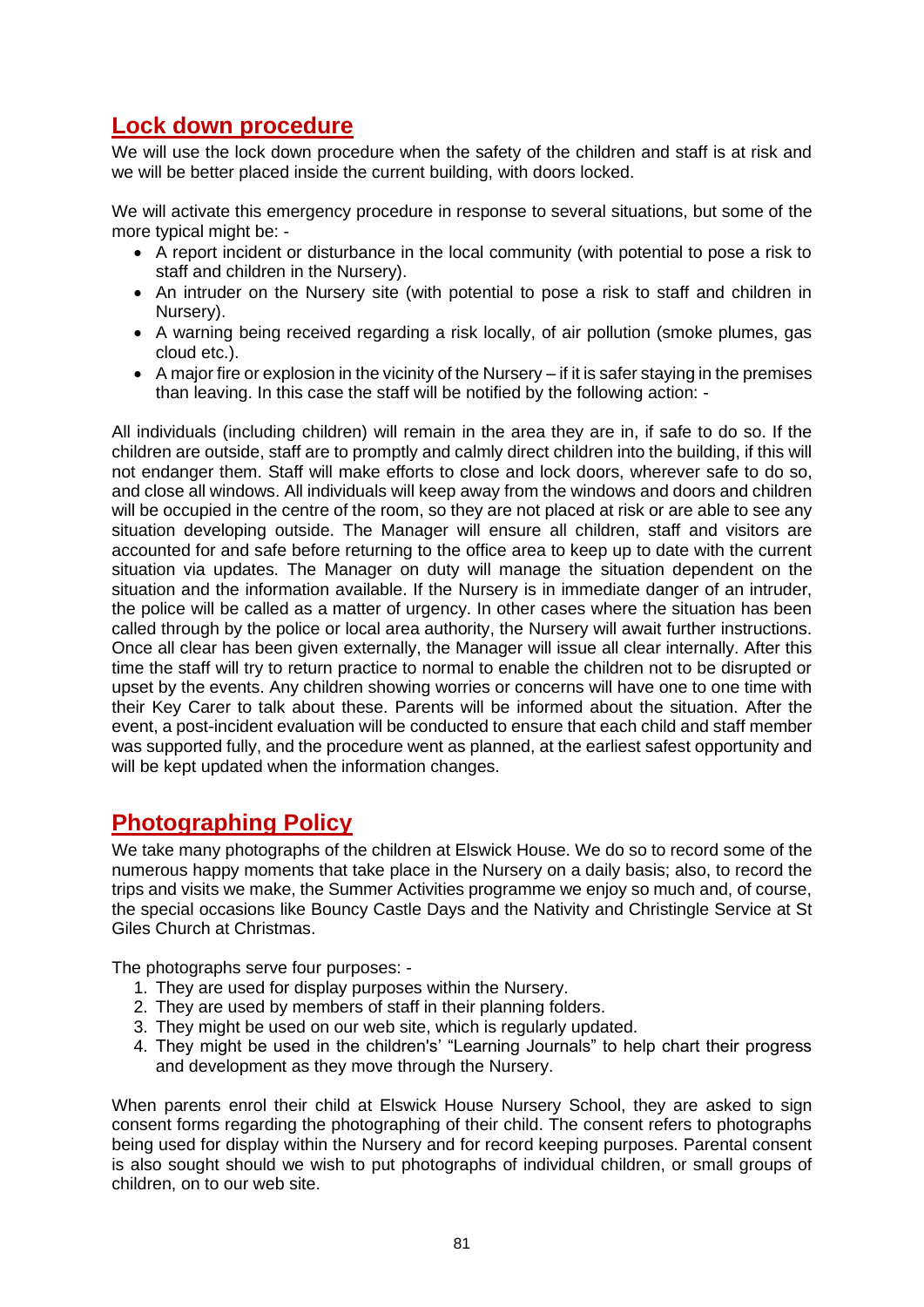Every parent has the right to refuse permission for their child to be photographed, in which case the child will not be photographed by any member of staff, or outsider, to whom permission has been given by the Nursery to take photographs. Parents are requested to give the Nursery written notice if they do *not* wish their child's name or photograph, to be displayed within the Nursery.

*NB When we designed our web site, we consulted with other Nurseries running web sites, and spoke with Staffordshire Social Services, the Child Protection Commission and with the RSPCC. We have followed their advice. We use our discretion with the photographs we use and, under no circumstances, does the child's surname or any of their personal information appear on the website.*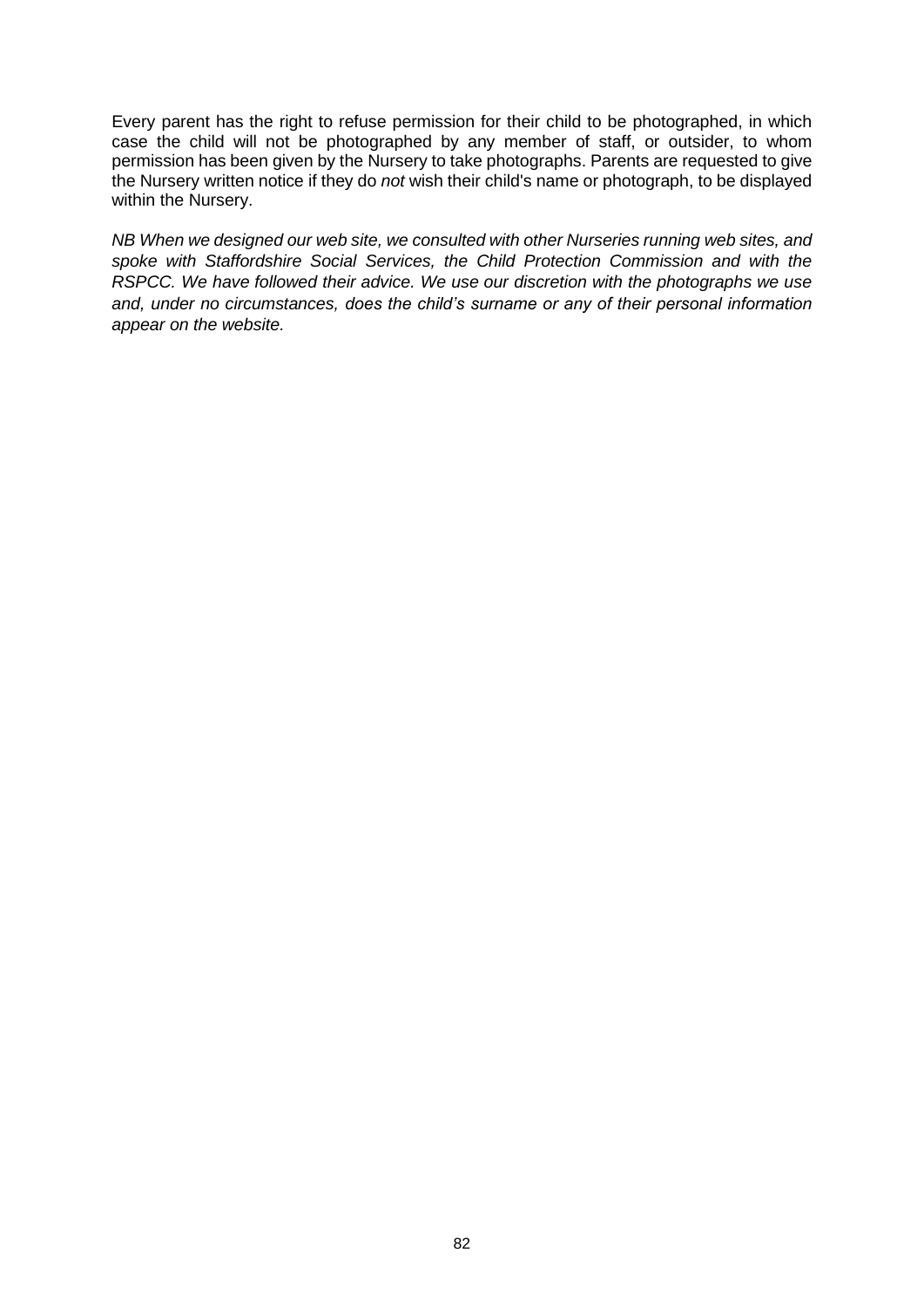# **Data Protection**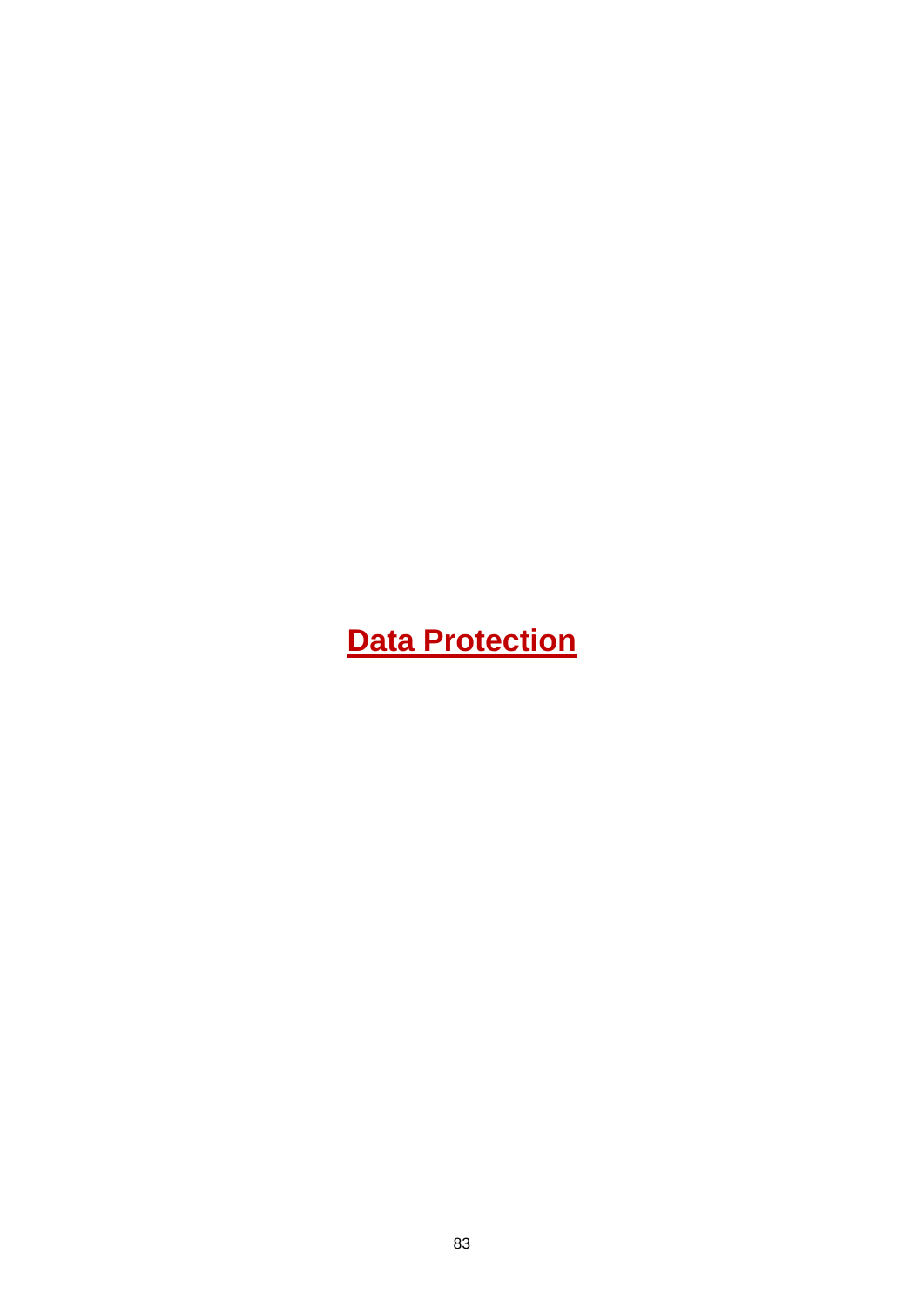# **Confidentiality**

At Elswick House Nursery School we recognise that we hold sensitive/confidential information about children and their families and the staff we employ. This information is used to meet children's needs, for registers, invoices, emergency contacts and staff wages. We store all records in locked filing cabinets, on the office computer and on the office laptop. These are all located in the house, which has its own security system. All hardware is password protected in line with data protection principles. Our IT systems are security audited professionally annually and recommendations followed. Any information shared with the staff team is done on a 'need to know' basis and treated in confidence.

#### **Legal requirements**

- We follow the legal requirements set out in the Statutory Framework for the Early Years Foundation Stage (EYFS) 2017 and accompanying regulations about the information we must hold about registered children and their families and the staff working at the Nursery.
- We follow the requirements of the Data Protection Act (DPA) 1998 and the Freedom of Information Act 2000 about the storage of data and access to it.

#### **Procedures**

It is our intention to respect the privacy of children and their families, and we do so by: -

- Storing confidential records in a locked filing cabinet and on the office computer and laptop which are password protected.
- Ensuring staff and students inductions include an awareness of the importance of confidentiality and that information about the child and family is not shared outside of the Nursery, other than with relevant professionals, who need to know that information. It is not shared with friends and family, discussions on the bus or at the local bar. If staff breach any confidentiality provisions, this may result in disciplinary action and, in serious cases, dismissal. Students on placement in the Nursery are advised of our confidentiality policy and required to respect it.
- Ensuring that all staff and students are aware that this information is confidential and only for use within the Nursery and to support the child's best interests with parental permission.
- Ensuring that parents have access to files and records of their own children but not to those of any other child, other than where relevant professionals such as the police or local authority children's social care team decide this is not in the child's best interest.
- Ensuring all staff are aware that this information is confidential and only for use within the Nursery setting. If any of this information is requested for whatever reason, the parent's permission will always be sought other than in the circumstances above.
- Ensuring staff do not discuss personal information given by parents with other members of staff, except where it affects planning for the child's needs.
- Ensuring staff, students and volunteers are aware of and follow our social networking policy in relation to confidentiality.
- Ensuring issues concerning the employment of staff remain confidential to the people directly involved with making personnel decisions Ensuring any concerns/evidence relating to a child's personal safety are kept in a secure, confidential file and are shared with as few people as possible on a 'need-to-know' basis. If, however, a child is considered at risk, our safeguarding/child protection policy will override confidentiality. All the undertakings above are subject to the paramount commitment of the Nursery, which is to the safety and well-being of the child.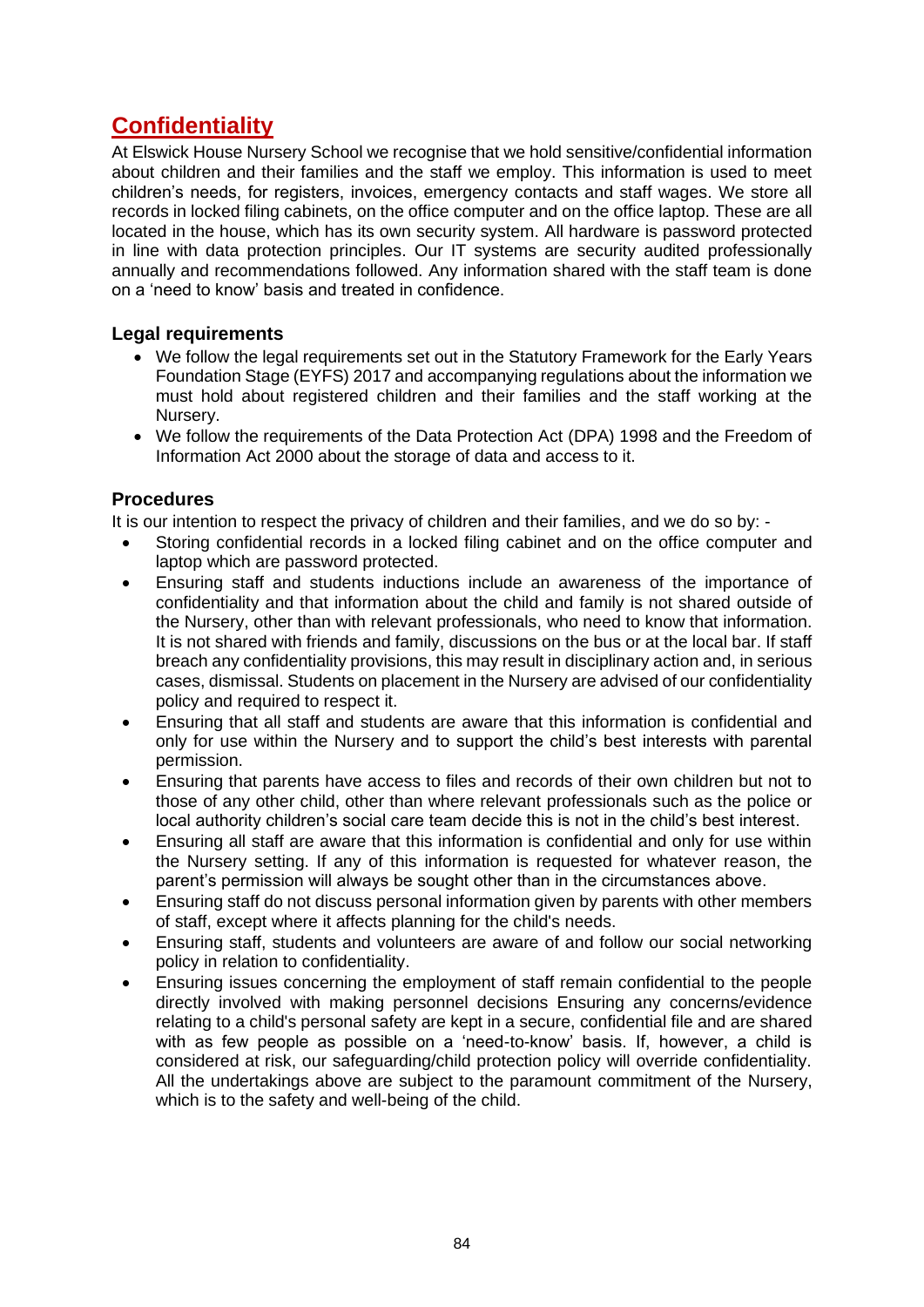#### **Staff and volunteer information**

All information and records relating to staff will be kept confidentially in a locked cabinet and on the office computer. Individual staff may request to see their own personal file at any time.

#### **Data Protection and Confidentiality**

At Elswick House Nursery School we recognise that we hold sensitive/confidential information about children and their families and the staff we employ. This information is used to meet children's needs, for registers, invoices and emergency contacts. We store all records in locked cabinets and the office computer (which is encrypted) with files that are password protected in line with data protection principles. Any information shared with the staff team is done on a 'need to know' basis and treated in confidence. This policy will work alongside the Privacy Notice to ensure compliance under General Data Protection Regulation (Regulation (EU) 2016/679 (GDPR).

#### **Legal requirements**

- We follow the legal requirements set out in the Statutory Framework for the Early Years Foundation Stage (EYFS) 2017 and accompanying regulations about the information we must hold about registered children and their families and the staff working at the Nursery.
- We follow the requirements of the General Data Protection Regulation (Regulation (EU) 2016/679 (GDPR) and the Freedom of Information Act 2000 with regard to the storage of data and access to it.

#### **Procedures**

It is our intention to respect the privacy of children and their families, and we do so by: -

- Storing confidential records in locked filing cabinets and on the office computer with files that are password protected.
- Ensuring staff and student inductions include an awareness of the importance of confidentiality and that information about the child and family is not shared outside of the Nursery, other than with relevant professionals, who need to know that information. It is not shared with friends and family, and not discussed on the bus or at the local bar. If staff breach any confidentiality provisions, this may result in disciplinary action and, in serious cases, dismissal. Students on placement in the Nursery are advised of our confidentiality policy and required to respect it.
- Ensuring that all staff, volunteers and students are aware that this information is confidential and only for use within the Nursery and to support the child's best interests with parental permission.
- Ensuring that parents have access to files and records of their own children, but not to those of any other child, other than where relevant professionals, such as the police or Local Authority Children's Social Care Team, decide this is not in the child's best interest.
- Ensuring all staff are aware that this information is confidential and only for use within the Nursery setting. If any of this information is requested, for whatever reason, the parent's permission will always be sought other than in the circumstances above.
- Ensuring staff (other than senior management) do not discuss personal information given by parents with other members of staff, except where it affects planning for the child's needs.
- Ensuring staff, students and volunteers are aware of and follow our social networking policy in relation to confidentiality.
- Ensuring issues concerning the employment of staff remain confidential to the people directly involved with making personnel decisions.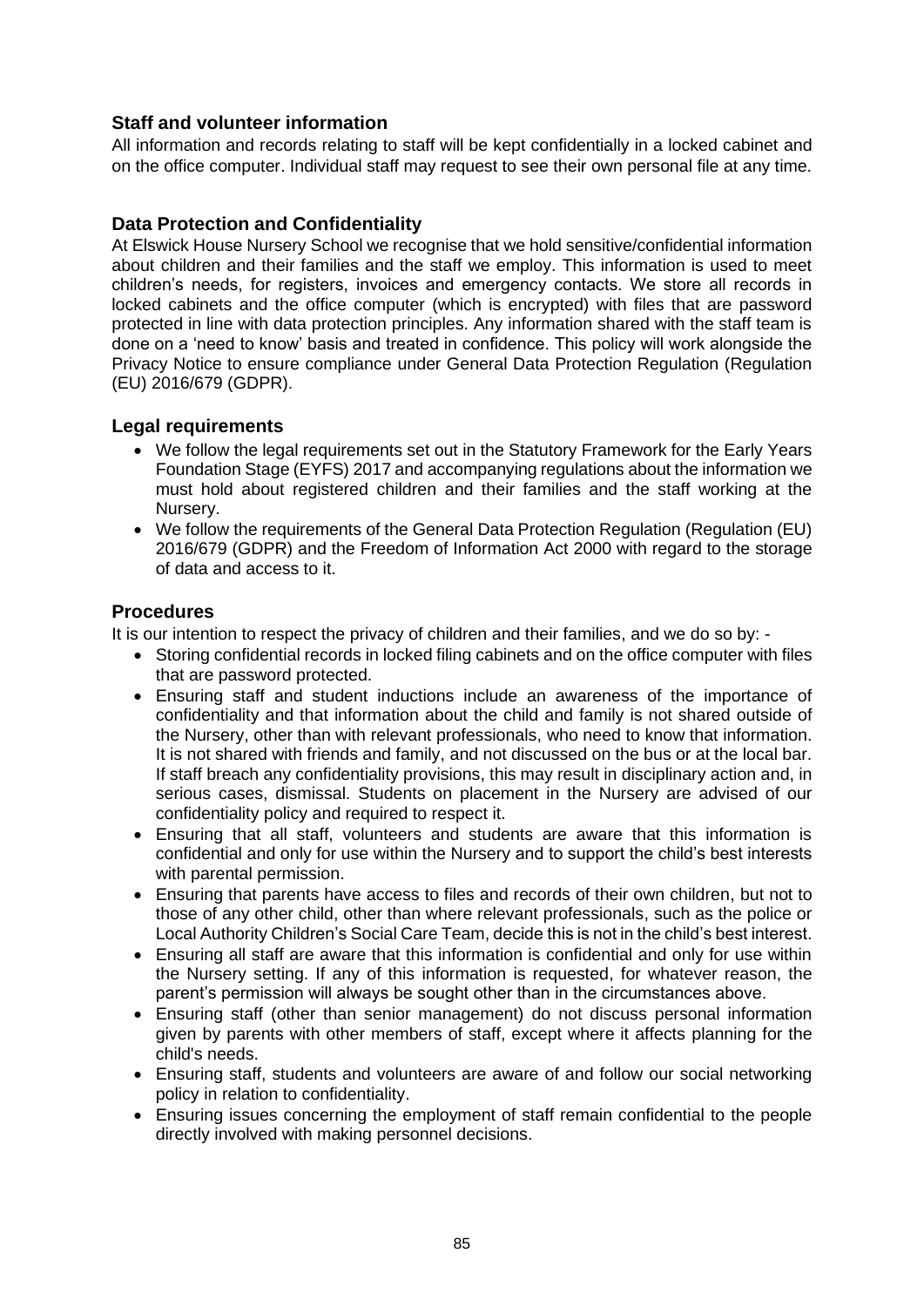• Ensuring any concerns/evidence relating to a child's personal safety are kept in a secure, confidential file and are shared with as few people as possible on a 'need-toknow' basis.

#### **General Data Protection Regulation Compliance**

In order to meet our requirements under GDPR we will also undertake the following: -

- We will ensure our terms & conditions, privacy and consent notices are easily accessed/made available in accurate and easy to understand language.
- We will use confidential data only for Elswick House Nursery School.
- We will not share, or use, your data for other purposes. Everyone in our Nursery understands that people have the right to access their records, or have their records amended or deleted (subject to other laws and regulations).

#### **Staff and volunteer information**

- All information and records relating to staff will be kept confidentially in a locked cabinet.
- Individual staff may request to see their own personal file at any time.

# **Information sharing**

#### **Policy**

At Elswick House, we recognise that parents have a right to know that the information they share with us will be regarded as confidential, as well as to be informed about the circumstances when, and the reasons why, we are obliged to share information.

We record and share information about children and their families in line with the six principles of the General Data Protection Regulations (GDPR) (2018).

The six GDPR principles state that personal data must be: -

- 1. Processed fairly, lawfully and in a transparent manner in relation to the data subject.
- 2. Collected for specified, explicit and legitimate purposes and not further processed for other purposes incompatible with those purposes.
- 3. Adequate, relevant and limited to what is necessary in relation to the purposes for which data is processed.
- 4. Accurate and where necessary, kept up to date.
- 5. Kept in a form that permits identification of data subjects for no longer than is necessary for the purposes for which the data is processed.
- 6. Processed in a way that ensures appropriate security of the personal data including protection against accidental loss, destruction or damage, using appropriate technical or organisational measures.

It is our intention to follow these guidelines. We make every effort to comply with them.

#### **Procedures**

Our Procedures are based on the GDPR principles as listed above. We also follow the guidance on information sharing from the Local Safeguarding Children Board.

We are open and honest with parents from the outset about why, what, how and with whom information will, or could be shared. When starting their child at Elswick House our Privacy Notice for Parents is explained to parents and they are informed how they can access the Privacy Notice and our Policies and Procedures online. Hard copies of both are available on request. Our Information Sharing Policy is explained so that parents know when information will be shared with external agencies, for example with regard to any special needs the child may have, or transition to school. Parents are also made aware of the circumstances in which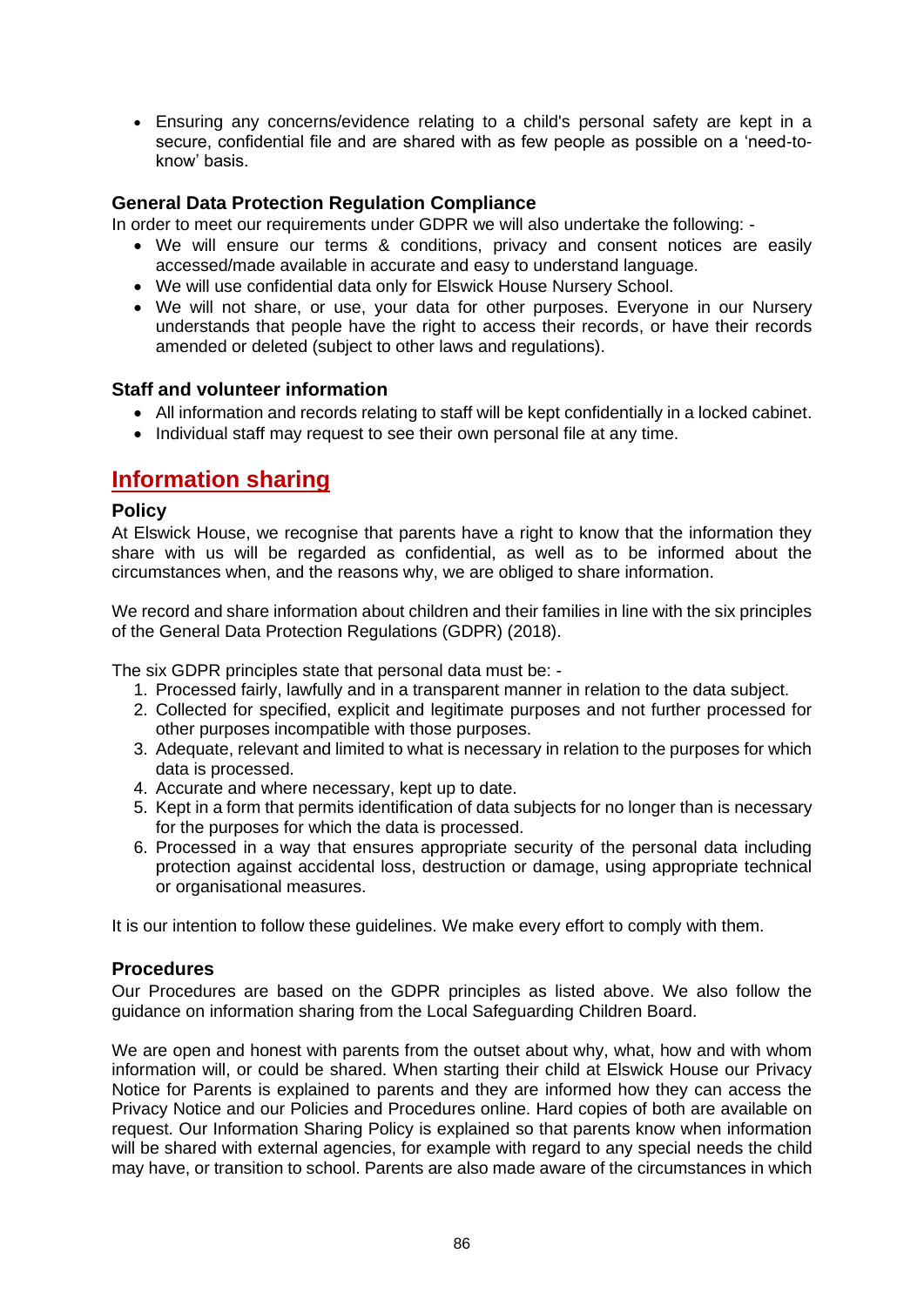information may be shared without their consent. This will only be when it is a safeguarding matter.

Our Safeguarding Children Policy sets out the duty of all members of staff to refer concerns to the Nursery Manager and/or Proprietor, as designated persons, who will follow due procedure as set out in the Policy. It is important to ensure that the information we record, and share, is necessary for the purpose for which we are sharing it, is shared only with those individuals who need to have it, is accurate and up-to-date and is shared securely.

We respect the wishes of those, who do not consent to share confidential information. However, we will still share information without consent if, in our judgement, there is good reason to do so, such as where child safety may be at risk or there is a legal obligation. Where consent has been given, information may be shared as appropriate, but we are mindful that an individual might not expect information to be shared. Where information is shared, we record the reasons for doing so in the child's file.

#### **Transfer of Records to School or another Setting**

If a child attends another setting, we try to establish a regular two-way flow of appropriate information with parents and other providers. Where appropriate, we will incorporate comments from other providers, as well as parents, into the child's records.

Many of our children remain at Elswick House until they go to school. However, we recognise that children may sometimes move to another early years setting before they go on to school. We prepare children for these transitions and involve parents and the other setting or school in this process. We prepare records about the children's development and learning during their time at Elswick House and share this information with the receiving setting or reception class to enable as smooth a transition as possible.

These records are confidential.

- Using our assessment of the child, the Nursery Manager will prepare a summary of their achievements in the seven areas of learning and development.
- The record also permits input from the parents.
- The document may be accompanied by other evidence, such as photos or drawings that the child has made.
- The record refers to:
	- Any additional language spoken by the child, and his or her progress in both languages.
	- Any additional needs that we have identified or addressed.
	- Any special needs or disability, whether an EHA has been raised in respect of special needs or disability, and whether there is a Health Care Plan in place.
- The other setting or school will need to have a record of any safeguarding or child protection concerns that were raised at Elswick House, and what was done about them. The concerns are summarised and sent to the other setting or school, along with the date of the last professional meeting or case conference.
- Where a CAF has been raised in respect of any welfare concerns, the name and contact details of the lead professional is passed on to the other setting or school. Where there has been an S47 investigation regarding a child protection concern, the name and contact details of the child's social worker are passed on to the other setting or school – regardless of the outcome of the investigation.

#### **Consent**

When parents choose Elswick House for their child, they will share information about themselves and their families. This information is regarded as confidential.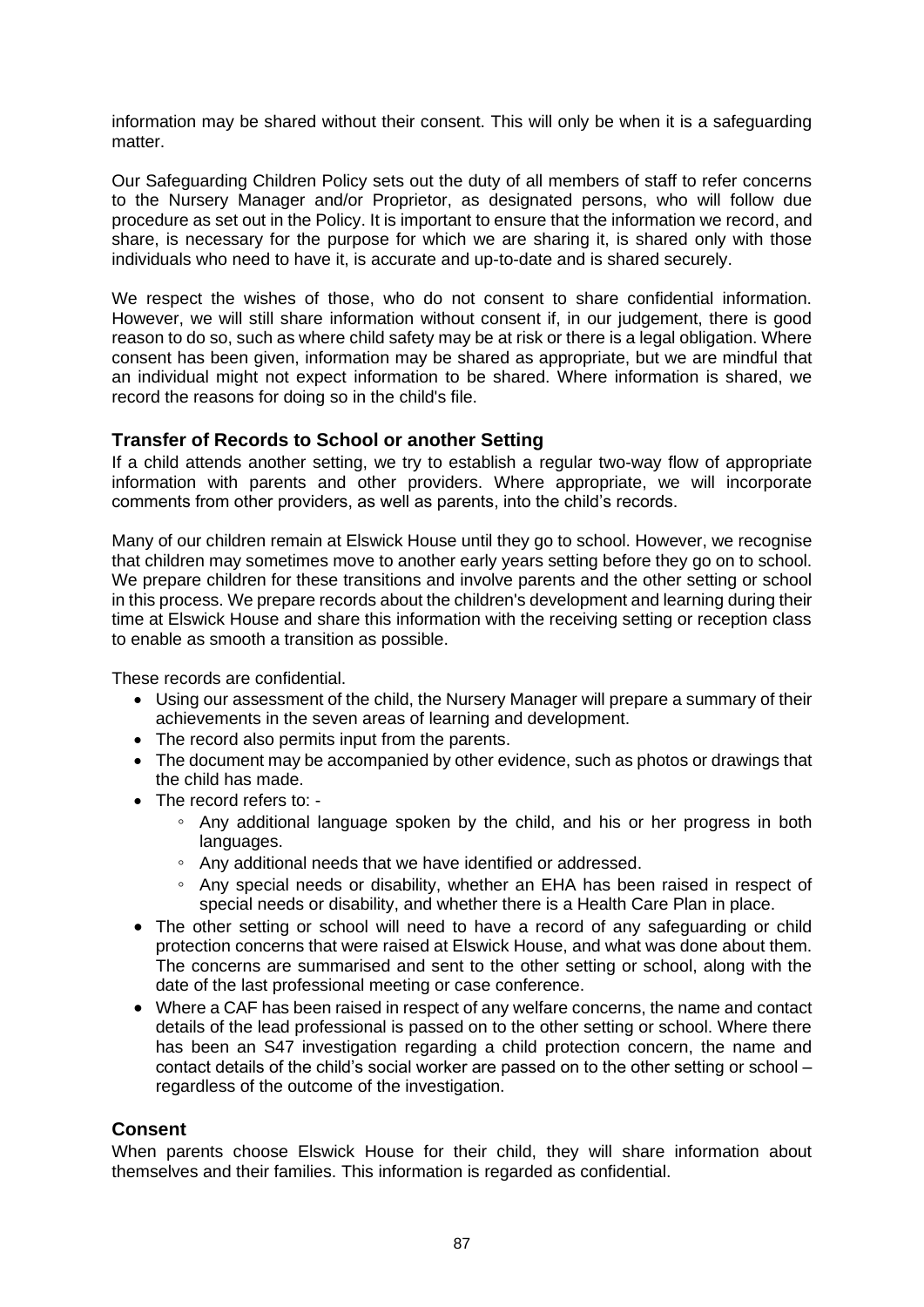In most cases, we will seek parental consent to share information. However, under certain circumstances we may not seek their consent, or may override their refusal to give consent. Our Policies and Procedures, which can be accessed from our website, or are available as hard copy on request, set out our responsibility regarding gaining consent to share information and when it may not be sought or overridden. We also inform parents of this verbally when the Information Sharing Policy is explained to the Parents during the registration process when the child is first enrolled at Elswick House.

We ask parents to give written consent to share information about any additional needs their child may have, or to pass on child development summaries to the next provider/school.

Consent must be freely given and informed - that is the person giving consent needs to understand why information will be shared, what will be shared, who will see information, the purpose of sharing it and the implications for them of sharing that information as detailed in the Privacy Notice. Consent can be withdrawn at any time.

### **Access and Storage of Information**

At Elswick House Nursery School we have an open access policy in relation to accessing information about the Nursery and parents' own children. This policy is subject to the laws relating to data protection and document retention. Parents are welcome to view the Policies and Procedures of the Nursery which govern the way in which the Nursery operates. These may be viewed at any time when the Nursery is open, simply by asking the Nursery Manager. They are also on the Nursery's website. The Nursery Manager or any other relevant staff member will also explain any Policies and Procedures to parents or use any other methods to make sure that parents understand these in line with the Nursery's communications policy.

Parents are also welcomed to see and contribute to all the records that are kept on their child. However, we must adhere to data protection laws and, where relevant, any guidance from the relevant agencies for child protection. As we hold personal information about staff and families, we are registered under data protection law with the Information Commissioner's Office. A copy of the certificate can be viewed. All parent, child and staff information is stored securely according to the requirements of data protection registration, including details, permissions, certificates and photographic images. We will ensure that staff understand the need to protect the privacy of the children in their care as well as the legal requirements that exist to ensure that information relating to the child is handled in a way that ensures confidentiality. The Nursery's records and documentation that are required to be kept and stored by current legislation are performed in accordance with minimum legal archiving requirements. We currently archive these records for at least 24 years to ensure we are covered for any child protection concerns. Nursery records and documentation that are not required to be kept are deleted or destroyed in line with the current data protection laws and our Privacy Notice. If Parents have a specific deletion or retention request regarding any data that we hold, please raise a query in writing and we will respond formally to your request.

This policy will be reviewed annually and amended according to any change in law/legislating the experience, and seek further support where necessary.

- Management will also signpost parents to further support where applicable.
- Staff will protect the privacy of the children in our care and ensure that information regarding the incident is kept confidentially.

# **Record Keeping Policy**

Elswick House Nursery School complies with the GDPR Act 2018. All records and information relating to parents, children and staff remain confidential and are kept in a secure place, whilst remaining as accessible as possible.

#### **Children's Records**

We keep the following records on children attending Elswick House: -

• Personal data – including the child's registration details and any consent forms.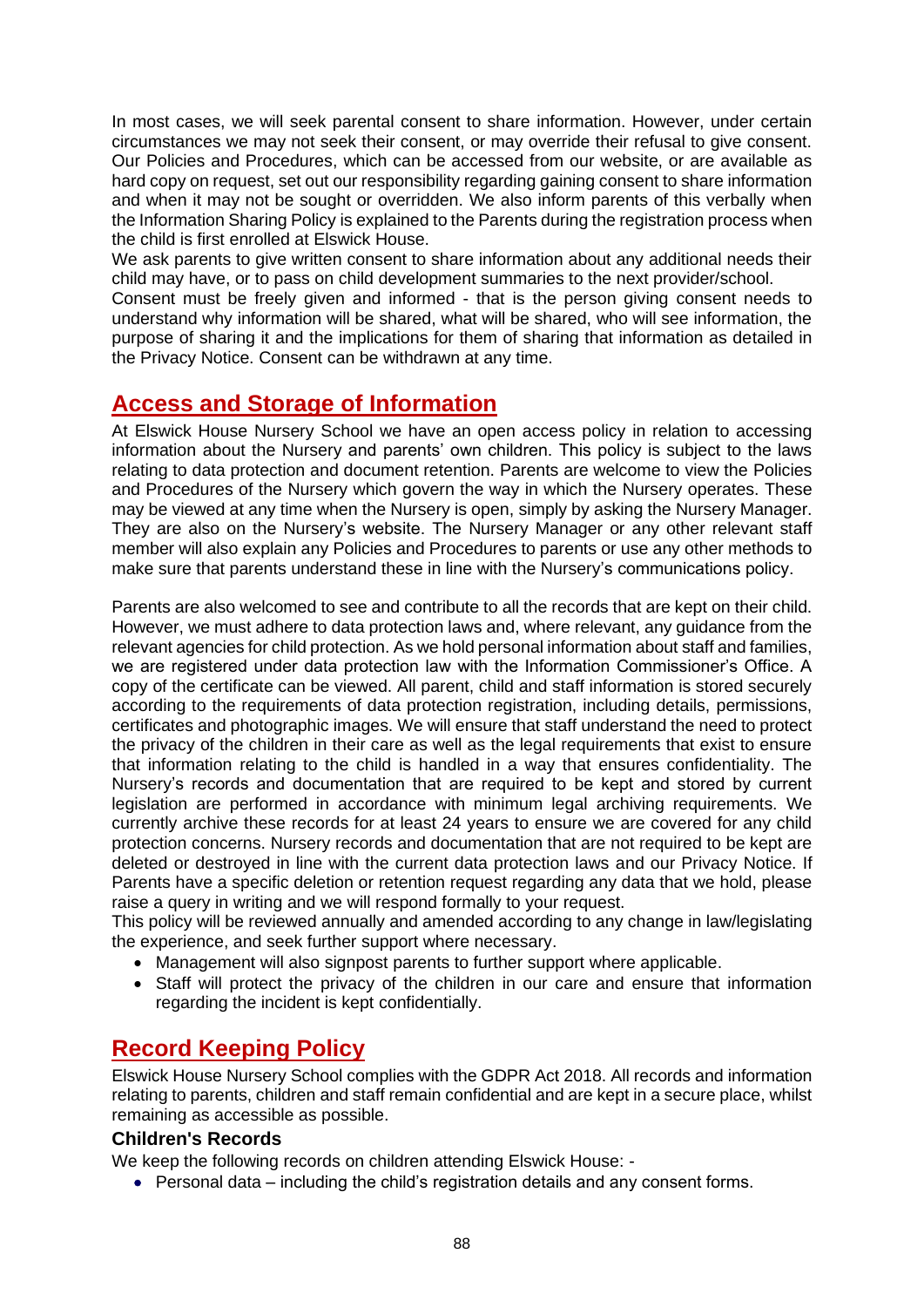- Contractual data including a copy of the signed Registration Form and the child's days and times of attendance.
- Financial records relating to the child's fee payments.
- Developmental records including observations of children, photographs, video clips and samples of their work and summary developmental reports.
- Data regarding the child's development, health and well-being including a summary of the child's EYFS profile report, a record of discussions with the parent about every day matters concerning the child's development, health and well-bring.
- Early Support including any additional focussed intervention provided by Elswick House e.g., support for behaviour, language or development that needs an SEND action plan, and records of any meetings held.
- Welfare and child protection concerns including records of all welfare and protection concerns, and resulting action, meetings and telephone conversations about the child.
- Correspondence and Reports including a copy of the child's Progress Check at 2 Years, all letters and emails to and from other agencies and any confidential reports from other agencies.

We ensure that access to children's files is restricted to those authorised to see them and make entries in them, this being the Nursery Manager and/or Proprietor the child's Key Carer, or other staff as authorised by the Nursery Manager and/or Proprietor. We do not share information about our children with any one person, people or agency without parental consent, unless obliged to do so by law, or if our policies allow us to do so.

Members of staff do not discuss personal information given by parents with other members of staff, except where it affects planning for the child's needs.

Parents have access, in accordance with our Privacy Notice and our Policies and Procedures, to the files and records of their own children, but do not have access to information about any other child.

We normally retain children's records for three years after they have left the setting. Records that relate to accidents or child protection matters are kept until a child reaches the age of 21 years, or 24 years, respectively. These are kept in a secure place.

#### **Records of Members of staff**

We keep the following records on members of staff employed at Elswick House: -

- Personal details of members of staff including name, date of birth, home address, marital status, e-mail address and telephone number(s)
- Examination results and other qualifications
- Employment history and other relevant childcare experience.
- Interview notes
- National Insurance number
- DBS Disclosure Number
- Bank details
- Financial data including wage information, student loan and pension contributions
- Data used and generated by HMRC
- References and information regarding their medical suitability to work with children in a **Nurserv**
- Date relating to professional development. These include records of supervisions and appraisals, disciplinary proceedings and any training courses they may have attended
- Staff photographs.

We retain the data for the duration of the employment at Elswick House Nursery School. When the member of staff leaves most of their data will be either shredded or deleted. Some personal information is retained for three years after the member of staff has left, in case we receive a request for a reference from a future employer. The member of staff has the right to request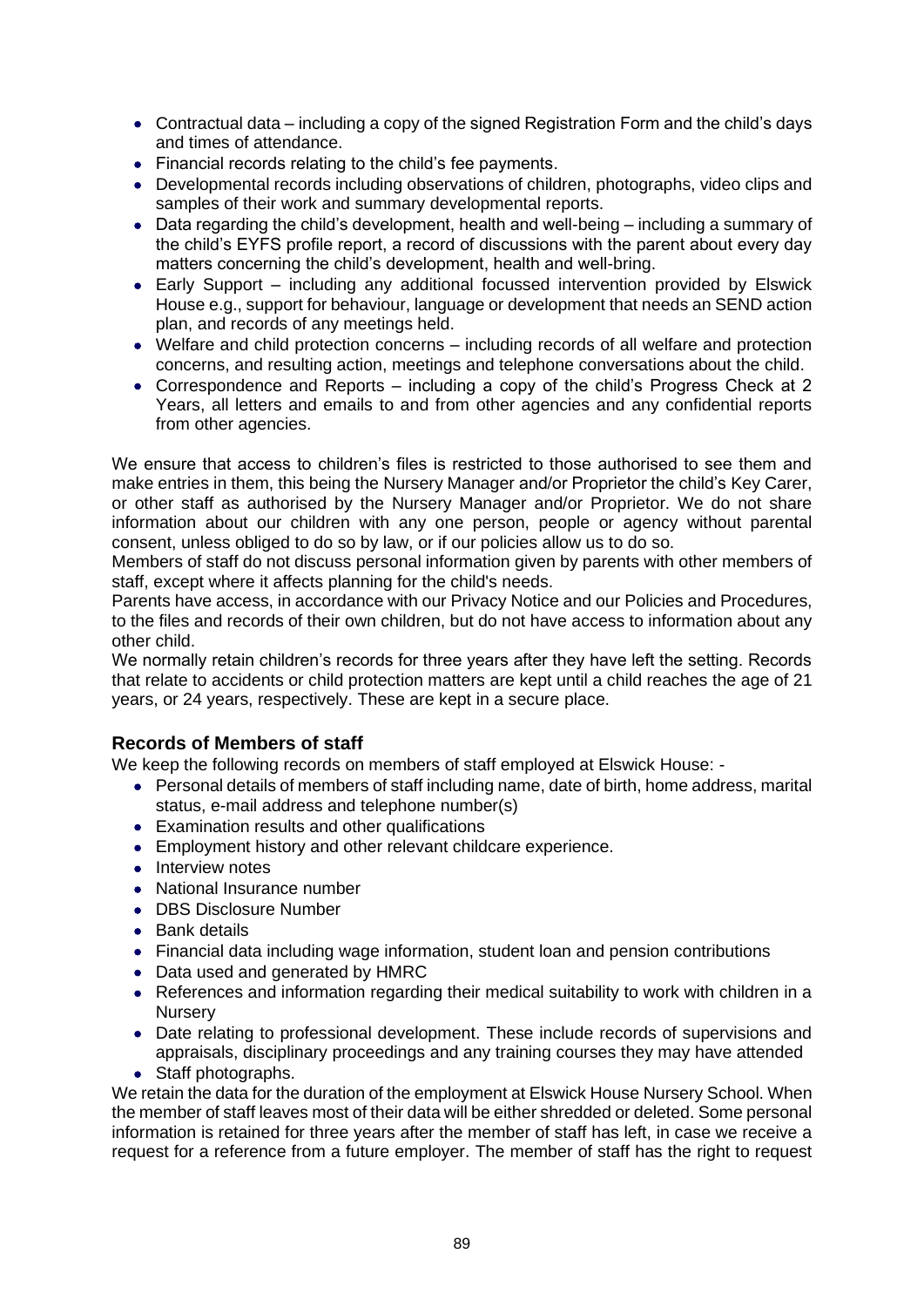that this data is also removed if they so wish. We are required to keep financial records for 6 years.

#### **Business Records**

At Elswick House we keep records and documentation for the purpose of maintaining our business. These include records pertaining to registration, financial records relating to income and expenditure and employment records of members of staff. These records are confidential.

- All records are kept securely, confidentially and in an orderly fashion on the office computer and in files which bare kept up-to-date.
- Financial records are kept up-to-date for audit purposes.
- We maintain health and safety records; these include fire drills, risk assessments and Health & Safety inspections.
- Our OFSTED registration certificate is displayed together with our most recent OFSTED Inspection report.
- Our Public Liability insurance certificate is displayed.
- We are aware that OFSTED has to be informed of any changes to our premises, which may affect the quality of childcare we provide; also, any changes to the name and address of the registered provider and of their contact details.